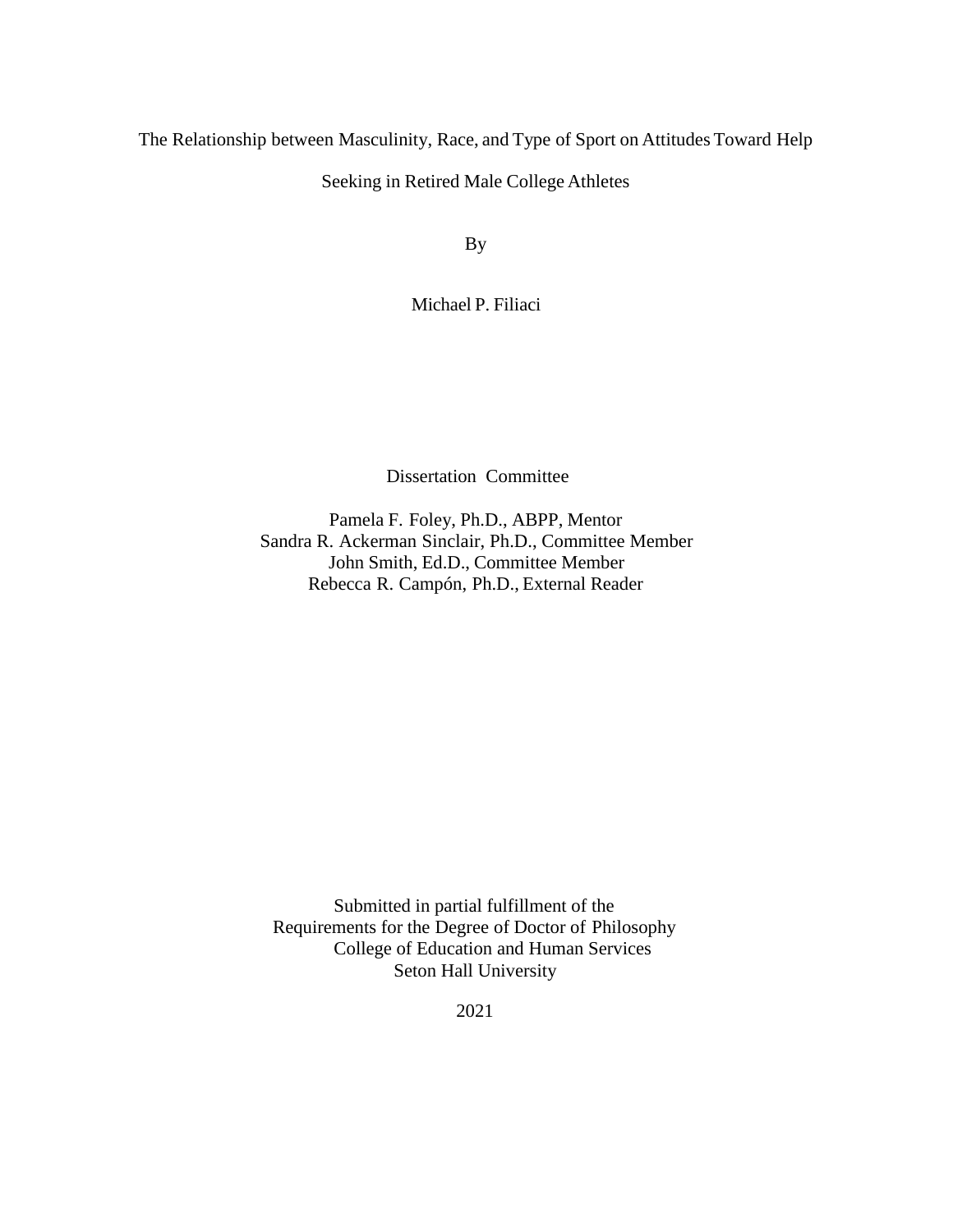© 2021 Michael Filiaci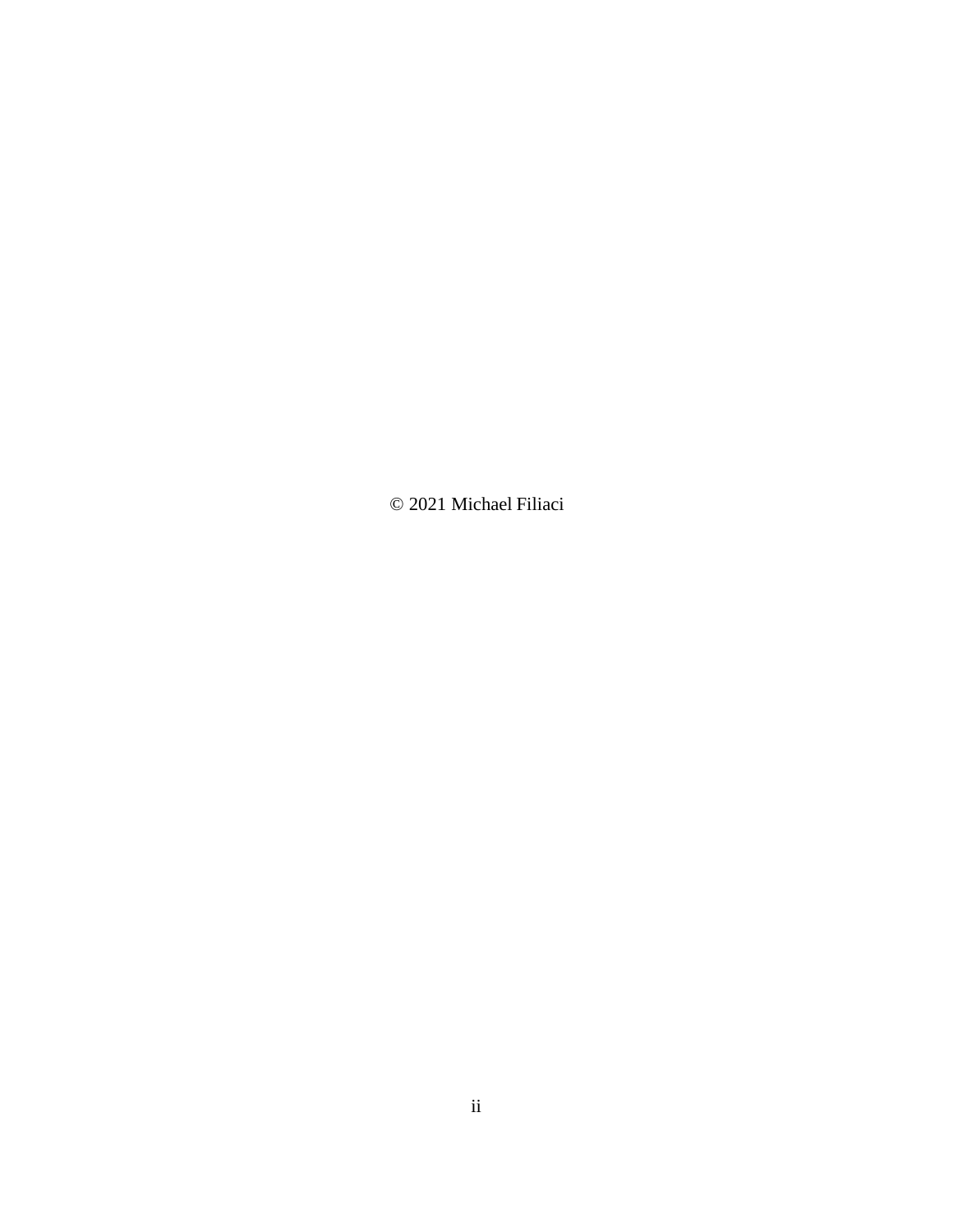### **SETON HALL UNIVERSITY COLLEGE OF EDUCATION AND HUMAN SERVICES OFFICE OF GRADUATE STUDIES**

# **APPROVAL FOR SUCCESSFUL DEFENSE**

**Michael P Filiaci** has successfully defended and made the required modifications to the text

of the doctoral dissertation for the **Ph.D**. during this **Summer Semester 2021**.

## **DISSERTATION COMMITTEE**

(Please sign and date beside your name)

Mentor: Pamela Foley, Ph.D., ABPP

Committee Member: Dr. Sandra R. Ackerman Sinclair

Committee Member: Dr. John Smith

External Reader: Dr. Rebecca R. Campón.\_\_\_\_\_\_\_\_\_\_\_\_\_\_\_\_\_\_\_\_\_\_\_\_\_\_\_\_\_\_\_\_\_\_\_\_\_\_\_\_\_\_\_\_\_\_\_\_\_

The mentor and any other committee members who wish to review revisions will sign and date this document only when revisions have been completed. Please return this form to the Office of Graduate Studies, where it will be placed in the candidate's file and submit a copy with your final dissertation to be bound as page number two.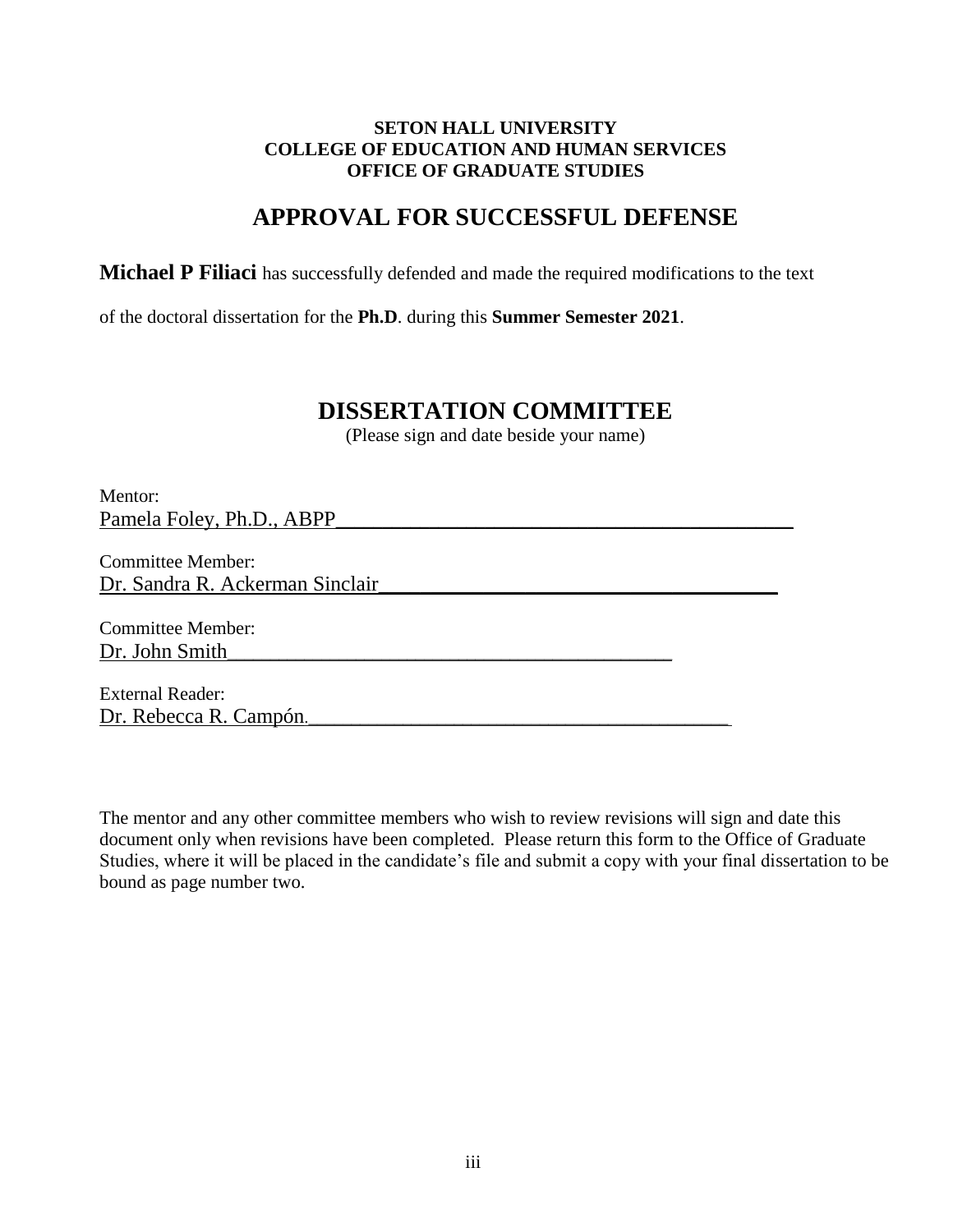#### **Abstract**

<span id="page-3-0"></span>Despite an increased risk of developing mental health difficulties, retired male college athletes are significantly less likely to seek mental health treatment than the general population. Results from previous studies suggest that the type of sport, race, and masculinity level of an athlete may contribute to more negative perceptions of help seeking. The purpose of this study was to fill gaps in the extant literature, raise awareness of stress associated with retirement from sport, and help identify those who may be most at risk for developing mental illness. An analysis of covariance (ANCOVA) was performed to measure the differences in attitudes toward help seeking across type of sport and race, while controlling for the covariate of masculinity. The groups categorized by type of sport were labeled as "collision" (Hockey, football, lacrosse, ice hockey) and "non-collision," (all other NCAA sanctioned sports), and the groups categorized by race were labeled as "White" and "People of Color" (POC). Results of the ANCOVA showed that masculinity did have a significant effect on attitudes toward help seeking in this group; however, type of sport and race did not have a significant impact. Reasons for the non-significant results may be related to the disparity in age among participants, lack of diversity among racial groups and type of sport, or the recent notoriety and advocacy for mental health and social justice in the sports community. The findings from this study suggest that earlier intervention and more proactive discussions about masculinity risk factors will be important in identifying players who may be at risk and normalizing help seeking for athletes struggling with mental illness. Findings also support the need for further research examining help seeking differences between various sports and racial groups, in order to gain a clearer depiction of the impact these variables may have on the mental health of a retired male college athlete.

*Keywords:* Retired, Athlete, Attitudes, Masculinity, Sport, Collision, Non-Collision, Race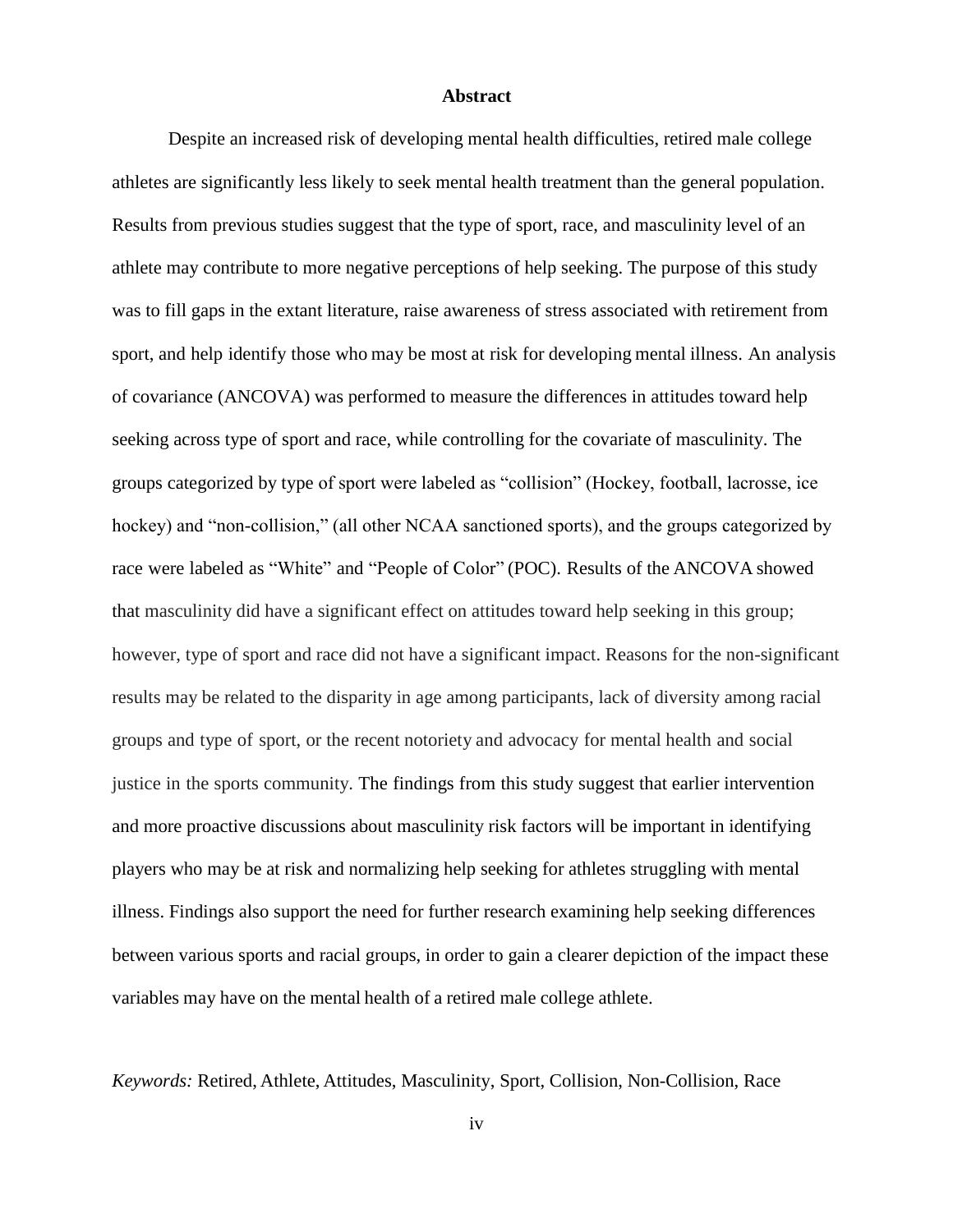#### **Acknowledgements**

<span id="page-4-0"></span>I would first like to thank my family for helping me throughout my pursuit of higher education. An immense amount of gratitude goes out to my Mom for always putting her own needs aside and providing me with emotional support and timely dissertation edits whenever needed. My Grandma for constantly reminding me "you did it before, you can do it again!" and pushing me through moments of fatigue, frustration, or anxiety while writing. Lastly, my Grandpa for his much-needed humor and light-heartedness during writing breaks, and for allowing me to use his room as a personal home office at any time throughout this process.

Next, I'd like to express my genuine appreciation for my advisor Dr. Foley, who has been tremendously supportive, honest, open, and flexible during this process. I could not have accomplished this goal without her guidance and could not have asked for a better advisor.

Another special thank you to my committee members Dr. Smith, Dr. Ackerman Sinclair, Dr. Campón, and all of my supervisors and professors at Seton Hall, CAPS, MSC, and NJVA for the assistance, encouragement, and wisdom they have provided throughout my development. I'd also like to recognize Dr. Dimitry and everything he has done for me since I was a child. Words cannot adequately expressthe impact he has made on my life.

Finally, I'd like to end with a quote that has been particularly meaningful to me during this process, and throughout my life, during periods of darkness, uncertainty, and adversity:

"You gain strength, courage and confidence by every experience in which you really stop to look fear in the face. You are able to say to yourself, I have lived through this horror. I can take the next thing that comes along. You must do the thing you think you cannot do."

-Eleanor Roosevelt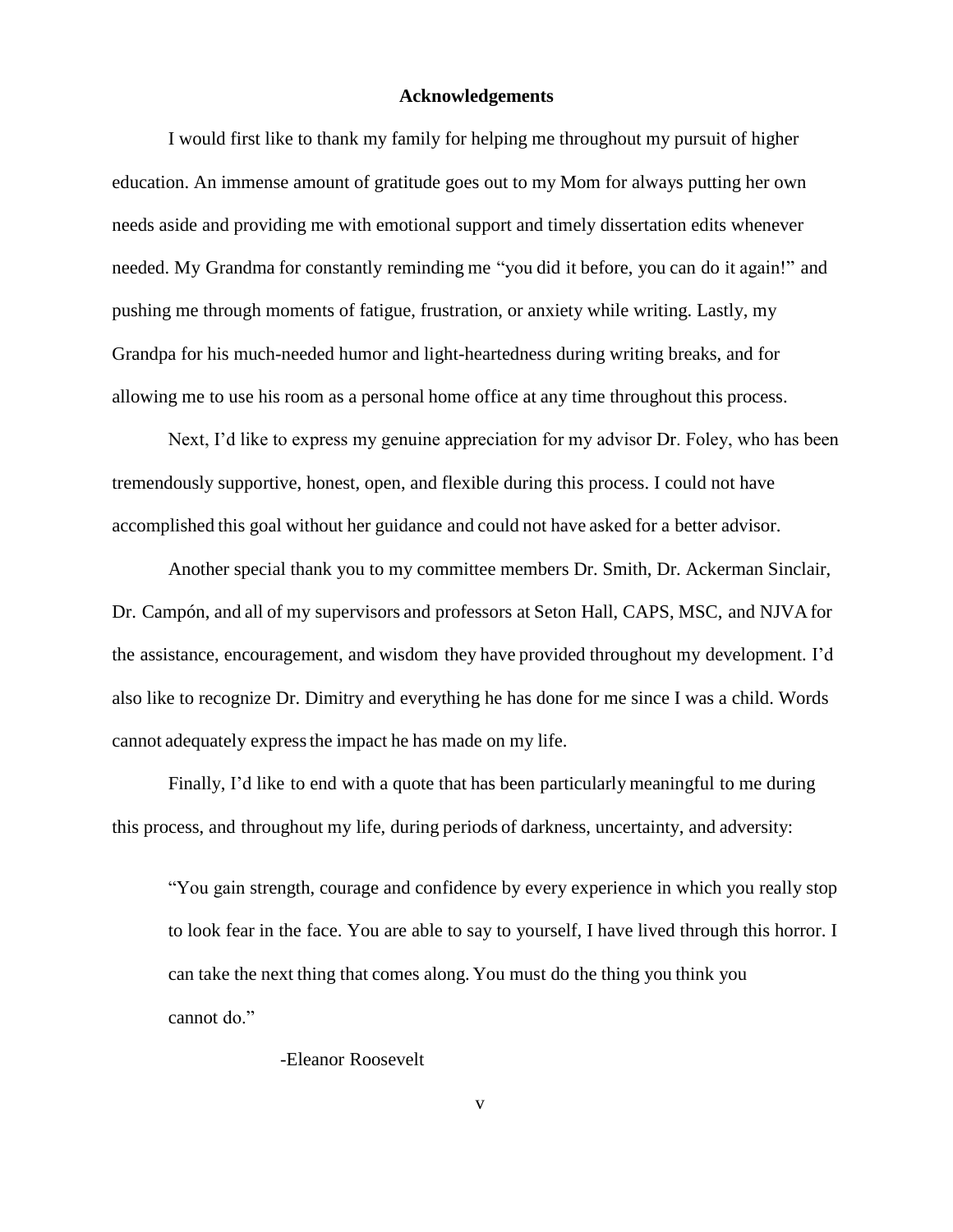## **Table of Contents**

<span id="page-5-0"></span>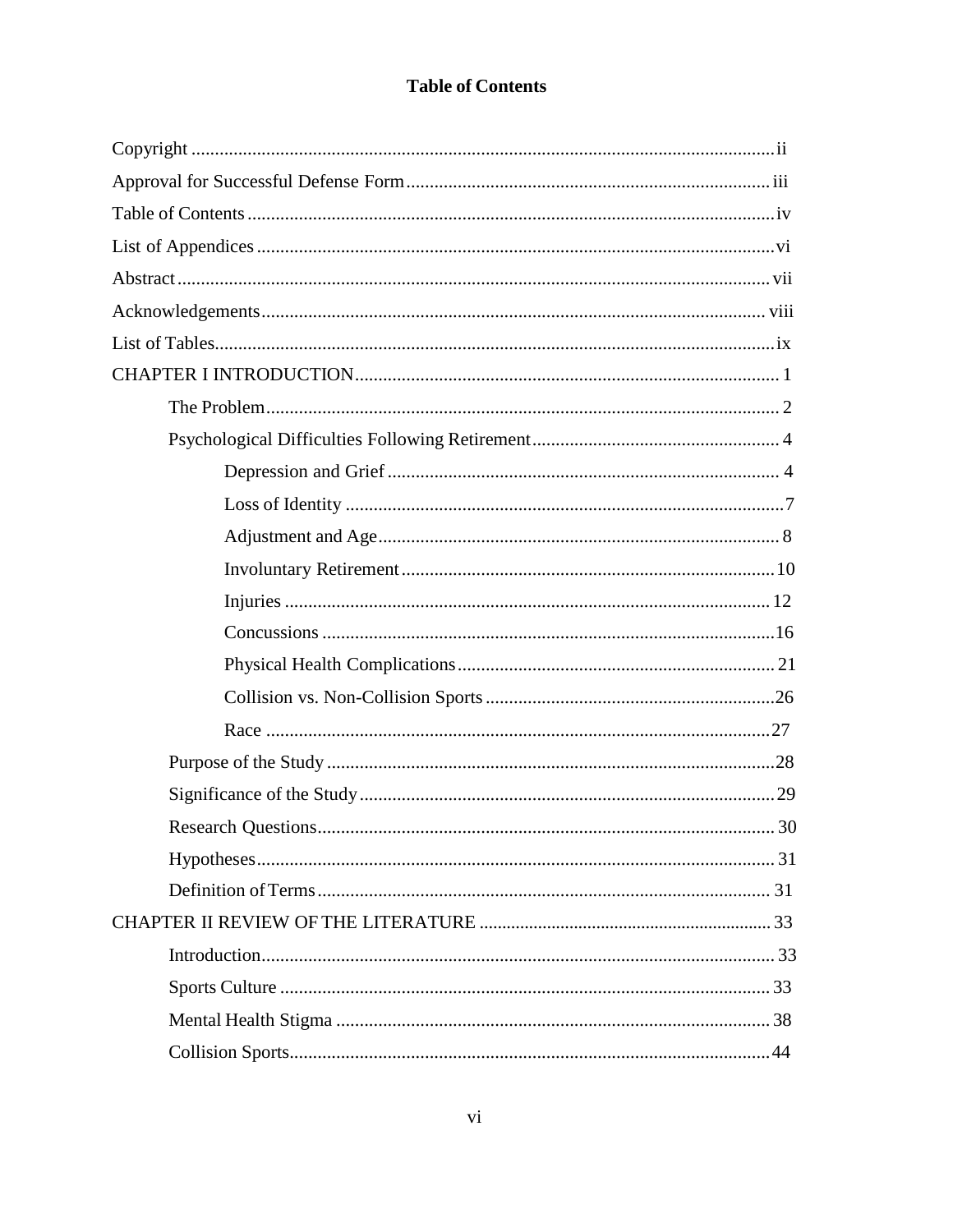| Attitudes Toward Seeking Professional Psychological Help-Short Form 70 |  |
|------------------------------------------------------------------------|--|
|                                                                        |  |
|                                                                        |  |
|                                                                        |  |
|                                                                        |  |
|                                                                        |  |
|                                                                        |  |
|                                                                        |  |
|                                                                        |  |
|                                                                        |  |
|                                                                        |  |
|                                                                        |  |
|                                                                        |  |
|                                                                        |  |
|                                                                        |  |
|                                                                        |  |
|                                                                        |  |
|                                                                        |  |
|                                                                        |  |
|                                                                        |  |
|                                                                        |  |
|                                                                        |  |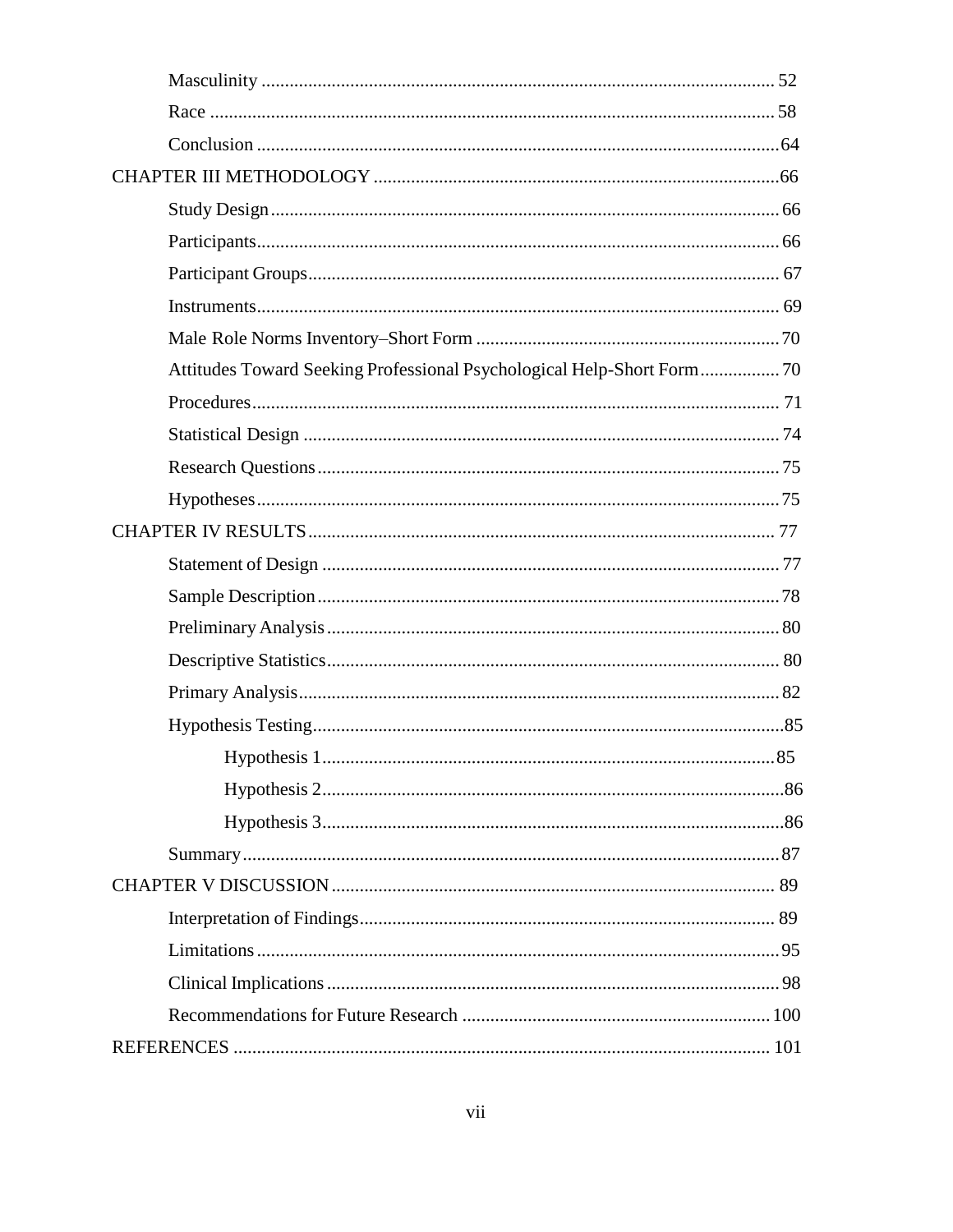# **List of Appendices**

| Appendix C: Attitudes Toward Seeking Professional Help Scale-Short Form  125 |  |
|------------------------------------------------------------------------------|--|
|                                                                              |  |
| Appendix E: Approval Letter from Institutional Review Board (IRB)  127       |  |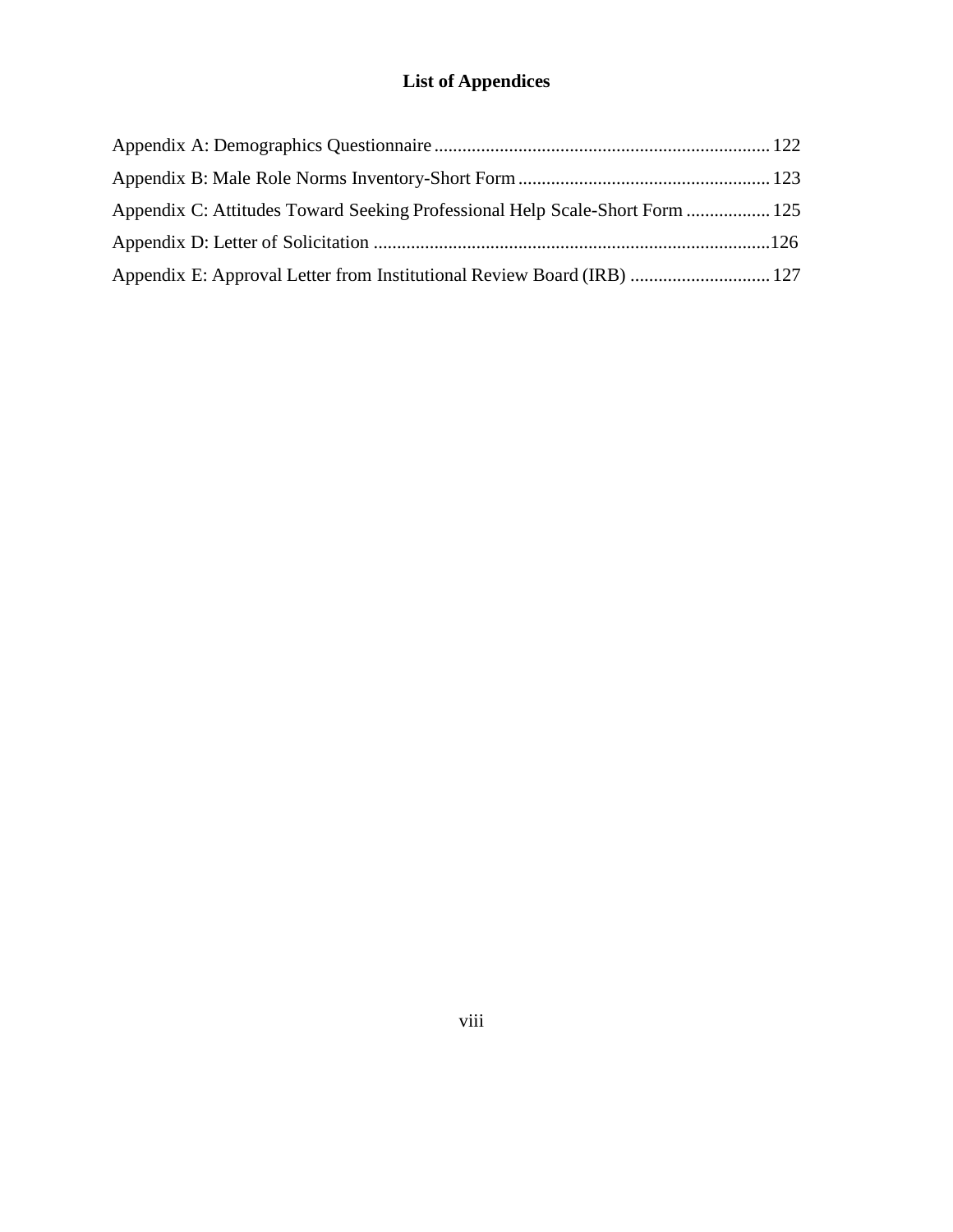## **List of Tables**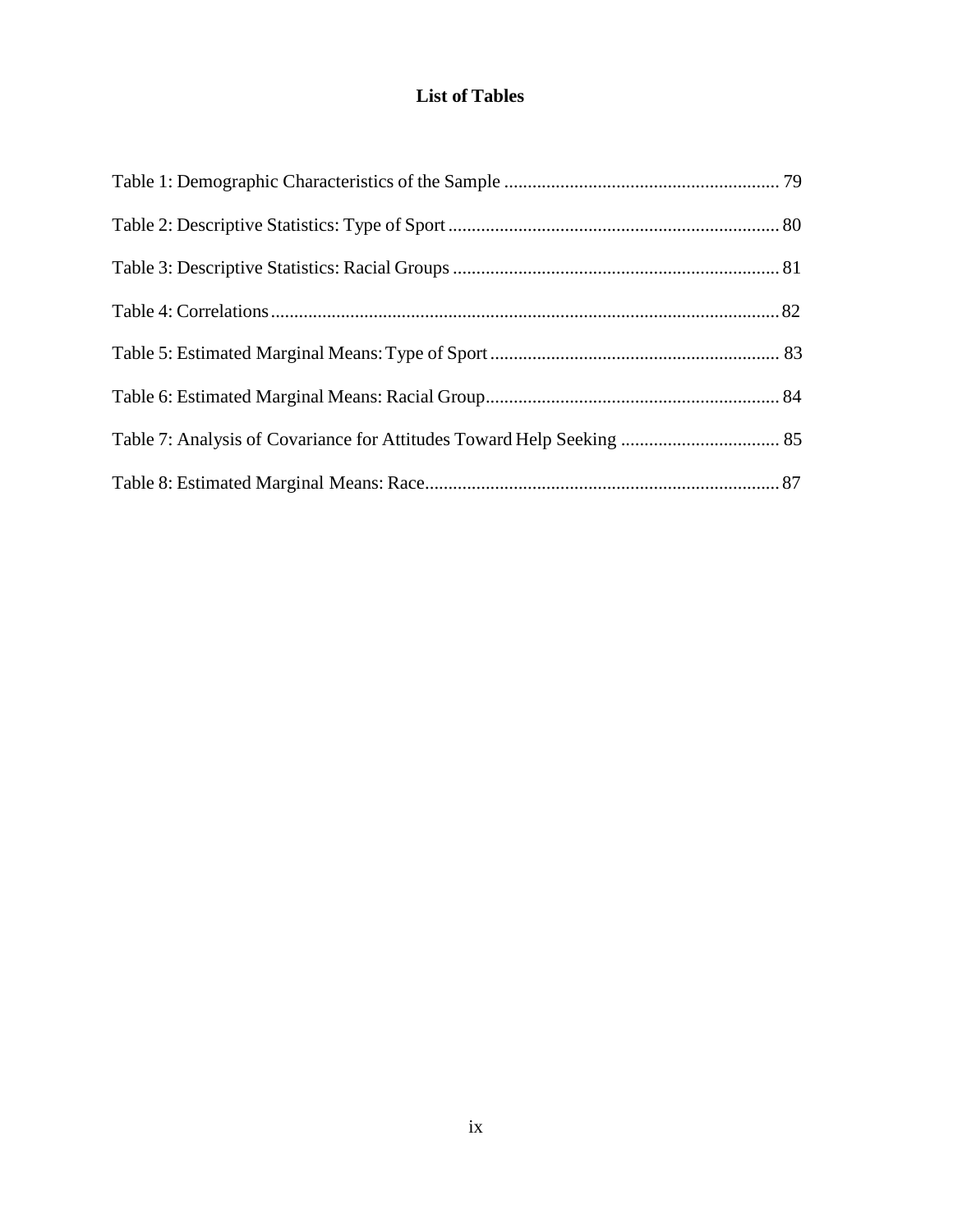#### **CHAPTER I**

#### **Introduction**

Despite an abundance of empirical research examining psychological, physical, and emotional difficulties suffered by athletes, few studies have been dedicated to actually exploring mental illness and attitudes towards help seeking in retired college athletes. Athletes in general, both current and retired, have been identified as an at-risk population for a variety of mental health disorders such as anxiety, depression, substance abuse, and eating disorders (Gavrilova & Donahue, 2018; Gliga et al., 2018; Miller & Buttell, 2018). However, research has shown that athletes are significantly less likely to seek professional psychological help than non-athletes (Watson, 2005). Because athletes experience mental illness at the same or even higher rate than non-athletes, those who negatively view counseling services may be at increased risk for developing aversive mental health conditions (Bauman, 2015; Gavrilova & Donahue, 2018). Additionally, collision sport athletes, and male athletes in particular, may be increasingly susceptible to mental health difficulties due to pervasive, masculine, expectations embedded in sports culture that encourage traits of independence and power, and deter acts of vulnerability and help seeking. There have been a multitude of studies dedicated towards assessing psychological difficulties in child and adolescent athletes, college athletes, and professional athletes; however, retired college athletes, and retired male college athletes, are a population that has largely been unexamined (Miller & Buttell, 2018; Park et al., 2013; Schuring et al., 2016; Simon & Docherty, 2013). This chapter will briefly highlight help seeking behaviors in this population, thoroughly review psychological difficulties suffered by retired college athletes, note the limitations of the current research, and state the purpose, significance, goals, research questions and hypotheses of this study.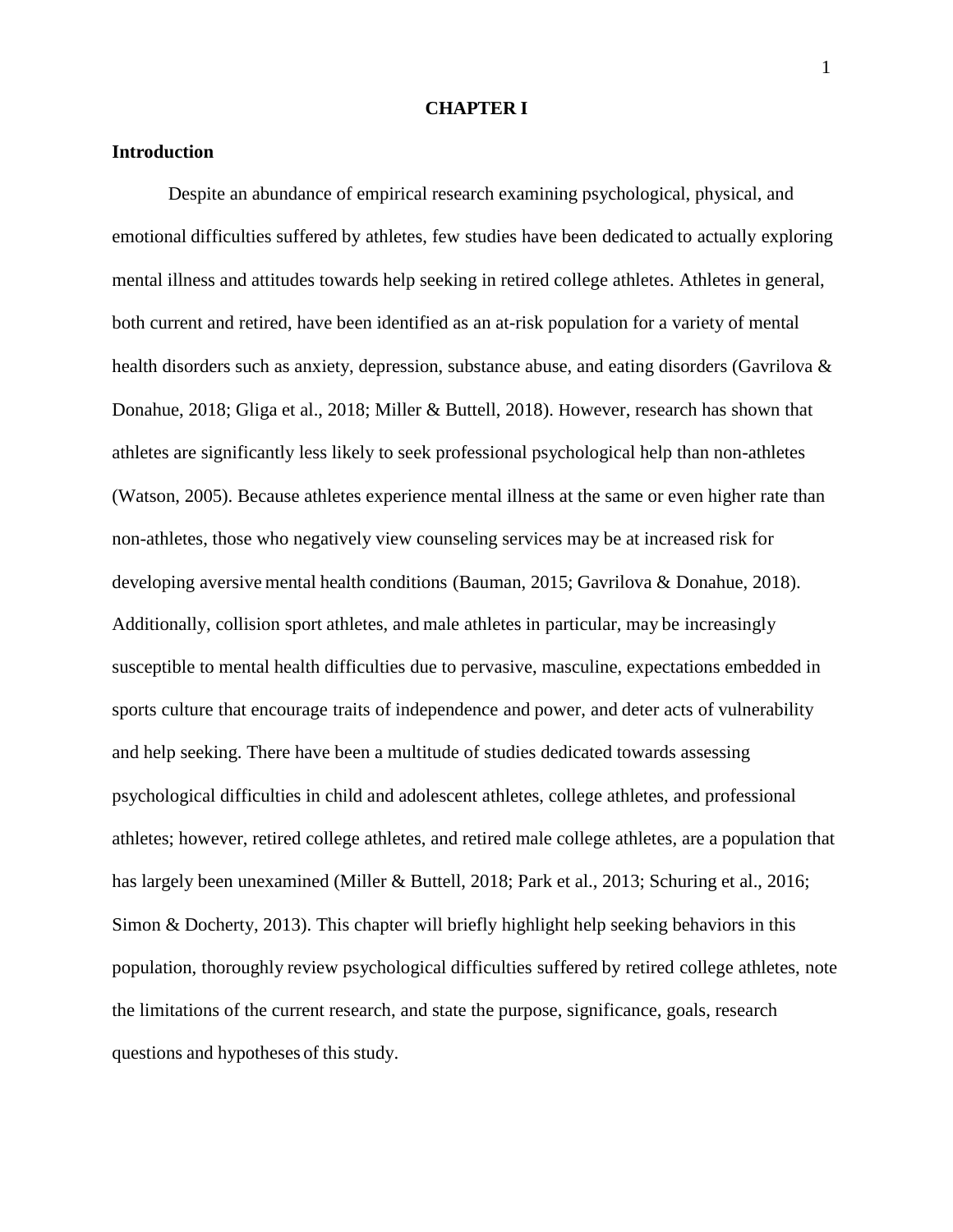#### <span id="page-10-0"></span>**The Problem**

There are many reasons why athletes have difficulty seeking help, psychological help in particular. Variables contributing to negative perceptions of help seeking, which will be elaborated upon in Chapter II, include the impact of sports culture on the athlete's beliefs, perceived stigma associated with therapy, masculine gender norms, high contact vs. low contact sport participation, and race (Martin, 2005; Steinfeldt et al., 2009, Watson, 2005, Weatherhead, 2015). Sports culture often creates certain "unwritten rules'' among athletic communities that emphasize playing through pain, never admitting weakness or defeat, sacrificing one's personal well-being for the sake of the team, and concealing any area of vulnerability. Mantras such as "no pain no gain," "suck it up," and "fight through it" that condition athletes to ignore pain or weakness during competition may also subsequently contribute to athletes viewing mental health treatment as a sign of weakness or quitting (Watson, 2015). Further, studies have shown that male student-athletes were more likely than female student-athletes to perceive that they would be stigmatized for seeking psychological help: and that men involved in high contact sports were even more likely to view mental health treatment as a sign of weakness (Martin, 2005). Sport culture beliefs regarding vulnerability and seeking help are similar to male gender expectations in the general public. According to Steinfeldt et al. (2009), men have exhibited significantly lower resistance to societal stigma associated with seeking professional help than have women. Furthermore, men of color have been found to be significantly less likely than both White men and women of color to receive mental health treatment, and are more susceptible to the stigma surrounding therapy as well (Vogel et al., 2011). All of these factors, in combination with specific emotional and physical struggles of retired male college athletes, drastically increase the risk of psychological illness in this population.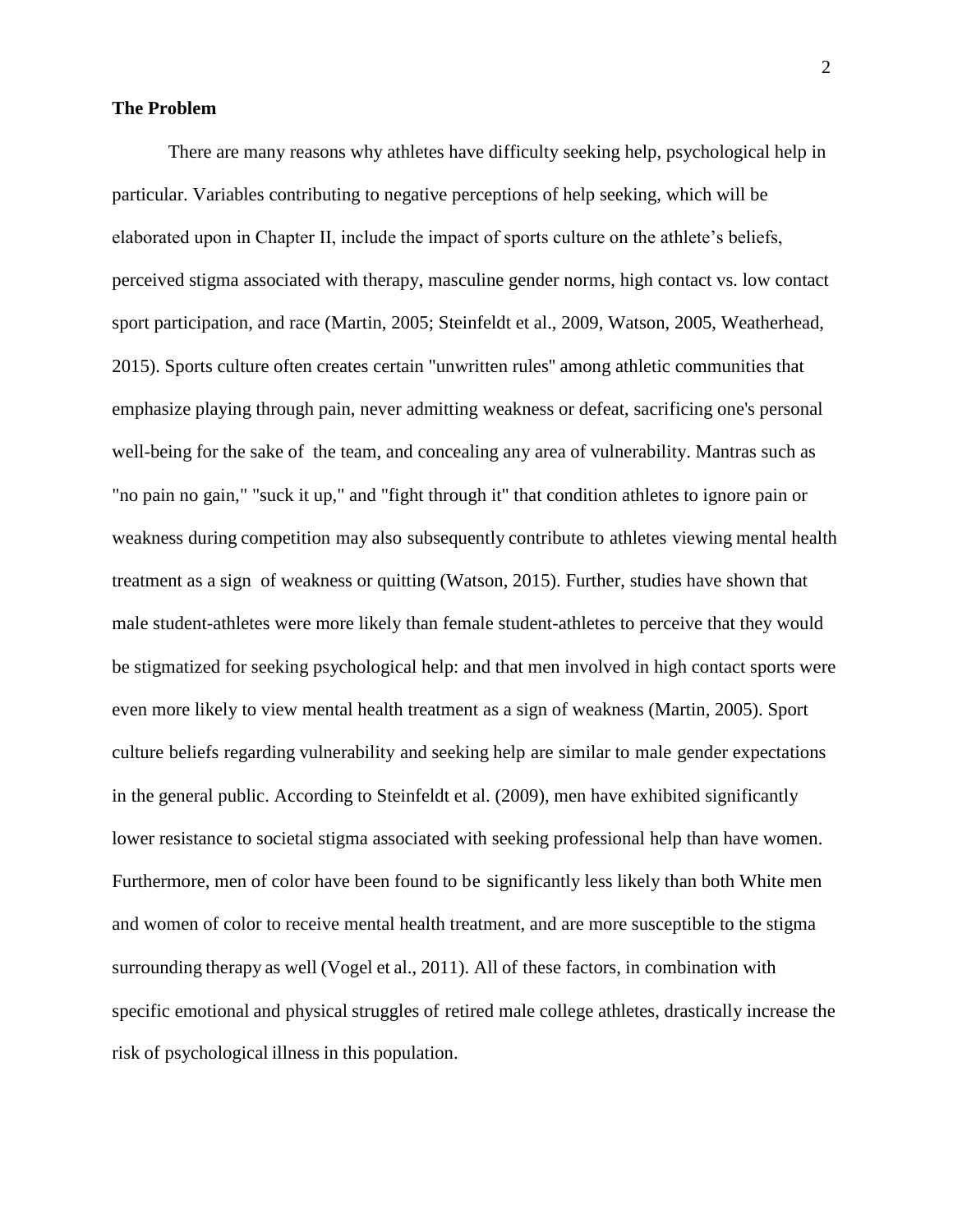It is important to note that retirement itself is not always a negative experience for college athletes. Many find relief in no longer bearing the extensive responsibilities associated with being a full-time student-athlete, and the extraneous physical, mental and emotional demands of collegiate sports participation. In fact, results from a meta-analysis conducted by Park et al. (2013), examining extant literature on retirement in college athletes, indicated that 23% of studies actually found retirement to be a positive experience for athletes transitioning out of sport. However, many individuals do not adapt well to the loss of their role as an athlete, and tend to experience a significant level of distress during this period.

Retirement in college athletes can often lead to major changes in the individual's physical and mental state, along with maladaptive behaviors to cope with the loss of sport. Research has revealed that many recently retired athletes endorse feelings of helplessness, confusion, low selfworth and loneliness (Gliga et al. 2018, Heird & Steinfeldt, 2013, Lavalle & Robinson, 2007, Sanders & Stevinson, 2017). This is an at-risk population struggling mightily with a plethora of difficulties, and yet there is an extensive gap in both the actual seeking of help, and the extant literature studying mental illness in former college athletes (Gouttebarge et al., 2015; Miller & Buttell, 2018; Simon & Docherty, 2013). Expanding upon the literature to better educate the public about this at risk population and why they may not be seeking help, could promote the necessary steps towards improving treatment options for retired male college athletes.

The present study was designed to provide a better understanding of risk factors that are salient in predicting attitudes towards help seeking specifically in retired male college athletes. The study focused on the effects that level of sport contact and the athlete's race have upon their beliefs towards seeking mental health treatment. The purpose of solely investigating males in this study was based on previous research almost ubiquitously discovering lower levels of help seeking in men in comparison to women (Filiaci & Foley, 2018; Nam et al., 2010; Steinfeldt et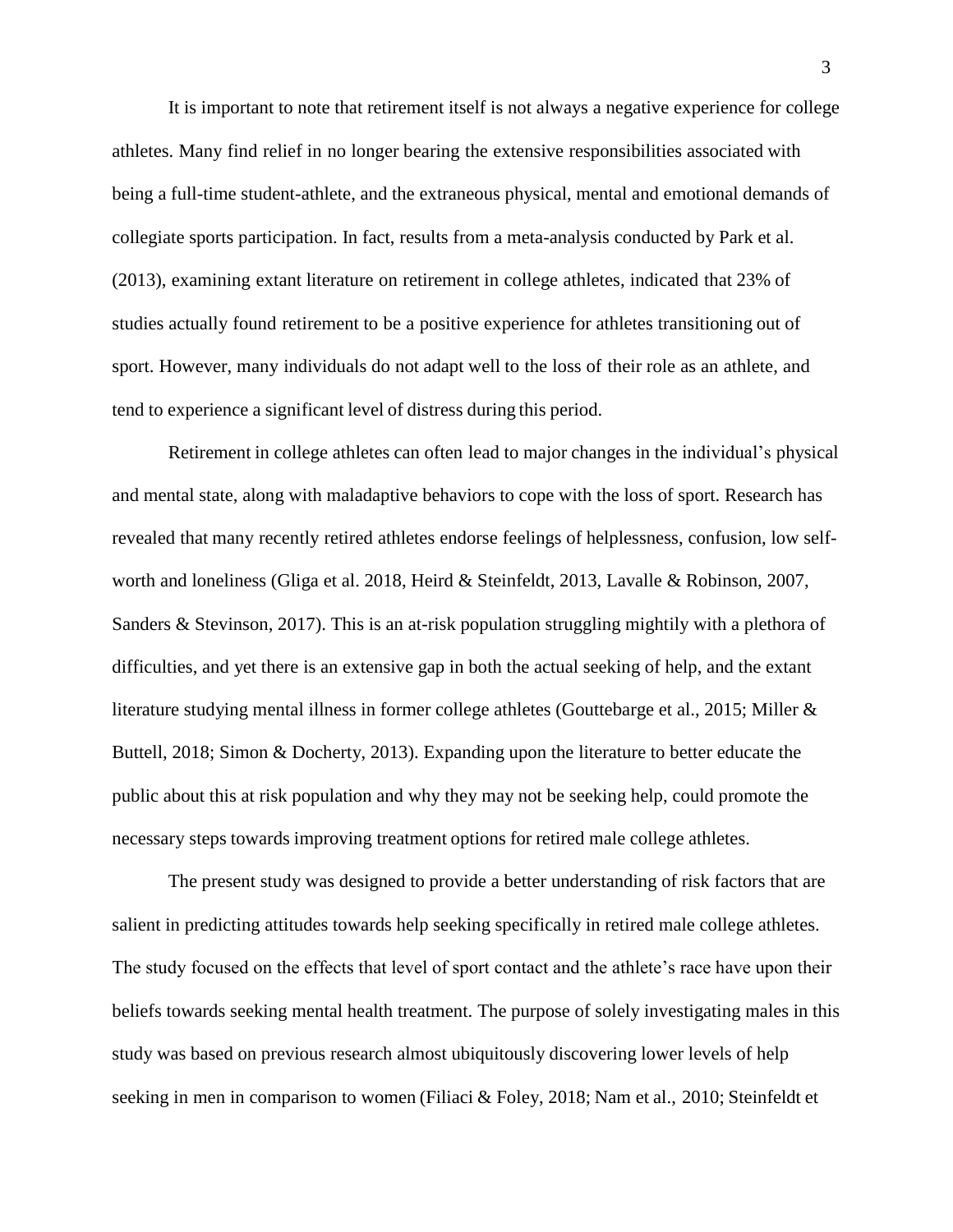al., 2009; Vogel et al., 2011). By limiting the impact of sex, the effects that other variables such as level of sport contact and race have on attitudes towards help seeking in this population, were more clearly investigated.

#### <span id="page-12-0"></span>**Psychological Difficulties Following Retirement**

Research has shown that retired male college athletes have a high propensity to experience a multitude of psychological issues. These difficulties include coping with (a) depression and grief, (b) loss of identity, (c) anxiety, (d) sudden and involuntary retirement, (e) serious physical injuries, (f) concussions and neurological disorders, (g) suicidal ideation, (h) chronic physical pain and osteoarthritis, (i) eating disorders, and (j) substance abuse (Gliga et al., 2018, Gouttebarge et al., 2017; Kroshus et al., 2015; Simon & Docherty, 2013; Veliz et al. 2014). Despite these risks, this population has a significantly less positive attitude towards seeking psychological help than non-athletes (Martin, 2005; Watson, 2005). In fact, studies show that approximately 90% of recently retired athletes do not seek psychological help during or shortly after career termination (Gliga et al., 2018).

#### *Depression and Grief*

According to the NCAA (2016), the median number of hours spent devoted to athletics by Division I football players is at 42 per week, with men's baseball at 40 hours, men's basketball at 34 hours, and all other men's sports averaging 32 hours per week. This number is representative of the "official" time spent in practices, training rooms, coach's offices and film room, but does not encompass all of the time athletes personally spend either studying their sport or around their teammates. Many athletes live with their teammates and often engage in social activities with them throughout the week as well. They may view coaches or older teammates as primary support systems, role models, mentors, and even surrogate parental figures (Watson  $\&$ Kissinger, 2007;Worthy, 2017). College athletes are often revered and provided favorable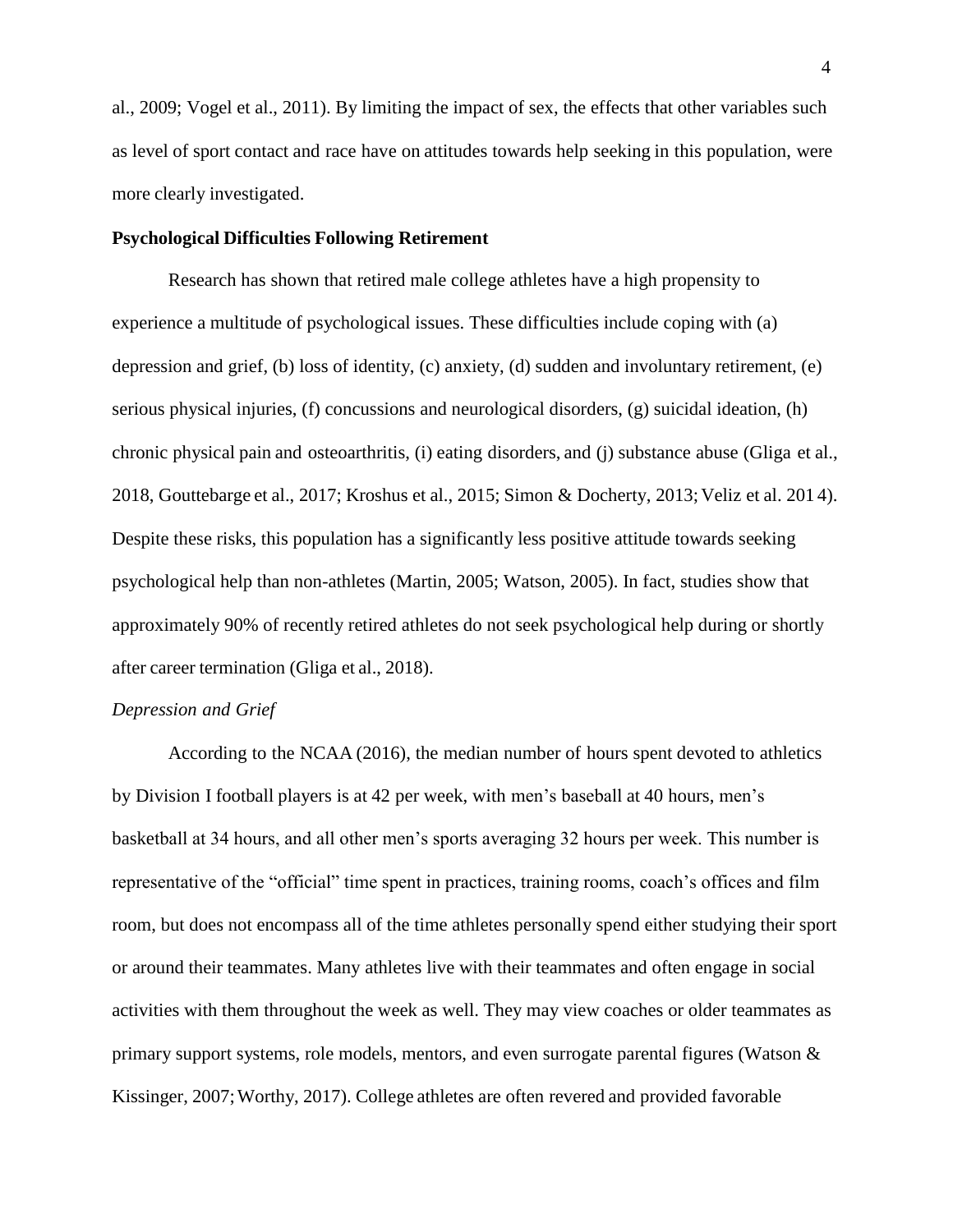treatment by other students, fans, boosters, and media during their time as student-athletes (Watson, 2005). Through sport, they acquire seemingly unlimited access to high quality clothing, meals, academic resources, training facilities, and medical treatment. All of these variables illustrate the pervasive impact that sports have across all aspects of an athlete's life in general, not just during the time they spend on the playing field. Often, athletes competing at the collegiate level have been playing sports since early childhood. It is not uncommon for competitive child or adolescent athletes to have their schedules, social lives, academic obligations, and family involvement revolve around their participation in sport year-round. The life of an athlete, even a young athlete, is often very structured and organized. Sports can dictate the way individuals establish their diet, sleep habits, social activities, exercise routine, study schedule, and financial management. Leaving the athletic community can therefore be an extremely difficult transition for college athletes in particular, and why many athletes experience symptoms of depression once their careers are finished. Losing this familiar and grounding source of stability that has provided structure across all areas of these athlete's lives often since childhood, can be highly stressful upon their retirement.

A famous phrase in sports culture, known widely across a variety of athletic communities, states that "a sports star will die twice, the first time at retirement" (Vickers, 2013 p. 3). While this adage is a generalized statement used casually to express the difficulty of retirement for athletes, findings from the empirical research actually support the notion as well. Miller and Buttell (2018) state that the loss of sport for an athlete can be an enormous emotional void that can induce feelings of grief and mourning, which can manifest similarly to grieving the death of a loved one. Loss at retirement can manifest emotionally through a depreciation of selfpurpose, motivation, and sense of identity. It can also manifest practically through loss of competition, exercise, social relationships and daily routine (Heird  $&$  Steinfeldt, 2013). In terms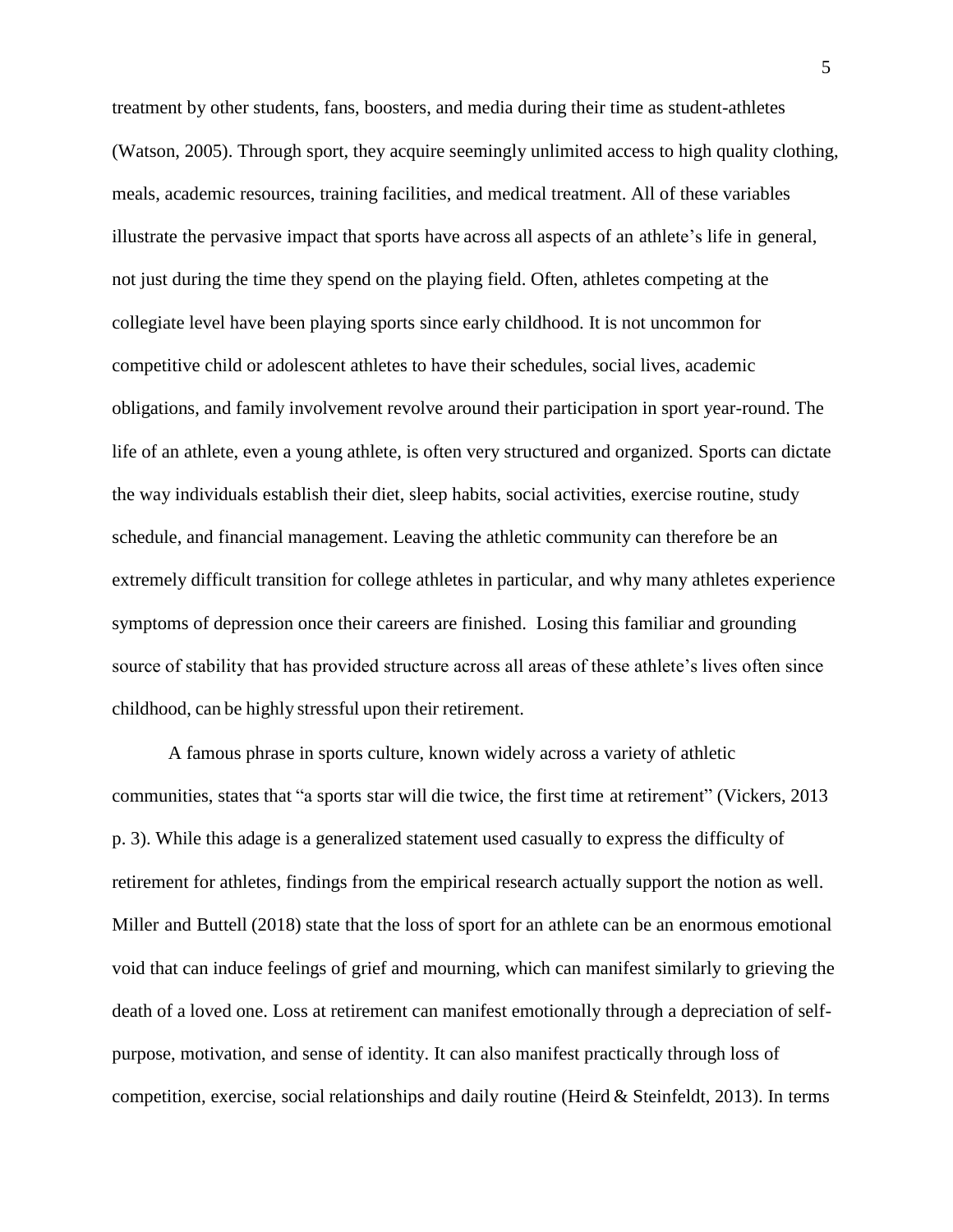of intangible value, sport provides many athletes with a source of comfort, control and security that they may have never received from people in their personal life. Sport can be a central coping mechanism, distraction, and outlet. It may be easy to recognize and associate an athlete's struggle to adapt with no longer being on the playing field; however, the process of retirement is a much more complex, omnipresent experience for an athlete than most consider. Werthner and Orlick (1986) actually equate an athlete's involvement with sport as a "living and loving relationship" that ends at retirement. For example, high profile athletes such as NBA player Kobe Bryant have gone so far as to create short films after retirement such as Bryant's "Dear-Basketball," which is a pseudo-eulogy and memoir pronouncing his love and intense relationship with the sport.

Depression in retired college athletes can manifest for numerous reasons in addition to grieving the loss of sport. A study conducted by Simon & Docherty (2013) found that retired Division 1 athletes exhibited significantly higher levels of fatigue, sleep disturbances, pain interference, and physical complications than a non-athlete control group. Other studies also show that retired athletes have significant struggles with burnout, alcohol abuse, career indecisiveness, eating and weight-related disorders, and limitations to daily activity, all experienced at equal or higher rates to non-athlete counterparts. (Gavrilova & Donahue, 2018; Gouttebarge et al., 2015; Miller & Buttell, 2018; Schwenk et al., 2007). One common denominator that often contributes to all of these disorders is over-identification with the athlete role (Brewer et al., 1993; Miller & Buttell, 2018; Sanders & Stevinson, 2017). Those who focus solely on sport during their maturation, while neglecting the development of other interests, skills, hobbies or relationships, typically experience significant difficulty adjusting to retirement. Former athletes have also identified feeling as if they actually lose part of themselves, and their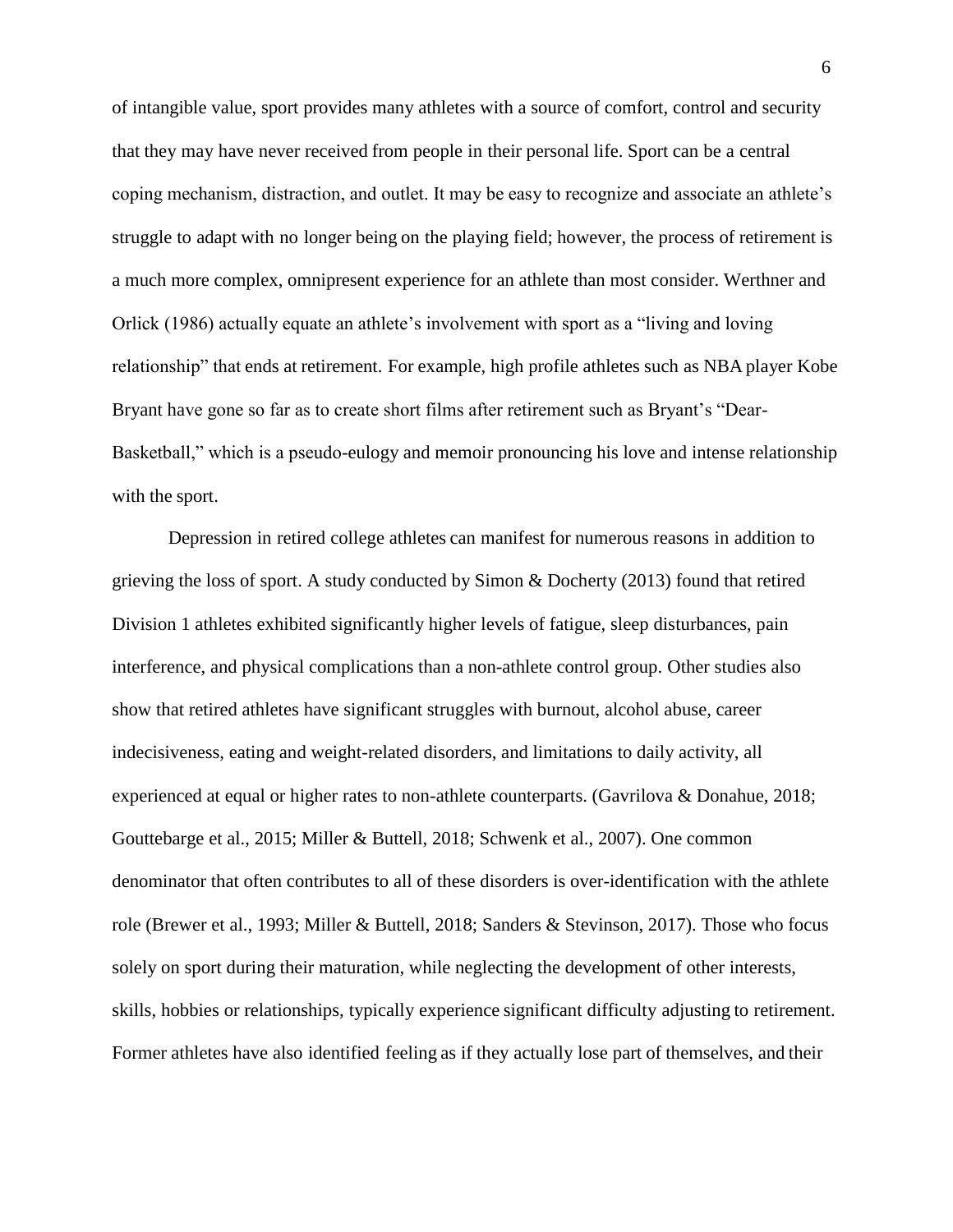unique and personal identity in the retirement process as well (Heird & Steinfeldt, 2013; Lavalle et al., 1997; Lally, 2007).

#### *Loss of Identity*

Athletic identity, according to Brewer, Van Raalte, and Linder (1990) is defined as "the degree of strength and exclusivity to which a person identifies with the athletic role" (p. 2). The role of "athlete" can at times be as important to an individual as being a parent, student, friend, religious member, or occupational professional. It can be a way through which individuals represent themselves to the world, and an area where an individual feels a sense of importance, pride and belonging in society. Sport is not only an activity, hobby, responsibility or job for many athletes. It often becomes a source of purpose, and part of who they are as a human being. The higher the level of athletic achievement a person reaches, the higher their identity and sense of self coincides with being an athlete (Cieslak, 2004). There are many positive qualities associated with high athletic identity, especially while the athlete is actively competing in sport. Athletes high in athletic identity have endorsed more positive self-perceptions in social settings and romantic relationships, higher rates of physical activity and exercise, higher levels of competence, self-esteem and self-confidence, and lower levels of depression and anxiety (Armstrong, 2009; Cieslak, 2004; Curry & Rehm, 1997). Despite the obvious benefits of a high athletic identity, there are negative attributes associated with athletic identity that can be detrimental to the well-being of an athlete once they lose sport as a primary source of reinforcement and validation.

Research has shown that high levels of athletic identity have correlated with symptoms of (a) identity foreclosure, (b) depression, (c) lack of career maturity, (d) poor physical health, (e) social isolation, (f) substance abuse and (g) eating disorders (Brewer et al., 1993; Oregon, 2010; Weatherhead, 2015). Identity foreclosure can be defined as "commitment to the athlete role in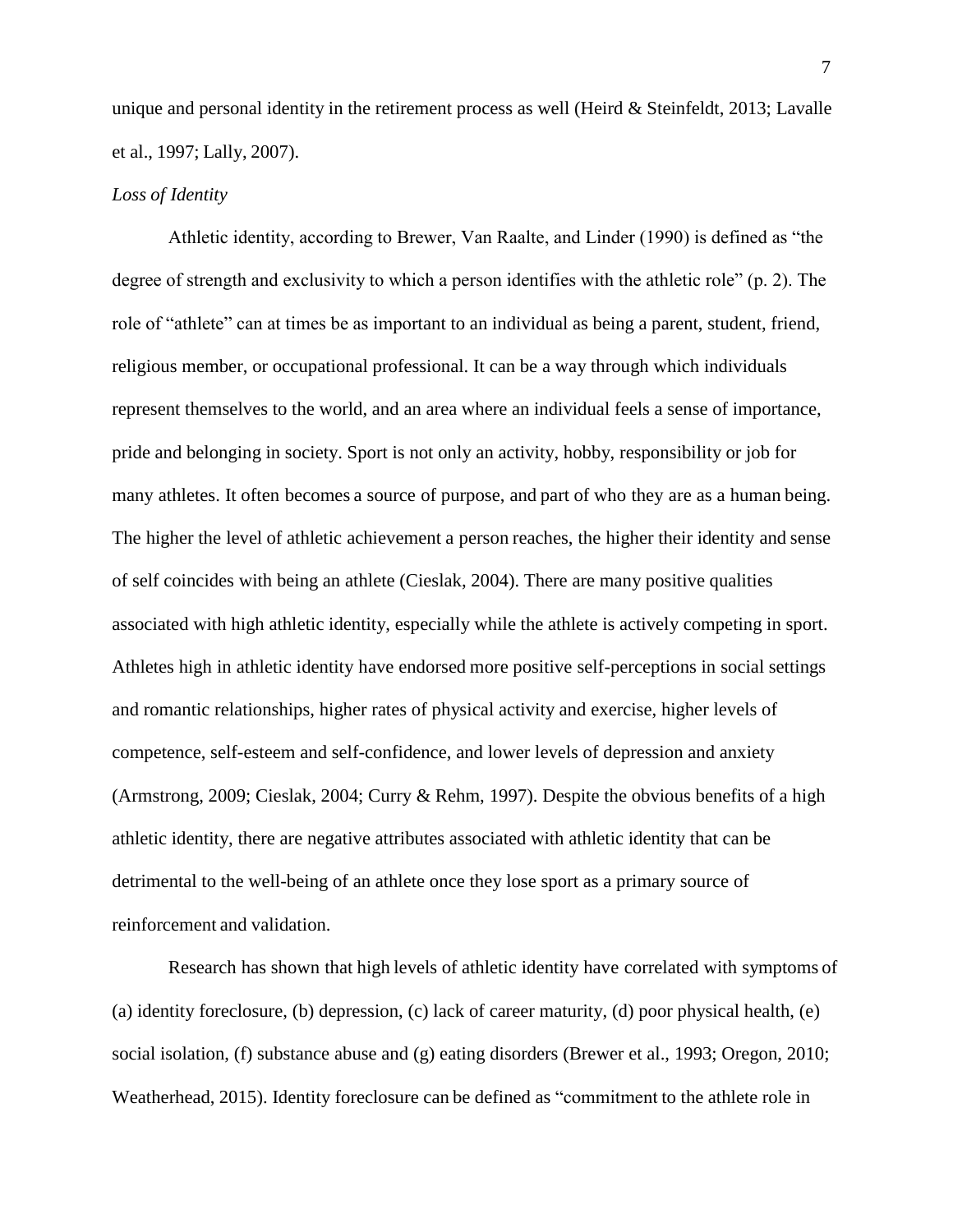the absence of exploration of occupational or ideological alternatives" (Brewer & Pepitas, 2017 , p.119). All of these psychological difficulties can become extreme areas of concern once the individual is no longer an active member of the athletic community. Park et al. (2013) found 35 studies throughout the literature examining factors of athletic identity and retirement from sports. Of these 35 studies, 34 identified significant relationships between high levels of athletic identity and identity foreclosure, both of which significantly correlated with a negative retirement experience overall. Additionally, high levels of athletic identity lead to "tunnel vision" syndrome, and a "linear retirement preparation trajectory," meaning that career options are limited solely to jobs in the athletic community (Martin et al., 2014; Miller & Buttell, 2018; Vickers, 2013). Studies conducted by Alvarez et al. (2004) and Torregrosa, (2015) found that 40% of athletes exhibited a "linear trajectory" retirement plan prior to athletic termination. The study also revealed that all athletes in this particular group exhibited significant difficulties with career planning, accepting social support outside of college athletics, identity foreclosure, and coping with the loss of sport. Statistics further illuminate these results, stating that 78% of Division I men's ice hockey players have strong beliefs that they will become a professional or Olympic athlete, as do 73% of basketball players, 72% of golfers, and 64% of football players (NCAA, 2016). Given that fewer than 2% of college athletes actually become professionals (NCAA, 2016), those with high athletic identity and a linear, rigid career preparation plan, have an elevated risk for adjusting to retirement in an unhealthymanner.

#### *Adjustment and Age*

Adjustment to retirement can manifest in a number of ways for college athletes coping with the recent loss of sport. A study conducted by Wippert and Wippert (2010), examined college athletes and adjustment to transition over various phases of early retirement. The authors found that during the first three months, retired athletes experienced a vacillation of reactive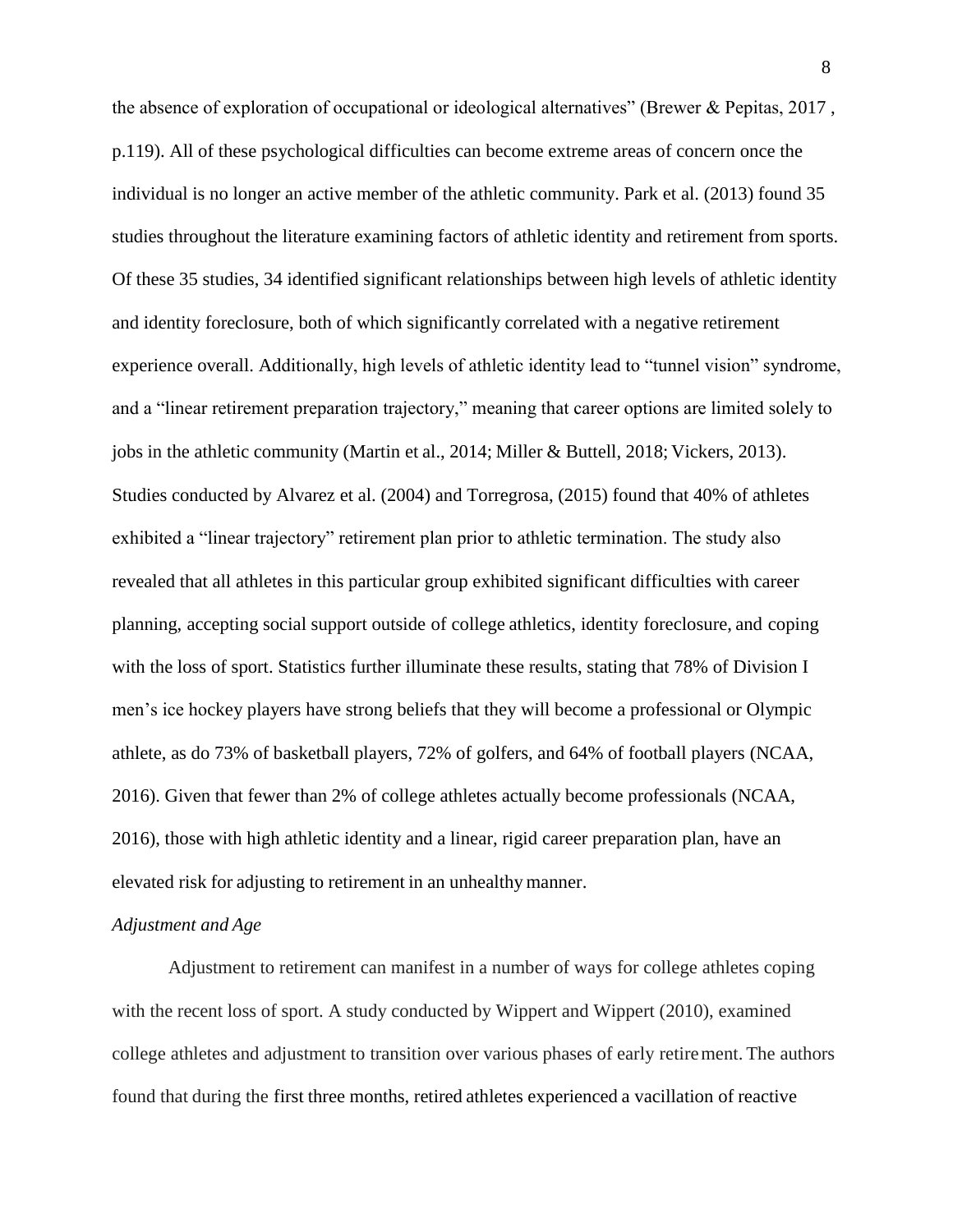emotions while adjusting to the immediacy of retirement. Feelings of anger, denial, confusion, and distress occurred during this time for recently retired athletes, especially during the first few days and weeks following retirement (Wippert & Wippert, 2010). Three months after retirement signified an athlete's entrance into the "intrusion phase," which includes feelings of low mood and high stress as the athlete copes with the reality of losing sport. The intrusion phase occurs immediately before the "later transition phase," where a return to baseline stress level begins to emerge (Wippert & Wippert, 2010, p. 144). There are still substantial levels of distress occurring three months after retirement, particularly in athletes whose retirement was sudden and involuntary (Giannone et al., 2017; Wippert & Wippert, 2010). This indicates that athletes in this phase are still at risk for psychological difficulties despite being removed from the immediate shock of retirement (Wippert & Wippert, 2010). Park et al. (2013), Weigand et al. (2013), and Miller and Buttell (2018) have also identified inconsistent findings and a lack of research overall examining recently retired college athletes, further supporting the inclusion of athletes who are only a few months removed from retirement. Wippert and Wippert (2004) noted that difficulties faced by younger retired athletes typically reflect the immediate grief and loss of athletic identity affiliated with retirement at a young age. Additionally, studies conducted by Gliga et al. (2018), Lally (2007), and Sanders and Stevinson (2017) found higher risks of psychological distress to be associated with college athletes who involuntary retired from sport. Given that involuntary retirement is usually associated with career-ending injuries, cessation of a program, or being cut from a team, athletes still eligible to compete at the college level (i.e ages 18-22) are typically the population affected by involuntary retirement. Therefore, it would have been negligent to exclude younger athletes who are still clearly at risk for mental illness, especially those who retired suddenly and involuntarily. Therefore, athletes who have retired as recently as three months prior to participation in this study were included in the sample for the present study.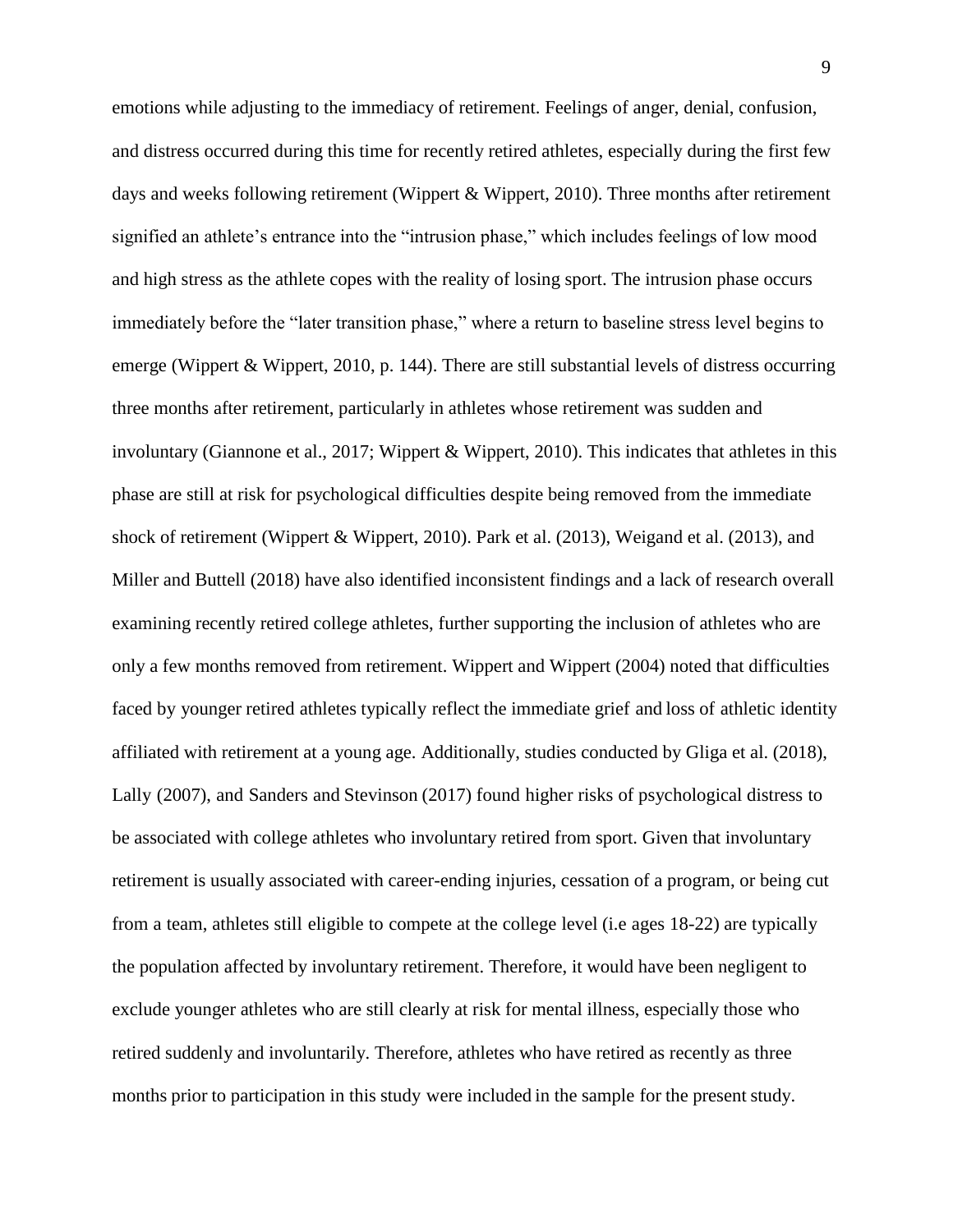There were also no upper limits associated with the age of the retired athlete in the present study, for a number of reasons. Retired athletes of any age may be at risk for the development of a mental health disorder. Older retired athletes and former collision sport athletes in particular, have developed sports-related conditions such as osteoarthritis and Chronic Traumatic Encephalopathy (CTE), both of which typically manifest later in life. These disorders have been affiliated with mental health complications such as depression, sleep disturbances, mood changes, and higher levels of aggression and impulsivity (Finkbeiner et al., 2016; Maroon et al., 2015; Schuring et al., 2016; Schwenk et al., 2007; Simon & Docherty, 2013). Additionally, studies have shown that athletes, male athletes, and male collision sport athletes, across a wide range of ages, are at higher risk than the general population for abusing substances such as alcohol, prescription painkillers, and anabolic steroids (Lisha & Sussman, 2010; Parssinen & Seppala, 2002; Veliz et al., 2014).

#### *Involuntary Retirement*

Retirement has been shown to be even more tumultuous for athletes who retire suddenly due to extraneous circumstances such as being cut from a team, program cessation, loss of eligibility, or suffering a serious physical injury (Gliga et al. 2018; Lally, 2007; Martin et al., 2014). Miller & Buttell (2018) note that being able to plan for retirement and having a predictable ending to an athletic career tends to lead to a healthier adjustment to life after sport. A meta-analysis conducted by Knights et al. (2016) further illustrates this point by quoting Alfermann (2004) as stating that planned retirement vs. unplanned retirement for college athletes elicits significantly "higher levels of cognitive, emotional, and behavioral readiness for career transition" (p. 299). Involuntary retirement has specifically been noted throughout the literature to be one of the most pertinent risk factors for athletes developing psychological disorders after their sports career ends. Studies have found that athletes who are unable to proactively redefine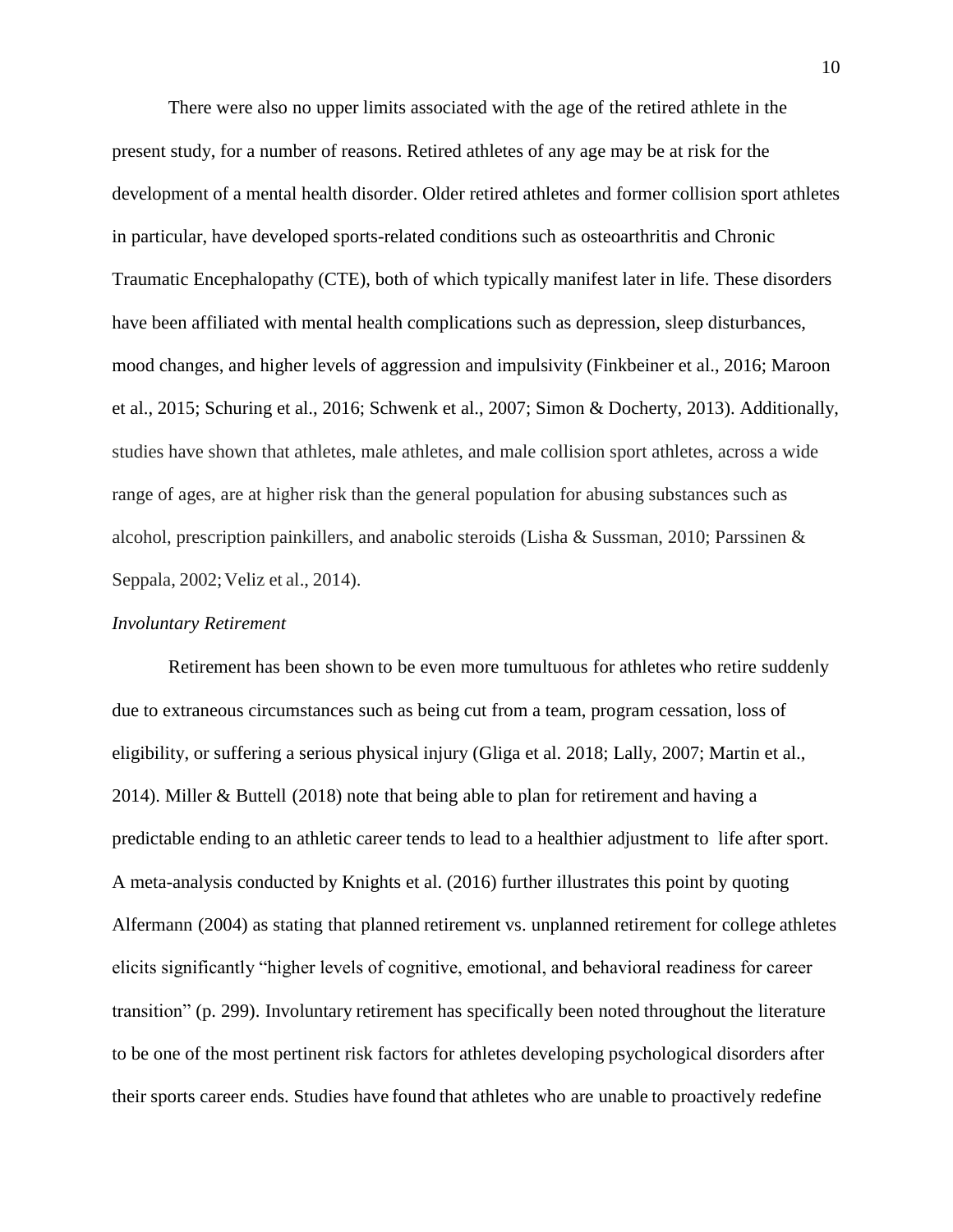themselves and discover a new identity after sport have a substantially harder time adjusting to retirement, and pose an extremely high risk for depression (Gliga et al., 2018; Lally, 2007; Martin et al., 2014, Sanders & Stevinson, 2017). Being unable to plan, predict, or control how an athletic career ends can add an even higher level of emotional distress for an athlete immediately transitioning to an entirely new lifestyle.

When an unforeseen event occurs, and causes an athlete to suddenly and involuntarily retire, their entire life immediately changes. As previously mentioned, there is clear evidence that sport can infiltrate and substantially influence an athlete's personal schedule, eating and sleeping routine, social life, physical activity level, coping outlets, emotional support systems and sense of self-purpose. Unexpectedly retiring from sport can significantly alter and impact all areas of life and force the athlete to create an entirely new lifestyle, without any form of preparation. This level of immediate and unexpected change has been clinically compared to experiencing a major emotional crisis or traumatic psychological event for some athletes (Heird & Steinfeldt, 2013; Park et al., 2013; Wippert & Wippert, 2008). Park et al. (2013) identified numerous studies discovering that forced retirement can cause athletes to experience "high levels of negative emotions, such as a fear of social death or dying, a sense of betrayal and social exclusion, and a loss of identity" (p. 34). As a result of the unexpected trauma and seemingly intolerable emotional pain, maladaptive coping mechanisms may be used to help the athlete process the transition. Studies have shown that elite athletes who experience an unpredictable, involuntary form of retirement are at risk to use defense mechanisms such as denial, isolation, substance abuse, self-injurious behavior or suicide (Park et al., 2013). Perhaps the greatest risk factor that can lead to these methods of coping is the cessation of a sports career due to a serious physical injury. Involuntary retirement due to a serious physical injury can be one of the most traumatic experiences for an athlete to endure in their lifetime. As noted above, some difficult aspects of an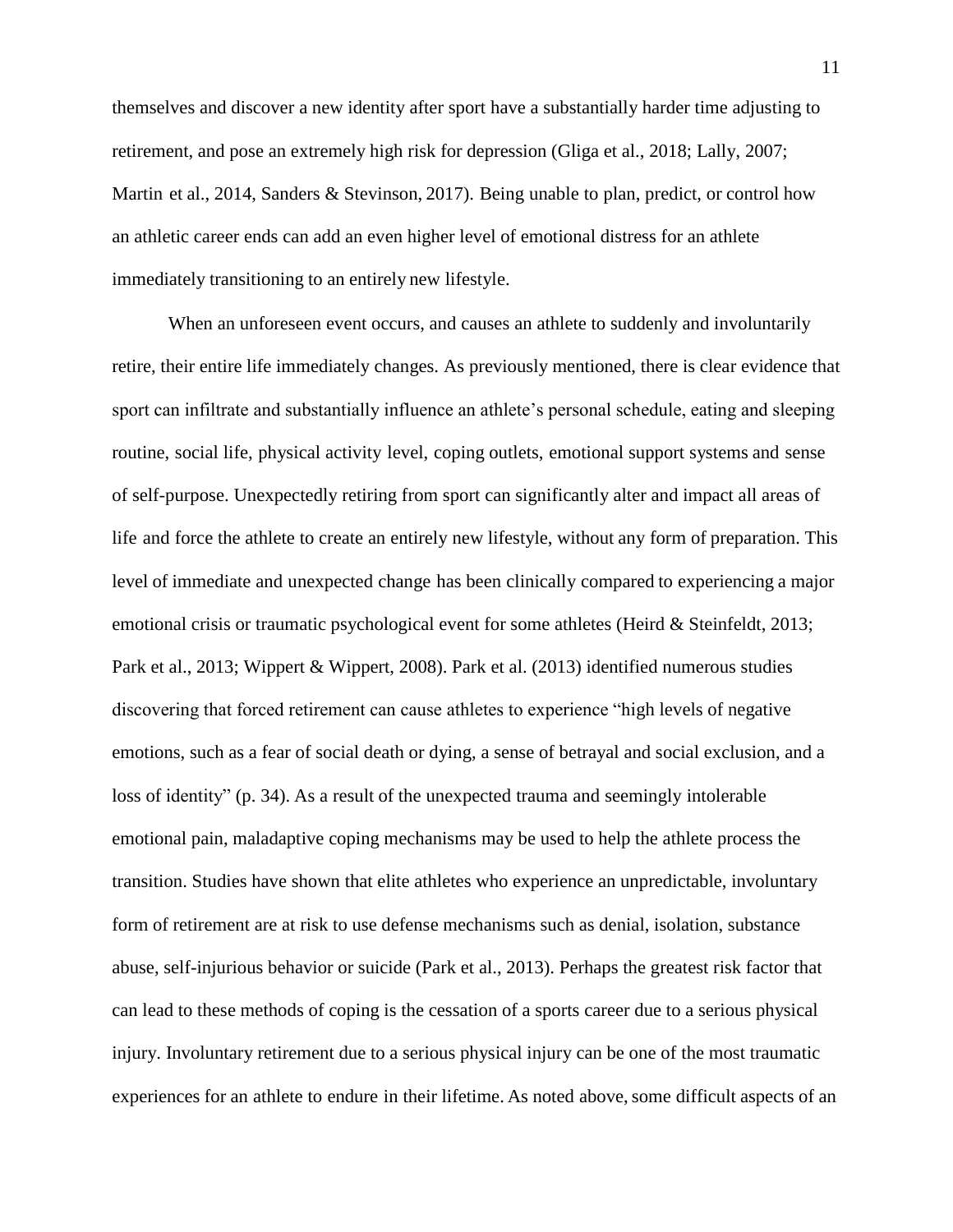unplanned retirement for an athlete often relate to a sudden loss of control, stability, purpose, and future. These emotional struggles and feelings of regret can be detrimental and debilitating. Compounding these feelings with a serious injury, that can also lead to a long-term physical disability, can put members of this population at serious risk for mental illness.

#### *Injuries*

Career ending injuries can cause athletes to lose much more than simply their ability to compete and play a sport at a high level. Many times, when a high-profile athlete excelling at the college level sustains a serious injury that removes them from competition, others simply see their absence on the field. What is not seen, however, is the mental and physical anguish that occurs as the athlete attempts to rehabilitate and cope with this major life transition. Unlike other external causes of retirement, such as age, being cut from a team, or a decline in performance, a serious injury is an instantaneous occurrence that can leave the athlete with a tremendous amount of confusion, regret and despair. Sanders & Stevinson (2017) found that involuntary retirement specifically due to a career ending injury was three times more likely to cause depression in a retired athlete than retirement for non-injury reasons.

A major reason why serious injuries are particularly more difficult to cope with relates to the unique relationship athletes have with their physical body. Athletes, particularly elite athletes competing at the collegiate level, typically have a tremendous amount of physiological awareness, and a hyper-focus on the maintenance and improvement of their physical stature. An athlete's body is constantly being monitored. Exercising to build muscle and stamina, receiving treatment for pain, icing and stimulating muscles to relieve soreness, maintaining a healthy and restrictive diet, and attending medical appointments for minor injuries, become routine ways for athletes to maintain their craft. An athlete's relationship with his or her physical body and its performance on the field or court is often an overlooked aspect of competitive sports, as it is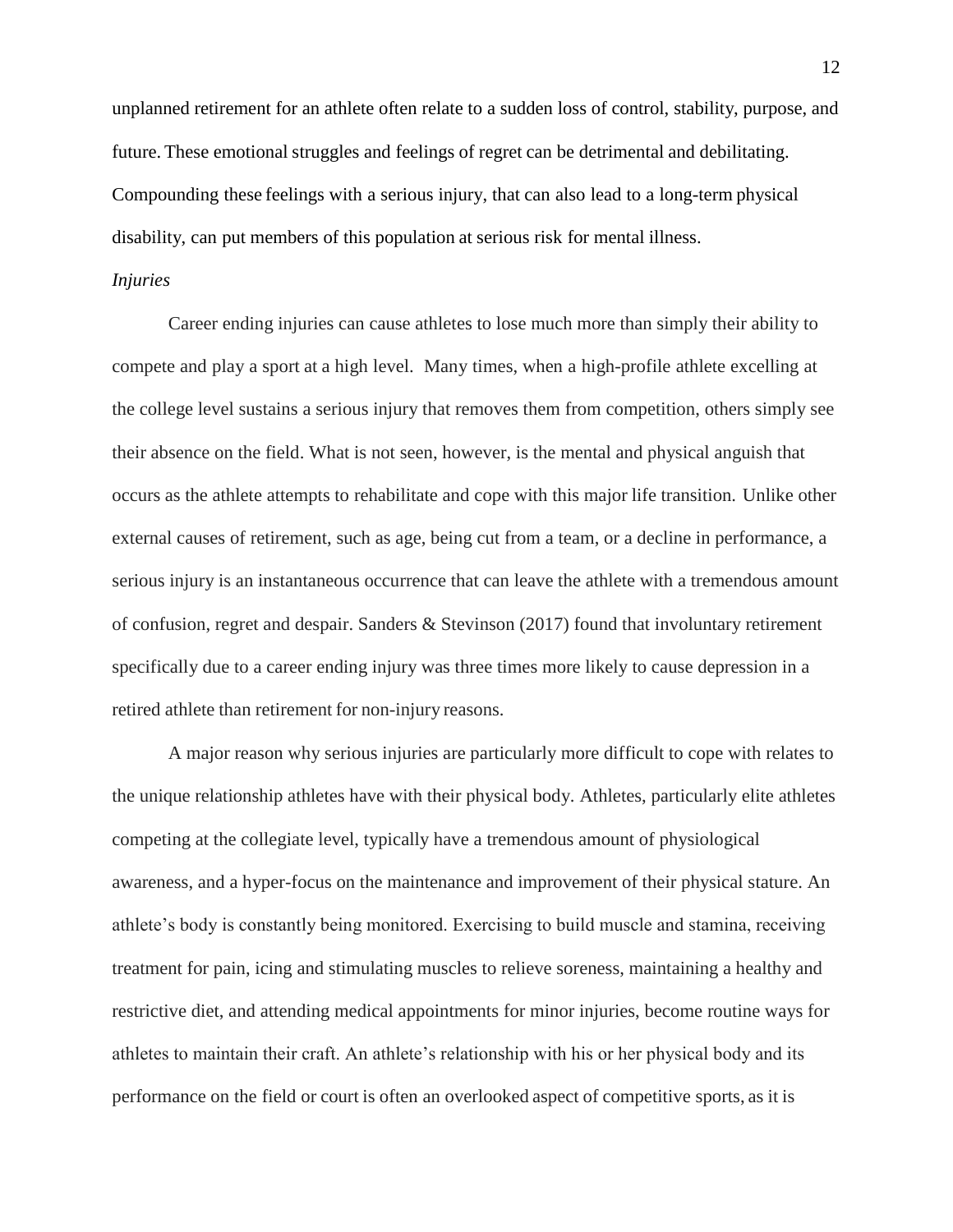literally their livelihood and physical vehicle to success in their profession. When a seriousinjury occurs, terminating an athlete's ability to play a sport, this relationship subsequently falters. Often there is a strong sense of betrayal felt by the athlete towards his or her physical body when it becomes compromised to the point of career cessation (Heird & Steinfeldt, 2013; Lally, 2007; Park et al., 2013). This betrayal is often related to the fact that an athlete's ability to control and utilize their physical body has been a way for them to stand out and establish themselves as special, unique, and highly talented. As noted in Park et al. (2013), "Athletes' feelings of loss of control over their bodies can be a source of identity crisis during the career transition process" (p. 36). The athlete may begin to feel extremely frustrated with themselves and wonder why their body is preventing them from continuing to do what they love, what they excel at, what makes them feel happy, and what provides them with positive recognition from others (Brock & Kleiber, 1994; Sparkes, 1998). They may begin to reminisce about times when they were healthy and when their body was cooperating with the physical demands associated with sport (Sparkes, 1998). This sense of nostalgia can further contribute to feelings of grief and depression (Sparkes, 1998). Feelings of anger and resentment towards their physical body can also cause athletes to blame themselves for the retirement (Sparkes, 1998). This blame can continue for years, causing the athlete to feel "haunted by the betrayal" of their physical body, as they ruminate on the loss of a successful and potentially lucrative future (Heird & Steinfeldt, 2013; Lally, 2007, p. 86; Sparkes, 1998). This is especially true for a superior college athlete destined to become a professional, as they can lose thousands if not millions of dollars because of a serious injury. For these athletes, injuries not only affect the ability to perform on the field, but also can reshape their entire future, and the future of their family. Feelings of hopelessness and self-hatred can develop during this grieving process, both of which become extremely dangerous when the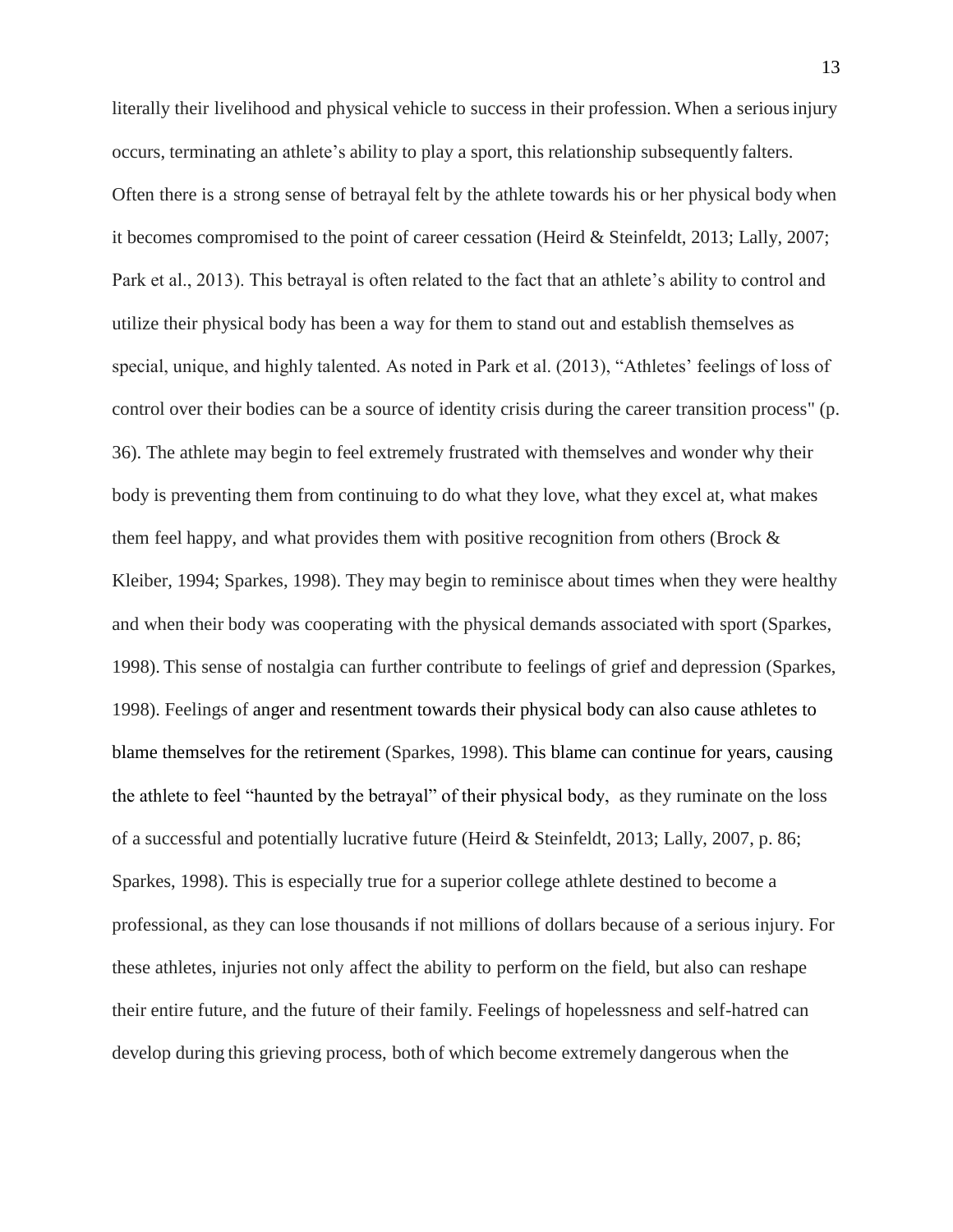athlete is also removed from familiar social supports and coping outlets associated with sport (Adler & Adler, 1989; Sparkes, 1998).

Athletes who sustain an injury have identified loss of camaraderie and relationships within their sport as perhaps the most difficult aspect of being physically unable to compete (Baillie, 1993; S.M. Murphy, 1995; Heird & Steinfeldt, 2013). An athlete's relationships with teammates are an aspect of sport that can be unnoticed in the public eye. Athletes spend a substantial amount of time with teammates, coaches, managers and trainers. Fans and spectators witness the time on the field or court during competition, however there is a certain bond among athletes that is present across a multitude of settings. Athletes spend social time together bonding in the locker room, trainer's room, traveling on buses or planes, and staying in hotels on the road. Leisure time is spent eating together, socializing at parties and gatherings, recovering from workouts, and even living together. Preparation time is spent together during practice, lifting weights, watching film, meeting with coaches, and scouting other teams. Many college athletes are also in the same classes, fraternity or sorority, and community service organizations together. Quantity aside, this time is also dedicated to working together toward a common goal of personal improvement and team success. All of these factors can create a special, communal bond akin to that of a family. In fact, what many non-athletes do not always understand is that when an athlete suffers a serious injury and is no longer able to compete, they become isolated from all of the above. Lavalle et al. (1997) note that "one of the more frequent experiences is a sense of emotional loss associated with separation from significant others, such as coaches and teammates" (p. 130). Even if the athlete is physically present at meetings or events, there is a very noticeable difference when they are not directly involved with contributing to the team's efforts on the field or court. Often, they are no longer practicing or traveling with the team. They are no longer in the locker room or trainer's room preparing for the next competition. They are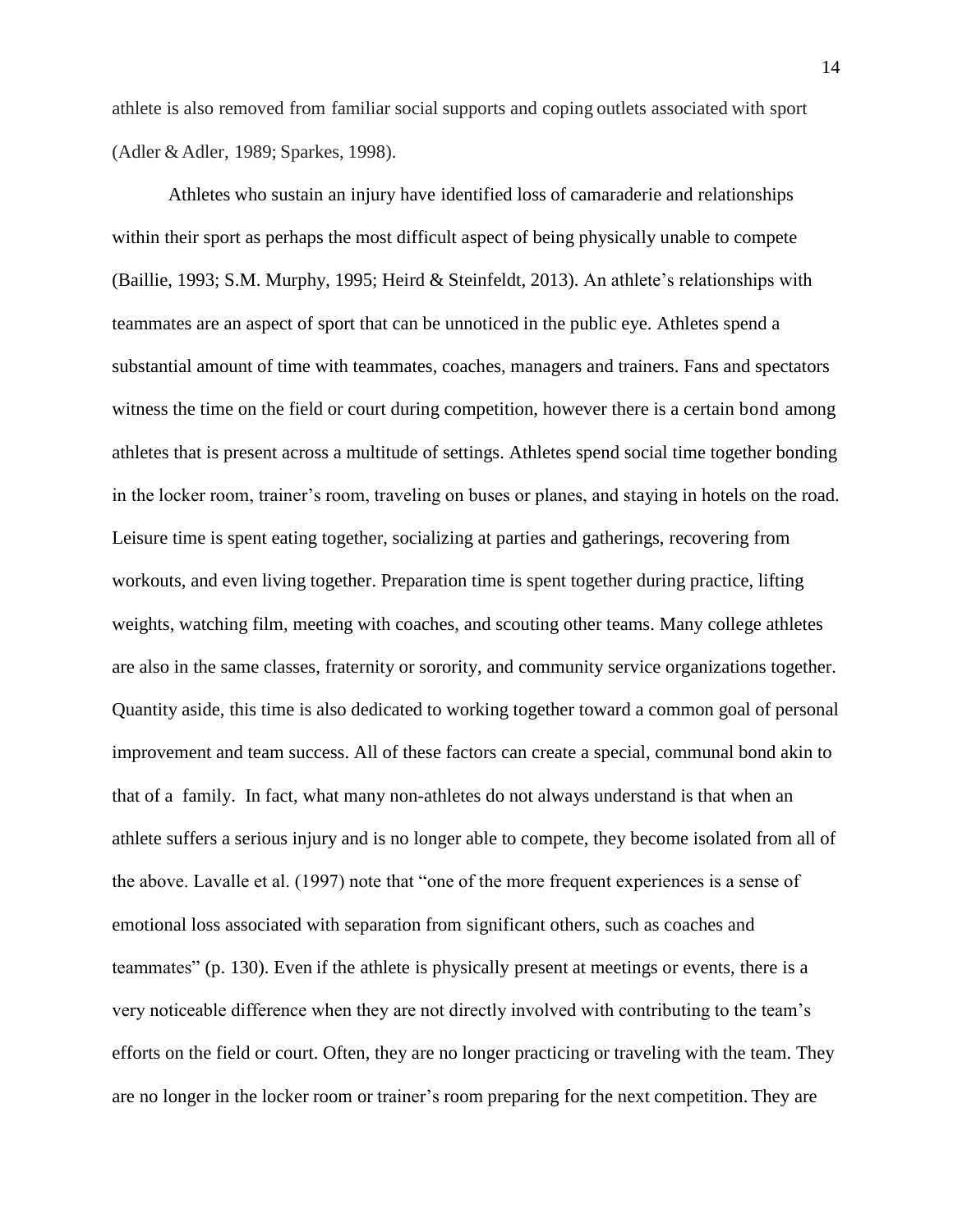no longer working out or following the same schedule as their teammates and friends. Perhaps most importantly, they are no longer working through adversity with teammates towards a common, unifying goal of team success. An injured athlete's time is mostly spent focused on rehabilitation, resting, and observing their teammates from the sideline. One of the most painful experiences for an athlete is not only being removed from the comfortable presence of teammates, but also knowing that they are no longer contributing to the team's success. Feelings of guilt and helplessness may ensue, with the athlete also no longer having their primary support network to rely on for help. Athletes often feel as if only others in the sports community can truly understand the magnitude of this loss. As noted by Lavalle et al. (1997),

The overall adjustment process may be greater following a distressful reaction if the person to whom one would normally turn in times of trouble is no longer there (Parkes, 1988) For high-level athletes, these individuals are often teammates and /or coaches, with whom there may be considerably less opportunity for interaction after retirement because of their on-going training, competition and travel commitments. This interpersonal loss of significant others may be a risk factor for athletes who assume a narrow identity because their social support may revolve completely around their sporting life (Murphy, 1995; Pearson & Petitpas, 1990; Werthner & Orlick, 1986).

While aspects of help seeking for athletes will be further discussed in the next chapter, it is important to note that loss of support and participation in team activities due to a career-ending injury is a serious risk factor for mental illness in this population. Serious injuries are more likely to occur in sports that involve high-contact collisions and brute physicality. One of the most common, yet most dangerous injuries associated with high contact sports and long-term physical and mental health risk, is a concussion (Iverson, 2014).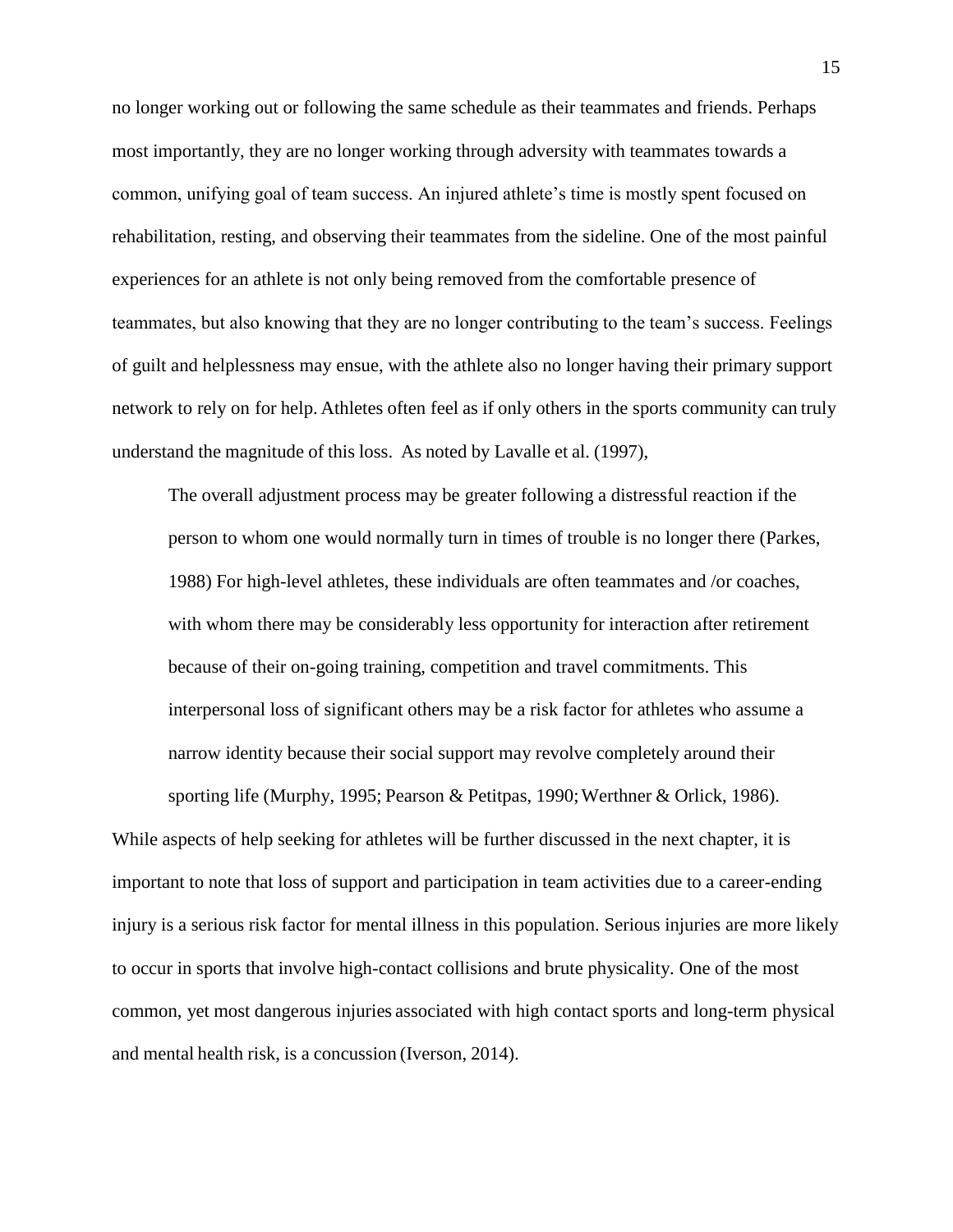#### *Concussions*

A concussion, also known as a mild traumatic brain injury (MTBI), can be defined as "a mild brain injury caused by direct or indirect biomechanical forces on the brain resulting in transient disturbancesin neurological functioning" (Knollman-Porter et al., 2018, p.778). Individuals at all ages participating in sports that include physical contact are at risk for sustaining a head injury at some point throughout their career. Studies have shown that brain injuries generally occur most frequently in individuals between the ages of 15 -24, with 1.6 to 3.8 million sport-related concussions occurring each year in the United States. (Faul et al., 2009; Harmon et al., 2013). The prevalence of concussions increases substantially in sports, and highcontact sports in particular (Brett & Solomon, 2017; Gessel et al., 2007). Zuckerman et al. (2015) discovered that approximately 10,560 concussions per year are diagnosed throughout college athletics, averaging 4.7 concussions per 10,000 student-athlete exposures to a game or practice. Male wrestlers averaged 10.92 concussions per 10,000 exposures, with men's hockey at 7.91 and football at 6.71 concussions per 10,000 exposures. Football also exhibited the highest sheer number of annual concussions, with approximately 3,417 clinically diagnosed concussions per year. Short-term symptoms from a sports-related concussion typically involve transient physiological complications such as loss of consciousness, migraine headaches, sensitivity to light and noise, feelings of nausea or vomiting, decreased attention span, and memory loss (Brett & Solomon, 2017; Knollman-Porter et al., 2018; Rice et al., 2017). These symptoms typically last one-to-four weeks and often naturally dissipate with rest (Gouttebarge, 2017; Kroshus et al., 2015; Rice et al.. 2017).

In approximately 10-20% of cases, concussion-related symptoms do not subside in a oneto-four week time period, and evolve into a condition known as "post-concussion syndrome" (Gouttebarge et al., 2017; McCrorey et al., 2016;Todd et al., 2018). Post-concussion syndrome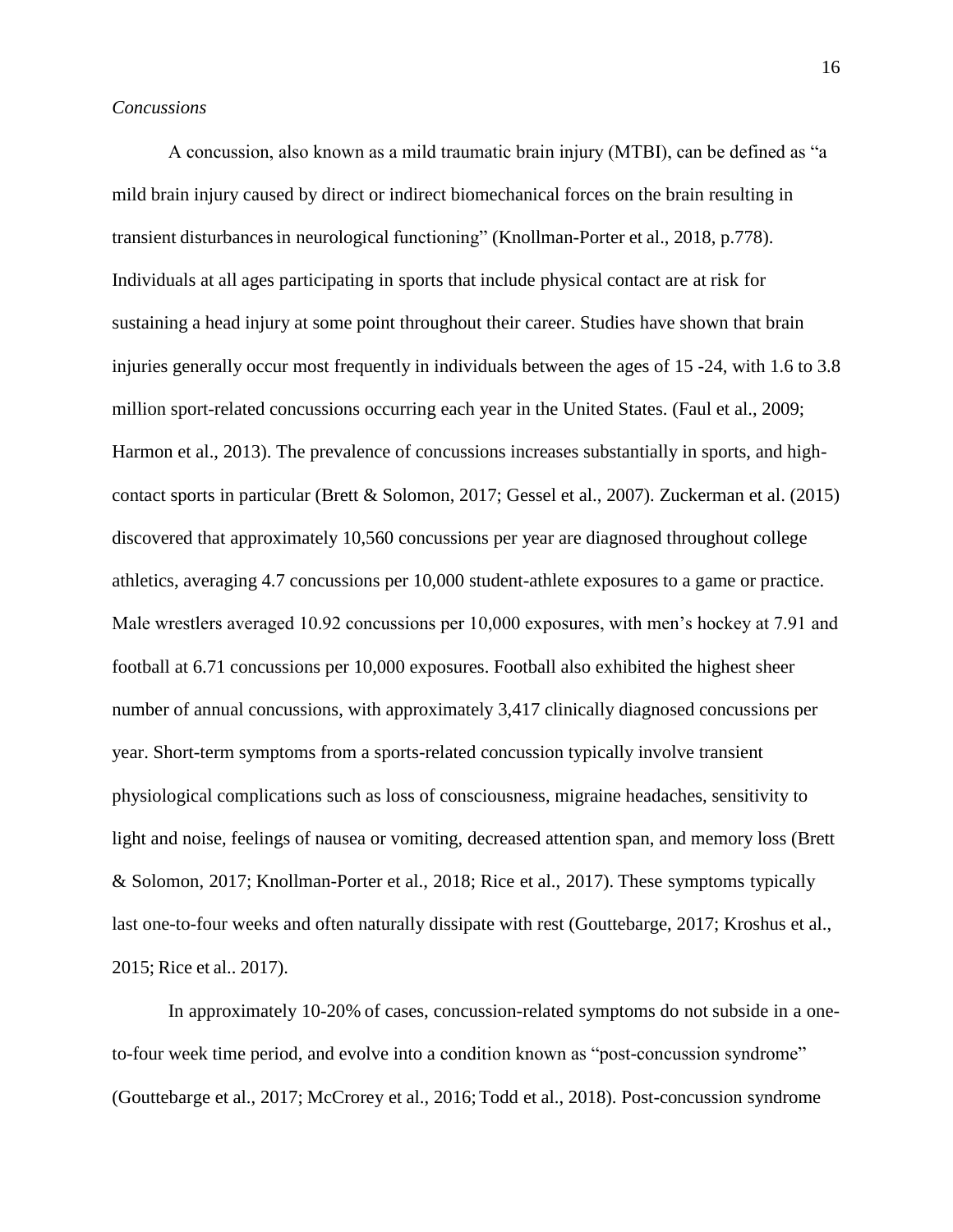(PCS) occurs when cognitive, visual and balance symptoms continue for months or years after the initial MTBI. While the physical symptoms of this disorder can hinder daily functioning, psychological difficulties are also associated with extended periods of PCS as well. Depression, impulsivity, anger and executive dysfunction are prolonged effects of concussions and PCS that can negatively impact the athlete's health well into retirement if they do not seek help (Brett & Solomon, 2017). Although there are many potential negative consequences associated with this disorder, PCS is often treatable with medical assistance. There are a wide variety of cognitive, visual and balance-related interventions utilized during rehabilitation from PCS aimed at helping the athlete achieve a full recovery and a symptom-free lifestyle (Maroon et al., 2015; Reynolds et al., 2014).

Despite the fact that the symptoms of PCS are treatable, concussion-related brain trauma can still have a significant impact on long-term mental health. Complications such as depression, anxiety, sleep disturbance, impulsivity and substance abuse have all been identified throughout the literature as strongly associated with a history of concussionsin former athletes (Finkbeiner et al., 2016; Gouttebarge et al., 2017; Rice et al., 2017). For instance, a study conducted by Didehbani et al. (2013) found that symptoms of sadness, pessimism, guilt, self-criticalness, worthlessness, and suicidal ideation all were significantly correlated with the number of concussions sustained by the retired athlete. Results showed that 40% of retired athletes who had suffered past concussions endorsed mild to moderate levels of clinical depression. Kerr et al. (2014) additionally found that athletes with a history of three or more concussions were 2.4 times to suffer from depression, while other studies have also identified increased levels of impulsivity, aggression, and apathy in this population (Rice et al., 2017). The link between history of concussions and mental illness in former athletes is clearly defined throughout the literature but is not always easily identifiable by the athlete or their loved ones. Many times, these symptoms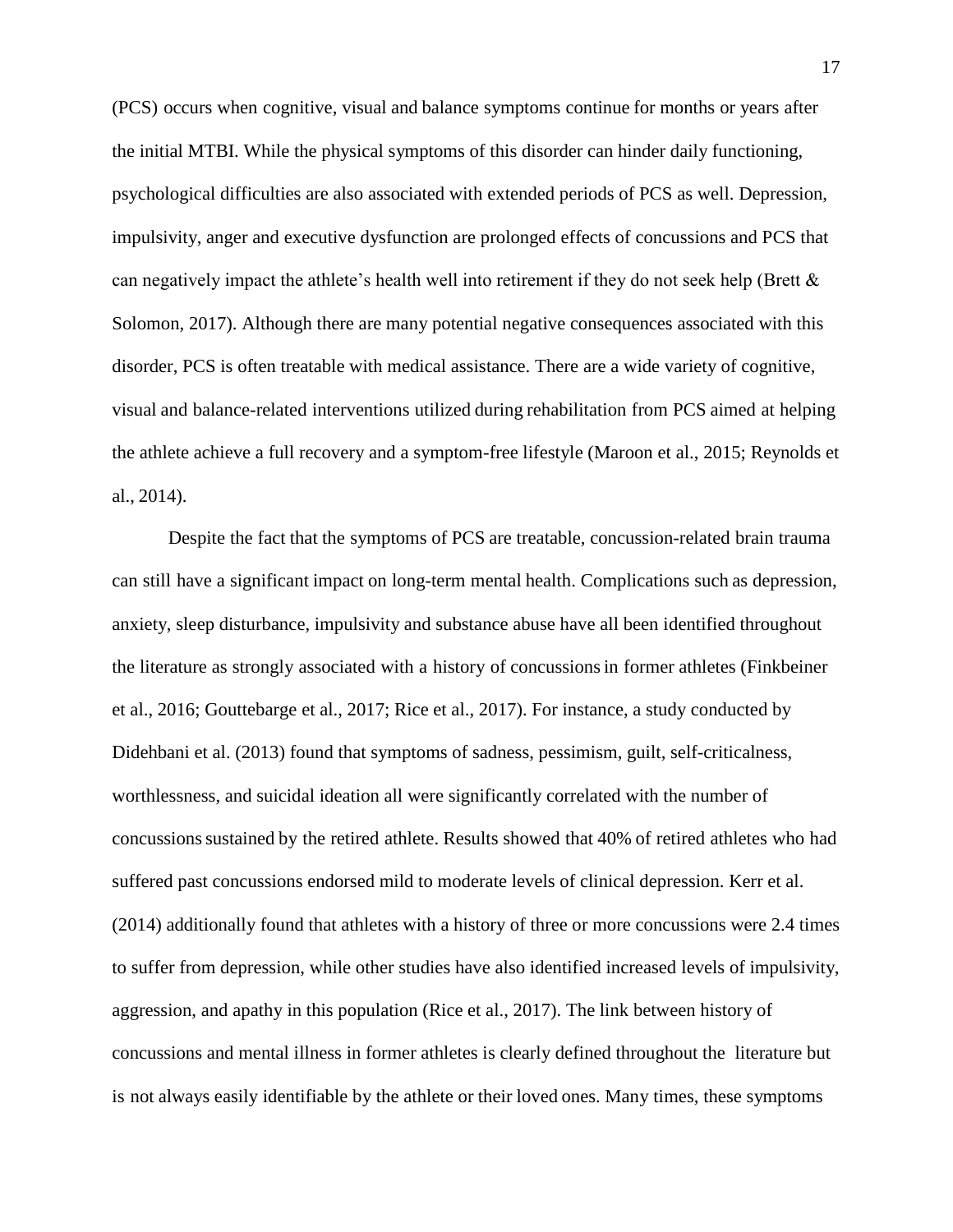do not manifest for years after the athlete retires, and then intensify in a seemingly nonsequential, surprising fashion. This is extremely dangerous if unrecognized, because it can signify the presence of perhaps the most threatening illness associated with repetitive head trauma. This disease is known as Chronic Traumatic Encephalopathy (CTE), and often does not present for years or even decades after the athlete's most recent concussion.

Chronic Traumatic Encephalopathy is a neurodegenerative disease associated with years of repetitive head trauma and concussions that affects behavior, cognition, mood, personality, and brain chemistry of the affected individual (Finkbeiner et al., 2016; Maroon et al., 2015). CTE causes difficulties in learning and memory, executive dysfunction, impulse control, aggression, apathy, depression, anxiety, and suicidality (Brett & Solomon, 2017; Finkbeiner et al., 2016). Originally deemed "punch drunk syndrome" in the late 1920's, CTE was recognized as a disorder that negatively affected the cognitive abilities of retired boxers (Gouttebarge, 2017). The medical research pertaining to CTE did not drastically progress until the past decade, when it was discovered that football players and other high-contact sport athletes were also at risk of developing the disease. This research discovered that CTE was directly correlated with repetitive exposure to traumatic brain injuries, rather than solely being related to participation in any individual sport like boxing (Gouttebarge, 2017). Neuropathology-based CTE research indicates that years of repetitive head trauma cause the brain to accumulate and distribute an overabundance of "neurofibrillary inclusions in the form of neurofibrillary tangles, neuropil threads and glial tangles; β-amyloid deposits and widespread TDP-Proteinopathy" (Iverson, 2014 p. 162). Unlike PCS, the neurological changes in CTE often occur in a gradual, latent manner, and typically do not become noticeable until middle adulthood (Finkbeiner et al., 2016; Maroon et al., 2015; Stern et al., 2011). The latent nature of CTE and symptom presentation years after the retirement of an athlete can camouflage the disease, mimicking effects of other mental health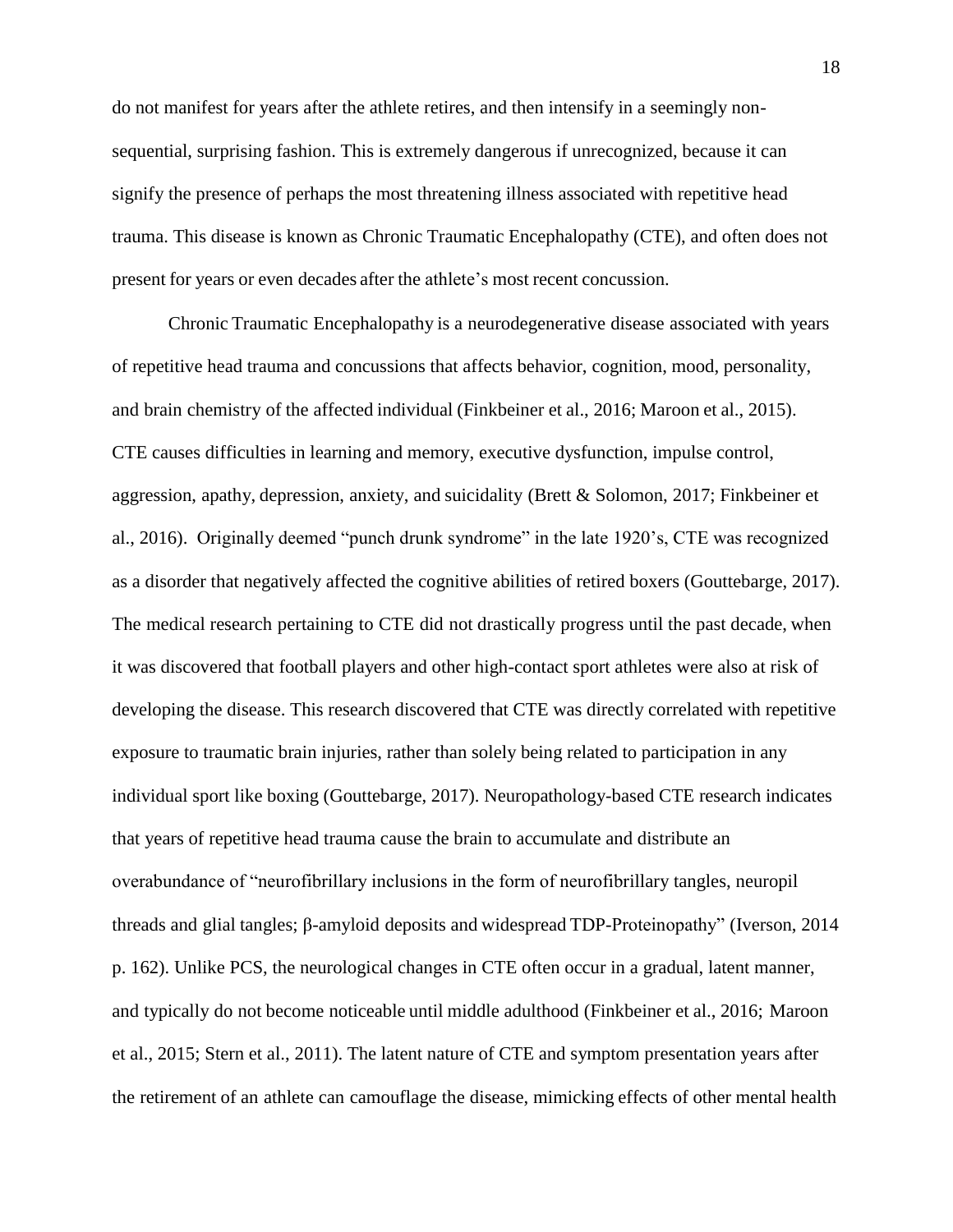disorders such as early onset dementia or Alzheimer's disease. While some symptoms of CTE such as impaired memory and executive dysfunction are similar to these illnesses, other implications of CTE pose a much greater threat to the mental health and safety of the individual.

Although there are many behavioral and psychological symptoms that can indicate the presence of CTE in an individual, an autopsy is currently the only medical test that can definitively diagnose the illness (Gouttebarge et al., 2017). Loss of memory and executive function are two distinct cognitive components of CTE; however, they often present conjunctly with more severe changes in mood and personality. Poor impulse control and aggression are two signature traits of personality change in CTE, often resulting in behaviors such as substance abuse, conflict with others, and self-harm (Finkbeiner et al., 2016; Maroon et al., 2015). As previously mentioned, CTE does not manifest for years after the individual's most recent MTBI, so the connection between these behavioral changes and previous head trauma is not always a readily made observation. Therefore, not understanding the nature of the behavior changes can cause extreme anxiety, fear, and confusion for not only the athlete, but for their families as well. To cope with these new, unexpected and intense emotions, the athlete may resort to methods that are impulsive and dangerous. According to data from Hoyert & Xu (2011) on death in the United States, suicide and accidental deaths such as drug overdoses account for 1.5% and 4.8% of deaths respectively in a given year. In the population diagnosed with CTE, death by suicide has accounted for 11.7%, while accidental deaths have accounted for 17.5% of the total number of deaths (Maroon et al., 2015). In addition to death resulting from impulsive decisions such as suicide and substance abuse, those with CTE have been shown to die earlier from any cause than those without the illness. Maroon et al. (2015) notes that the average age of death in CTE sufferers is 60-69, while the average age of death for men in the general population is approximately 76.2 years. Since over 99% of diagnosed CTE cases have been men, this data is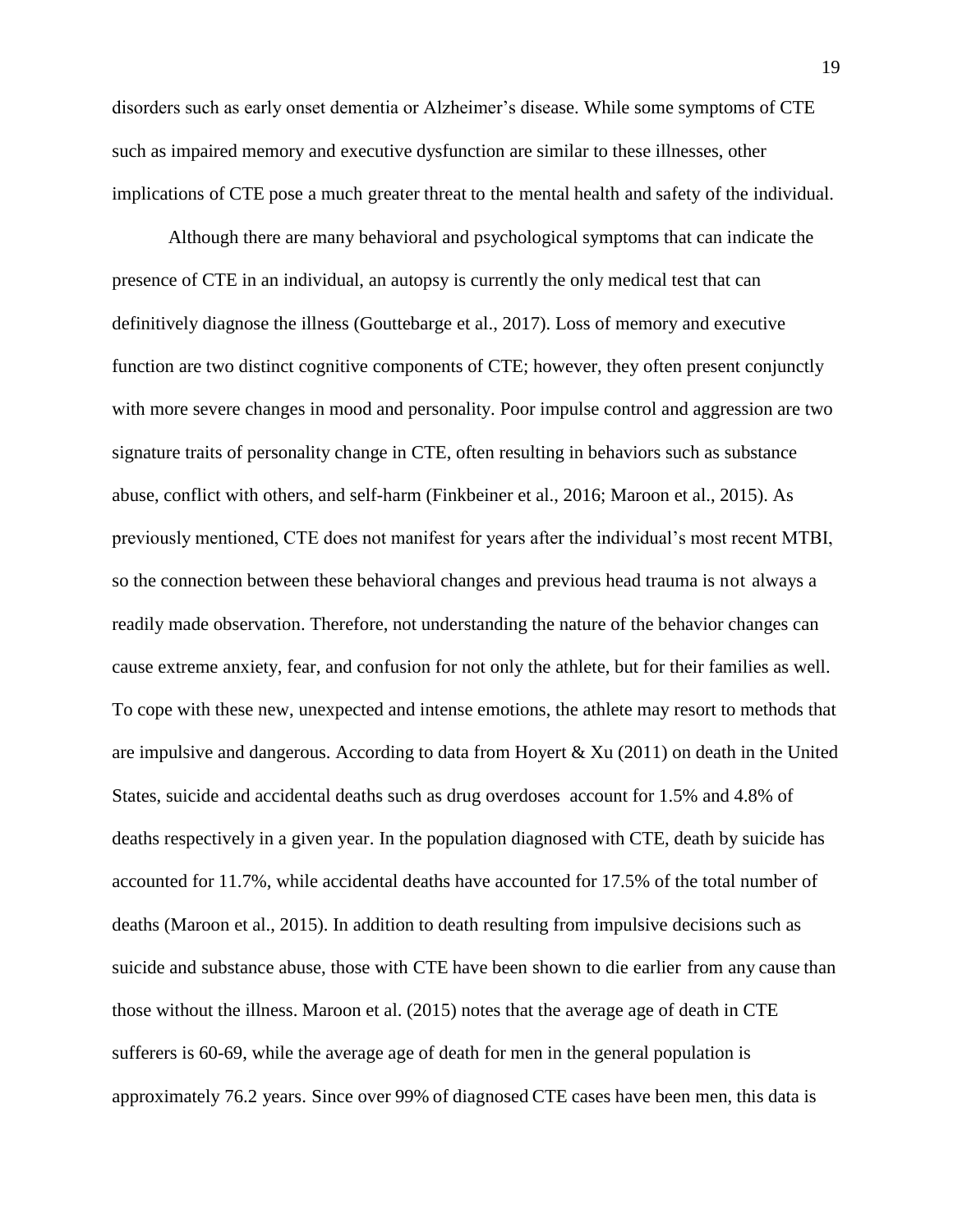important to incorporate when working with male athletes in contact high contact sports (Maroon et al., 2015).

One of the primary goals of the present study is investigating attitudes towards help seeking in retired male athletes. Male athletes, particularly those involved in high contact sports, are the dominant at-risk group in terms of concussions and CTE. Maroon et al. (2015) conducted a literature review examining 153 known cases of CTE. Throughout this literature, 152 of those cases were men, with athletes competing in boxing (45.1%), football (41.2%) hockey (3.3%) and wrestling (2%) making up this population. There have been additional cases of CTE found in other contact sport athletes as well, and many more former athletes have been diagnosed since this review in 2015. An additional major concern is the lack of awareness and recognition of these symptoms even as they occur. While CTE is an extreme example of the effects of concussions, even those who do not contract this disease are still at risk from previous head trauma in their sport. Many athletes experience a substantial number of undiagnosed concussions that are never treated, which allows them to continue competing in their sport while unknowingly suffering from a mild traumatic brain injury. For instance, a study done by Cottler et al. (2011) investigating opioid abuse in former NFL players, displayed that 98% of drug abusers in the study's sample also reported a history of undiagnosed concussion as well (Finkbeiner et al., 2016). Despite the severity of risk factors associated with injuries, and head trauma in particular, athletes are extremely resistant to seeking help or even discussing the longterm health implications of sport. This places these individuals at an elevated risk for current and future health complications both physically and emotionally, many of which they do not recognize or plan for during their years of college athletics.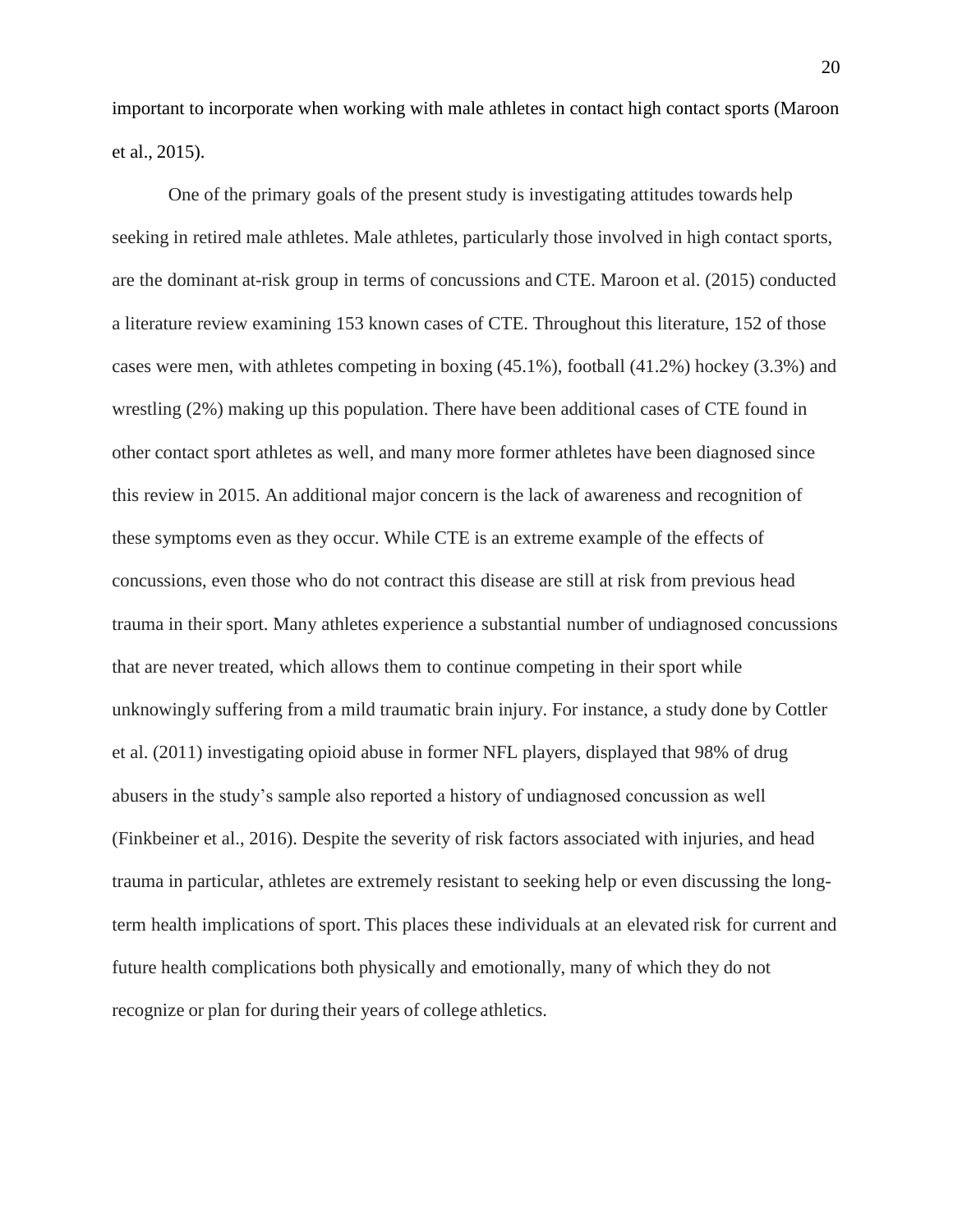#### *Physical Health Complications*

Concussions, career-ending injuries, and retirement in general can clearly impose a serious risk on an athlete's mental health. When long-term or permanent physical health challenges additionally influence an athlete's quality of life, the risk of mental illness drastically increases. Simon & Docherty (2013) conducted a study comparing the perceived quality of life in retired Division I college athletes to a non-athlete control group. Results of the study confirmed that retired athletes exhibited poorer scores in categories of physical functioning, depression, fatigue, sleep disturbances, and pain interference. Schwenk et al. (2007) also found that long-term physical health complications of retired athletes, particularly football players, were extremely common. In this study involving 1,617 retired college and professional football players, 48% of participants identified struggling with chronic pain, 29% loss of fitness and exercise, 28% weight gain, 28% trouble sleeping, and 27% transitioning to retirement. Pain can often be a common denominator in many of these conditions and is a major contributing factor to symptoms of depression and anxiety as well. Athletes competing at the college level exert a tremendous amount of physical effort on a daily basis. They often continue to play and practice while injured, and over-train without allowing the body adequate time to heal. Simon  $\&$ Docherty (2013) found that 70% of former Division I college athletes admitted to playing or practicing with an injury, while only 33% of non-athletes reported exercising while injured. While the athlete's body may be able to withstand the relentless physical demands that occur while competing, long-term physical health often suffers as a result. Evidence of joint and spine degeneration has been found to be significantly higher in retired athletes compared to the general population, with substantial increases in conditions such as osteoarthritis (Kucera, 1995; Simon & Docherty, 2013;Videman et al., 1995).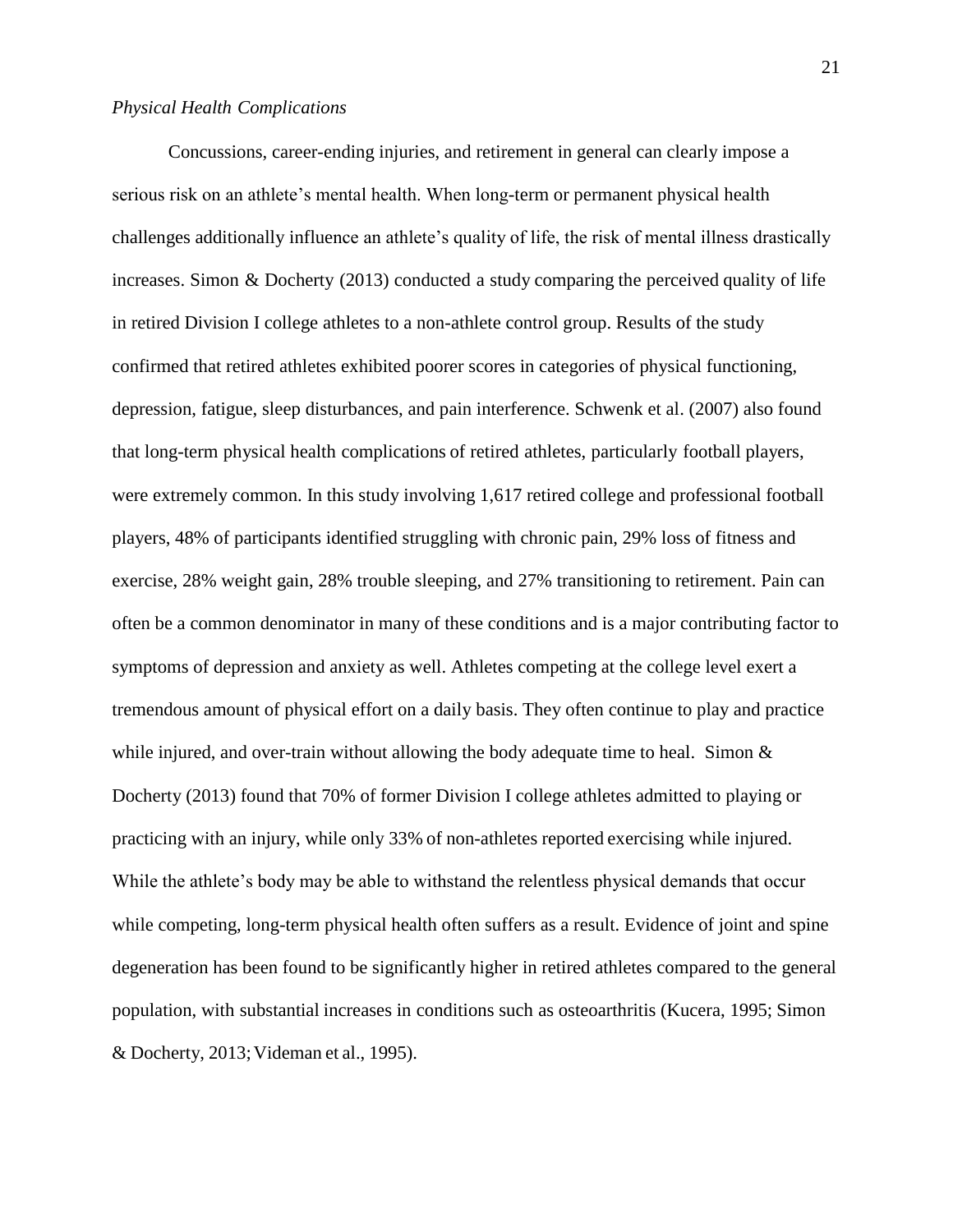Osteoarthritis (OA) is recognized as the most common joint disorder in the world, causing significant harm and deterioration to musculoskeletal joints and cartilage. (Arden, 2006; Hunter et al., 2008; Schuring et al., 2016). Symptoms of pain in the affected joints are directly associated with the presence of OA, often leading to limitation in mobility and daily functioning. Approximately 10-20% of men in the United States over the age of 35 suffer from Osteoarthritis. The prevalence of OA in retired male athletes is significantly higher, with approximately 33% suffering from this disease (Schuring et al., 2016). Collision sport athletes such as those participating in football, hockey, wrestling, and lacrosse are at an increased risk for developing osteoarthritis later in life due to the higher risk of injury associated with these sports. Research has shown that osteoarthritis is a very common condition among retired college athletes, and can often lead to depression, anxiety, and lower perceived quality of life (Schuring et al., 2016; Schwenk et al., 2007; Simon & Docherty, 2013). In fact, Turner et al (2016) found that 37% of retired athletes with OA also suffered from depression and anxiety, in comparis on to 19% of those without OA. The pain associated with Osteoarthritis can be a debilitating factor in quality of life, as it prohibits individuals from maintaining an active lifestyle. Compared to non-athletes, retired Division I athletes were found to be 2.5 times more likely to be limited in daily activities such as personal hygiene, interacting socially, completing activities at work, and exercising (Simon & Docherty, 2013). The presence of pain in OA not only contributes to the development of mental illness in retired college athletes, but often prohibits them from engaging in protective factors such as exercise.

Exercising and maintaining an active lifestyle are widely known as major protective factors against both physical and mental illness. Exercise has been proven to lower risk of anxiety, depression, anger, diabetes, hypertension, heart disease, cancer, obesity, and bone/musculoskeletal conditions (Simon & Docherty, 2013; US Department of Health & Human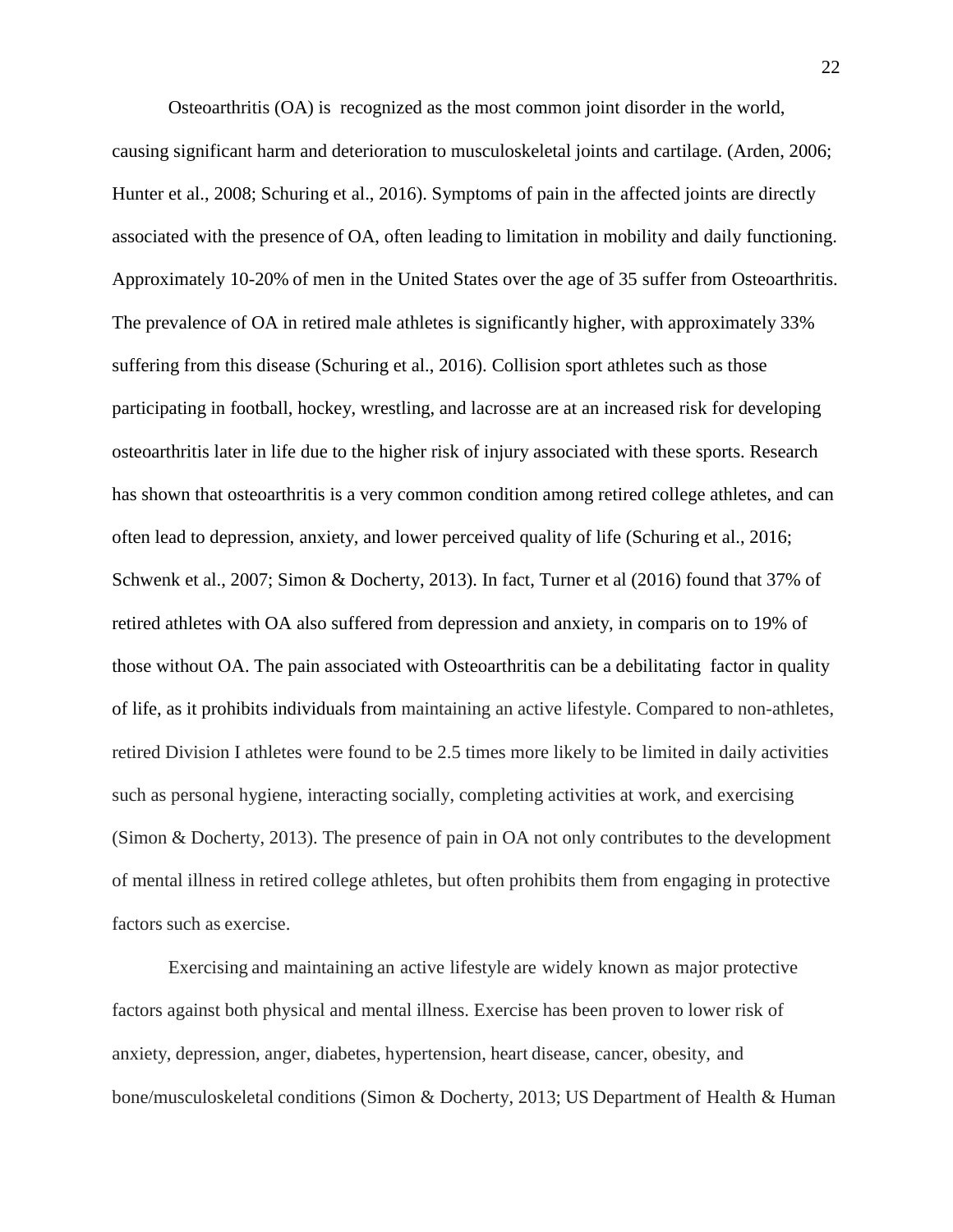Services, 2017; Warburton et al., 2006). In sports, athletes often exercise intensely every day, regularly producing endorphins and feelings of productivity. When they retire, although they lose the benefit of active competition, athletes can still rely upon familiar coping strategies such as exercise to feel healthy and manage symptoms of distress. However, when an athlete's body is compromised to the point of chronic pain or osteoarthritis, exercise no longer becomes a feasible option. Athletes often focus on short-term production and success while competing at an elite level during their college career. They will often go to extreme measures such as overtraining in order to compete at a high level during the next game, match, or meet. The long-term physical ramifications of these behaviors are extremely dangerous however, as they have been shown to lead to musculoskeletal conditions, osteoarthritis, and eventually depression (Schuring et al., 2016). Limited ability to exercise, interact socially, or engage in once pleasurable activities can often lead to a higher intensity of depression, causing the athlete to resort to alternative methods of coping such as overeating or using substances.

Additional long-term health consequences suffered by retired athletes that can lead to mental illness are related to food intake, nutrition habits, and substance abuse. Studies have shown that 42% of retired athletes have exhibited significantly higher levels of "adverse nutrition behaviors," while only 26% of current athletes report engaging in the same food related practices (Gouttebarge et al., 2015 p.196). Although many athletes prioritize their fitness and nutrition behaviors, these results may reflect the fact that some habits can become detrimental to longterm health. For example, athletes in collision sports such as wrestling and football have a h igher focus on maintaining a certain weight necessary to play while they are actively competing. Wrestlers are categorized into specific weight classes that they are required to achieve in order to compete. NCAA Football players are not mandated to meet a specific weight-criteria in order to play; however, they are often asked to maintain a certain playing-weight during the season. It has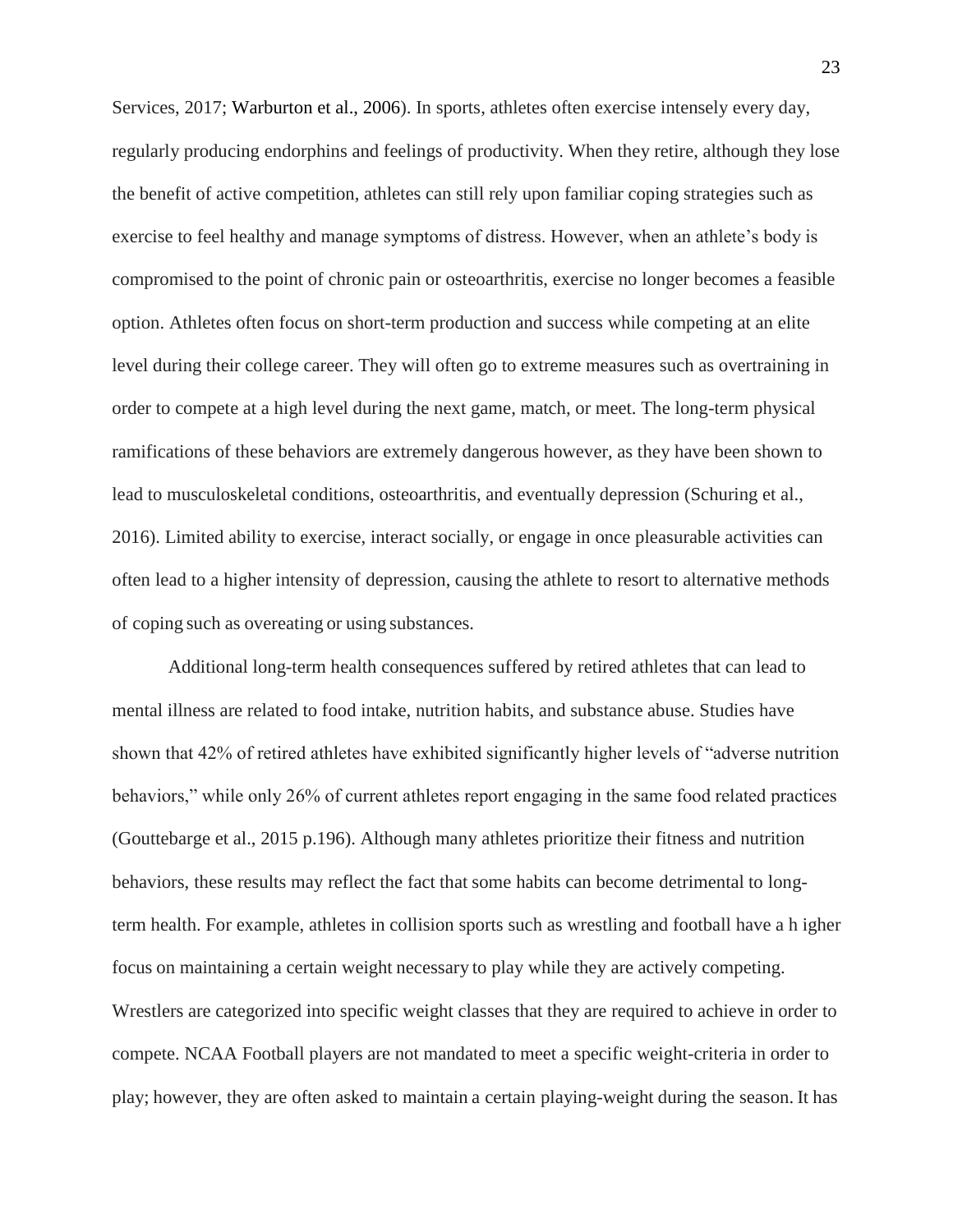been shown that wrestlers will often utilize radical and dangerous methods to meet a specific weight criterion such as extreme dehydration, restricted caloric intake, and excessive last minute exercise. Studies by Alderman et al. (2004) and Crighton et al. (2016) identified cases in which wrestlers actually lost 10% of total body mass in less than 24 hours prior to a weight measurement. These unhealthy eating behaviors may develop during an athlete's college career but can negatively affect the athlete well after they retire from sport. In fact, results from a study done by Rouveix et al. (2007) reported a high prevalence of eating disorders in this population. Studies examining retired athletes involved in weight-cycling sports such as boxing and wrestling have also noted that prior eating and weight cutting habits may contribute to the development of obesity later in life (Saarni et al., 2006). Research conducted by Pihl & Jurimae (2001) discovered that "most former athletes (59.3%) tend to gain weight during 15-30 years after their sports career is discontinued" (p. 1061). While this may appear to be an obvious occurrence due to the natural aging process and decreased physical activity, studies have found that retired athletes cite excessive weight gain as a contributing factor to depression and suicidality (Hatton, 2013). In addition to unhealthy eating behaviors and excessive weight gain, symptoms of depression and suicidality can often cause retired male athletes to resort to dangerous coping strategies. This is especially true in men who are not familiar, willing, or comfortable with openly discussing negative feelings, as they may resort to self-medicating with drugs and alcohol.

Substance abuse is an issue for many athletes throughout their lifespan, used to enhance performance, numb physical pain, or alleviate emotional discomfort. Studies have shown that athletes are at a higher risk for abusing substances such as alcohol, prescription painkillers, and anabolic steroids than the general population (Lisha & Sussman, 2010; Parssinen & Seppala, 2002;Veliz et al., 2014). Research has additionally demonstrated that male athletes involved in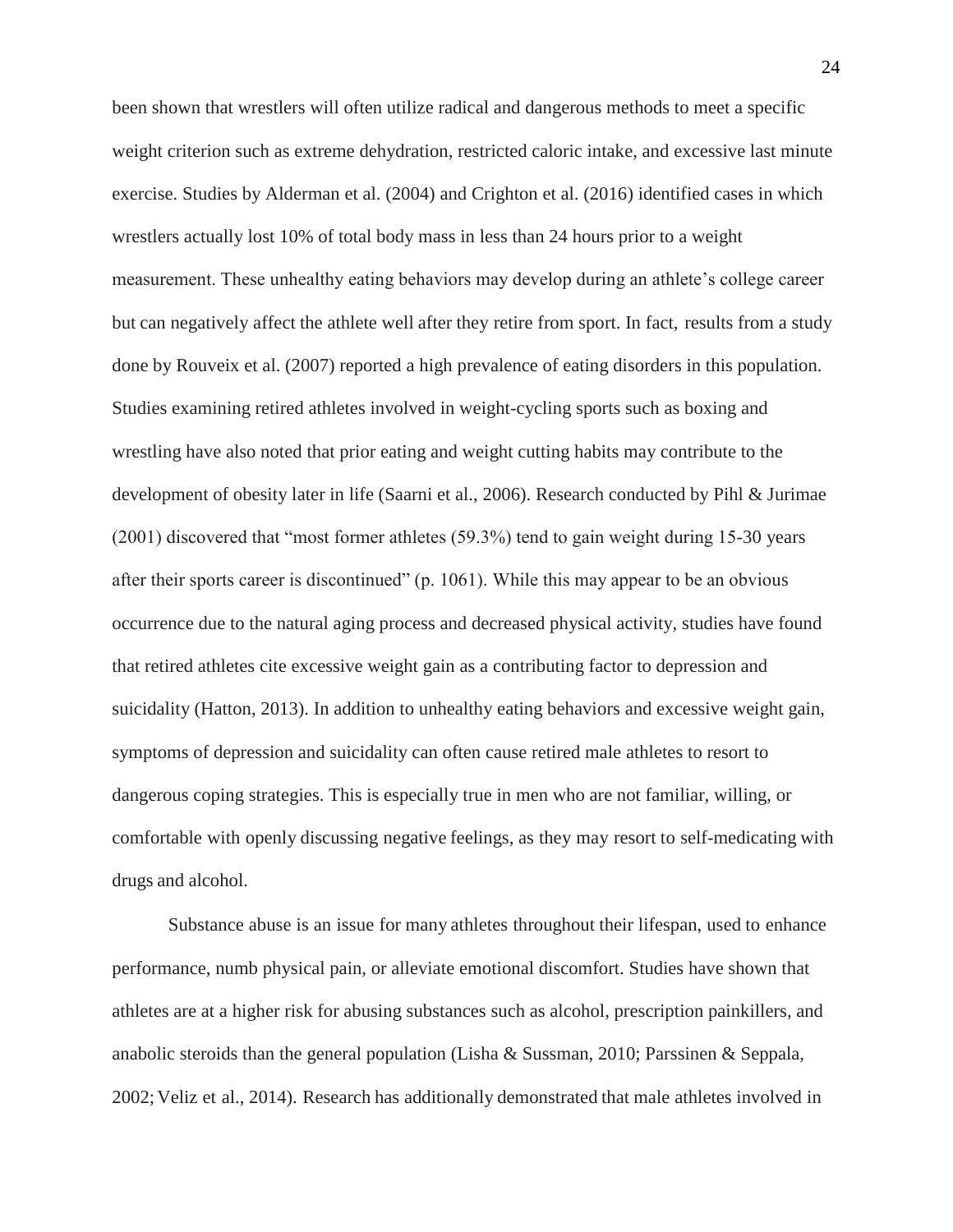high contact sports have the highest propensity for substance abuse in the athletic community (Veliz et al., 2017). The connection between high-contact sports and substance abuse may be attributed to a variety of factors. The increased likelihood of collision and aggressive nature of such sports places these athletes most at risk for injuries and medical intervention. In order to ease the pain associated with injuries, recover from surgery, or play through pain, athletes in high-contact sports often rely upon substances. These sports also prioritize brute strength and aggression, leading athletes to resort to performance enhancing drugs such as anabolic steroids. Finally, most athletes who play high-contact collision sports are men. Men have been shown to have much lower incidents of help-seeking than women and may resort to more impulsive methods of coping such as self-medication, than openly talking about negative feelings. Etiology aside, research has stated that substance abuse is highly connected with mental illness such as depression and anxiety, physical complications, and suicide (Di Lorenzo et al., 2014; Juyal & Bhavnagar, 2017). Anabolic steroid use, which is commonly found in the athletic community, has been shown to alter behavior and negatively impact both physical and mental health. According to Parssinen & Seppala (2002), "several case reports (Bahkrke et al., 1996; Thiblin et al., 1999;Thiblin et al., 2000) have described the association between [anabolic steroid] use and violent crimes such as murders, child abuse, spouse battery, rapes, and other forms of violence" (p. 90). The combination of increased mental illness and low levels of help-seeking in this population illustrates that retired male college athletes are at increased risk for substance abuse. Because substance abuse is so highly correlated with mental illness, particularly in this population, there is a need to expand upon the literature and increase awareness of these risks before athletes enter into the retirement phase of their career.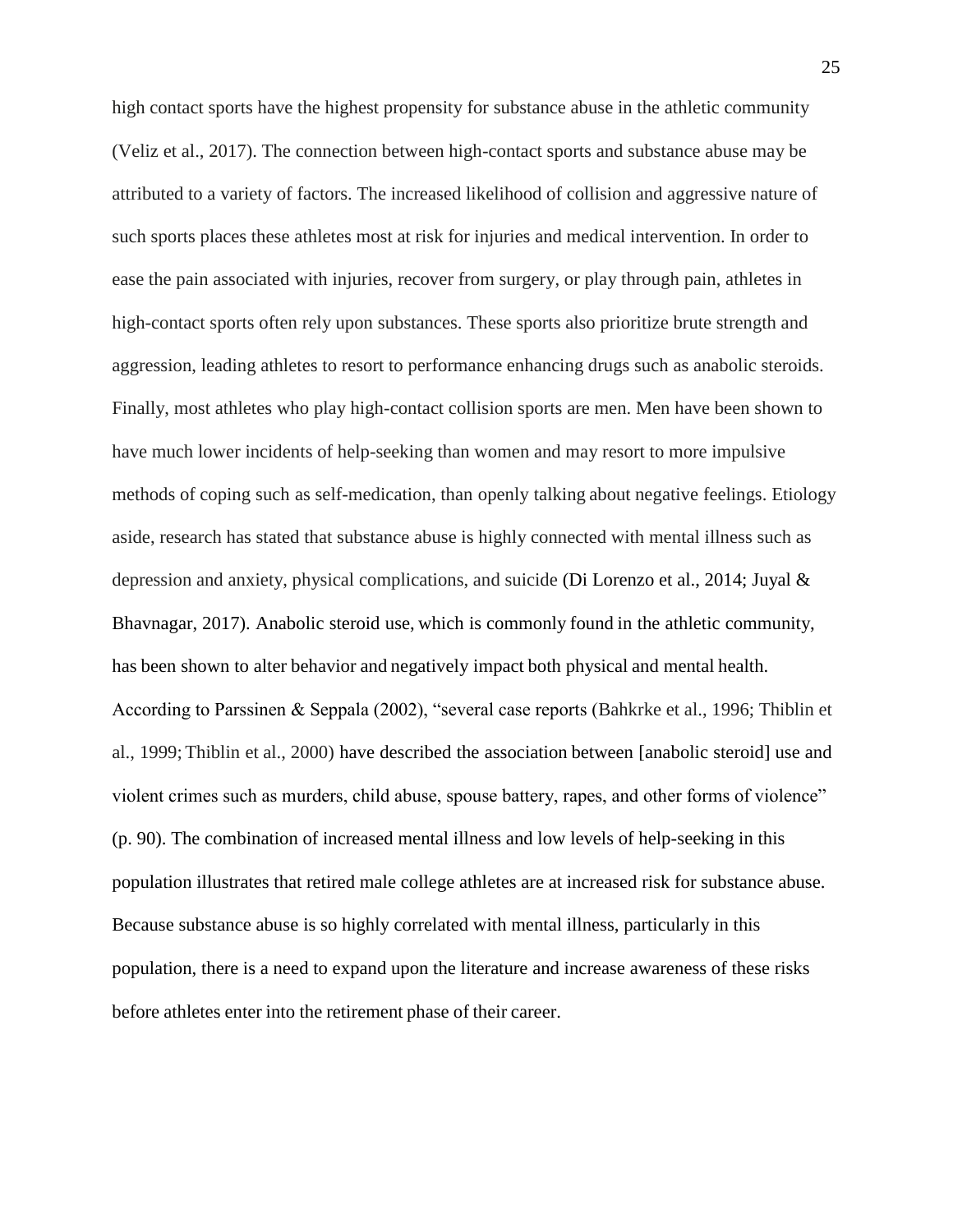Substance abuse and several of the mental health complications listed above have been found to be even more prevalent in certain subpopulations of sports culture. Collision sport athletes, and athletes of specific racial and demographic groups, are at increased risk for not only mental health challenges, but avoidance of help-seeking as well. Despite the significant findings of risk embedded in participation of collision sports, few studies have specifically examined the effects that these sports have on retired college athletes. For example, Veliz et al. (2014) found that adolescent collision sport athletes were significantly more likely to abuse drugs and alcohol than were athletes in non-collision sport athletes. Schwenk et al. (2007) found that retired professional football players were at higher risk than the general population for long-term conditions such as chronic pain, osteoarthritis, sleep disturbances, and difficulty adjusting to transition out of sport. Steinfeldt and Steinfeldt (2012) investigated conformity to masculine norms in active college football players but did not examine the same phenomenon in retired college football players or other collision sport participants. This trend throughout the literature continues in studies measuring help seeking in collision sport athletes as well. A study conducted by Martin (2005) found that collision sport athletes have lower levels of help seeking than noncollision sport athletes; however, this research was conducted with high school athletes. It is also important to note that even studies that have investigated help seeking trends in retired athletes, have largely utilized populations of either former professional athletes, or athletes from other countries. Iverson (2014) conducted a review of the literature on CTE and suicide in retired athletes, but this study focused predominately on studies including professional collision sport athletes. Similarly, Martin, Fogarty and Albion (2014) measured life satisfaction among retired professional athletes; however, they studied retired athletes from Australia, rather than the United States. Additionally, a meta-analysis conducted by Park et al. (2013) reported that nearly half of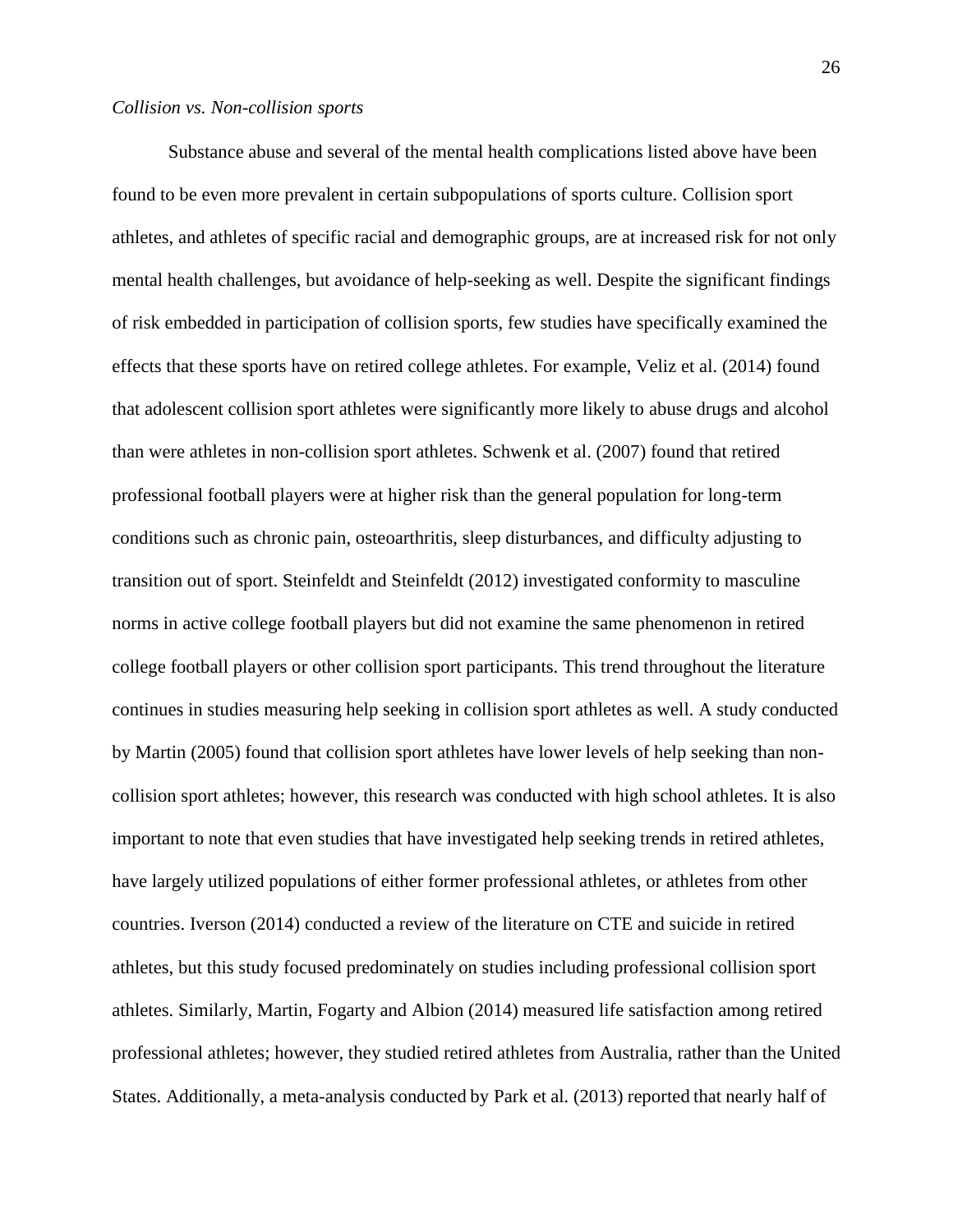the previous studies examining mental health issues in retired college athletes have been qualitative investigations. There is a clear need for current, quantitative, empirical studies to analyze mental health in retired college athletes from different sports, and across racial groups, in a more specific and scientific approach. Such research is warranted, as collision sport a thletes and minority populations in the United States have both been identified as more susceptible to stigma associated with mental health services, and mistrust of related healthcare providers (Martin, 2005; Vogel et al., 2011). Research thus far has largely focused on help seeking behaviors in current athletes; however, there is a substantial gap investigating mental health and help seeking in retired athletes, and retired athletes of different sports and racial groups in particular (Heird & Steinfeldt, 2013; Martin et al., 2004; Miller & Buttell, 2018; Schwenk, 2007).

#### *Race*

Despite inconsistency throughout the research on athletes, studies have revealed that in general, people of color view help-seeking and mental health services less favorably than White Americans (Corrigan & Watson, 2007; Vogel et al., 2011). This is an area of concern, particularly for retired athletes already at risk for a plethora of psychological difficulties, because it adds an additional factor potentially deterring them from seeking psychological assistance. For example, Rao and Hong (2016) reported that male football players of color exhibit the highest rates of suicide in college athletics. Given that 53% of college football players are men of color, equating approximately 39,000 student athletes, these numbers are particularly alarming (NCAA, 2018). Statistics from the NCAA (2016) as well as empirical studies such as Sellers and Damas (1996) have also indicated that male athletes of color are significantly less likely to feel a sense of inclusiveness and acceptance on their athletic teams, and they have lower levels of life satisfaction than White college athletes. Furthermore, NCAA (2018) reports that graduation rates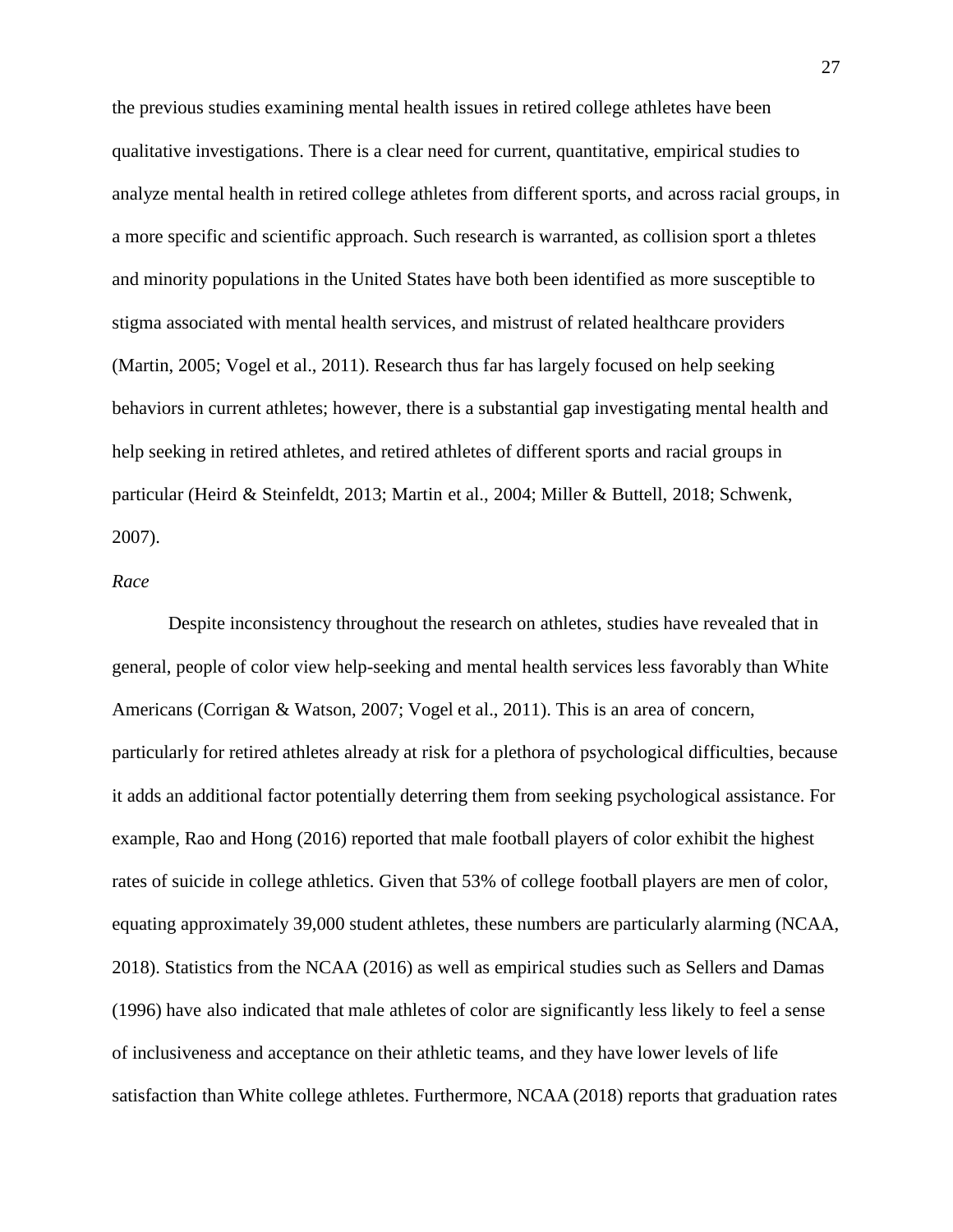specifically among Black male football players (73%) were substantially lower than graduation rates among White male football players (91%). A study conducted by Beamon and Bell (2006) states that levels of athletic identity may be higher in male athletes of color, while identification as a student athlete may be lower in this population. As previously discussed, high levels of athletic identity often lead to negative psychological ramifications for athletes, particularly during retirement (Brewer et al., 1993; Martin et al., 2014; Oregon, 2010; Weatherhead, 2015). Despite this evidence suggesting that retired male athletes of color may be at increased risk for a plethora of mental health complications, there continues to be a significant lack of help-seeking in this population. Chapter II will primarily focus upon potential causes associated with lack of help-seeking, while simultaneously highlighting the extant research and empirical gaps found in studies that address risk factors and help-seeking in retired college athletes of color.

## **Purpose of the Study**

The purpose of the present study was to further investigate the lack of help-seeking in an at-risk population. Many of the psychological and physical difficulties reviewed above are pervasive for many athletes involved in a wide variety of sports. However, as previously noted, it is evident that many of these issues are experienced at a higher level in retired athletes, male athletes, and retired male athletes in collision sports. Despite the risks, this is a population in which mental health counseling is either ignored, unexamined, or highly stigmatized, due to societal assumptions related to masculinity and self-reliance associated with this group. The objectives of this study were multifaceted. One main priority was to address existing gaps in the literature and to better understand specific factors that are affecting attitudes toward help seeking in this population. The influence of sport culture, masculinity in collision sports, and race are all factors that may be lowering perceptions of help seeking yet are very much unexamined in the extant research. An additional gap in the literature involvesthe population itself. Many studies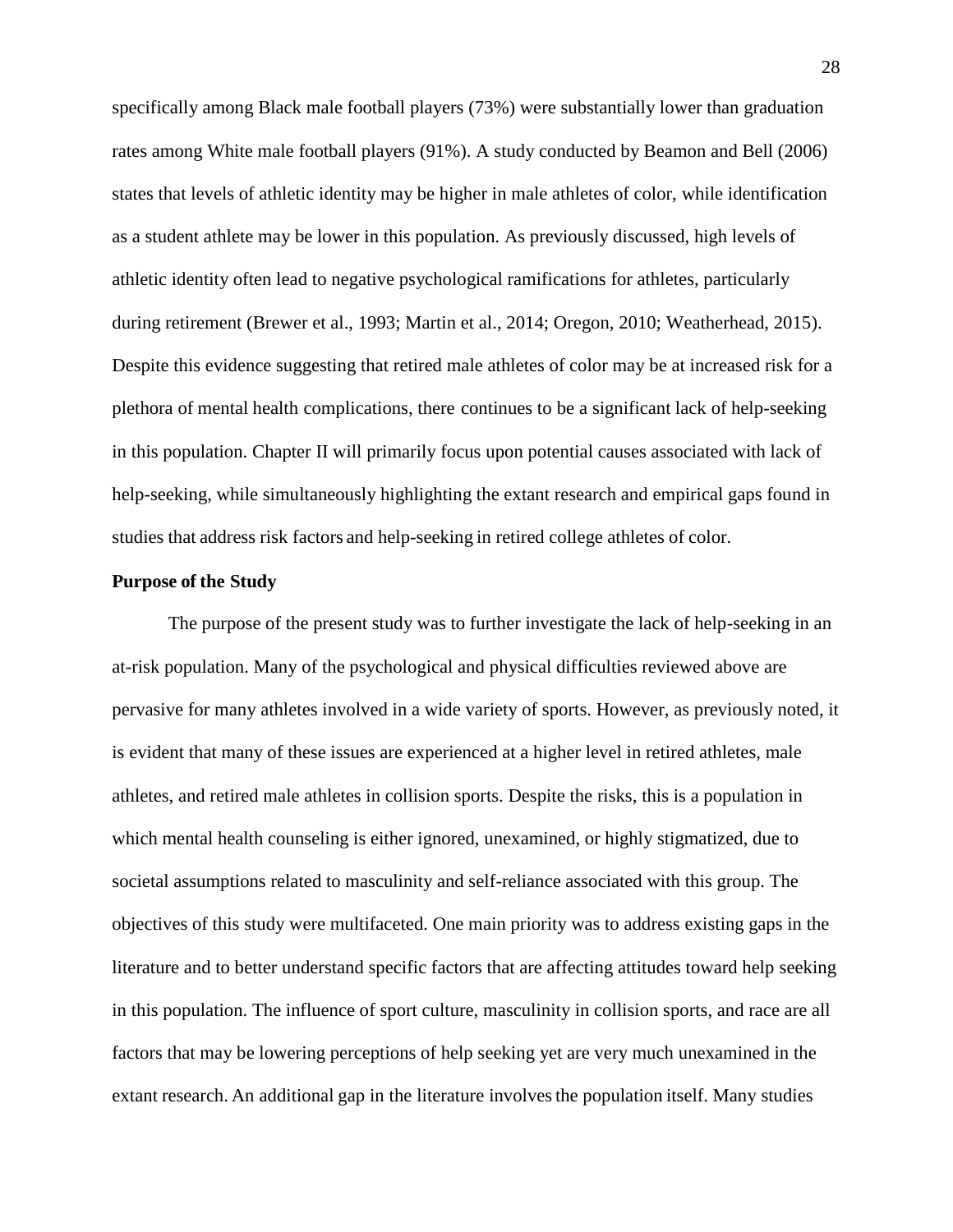related to mental health in sports investigate young athletes, active college athletes, or professional athletes. Retirement is an enormous stressor for athletes, yet it is not a highly prioritized variable in most empirical studies. Retirement is a significant stressor for athletes, and yet, it is not a highly investigated variable in most empirical studies. Athletes who have dedicated their entire lives to sport participation, particularly college athletes, who do not achieve a professional career or identity in sports, are at-risk, and yet, not being studied. Retirement can be even more detrimental to the mental health of an athlete if they are not aware of the psychological implications associated with loss of sport or are not open to seekingprofessional help when experiencing emotional distress. Understanding if there is a significant difference in help seeking between various sports and racial groups allowed us to identify which athletes may potentially be most at risk upon retirement. Men of color formerly involved in sports such as football, wrestling, hockey, and lacrosse, may be the most at-risk population in the entire culture of sports for developing mental illness. This study attempted to provide concrete evidence for this hypothesis, stimulate conversation and notoriety for this population, highlight the obstacles that may prevent help-seeking, and contribute to future treatment methods.

### **Significance of the Study**

Statistics from the NCAA (2016) show that approximately 98% of student athletes do not continue their career at the professional level. In 2018, 91,867 male athletes competed at the college level in the four sports of football, hockey, lacrosse, and wrestling, (NCAA, 2018). The data thus suggests that approximately 90,029 student athletes in these sports eventually experience the loss of sport following retirement from college athletics. Furthermore, as previously mentioned, approximately 90% of recently retired athletes do not seek mental health services during or shortly after career termination (Gliga et al., 2018). This is an inordinate number of people at risk for mental illness, with very little empirical research investigating the

29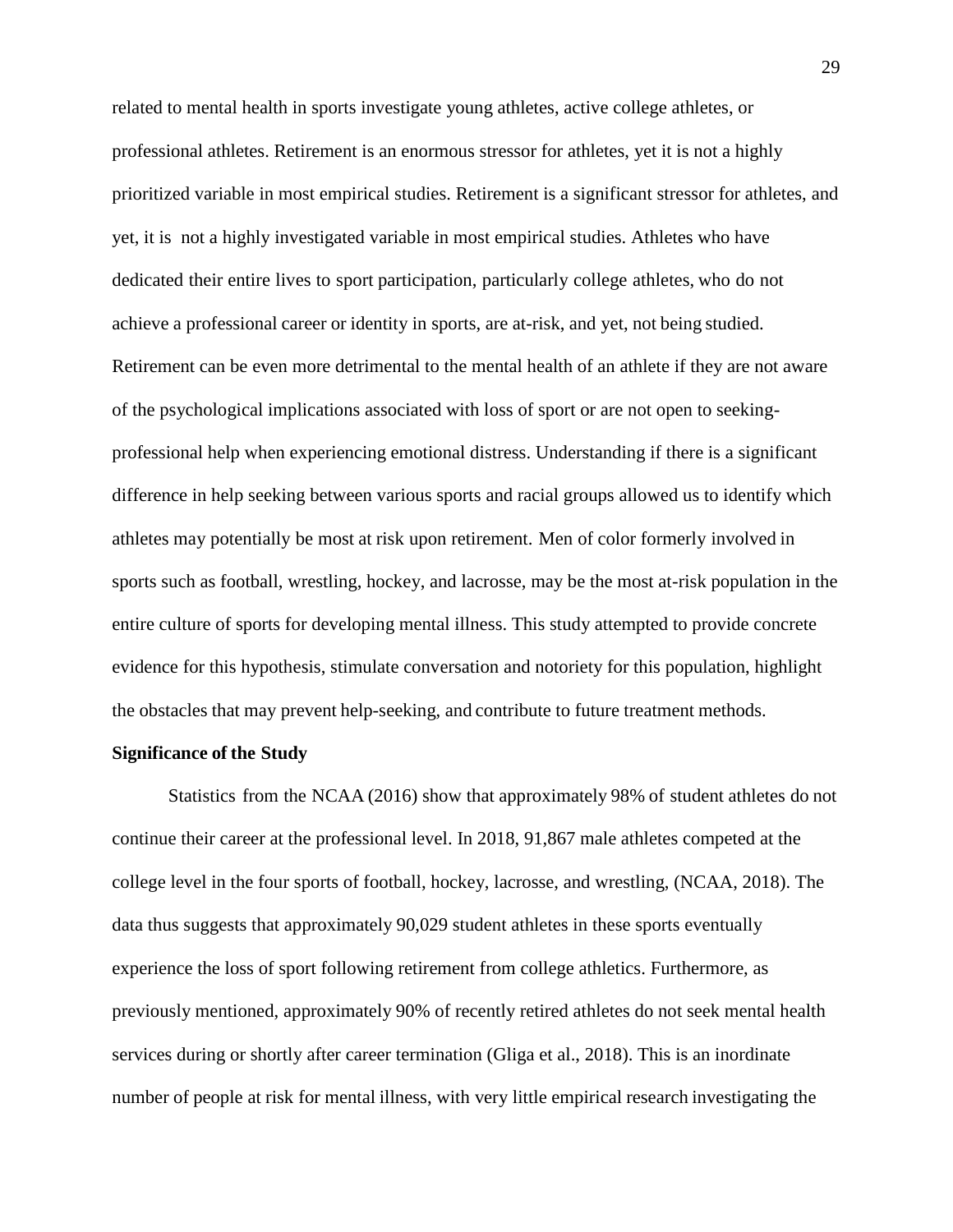factors placing them at risk. This study benefited a very specific subset of the population that many are not even aware are in danger of developing such pervasive illnesses. Data from this research contributes to lowering stigma in the sports community by normalizing mental health struggles of athletes. It increases awareness of both mental illness and maladaptive help seeking behaviors in this group by identifying those most at risk. Results provide rationale for earlier intervention and more proactive discussions about mental health, allowing athletes, parents, coaches, and trainers to better identify warning signs of psychological distress. This study additionally assists in clinical work, by providing mental health professionals with information about etiology, risk, and psychological patterns of clients in the athletic community. Future research could also benefit from this study, as mental health professionals now have an increased understanding of attitudes towards help-seeking in this population. Expanding upon the literature to better educate the public about the risk factors for this population and their low incidence of help-seeking is a progressive step towards increasing awareness and treatment of retired college athletes.

## **Research Questions**

The following are the research questions that were addressed by this study:

- 1. Do participants who score higher in masculinity and traditional male role norms have less positive attitudes toward help seeking?
- 2. After controlling for masculinity, do retired male athletes in non-collision sports (baseball, swimming, golf, track, tennis, and volleyball) have more positive attitudes toward seeking help than those who competed in collision sports (football, ice hockey, wrestling, and lacrosse)?
- 3. After controlling for masculinity, do White retired male college athletes have more positive attitudes towards seeking help than retired male college athletes of color?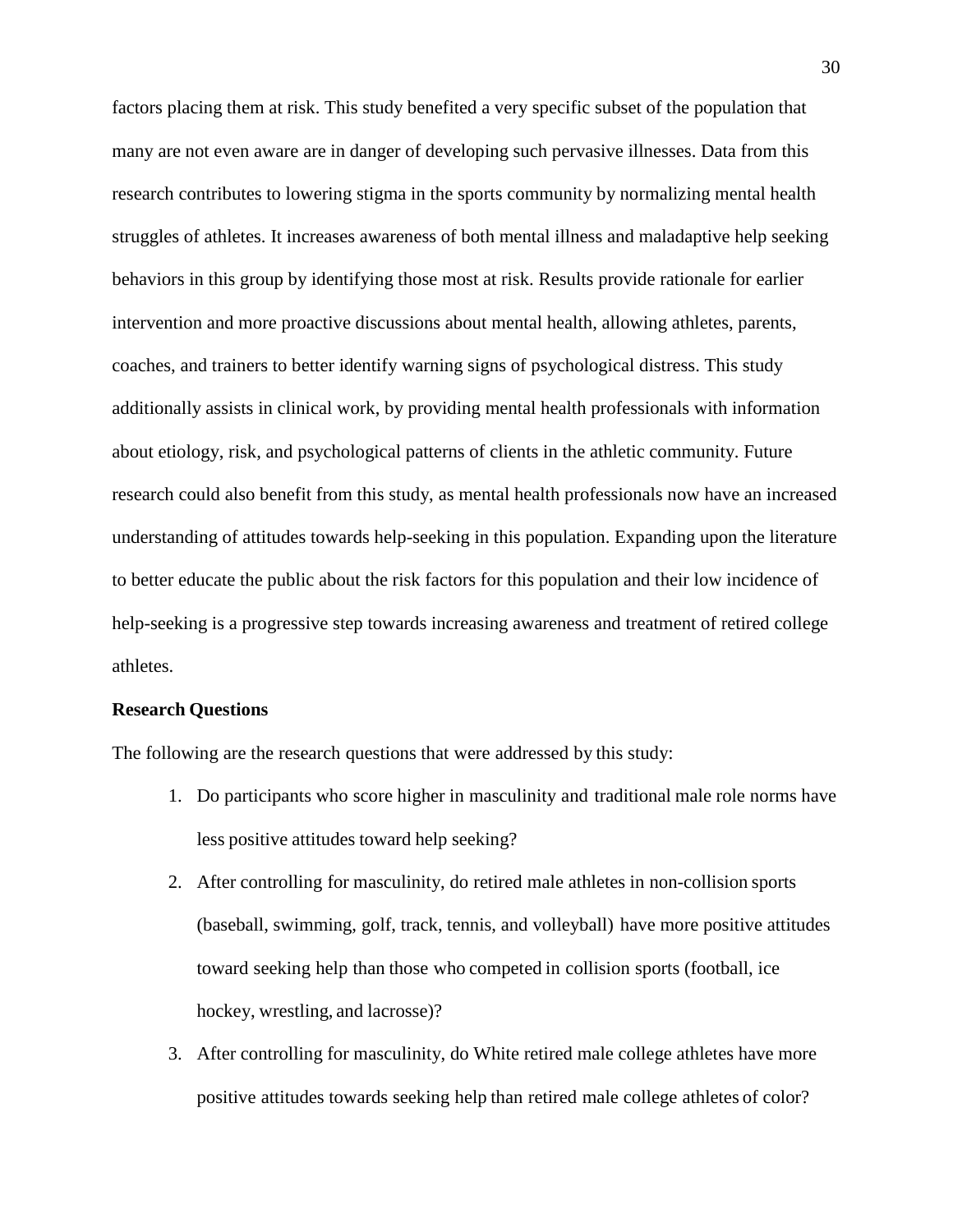## **Hypotheses**

- 1. Participants who score higher in masculinity and traditional male role norms will have less positive attitudes toward help seeking.
- 2. After controlling for masculinity, retired male athletes in non-collision sports will have more positive attitudes toward seeking help than those who competed in collision sports.
- 3. After controlling for masculinity, White retired male college athletes will have more positive attitudes towards seeking help than retired male college athletes of color.

## **Definition of Terms**

*Collision Sports:* Collision sports are those during which routine, purposeful, body-tobody collisions occur as an intentional goal, and a legal and expected part of the game (Meehan, 2016; p. 255). For the purposes of this study, collision sports included football, ice hockey, wrestling, and lacrosse.

*Race:* For the purposes of this study, race was defined as self-reported membership in one or more of the following groups: White/Caucasian, Black/African American, Asian or Pacific Islander, Hispanic/Latino, Native American, Other.

*Masculine Norms:* Masculine norms are thoughts, attitudes, and behaviors associated with male gender norms of aggressiveness, heterosexuality, competitiveness, dominance over women, physical strength, not showing emotion, actively playing sports, and a desire to attract the opposite sex (Mahalik et al., 2003; Rosenberg et al., 2017; Steinfeldt & Steinfeldt, 2012). For the purposes of this study, masculine norms were defined as the participant's score on the Male Role Norms Inventory-Short Form (Levant, Hall & Rankin, 2013).

*Attitudes Toward Help-Seeking:* Help seeking involves a "request for assistance from informal supports or formalized services for the purpose of resolving emotion, behavioral, or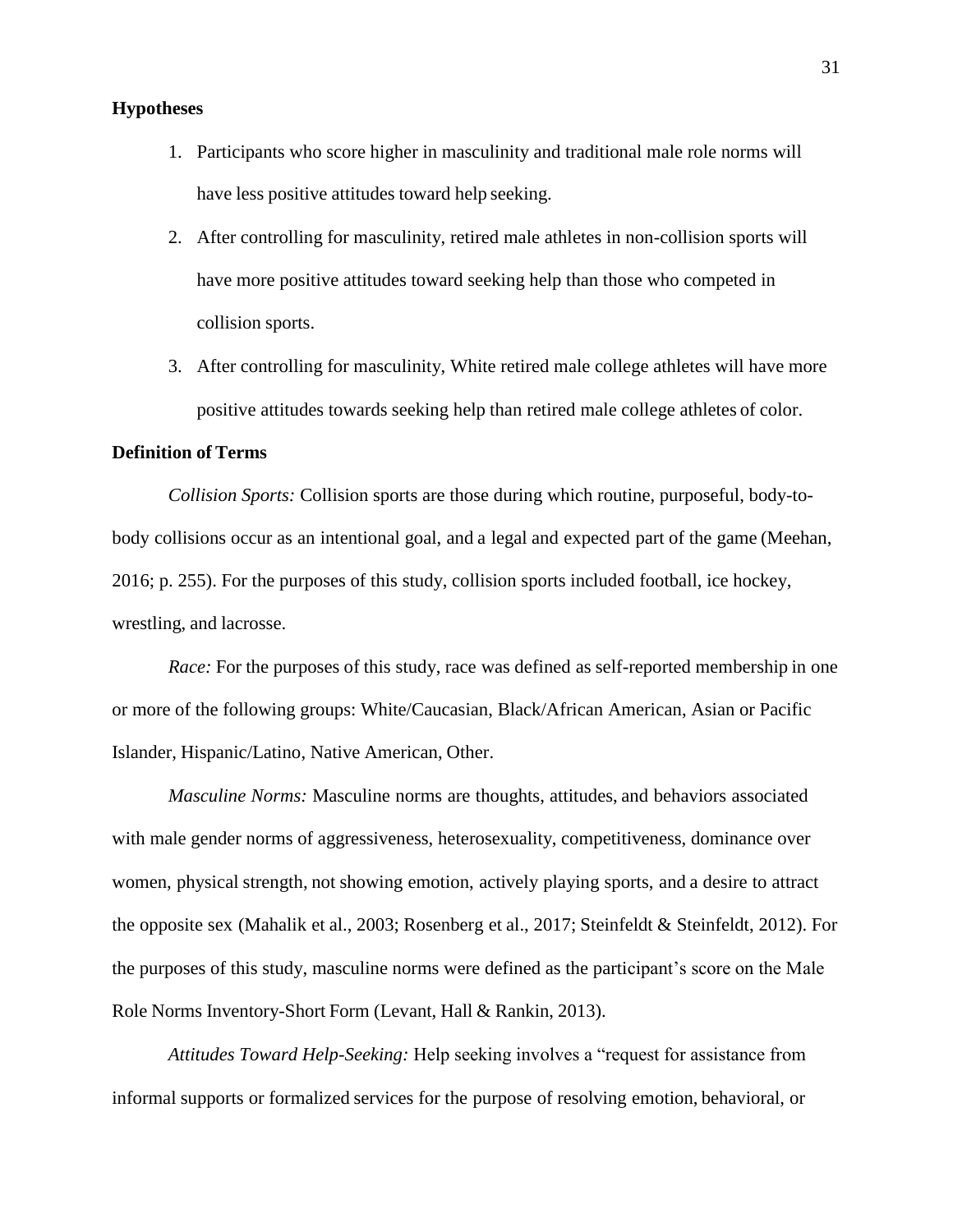health problems" (Unrau & Grinnell Jr., 2005, p 516). For the purposes of this study, attitudes towards help seeking were defined as the participant's score on the Attitudes Toward Seeking Professional Psychological Help instrument (Fischer & Farina, 1995).

*Athletic Retirement:* Athletic retirement is "the process of transition from participation in competitive sport to another activity or set of activities" (Coakley 1983, p. 1). For the purposes of this study, a retired athlete was removed from their former athletic team's official roster and had not competed or practiced with the team for at least three months.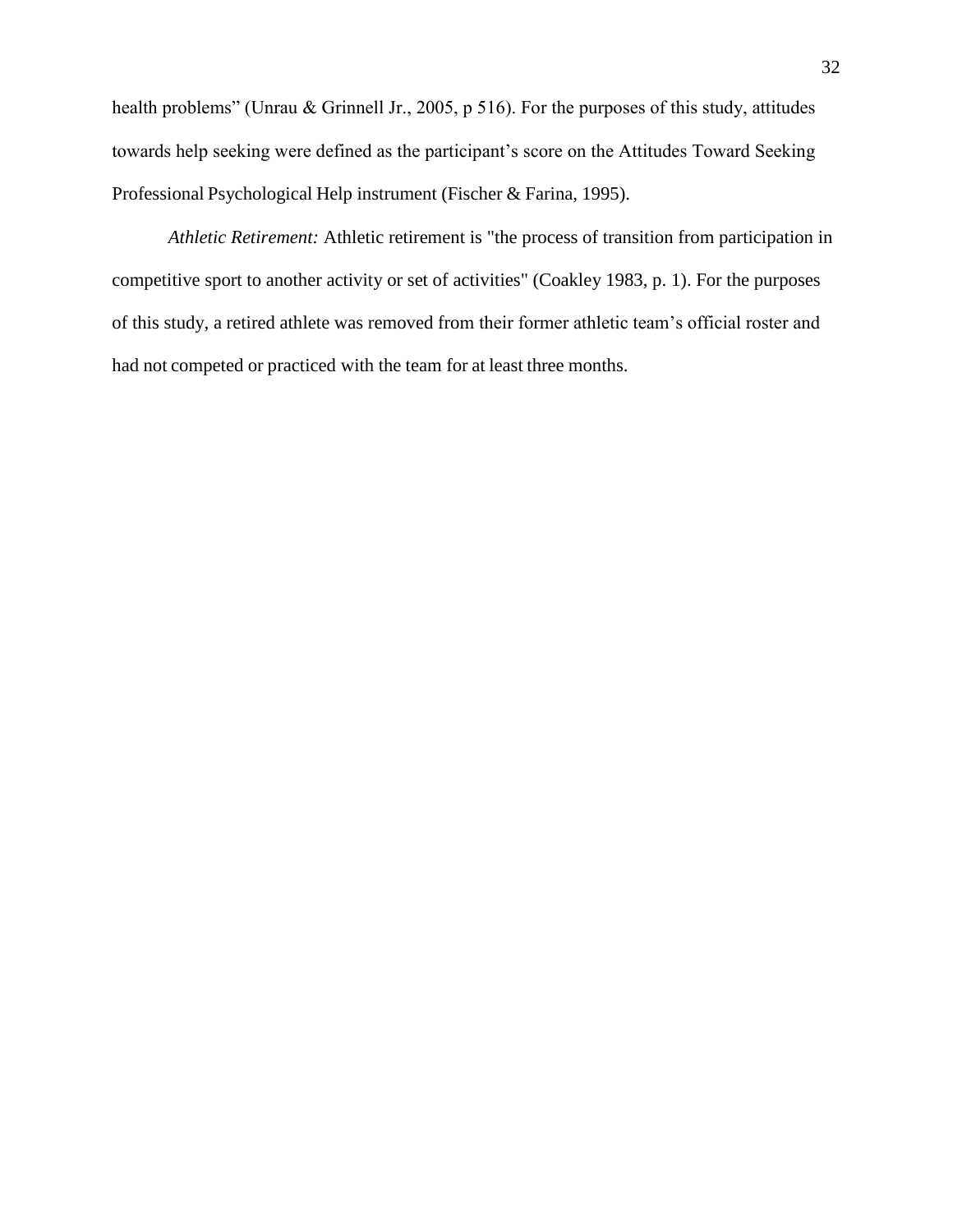#### **CHAPTER II**

## **Introduction**

This chapter will focus on the extant literature examining factors that may influence negative attitudes towards help seeking in retired male college athletes. Building upon the discussion in Chapter I, that identified the need for this study, which included investigating the various disorders suffered by former college athletes, and citing gaps in the current literature, Chapter II will describe specific reasons suggested in the literature related to underutilization of mental health services for this population. Because there is a limited amount of research focusing specifically on retired male college athletes, this literature rev iew will discuss the impact of help seeking variables on both current and former college athletes, while noting empirical gaps and discrepancies in the extant research. The chapter will begin by outlining sports culture and cultural expectations of self-sufficiency and resilience that may deter athletes from seeking professional psychological help. Next, research on stigma towards mental health counseling in both mainstream society and sports culture will be reviewed, with focus upon concepts such as self-stigma, public-stigma, and the invisibility of mental illness. The chapter will continue by examining the impact of collision sport participation and high levels of masculinity on attitudes towards help seeking in athletes. Finally, patterns of help seeking within different racial groups will be reviewed, particularly focusing on how aspects of shame, stigma, and mistrust associated with mental health treatment contribute to low levels of help-seeking in people of color. The chapter will conclude with a general summary of the current literature, and review how this study expanded upon previous research to help at-risk athletes.

## **Sports Culture**

Sports culture has many positive benefits that help foster personal growth both on and off the athletic field or court. Concepts such as mental toughness, teamwork, trust, stamina and

33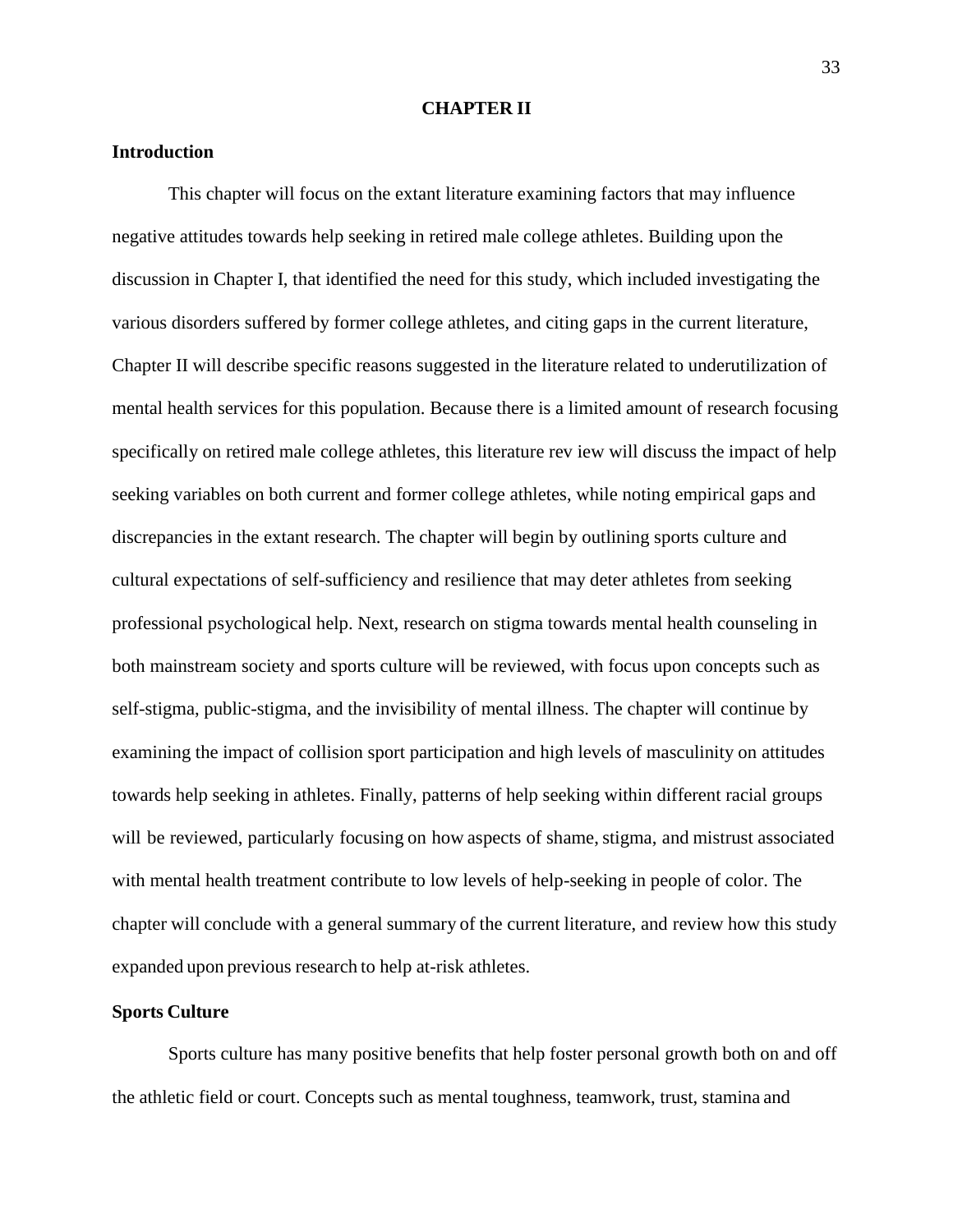persistence are introduced to athletes from the time they initially begin their sporting careers as children. Participation in competitive sports contributes to the socialization and development of certain personality characteristics in young athletes (Steinfeldt et al., 2009; Vogel et al., 2007). According to Coulomb-Cabagno & Rascle (2006). Sports culture "is actively involved in the individuals socialization and one often highlights the role it plays in developing moral values such as support fair play, solidarity or cooperation" (p.1981). College athletics, in particular, provide athletes with social and professional opportunities, leadership skills, and confidence in both goal setting and conflict management (Ackerman, 2011; Melendez, 2006; Watson, 2005). There is clear evidence that participation in sport and immersion in sports culture has a multitude of benefits to the personal development of an athlete. There is also a substantial amount of research however, that illustrates potential negative consequences of involvement in sports culture as well.

Mantras such as "suck it up", "push through the pain" and "never show weakness" are frequently utilized in the sports world to empower an athlete to handle the pressure and adversity that often accompany participation in competitive sports (Martin, 2005; Watson, 2005). These ideologies can absolutely be beneficial in terms of enhancing an athlete's ability to develop resilience during periods of extreme physical exertion and high pressure. Problems arise however, when athletes develop anxieties, stressors, and issues of emotional distress that inhibit their ability to cope with adversity in a healthy manner (Brewer et al., 1993; Kissinger et al., 2011, Watson, 2003). Mantras regarding toughness in sports culture are predominately utilized to motivate athletes to push through discomfort and help themselves or others attain a specific goal. When they feel tired, weak, or vulnerable during a workout, practice, or game, athletes are conditioned to ignore these sensations and complete the objective at all costs (Watson, 2003). While these qualities can provide many benefits to the athlete with respect to resilience, they are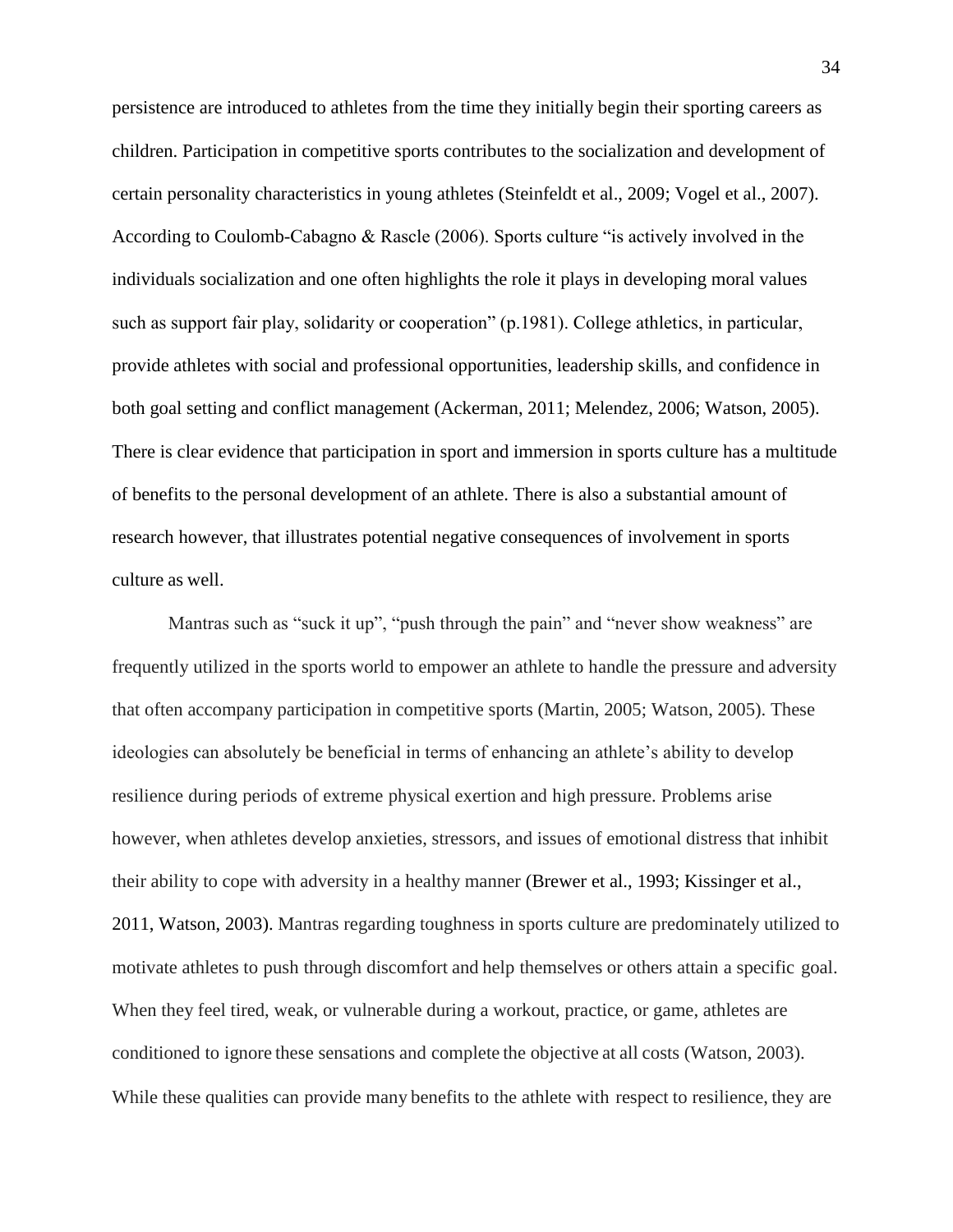not conducive to endorsing mental health counseling as an acceptable emotional outlet (Bauman, 2015; Ong & Harwood, 2018; Watson, 2003). Athletes who have been positively reinforced for their mental toughness and perseverance are simply not trained to openly express pain and vulnerability, two major facets of seeking psychological help (Bauman, 2015; Kissinger et al., 2011). Mental health counseling is considered a taboo topic that can signify weakness, incompetence, and instability in athletes who are expected to exhibit high levels of strength and resiliency at all times (Steinfeldt et al., 2009; Etzel & Watson, 2007;Watson, 2005). Studies have shown that over-identification with sports culture traits of toughness and perseverance leads athletes to view mental distress as a weakness, intentionally avoid mental health providers, and underutilize mental health services (Beauchemin, 2014; Etzel & Watson, 2007; Watson, 2005). As noted by Bauman (2015), "mental toughness and mental health are seen as contradictory terms in the world of elite performance" (p. 135). In a result-driven environment like sports where there are clear winners and losers, athletes may see help seeking as a lack of selfsufficiency and an admission of defeat (Watson, 2006). Sports culture encourages the general avoidance of help seeking behaviors and can also demean or denigrate individuals who exhibits any form of emotional vulnerability (Kissinger et al., 2007; Kroshus et al., 2015; Watson, 2006). In an at-risk population such as retired male college athletes who were raised and socialized through sports culture, retaining this negative perspective of help seeking can be detrimental to mental health.

An additional factor of sports culture that can discourage athletes from seeking psychological help is the closed system mentality of college athletics (Ackerman, 2011; Ferrante et al., 1996; Watson, 2003). According to Watson (2003), intercollegiate athletics have been described as a closed system within the institution that operate somewhat independently of the university, and attempt to address all issues and services related to athletes, within the athletics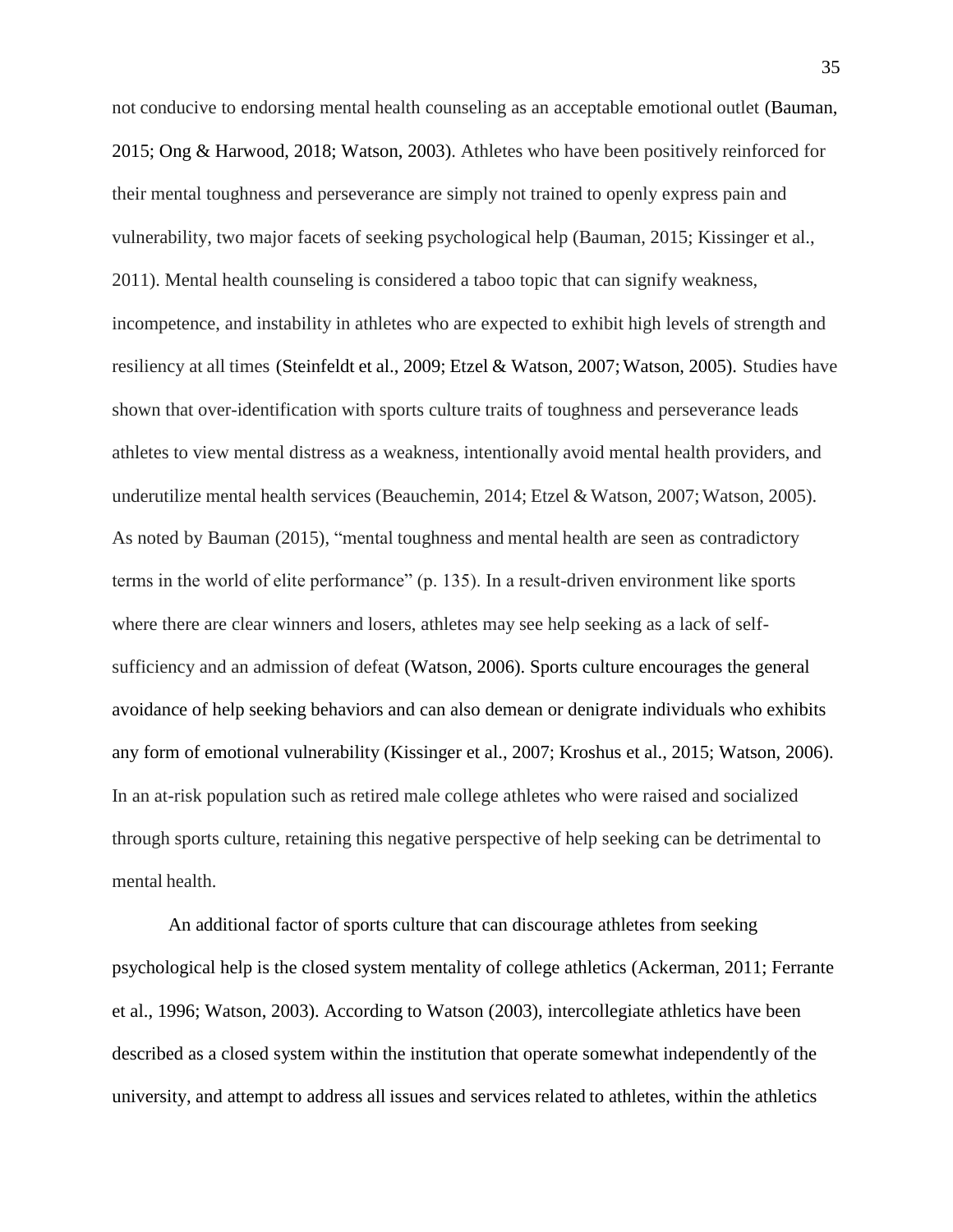department. While this closed system of college athletics may no longer directly pertain to older, retired college athletes, the mentalities developed during their active career may have discouraged help seeking from providers not associated with sports. Research has suggested that college athletes have more negative attitudes toward receiving professional counseling services than the general population, and are likely to utilize people they personally trust such as a coach, trainer or teammate for support during times of emotional distress (Ackerman, 2011; Watson & Kissinger, 2007; Worthy, 2017). Despite the closed system mentality, counseling services, and psychological help have historically been scarce in college athletic departments. Noren (2017) reported that as of January 2014, fewer than 25 Division I college athletic departments had a fu ll time licensed mental health practitioner employed on staff. According to the NCAA (2019), there are nearly 350 colleges and universities that are members of Division I, indicating that as of 2014, only 7% of these athletic programs had full time licensed mental health professionals on staff. These numbers have significantly increased over the past few years, with almost 40% of all Division I athletic departments hiring mental health clinicians as of 2016; however, this also means that approximately 60 % (about 250 Division I athletic programs) still did not employ full time mental health counselors. These statistics undeniably illustrate that seeking psychological help has not been a priority, expectation, or norm in the culture of college athletics for a very long time (Kliegman, 2017). Athletic departments typically have substantial resources located on site dedicated to physical health, strength and conditioning, performance training, and nutrition; however, by not including mental health services as an available resource, the literature suggests that athletes may perceive counseling or psychological help to be of lesser importance (Kliegman, 2017). Leaving the athletic department to seek help may elicit uncomfortable feelings for athletes, which may be misconstrued as being not normal or not expected for individuals competing at the collegial level (Kliegman, 2017). Emphasizing and prioritizing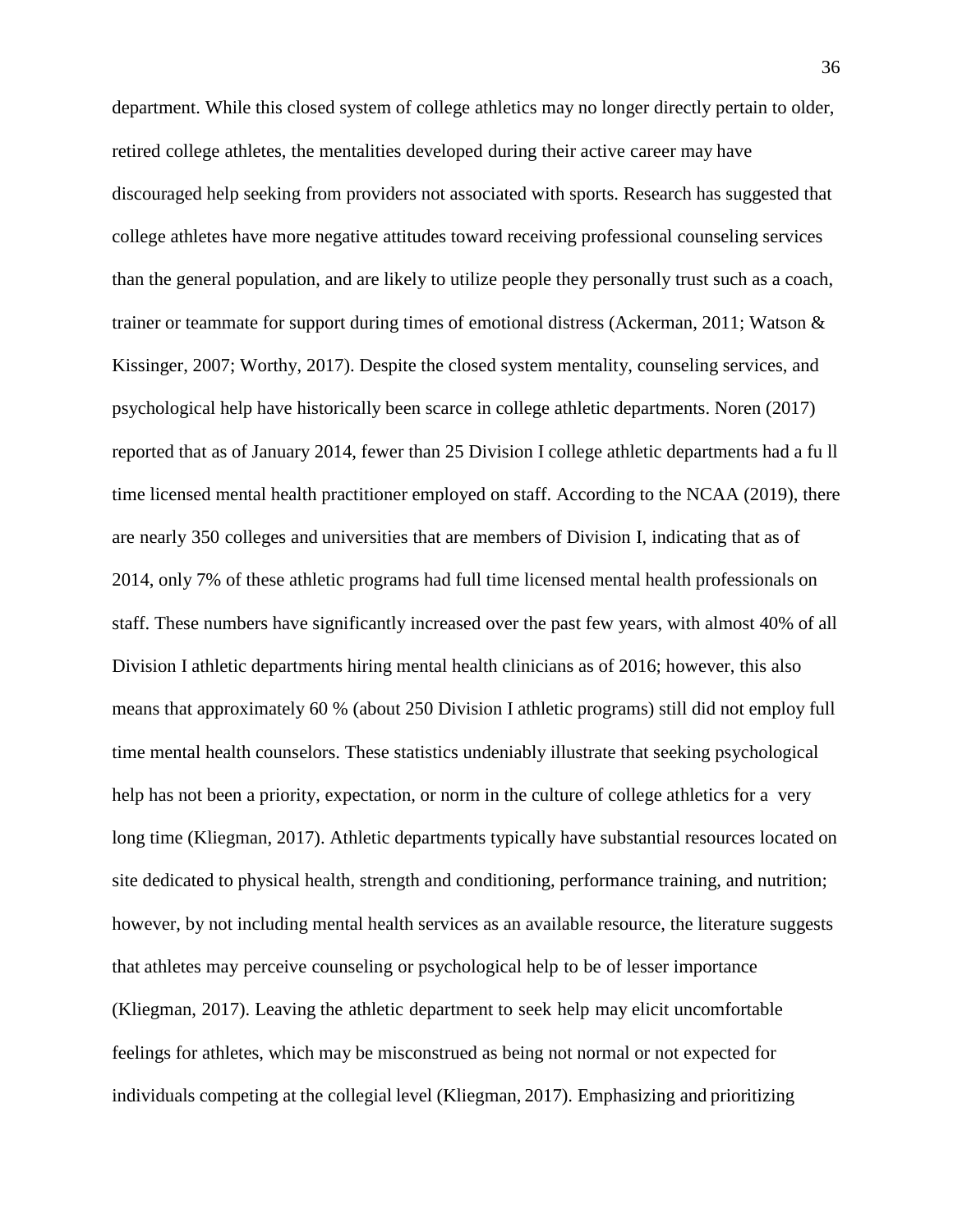counseling services in athletic departments has been widely cited throughout the literature as a way to normalize mental health treatment for athletes, and reduce common misconceptions or negative stereotypes associated with help-seeking in sports culture (Kliegman, 2017; Watson & Kissinger, 2007;Watson, 2003).

Among the many negative beliefs held by college athletes cited in the literature regarding lack of help-seeking, one of the most pertinent is the belief that a nonathletic professional would not have the capacity to understand or empathize with their psychological struggles (Ackerman, 2011; Gavrilove & Donahue, 2018; Martin et al., 1997; Watson, 2005). Despite the various challenges and areas of distress associated with participation in college sports, many stereotypes exist throughout the general public that view athletes as a privileged group (Watson, 2005; Watson & Kissinger, 2007). While there are many benefits of being a college athlete, these assumptions of privilege do not pertain to all athletes in college sports, and ignore additional stressors that are in fact unique to this population. Assumptions a re often made about college athletes living a "celebrity" lifestyle, and receiving preferential treatment from the university because of their high-status position (Ackerman, 2011; Watson, 2005). Again, while this may be true for a select group, it is not an accurate assumption for all college athletes. An additional stereotype regarding college athletes relates to their academic dedication and overall intelligence. Many individuals in the general public believe that college athletes do not earn admission to a university, and are only accepted to a school because of their athletic abilities (Ackerman, 2011). This assumption also relates to the "dumb-jock" stereotype, which labels college athletes as

Academically unqualified illegitimate students whose only interest is athletics, who expect and receive special treatment from professors and others. The perception is that in order to remain eligible and participate in sports they put in minimum effort, do little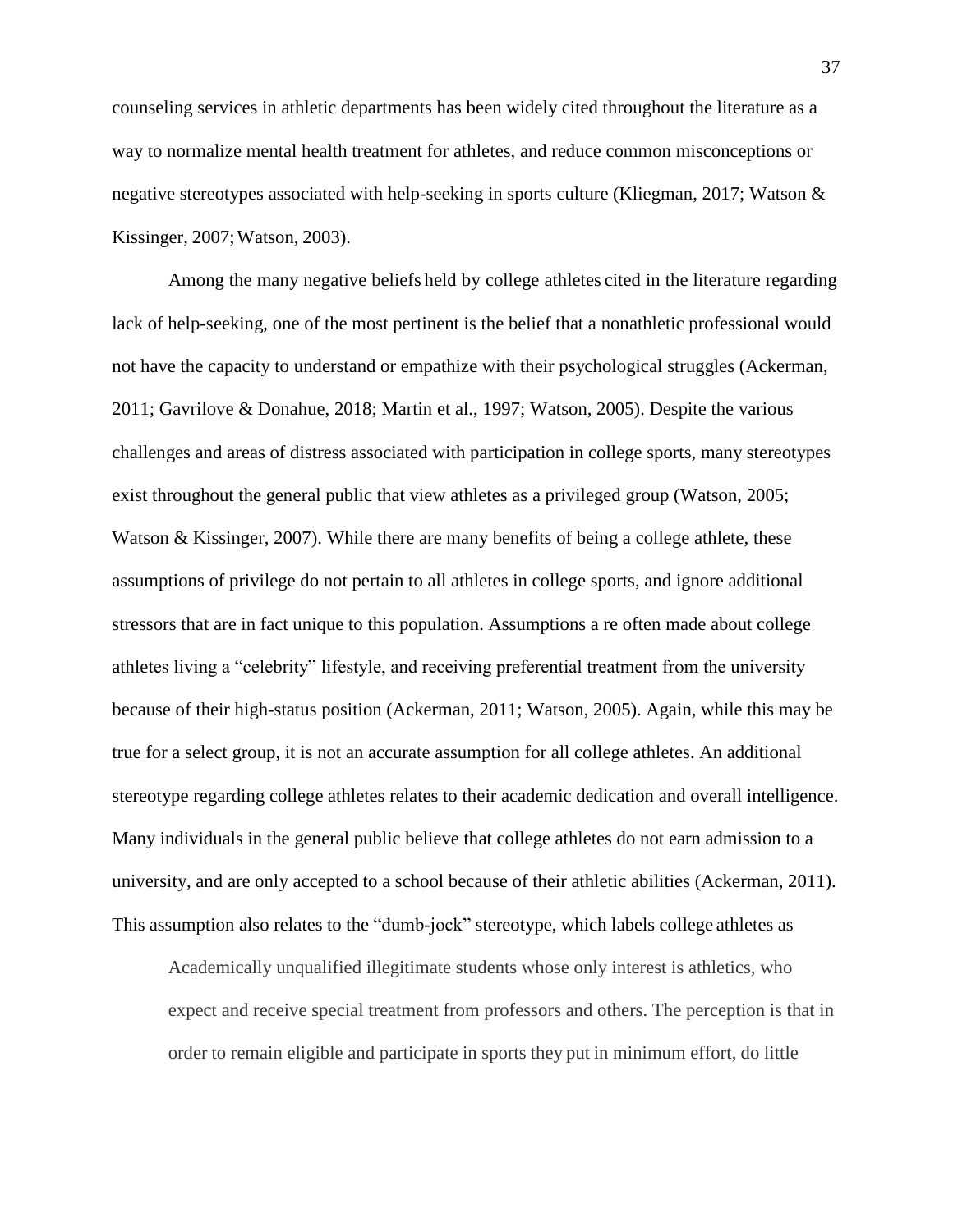academic work, take easy classes and have others do their work for them (Simons et al.,

2007, p. 251).

All of these assumptions portray the college athlete negatively, and may influence the beliefs of the general public. Many college athletes may therefore believe that a non-athlete counselor will be unable to genuinely understand the gravity of their problems. Empirical research supports that athletes do in fact prefer counselors associated with athletics, and hold significantly less favorable views toward professionals with no history or knowledge of sports culture (Gavrilova & Donahue, 2018; Moreland et al., 2018). Studies have also shown however, that athletes avoid treatment because they feel it will be ineffective. Research has found that athletes view mental health professionals as having a "shrink" image, and believe that psychologists only work with individuals who are suffering from serious mental illness (Kissinger et al., 2011; Watson, 2005; p.444). This belief may result in a fear that not only will counseling be ineffective, but will actually create an increase in psychological distress (Martin, 2005). Athletes may worry that by participating in counseling or seeking psychological help, they are succumbing to the fact that they may have a pathological issue, and may begin to self-stigmatize (Latalova et al., 2014; Vogel et al., 2007). Kissinger et al. (2011) further indicates that counseling is highly stigmatized among many in the athletic community, and that individuals in sports culture very much worry about their public and personal reputation when considering psychological treatment.

# **Mental Health Stigma**

Beyond the negative beliefs fostered by sports culture, seeking mental health treatment has been labeled by many people in general western society as an embarrassing, shameful, or secret activity that may result in discrimination, fear, distrust, and avoidance from others (Corrigan & Penn, 1999; Stickney et al., 2012). Stigma, which can be defined as "a mark or flaw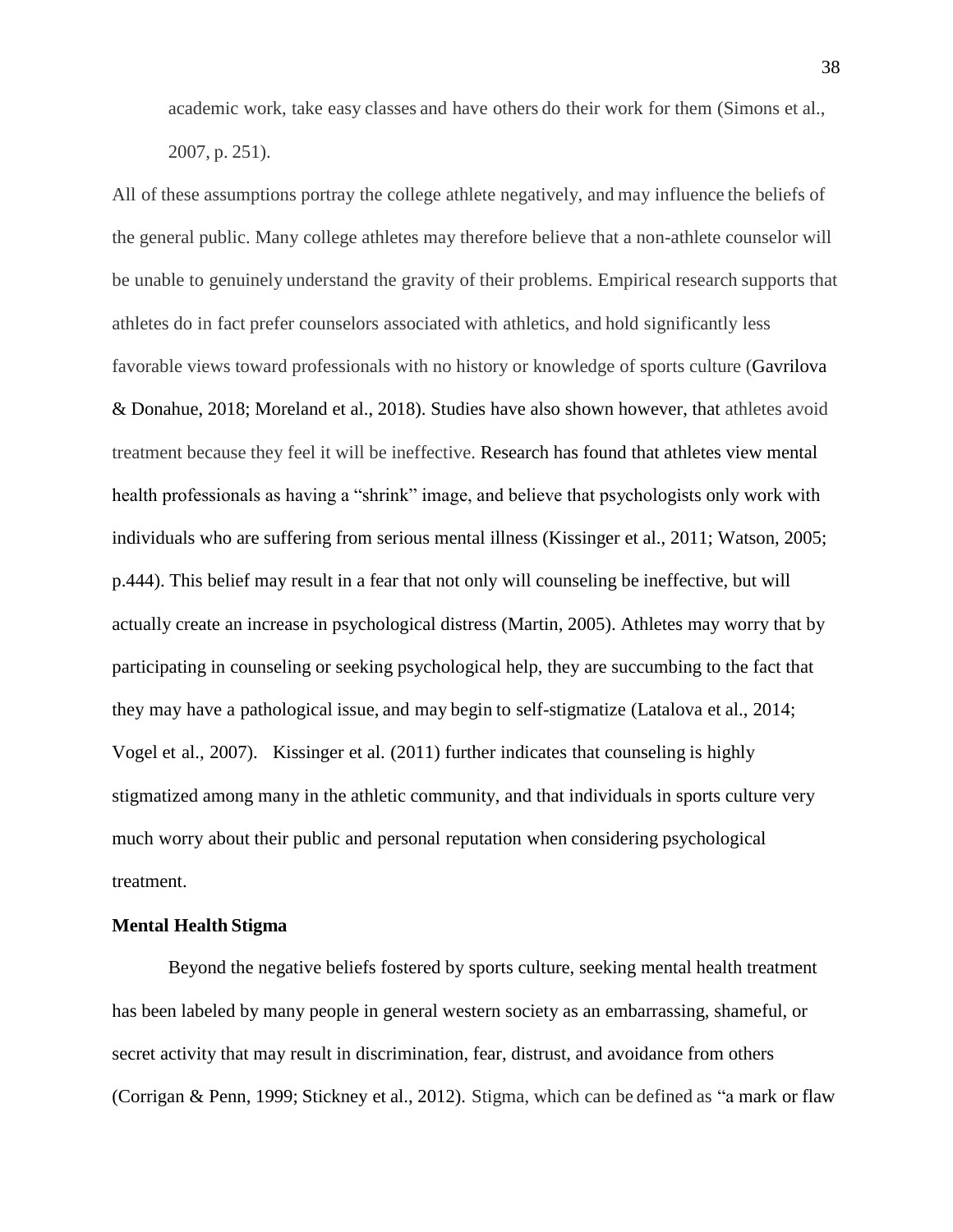resulting from a personal or physical characteristic that is viewed as socially unacceptable," has been identified as one of the most pertinent barriers to an individual seeking psychological help (Ong & Harwood, 2018; Topkaya, 2014; Vogel et al. 2007, p. 40). Many people often view mental health treatment as a last resort, and will not seek counseling even when recognizing the need for help, due to a fear of disapproval from others (Topkaya, 2014). This is problematic because studies have reported that an individual's attitude toward seeking mental health treatment is in fact the best indicator of a person actually seeking psychological assistance when experiencing distress (Ackerman, 2011; Topkaya, 2014; Watson, 2005). Watson et al. (2005) further states that help-seeking behavior is seen as an adaptive mode of coping with personal concerns or problems, and individuals who are more willing to seek help experience better adjustment and fewer emotional and behavioral problems (Fallon & Bowles, 2001).

Stigma directly impacts the attitudes of people considering counseling, resulting in negative beliefs about mental health treatment and stereotypes about individuals who do in fact seek help (Ong & Harwood, 2018). Studies have shown that stigma and fear of judgment not only contribute to negative beliefs about counseling, but also lower self -esteem and self-worth, increase depression and anxiety, and significantly reduce help seeking behaviors (Cooper-Patrick et al., 1997; Fink & Tasman, 1992; Quinn & Chaudoir, 2009; Stickney et al., 2012). Stigma of mental health treatment is extremely influential in sports culture as well, in terms of deterring athletes from seeking psychological help (Ong & Harwood, 2018; Watson, 2005). Research has shown that the fear of being stigmatized by others is actually one of the most powerful motivators for athletes to underutilize or completely avoid any form of mental health treatment (Watson, 2005). Despite the influential nature of stigma on athletes' attitudes toward seeking help, there is a substantial gap in the literature examining this issue in both current and former players (Martin, 2005; Martin et al., 2004; Moreland et al., 2018; Wasylkiw & Clairo, 2018).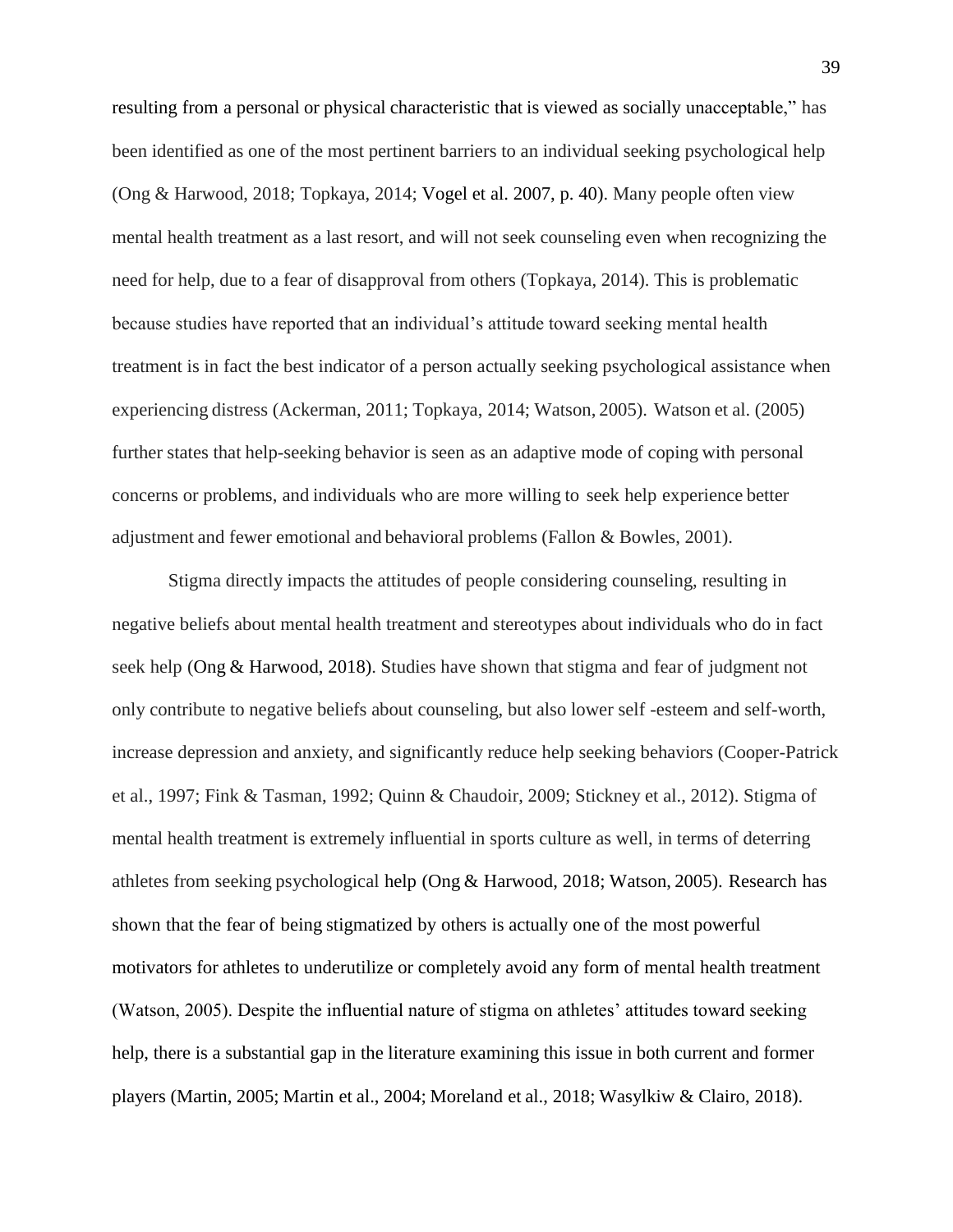There are multiple types of stigma that can affect an athlete's beliefs about mental health counseling. Self-Stigma and public stigma have been identified throughout the extant literature as two of the most pervasive forms of stigma that deter an athlete from actually seeking help when feeling emotionally overwhelmed.

Self-stigma is defined as "the perception held by the individual that he or she is socially unacceptable, which can lead to a reduction in self-esteem or self-worth if the person seeks psychological help" (Vogel et al., 2007, p.41). The fear of judgment from others becomes internalized in self-stigma and directed towards oneself in the form of depression or extremely low self-esteem (Latalova et al., 2014). This can be particularly difficult for someone who has been socialized through the sports culture. Since many athletes are conditioned with axioms of toughness and resiliency, an incongruence can develop between the athlete's private identity as a mentally tough individual, and their decision to show vulnerability and seek psychological help (Watson, 2005). This confusion can cause a tremendous amount of distress for an athlete. They may begin to believe that they are inept, weak, or inferior because they are considering seeking mental health treatment. In order to avoid these negative beliefs and feelings of shame or embarrassment, athletes will completely avoid seeking mental health services in attempt to maintain a positive self-image (Ackerman, 2011; Latalova et al., 2014; Vogel et al., 2007). Research indicates that self-stigma is negatively correlated with help seeking thoughts and behaviors, and that an athlete's self-deprecating, private beliefs also become intensified by negative expectations from the public (Topkaya, 2014; Vogel et al., 2007; Watson, 2005).

Public stigma can be defined as "society's negative beliefs, attitudes, and behavioral consequences about mental disorders, all of which lead to stereotyping, prejudice and discrimination against people with mental health disorders" (Topkaya, 2014, p. 481). Public stigma is another form of mental health stigma frequently identified throughout the literature;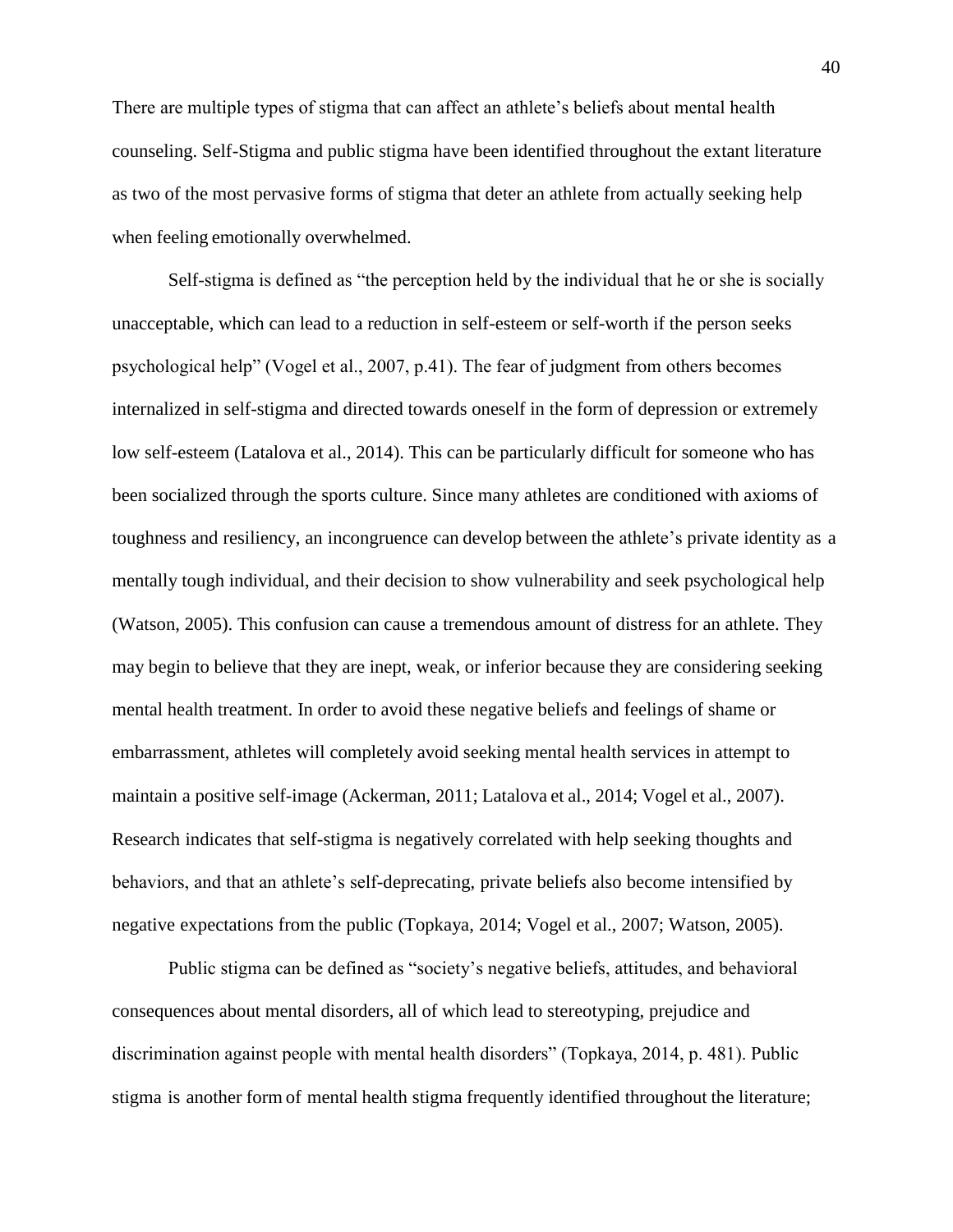and like self-stigma, correlates negatively with attitudes toward help seeking (Corrigan, 2004; Topkaya, 2014; Vogel et al., 2007). The distress that athletes experience when worrying abou t how others will perceive their decision to seek mental health counseling is an example of public stigma. Mental health treatment is already widely stigmatized by many people in the general public due to a fear of judgment from others. High profile athletes, such as those who have competed at the college level, may also have high visibility and "celebrity status" that is easily scrutinized by outsiders such as fans and media, which can compound this fear (Ackerman, 2011; Watson, 2005). Mentalities developed by athletes at a young age, particularly in relation to stigma and masculinity, have been shown to be rigid and consistent over time (Vogel et al. , 2011; Topkaya, 2014). This suggests that even if the athlete is retired and no longer in the immediate spotlight, they have been socialized with sports culture norms that can still affect decisions and beliefs after their college career ends.

One of the major components of sports culture that teaches an athlete to avoid admitting weakness and seeking psychological help is the fear that others will perceive the athlete as mentally weak, or incapable of competing at a high level in their sport (Moreland et al., 2018; Sudano et al., 2017; Watson, 2005). Studies have found that members of their social and inner circles such as coaches, friends, family, and athletic trainers (Brown et al., 2014; Sudano et al., 2017) directly influence athletes' decisions regarding help seeking and mental health. Sports involve a high level of trust among teammates and coachesin order to produce success on the field or court. If an athlete is perceived as being weak or incapable of handling pressure due to mental or emotional difficulties, others may begin losing trust in the individual as a tough or resilient competitor. The fear of judgment or mistrust from others can affect the athlete's performance, enhance feelings of shame or inadequacy, and lead to anxiety about failing the team (Bauman, 2015; Watson, 2005). Correia and Rosado (2018) state that "failure is perceived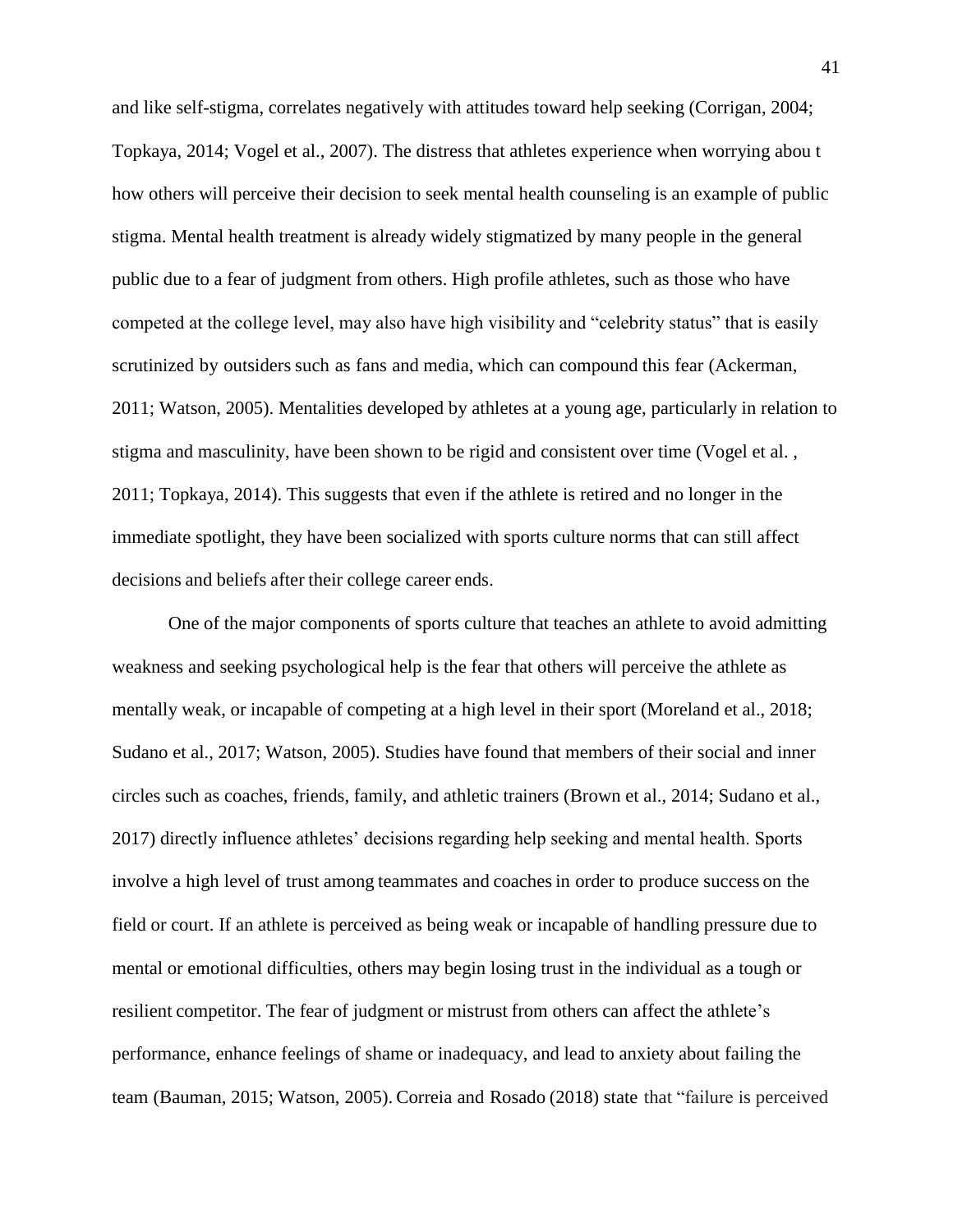as threatening, and feared, by athletes who associate it with aversive consequences" (p. 75). Some of these consequences are related to the athlete's status on the team and the responsibility they are given on the field or court (Correia & Rosado, 2018; Gould et al., 1983; Passer, 1983). If others feel the athlete is not mentally tough enough to perform, coaches may begin reducing playing time or replacing the athlete with another player (Ackerman, 2011; Bauman, 2015; Fletcher et al., 2013; Watson, 2005). Teammates may begin altering their play to overcompensate for the athlete's perceived inability to perform (Watson, 2006). Leadership roles and social status among those on the team may begin to be questioned or negatively perceived (Correia & Rosado, 2018). Overall, the entire team may be affected by an athlete who is deemed incapable of performing because of a mental illness or perceived weakness (Correia et al., 2018). These consequences have a powerful influence on an athlete's perspective related to admitting weakness, showing vulnerability, or seeking help, and can cause the athlete to neglect their own physical or mental health needs. Kroshus et al. (2015) stated that individuals in a certain social context such as sports will actually prioritize pleasing others and helping the group over their own self-interest. An additional study conducted by Kroshus et al. (2014) on athlete's underreporting of concussive symptoms also reveals symptoms of depression and anxiety as factors that create a "spiral of silence" among athletes who fear social ridicule or disproval (Kroshus et al., 2015, p.1007). Injuries such as concussions or symptoms of mental illness are also deemed "invisible injuries" that perpetuate the spiral of silence and deter athletes from seeking help because there is no visible or tangible evidence of their pain (Dean, 2019).

Invisible injuries such as concussions or mental health struggles can be dangerous for athletes in terms of not reporting discomfort or seeking help while in pain (Dean, 2019; Kroshus et al., 2015). As previously mentioned, there are certain "unwritten rules'' in sport culture that discourage weakness, help seeking, or prioritizing personal needs over the well-being of the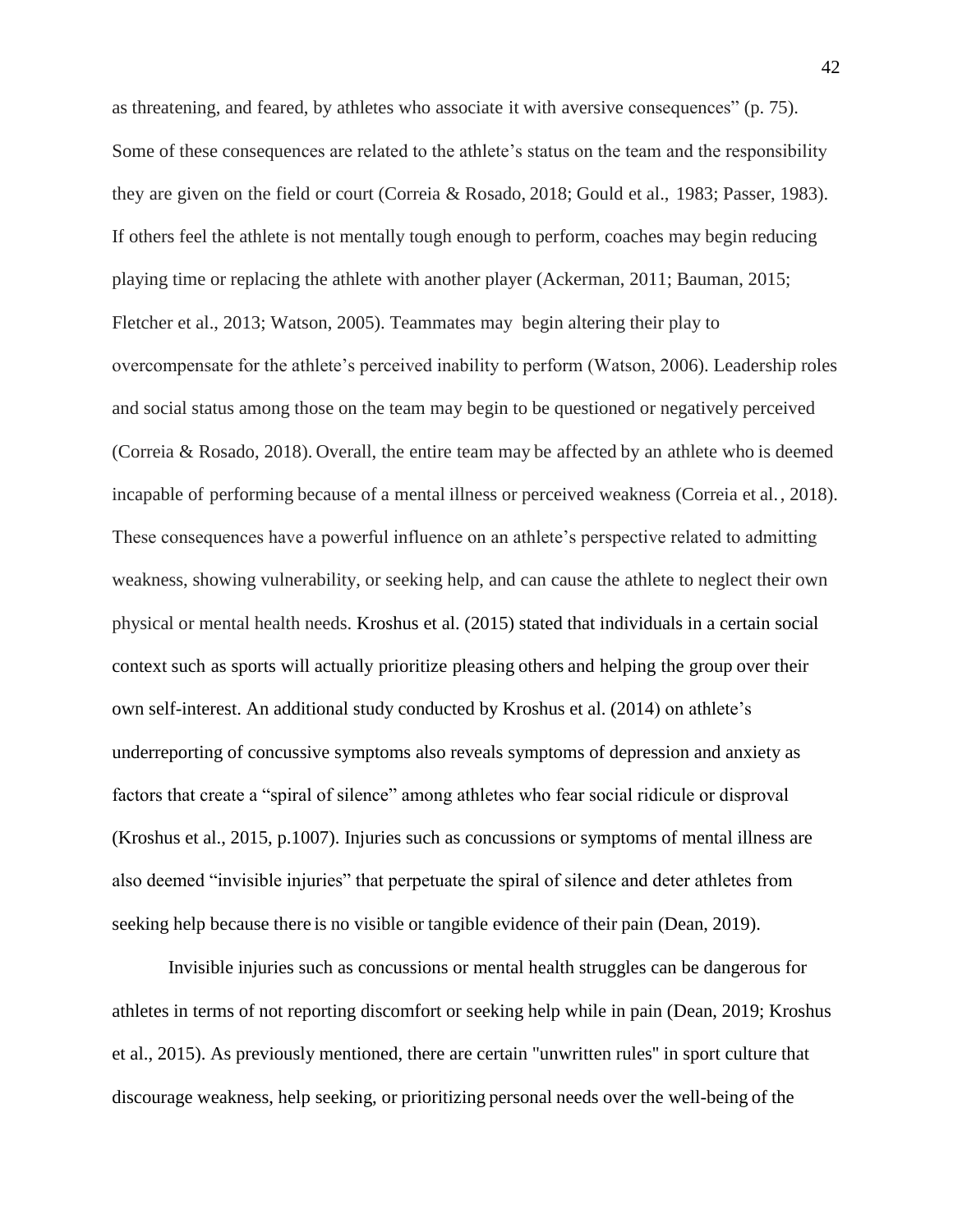team. Sport culture socializes and even glorifies athletes who adhere to "sport ethics" by playing through pain or injury for the success of the team (Dean, 2019, p. 23). Individuals who do not abide by these cultural ideologies however, may be perceived as weak or selfish, and find themselves at increased risk of being teased, taunted and ridiculed by teammates, coaches or fans (Kissinger et al., 2007; Kroshus et al., 2015; Ramaeker & Petrie, 2019; Watson, 2005). When an athlete becomes injured, there is typically a noticeable, visual difference in their appearance, posture or movement. Athletes who break a bone may have a cast placed over the damaged body part. Those with ankle or knee sprains will often walk with a limp. There are generalized understandings of pain and injury permeated through sports that normalize athletes struggling with clear, visible, orthopedic injuries (Bloom et al., 2004). These injuries, particularly in collision sports, are extremely common and almost expected throughout a full athletic season. When the injury is not clearly visible however, as with a concussion or mental illness, others begin to wonder why an athlete is not actively competing, and may even start to question the extent of the injury (Bloom et al., 2004; Dean, 2019). Bloom et al., (2004), describes invisible injuries by acknowledging the fact that "there are no crutches, swelling, stitches, or other visual signs of the injury. This makes it very difficult for a casual observer to identify the athlete as injured" (p. 520). This can be extremely detrimental to the confidence and self -esteem of an athlete, who may begin to fear that others are judging their character and beginning to perceive them as weak, dramatic, or even lying about the injury (Dean, 2019). An article written by Dean (2019) quotes a former college lacrosse player struggling with depression and post-concussion syndrome as saying

For the most part, the audience members that I interacted with could not see anything wrong with me, and could not see inside my broken and muddled brain; this invisibility often caused them to dismiss the idea that I was actually injured. Though I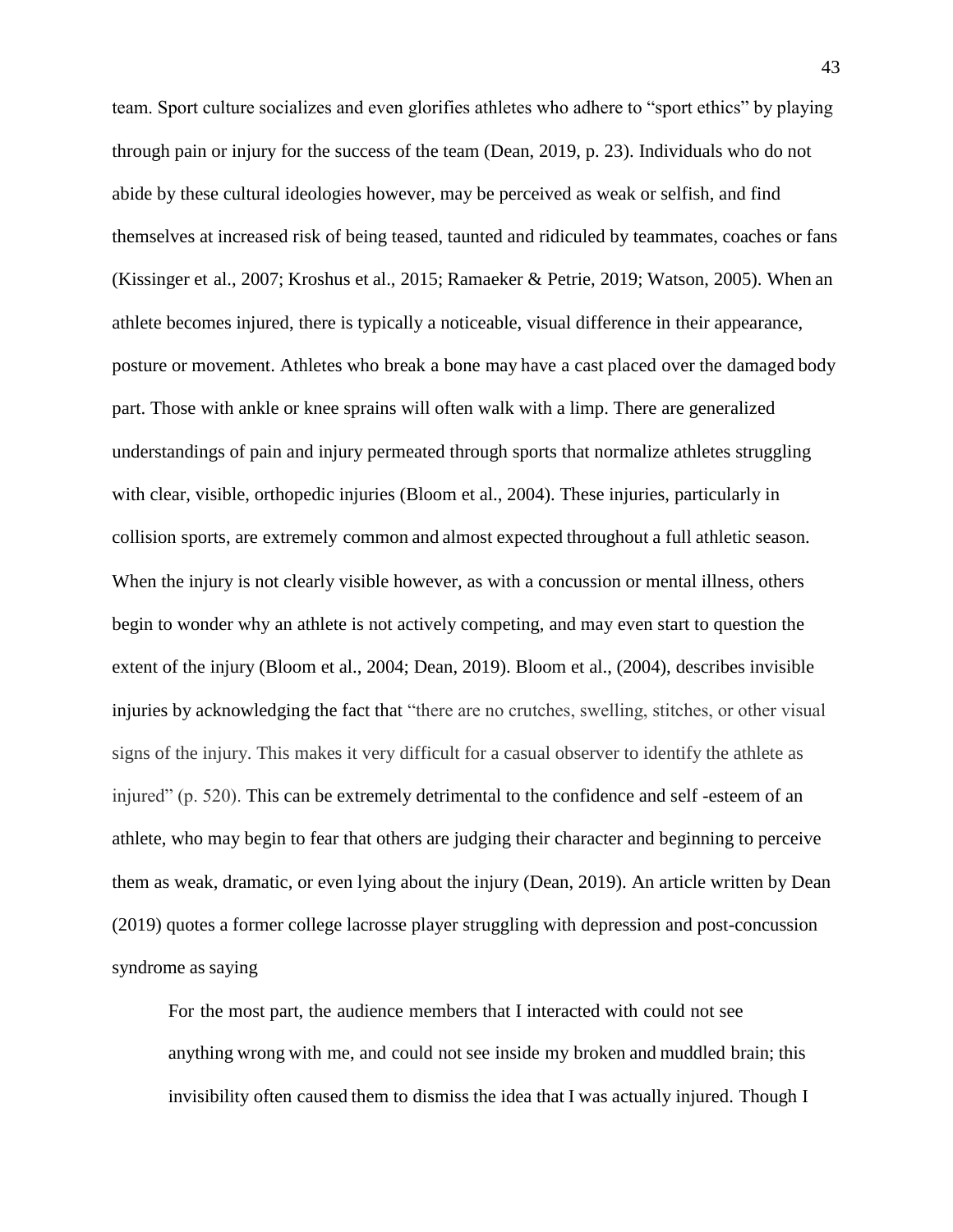looked normal, my mind and body were completely detached from one another. My body appeared to look normal on the outside, but internally, my mind was far from normal (p. 26).

Invisible injuries can clearly cause substantial distress in an athlete, enhancing the impact of both public and self-stigma. Athletes who are considered incompetent or weak can begin to feel anxious about their own self-worth, and fear judgment from others who may believe they are no longer capable of adequately performing. This can lead to avoidance and negative beliefs about seeking help, as athletes learn through the socialization of sports culture that there are negative consequences for expressing weakness or vulnerability. Collision sport athletes such as those in football, hockey, wrestling, and lacrosse are especially conditioned to avoid showing any signs of weakness on an athletic field (Martin, 2005; Steinfeldt et al., 2009;Vogel et al., 2007). Athletes in these sports hold some of the most violent and aggressive mentalities in the sports world, and are required to exhibit traits of dominance and toughness at a more intense and consistent level than sports involving less contact (Messner, 1990; Ramaeker & Petrie, 2019; Veliz et al., 2017; Vogel et al., 2007). Furthermore, athletes involved in collision sports have been shown to be more susceptible to mental health stigma, and less open to seeking professional help (Martin, 2005; Ong & Harwood, 2018; Vogel et al., 2007).

#### **Collision Sports**

Collision sports are characterized as sports that involve "large numbers of physical collisions and tackles, short repeated sprints, rapid acceleration, deceleration, and changes of direction, and an ability to produce high levels of muscular force extremely rapidly" (Gabbett, 2010, p. 2594). Studies have reported that risk of serious injury, and head and neck injurie s in particular, increase with the speed and number of violent contacts associated with a specific sport (Kujala et al., 2003; Clark, 1966). Four sports that are consistently labeled throughout the extant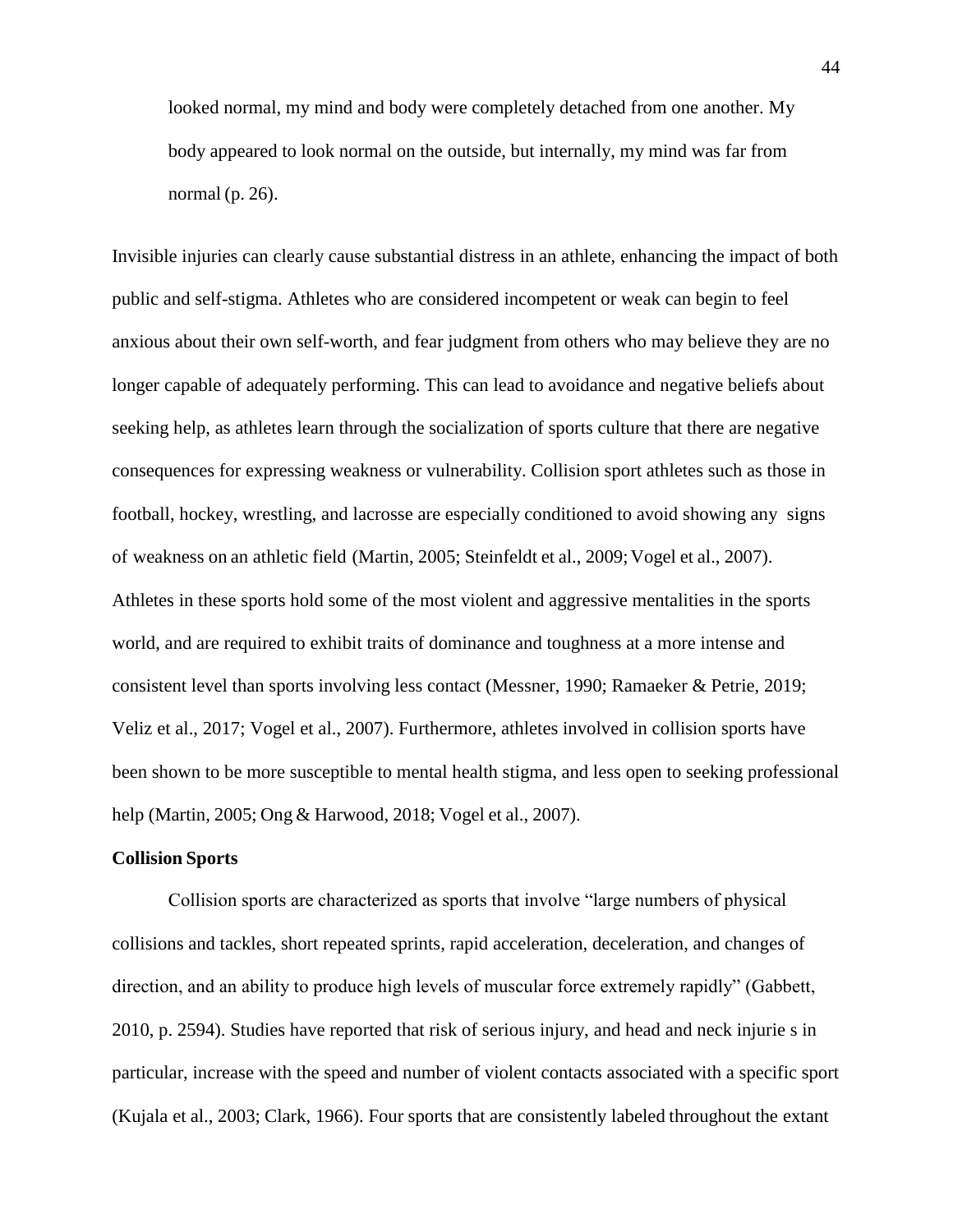literature as men's collision sports are football, wrestling, ice hockey, and lacrosse (Maroon et al., 2015; Meehan, 2016; Veliz et al., 2017; Waslkiw & Clairo, 2018). These four sports were referred to as "collision sports" throughout this study, as they involve unavoidable, violent physical contact such as hitting, checking, grappling and tackling. Unlike other sports, these sports require protective headgear to be worn at all times throughout the game or match, which attests to the dangerous physical health implications of competitive play. While sports such as soccer and basketball involve a high level of contact between players throughout the game, they do not specifically allow or incorporate intentional methods of brute force, like collision sports. For example, football requires players to physically tackle the opposition in order to attain the goal of forcing them to the ground. Collisions and high levels of physical contact are not only suggested in these sports, but are actually required as a purposeful act in order to participate, even if the collision causes an injury. In contrast, sports like baseball, golf, tennis, swimming and track and field, involve little to no contact between players whatsoever throughout the course of the game. Non-collision sports are those in which purposeful body-to-body contact sporadically or never occurs as a recognized part of the game, and is not allowed in the rules of the sport. (Meehan et al., 2016).

One of the main limitations in the extant research on collision sport participation, is that studies tend to solely focus on the physical health risks faced by the athlete, as opposed to mental health complications or attitudes toward seeking help. Although there are strong connections between physical health risks such as osteoarthritis, concussions, chronic pain, weight gain, and collision sports, studies in the literature tend to focus more on the medical component of treatment. For example, Gabbett (2010) examined injury prediction and soft-tissue injuries in collision sport athletes, and Straub et al. (2008) assessed pain apperception between collision sport athletes and non-collision sport athletes, but neither analyzed the mental health effects that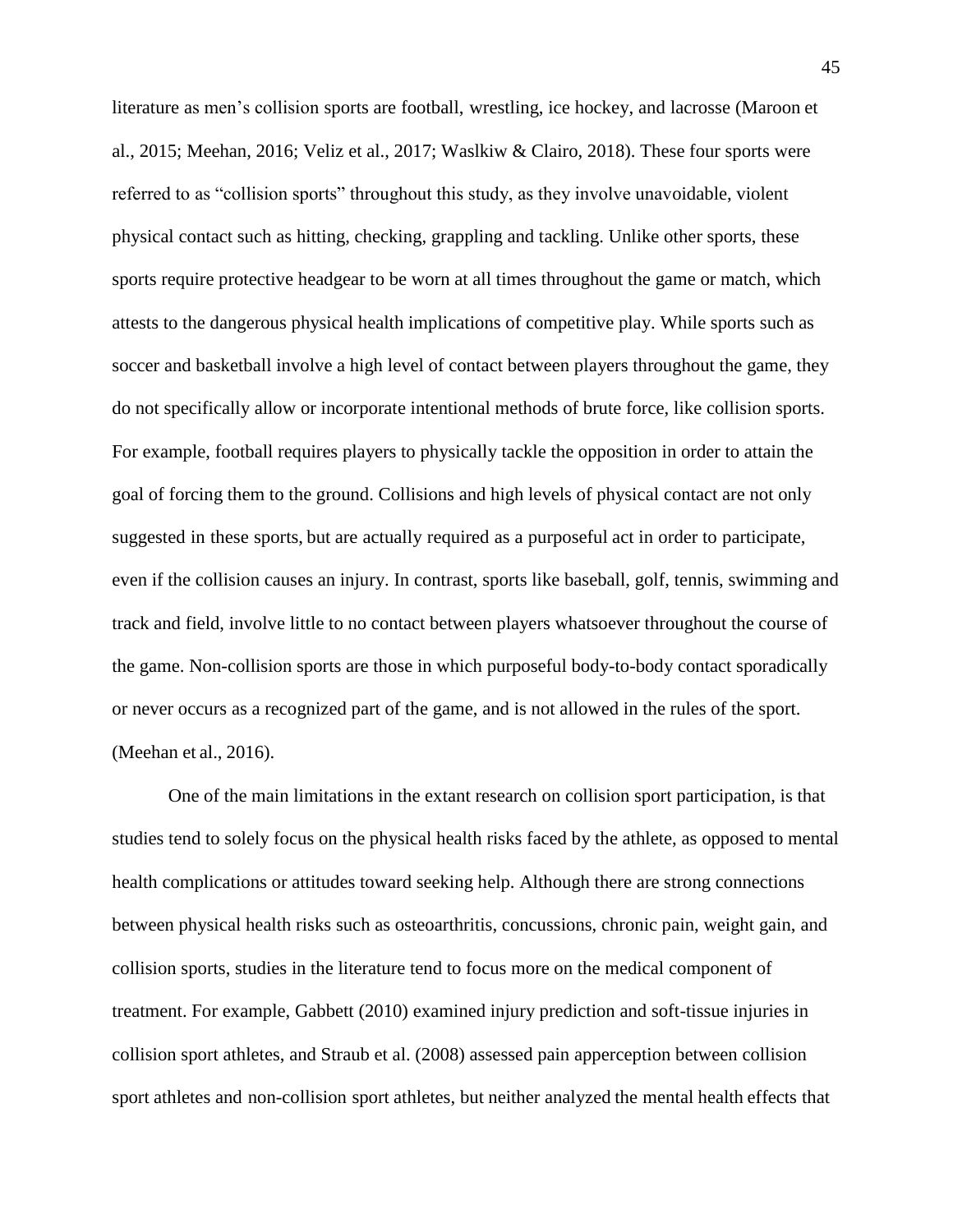serious injuries or pain can have upon the athlete's overall well-being. Further, in their analysis of retired collision sports athletes, Pihl and Juriame (2001) investigated physical health risk factors, such as weight gain and heart problems. While such research is important to understand from a medical perspective, the lack of research investigating associated mental health challenges poses a risk to athletes struggling to mentally and emotionally cope with these health conditions. Even studies such as Brett and Solomon (2017) and Maroon et al. (2015), that do touch on neurological risks associated with concussions and CTE, still focus primarily upon the brain science of head injuries, and aspects of neurocognitive damage that can affect the athlete's functioning. Neither of these studies truly delve into the treatment or counseling aspect of head injuries, nor do they investigate attitudes towards help-seeking in collision sport athletes. The gap in research of mental health treatment and help-seeking is an area of concern because although there are few that exist, the limited number of studies that have investigated helpseeking revealed that collision sport athletes are less likely to seek professional help when experiencing psychological distress, than non-collision sport athletes (Martin, 2005; Vogel et al., 2007). Additional studies will provide a better understanding of help seeking behaviors in collision sport athletes and additional knowledge about physical and psychiatric risks they are facing, which may then be incorporated into mental health treatment practices.

Many studies in the extant literature that have examined help seeking behaviors in athletes either have not compared differences between collision and non-collision sport athletes, or have researched populations other than retired college athletes. As noted in chapter I, studies such as Martin (2005) and Watson (2005), that were foundational in understanding differences in help seeking behaviors between various types of sports, conducted research on active high school and college athletes. Kroshus et al. (2015), in a similar fashion, researched help seeking and concussion reporting behaviorsin active college athletes, and did not include football players, ice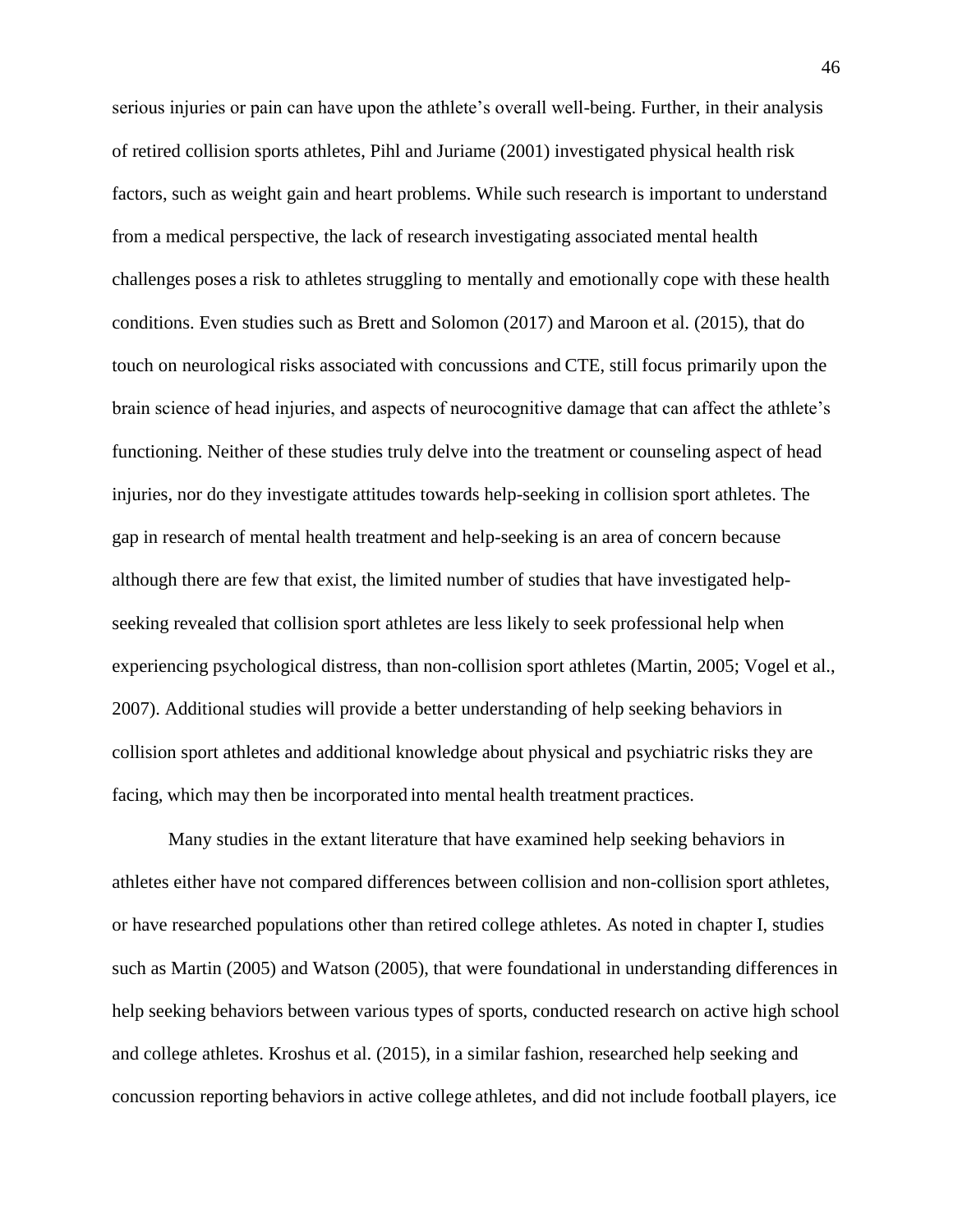hockey players or wrestlers in the study's sample. Veliz et al. (2014) studied substance abuse differences between collision sport and non-collision sport athletes, but with high school aged participants. Other studies such as Gouttebarge (2017), that analyzed concussions and mental health disorders in collision sports, focused on retired professional athletes. Few studies thus far have focused specifically on retired college athletes while examining differences between collision and non-collision sports, despite the general understanding that these athletes may be at higher risk for psychological difficulties. Of the studies that have actually assessed mental health difficulties or help seeking behaviors in retired college athletes, few if any have strictly investigated collision vs. non-collision sports. A meta-analysis conducted by Park et al. (2013) specifically reviewing studies on mental health in retired college athletes, note that future research is needed on sport-specific factors that could influence the psychological state of retired athletes. Additionally, the studies that have specifically focused upon retired college athletes have not included a wide range of participants from multiple sports or NCAA divisions. Kerr et al. (2014) acknowledges the "dearth of research on the current health of former college athletes" (p. 1); however, this study did not differentiate between mental health concerns of collision sport athletes vs. non-collision sport athletes, and only focused on Division I players. This study filled a gap by consolidating these risk factors and addressing them in a population that has yet to be thoroughly examined. In addition to addressing gapsin the literature related to the frequency and intentionality of help seeking in retired collision sport college athletes, it is important to also contribute to the understanding of how negative attitudes toward mental health treatment develop in this population.

There are many possible explanations for negative attitudes towards mental health services found in collision sport athletes. Socialization of aggression, pain tolerance and risk taking associated with these sports may contribute to an avoidance of vulnerability and a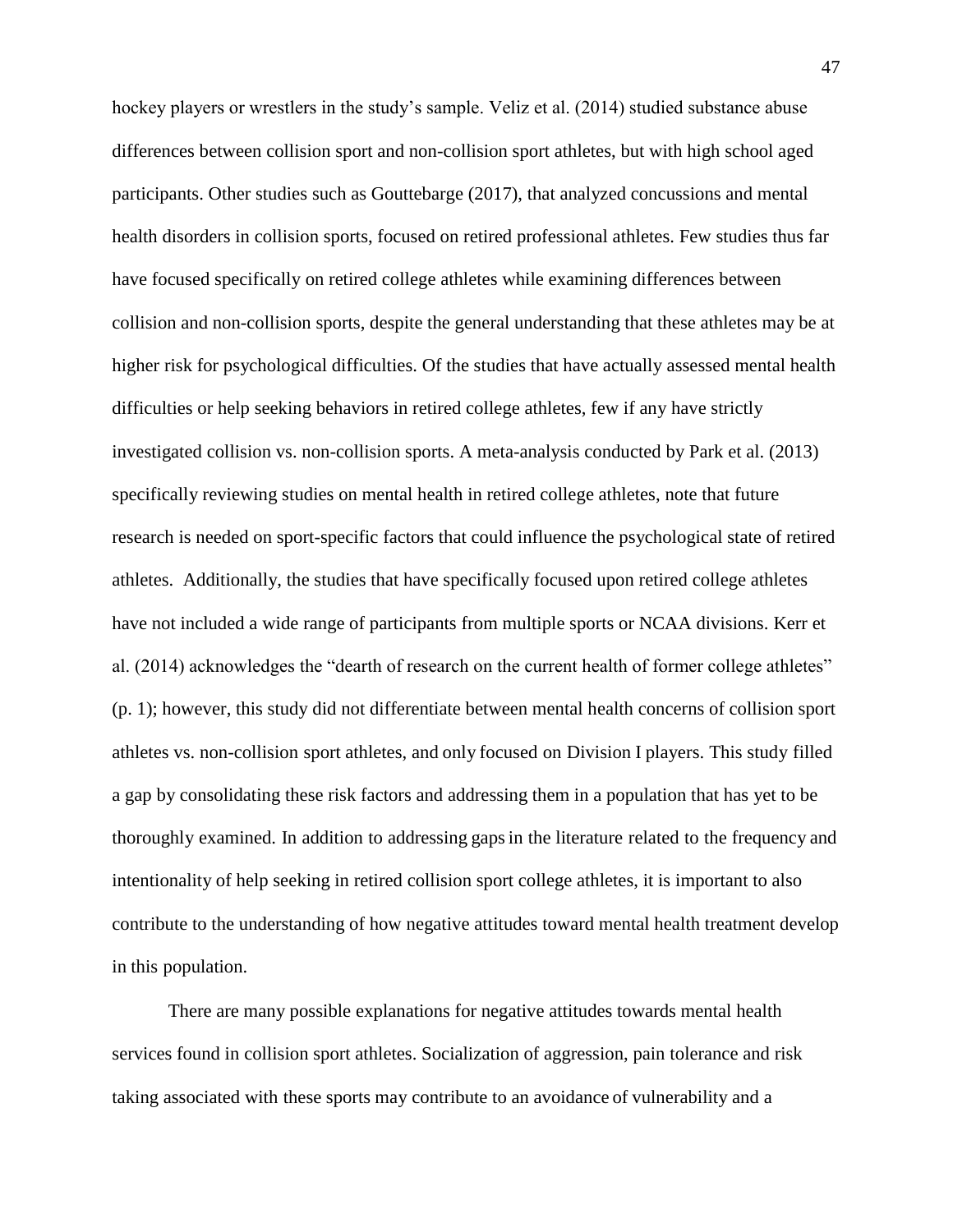decrease in help seeking behaviors by this population (Messner, 1990; Steinfeldt et al., 2011). Studies such as Steinfeldt et al. (2009), Vogel et al. (2007), and Martin, (2005) have indicated that sport plays a major role in identity development and socializing young athletes, particularly athletes involved in collision sports, to conceal feelings of pain or weakness. Coulomb-Cabagno & Rascle (2006) note that "sport, as a social practice is actively involved in the individual's socialization and one often highlights the role it plays in developing moral values such as support, fair play, solidarity, or cooperation" (p. 1981). As previously discussed, the culture of sports can have a profound influence on the development of resilience in young athletes by endorsing traits of mental and physical toughness. While all sports typically emphasize the importance of diligence, hard work, handling pressure, and mental toughness, there are varying degrees of emphasis placed on these ideologies, depending on the specific sport (Martin, 2005; Veliz et al., 2015). For instance, golfers may emphasize the containment of adrenaline and maintenance of cerebral focus, while other sports such as football may prioritize high intensity intervals of aggression and primitive dominance. Collision sports, due to the unique nature of accepting and inflicting high levels of physical contact throughout the course of the game, very much socialize athletes to follow mantras such as "suck it up" and "fight through the pain" (Martin, 2005). Dean (2019) quotes the same retired lacrosse player as stating

Growing up playing contact sports, I had come to understand that taking hard hits, implicit pain, and injury were just a part of the game, and had become so invested and socialized in these sporting cultures that a *little* hit to the head was nothing I couldn't handle. Unfortunately, due to these normalized and trivialized understandings of pain and injury, many athletes, including myself, were and are subject to a number of negative social, physical and emotional impacts (Young, 2004) (p. 25).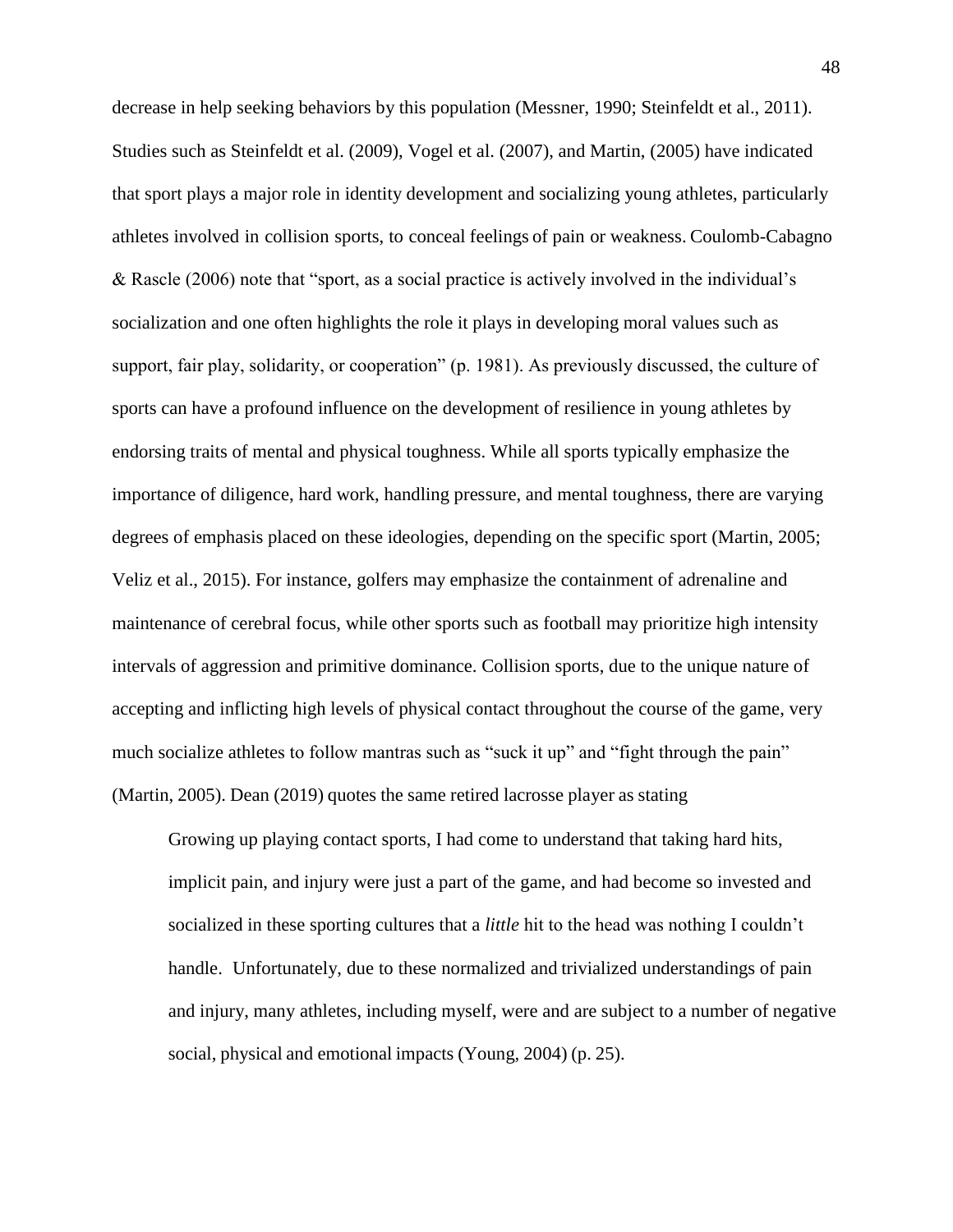A study conducted by Straub et al. (2008) supports this first-hand account by revealing that collision sport athletes actually have a significantly lower pain apperception than non-collision sport athletes. This may be due to an increased pain tolerance simply because of more exposure to physical contact during competition, or the socialization of young athletes in these sports who learn that pain, violence, and risk are normal and expected occurrences (Messner, 1992; Ramaeker & Petrie, 2019; Veliz et al., 2017; Vogel et al., 2007). Furthermore, the literature highlights a phenomenon of collision sport athletes not only being socialized to ignore pain and inflict violence, but to also view their body as a physical instrument or weapon (Messner, 1990; Ramaeker & Petrie, 2019; Veliz et al., 2017; Young, 1993). The body becomes a "means to and end" to many athletes playing these sports, and their safety and health become of secondary importance (Kroshus et al., 2015; Veliz et al., 2017 p. 243; Young, 1993). For example, Kroshus et al. (2014) found that even when athletes receive psychoeducation on safety risks such as depression, early onset dementia, or CTE, their attitudes towards concussion reporting do not dramatically increase. However, psychoeducation and normalization on reporting behaviors has been found to be one of the most influential interventions that improves athlete's attitudes toward help-seeking and injury reporting (Kroshus et al., 2015). This suggests that some athletes actually value information about peers' acceptance of injury reporting at a higher level than information about potential health consequences and brain damage. Murphy and Goldman (2018) highlight this emphasis on concealment of pain and weakness through examples found in the National Hockey League (NHL). The authors note that NHL player Patrice Bergeron was actually praised by teammates and coaches for playing in a 2013 Stanley Cup final game with a separated shoulder, torn cartilage, broken ribs, and a punctured lung. The authors supplement this example by quoting former NHL player Dan Carcillo saying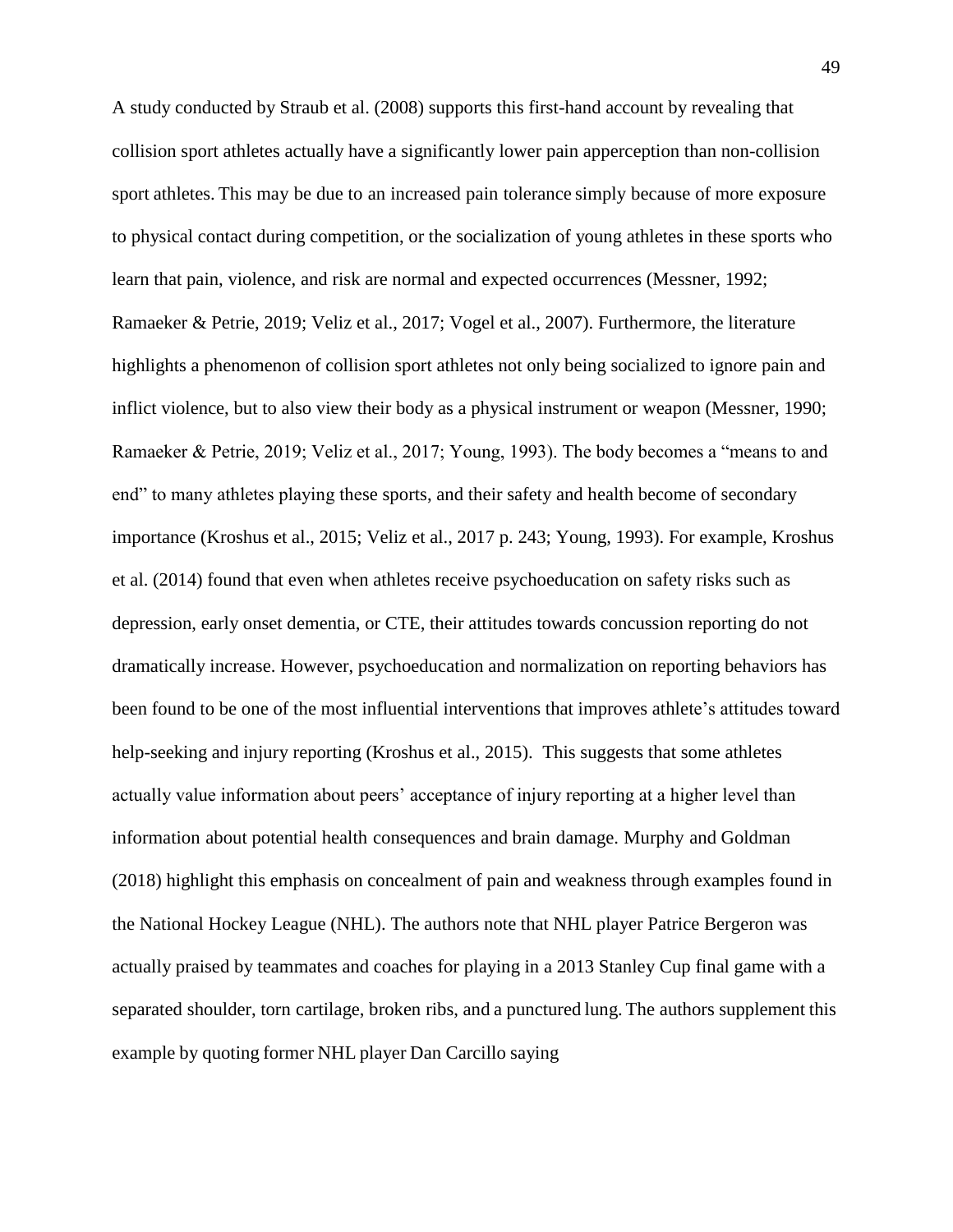That's the stigma behind mental health. When you come out and ask for help-especially in a job where you need to be seen as mentally tough, a mental warrior, a mental assassinyou're having anxiety and depression and god forbid you tell somebody, and they break your confidence. It doesn't bode well for someone to come and open up (p.7).

These incidents illustrate the impact of collision sport socialization on embracing pain and masking weakness, but also attests to the high levels of risk-taking behavior in this culture. Simultaneously, any individuals in these sports showing signs of pain, vulnerability, or perceived weakness, may be condemned or ridiculed within the athletic community (Kissinger et al., 2007; Ramaeker & Petrie, 2019; Watson, 2005; Wheeler, 2016).As a result, collision sport athletes may view help seeking as unacceptable, highly stigmatized, and directly contradictory to the expectations of ignoring pain and risking personal health for the success of the team (Martin, 2005; Ong & Harwood, 2018; Steinfeldt et al., 2011; Veliz et al., 2017).

There is a significant gap in the literature examining how differences between collision and non-collision sports affect the socialization of risk taking behavior of athletes (Ramaeker & Petrie, 2019; Veliz et al., 2014). This is an area of need not only to assess the risks associated with participation in certain sports, but to also understand specifically how contextual differences between sports create unhealthy psychological perspectives and maladaptive behaviors. It has been widely demonstrated that athletes participating in sports such as football, wrestling, lacrosse and hockey are at higher risk for physical injuries due to the high speed and high impact collisions associated with the sport (Kujala, 2003). What is not as frequently noted throughout the literature however, is that mental and psychological difficulties such as substance abuse, cognitive decline, impulsivity, suicide, antisocial behaviors, and negative views toward help seeking are also found at higher rates in collision sport athletes (Iverson, 2014; Steinfeldt et al., 2011;Veliz et al., 2017;Veliz et al., 2014). There are a number of potential explanationsfor why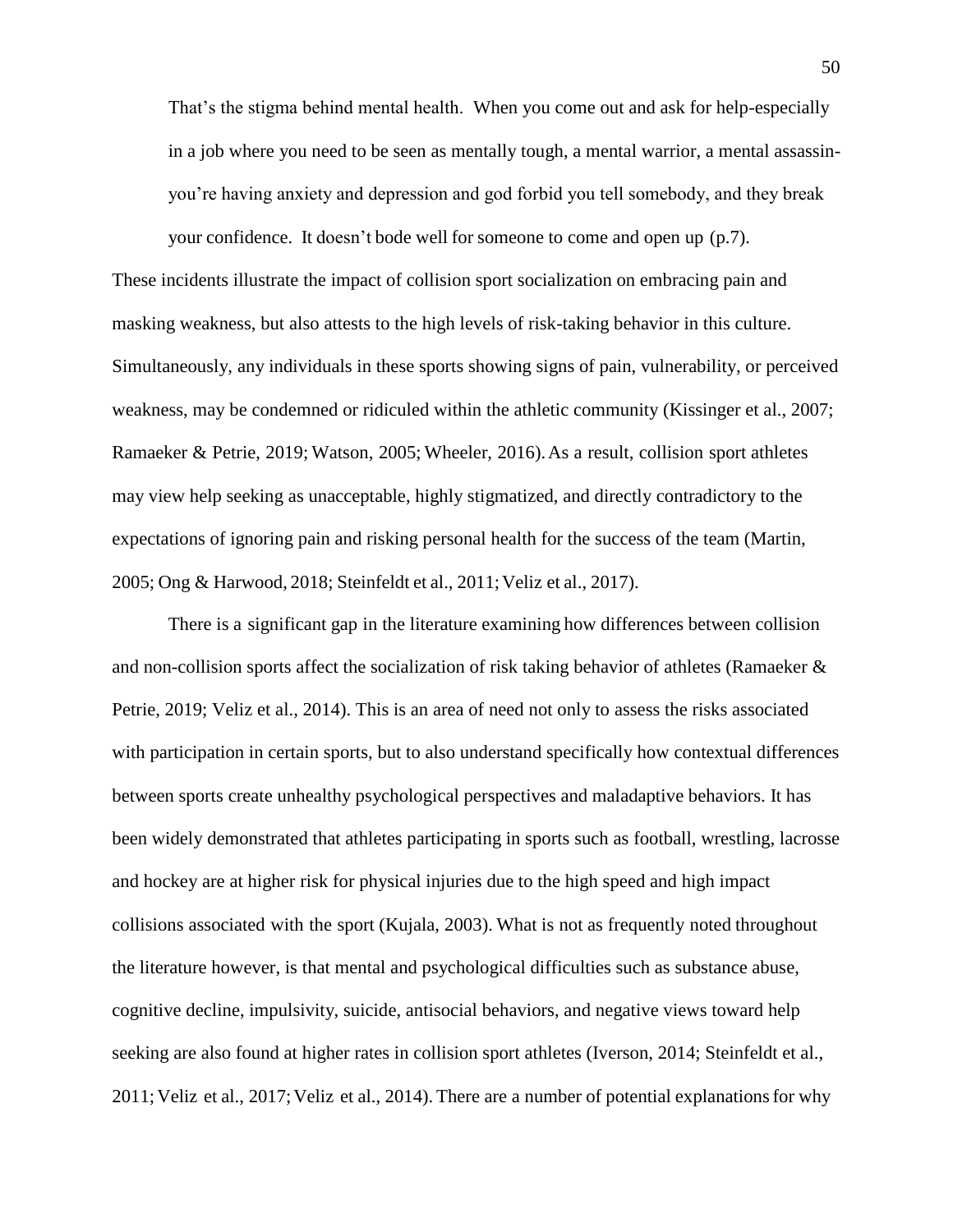participation in high contact collision sports may contribute to these mental health complications. First, it is important to recognize that the very nature of collision sports such as wrestling and football involve short bursts of anaerobic strength designed to produce immediate, impactful results (Veliz et al., 2014). Contrary to the dangerous, violent actions of collision sports, noncollision sports such as tennis, cross country, and golf, value qualities of patience, sustainability, endurance, moderation, and self-control (Veliz et al., 2014). Conditioning and long-term stamina are still important facets of collision sports, especially in hockey and lacrosse where players are constantly running or skating; however, the erratic vacillation of speed, direction, and aggression still fosters quick and impulsive decision making during competition. For instance, Wheeler (2016) describes the game of hockey as follows

A maelstrom of whirling blades and sticks, of sweat and blood and flying limbs, it is a place where pain, blood and danger are constant companions just like joy and beauty. It's a game where many careers are like the vision of Thomas Hobbes of all human life in *Leviathan:* "nasty, brutish, and short" (p.2).

Consequently, studies have shown that the quick bursts and emphasis on aggression, impulsivity and risk taking during competition may translate to behaviors in a collision sport athlete's personal life as well (Steinfeldt et al., 2011; Veliz et al., 2017; Veliz et al., 2014). The aggressive, instinctual nature of collision sports may be a factor in creating higher levels of impulsive actions such as substance abuse, suicide, and even antisocial behaviors in athletes off the field or court (Kavussana & Ring, 2016; Shields & Bredemeier, 2007; Ramaeker & Petrie, 2019; Steinfeldt et al., 2011; Veliz et al., 2014).

Researchers have found an increase in antisocial behaviors such as abuse, intimidation and violence particularly in football players, with some using the term "bracketed morality" to describe the temporary suspension of moral judgment by players during violent sport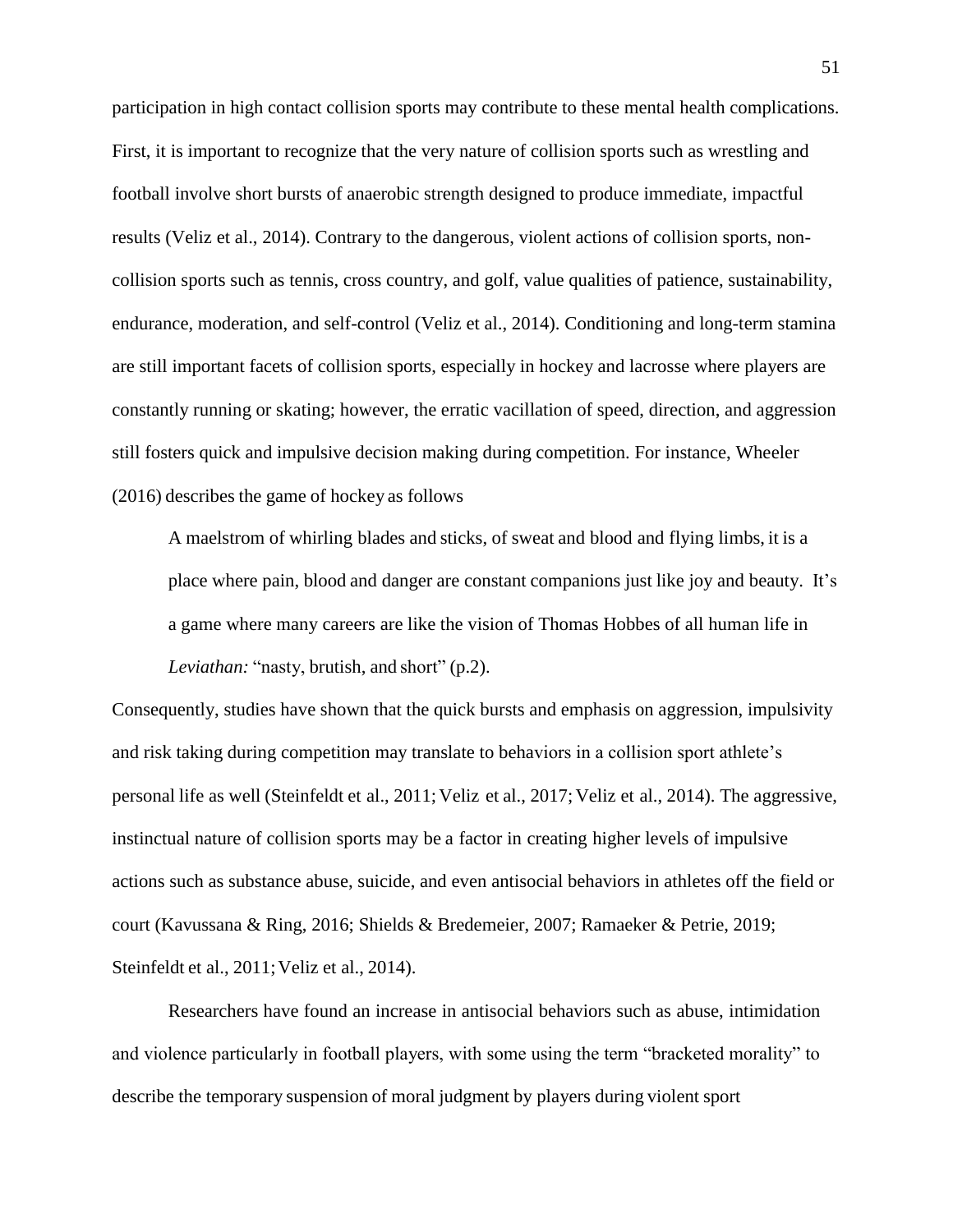competitions (Ramaeker & Petrie, 2019; Shields, 2007; Shields & Bredimeier, 2007; Steinfeldt et al., 2011, p. 218). Bracketed morality may be a factor that transitionsto some athletes off the field as well, resulting in harmful, aggressive behaviors and coping mechanisms such as substance abuse and suicide (Steinfeldt et al., 2011). These behaviors are antithetical to many important traits found in seeking and participating in mental health treatment, and they may be a contributing factor to negative views of help seeking by collision sport athletes (Moreland et al., 2018; Steinfeldt et al., 2009; Etzel & Watson, 2007;Watson, 2005; Wasylkiw & Clairo, 2018). Counseling encompasses acts of gradual progress, vulnerability, patience, and self-reflection. Players who are socialized to act in quick, impulsive and violent ways may not be as willing or able to participate in a process like therapy that directly opposes these traits. The fact that most collision sport athletes are male may also be a contributing factor to these negative attitudes. Men exhibit significantly less positive view about counseling than women, and collision sports embody many hyper-masculine qualities such as power, aggression, dominance and control (Martin, 2005; Steinfeldt et al., 2009; Wasylkiw & Clairo, 2018). Gender expectations in sports and in general society breed an environment of masculine norms that may deter many athletes from viewing mental health treatment as a socially acceptable option.

#### **Masculinity**

There has been an abundance of empirical research examining the differences in attitudes towards seeking psychological help between men and women. According to a meta-analysis conducted by Nam et al.  $(2010)$ , women hold a more positive view towards seeking psychological help than men, and utilize mental health services more frequently. This f inding has been further evidenced by Steinfeldt et al. (2009), who found that men exhibit a significantly lower tolerance for the societal stigma associated with seeking professional help than women. There are many potential reasons for underutilization of psychological resources by men.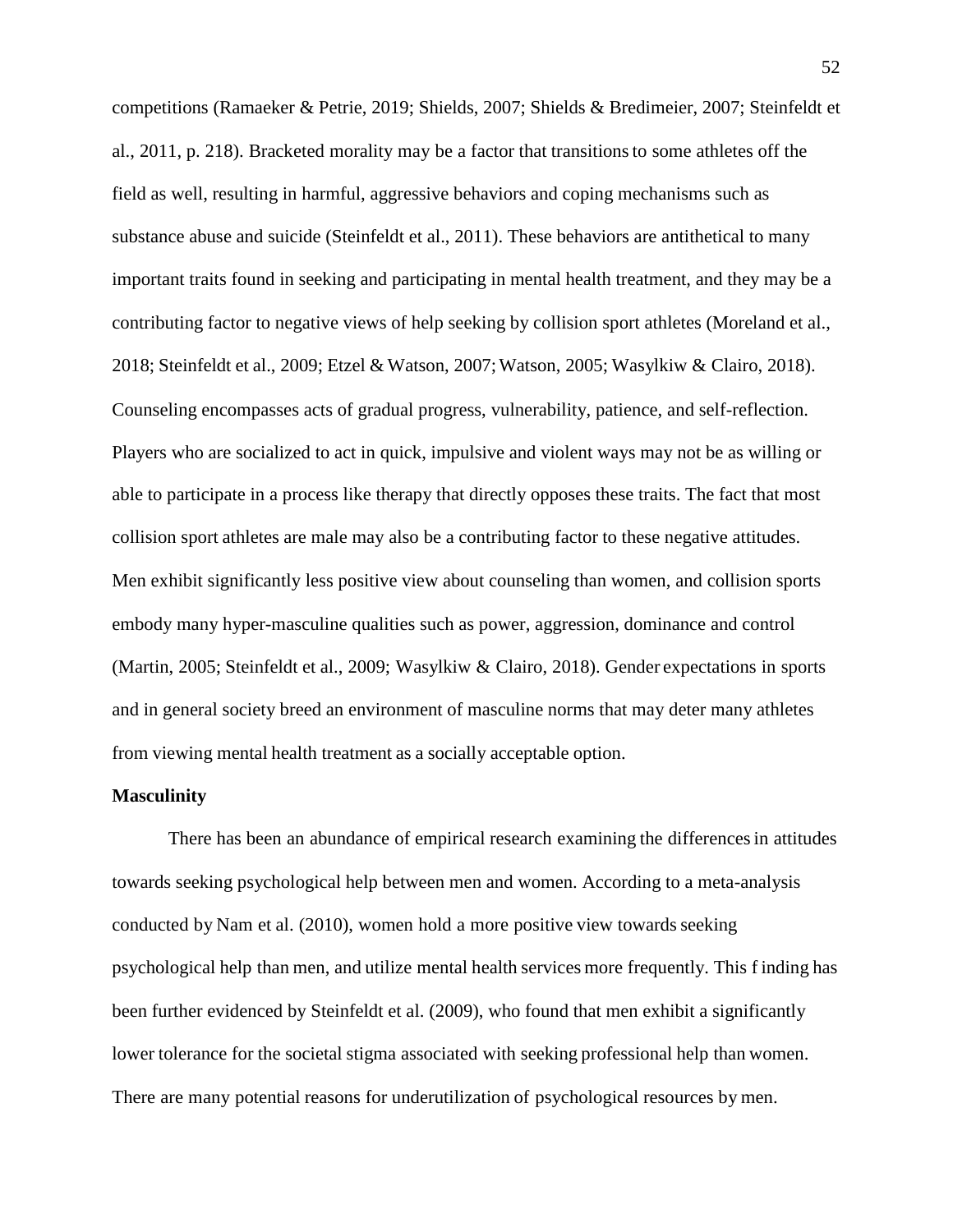However, research on gender norms has indicated that conformity to traditional, stereotypical, masculine expectations is perhaps the most divisive factor between men and women in terms of willingness to seek help (Good & Wood, 1995; Nam et al., 2010; Leong & Zachar, 1999; Wisch et al., 1995).

Traditional masculinity, which develops at a young age for boys in the United States, refers to "the idea that men are dominant, independent, aggressive and stoic, and typically encompasses four key elements including shunning of femininity, the need to be powerful, selfsufficiency, and aggression/dominance" (Wasylkiw & Clairo, 2018 p. 234). Traditional masculine norms begin to form for boys at an early age, and may be solidified as early as the age of ten (Garland & Zigler, 1994; Leong & Zachar, 1999; Vogel et al., 2011). There are a number of traditional masculine qualities identified throughout the literature. These traits include (a) restricted emotionality, (b) restricted affective behavior between men, (c) self-sufficiency, (d) independence, (e) concealment of weakness and vulnerability, (f) toughness and strength, (g) stoicism, (h) power, (i) dominance and control, (j) a need for success and achievement, (k) endurance, and (l) assertiveness (Leong & Zachar, 1999; Ramaeker & Petrie, 2019; Steinfeldt et al., 2011; Steinfeldt et al., 2009; Topkaya, 2014; Vogel et al., 2011; Wasylkiw & Clairo, 2018). Because behaviors associated with vulnerability, emotional openness, and dependence on others are often necessary qualities for receiving mental health treatment, it is counterintuitive for many men in society to openly seek psychological assistance (Martin, 2005; Ong & Hardwood, 2018; Wasylkiw & Clairo, 2018; Vogel et al., 2011). Messages such as "boys don't cry" are reinforced early on, teaching boys that expressions of vulnerability, weakness, and emotion are not viewed by society in a positive or welcoming manner (Vogel et al., 2011, p. 369). Studies have suggested that boys are not only encouraged to avoid exhibiting vulnerability in front of others, but that they are actually teased and mocked if they exhibit weakness by crying (Newberger,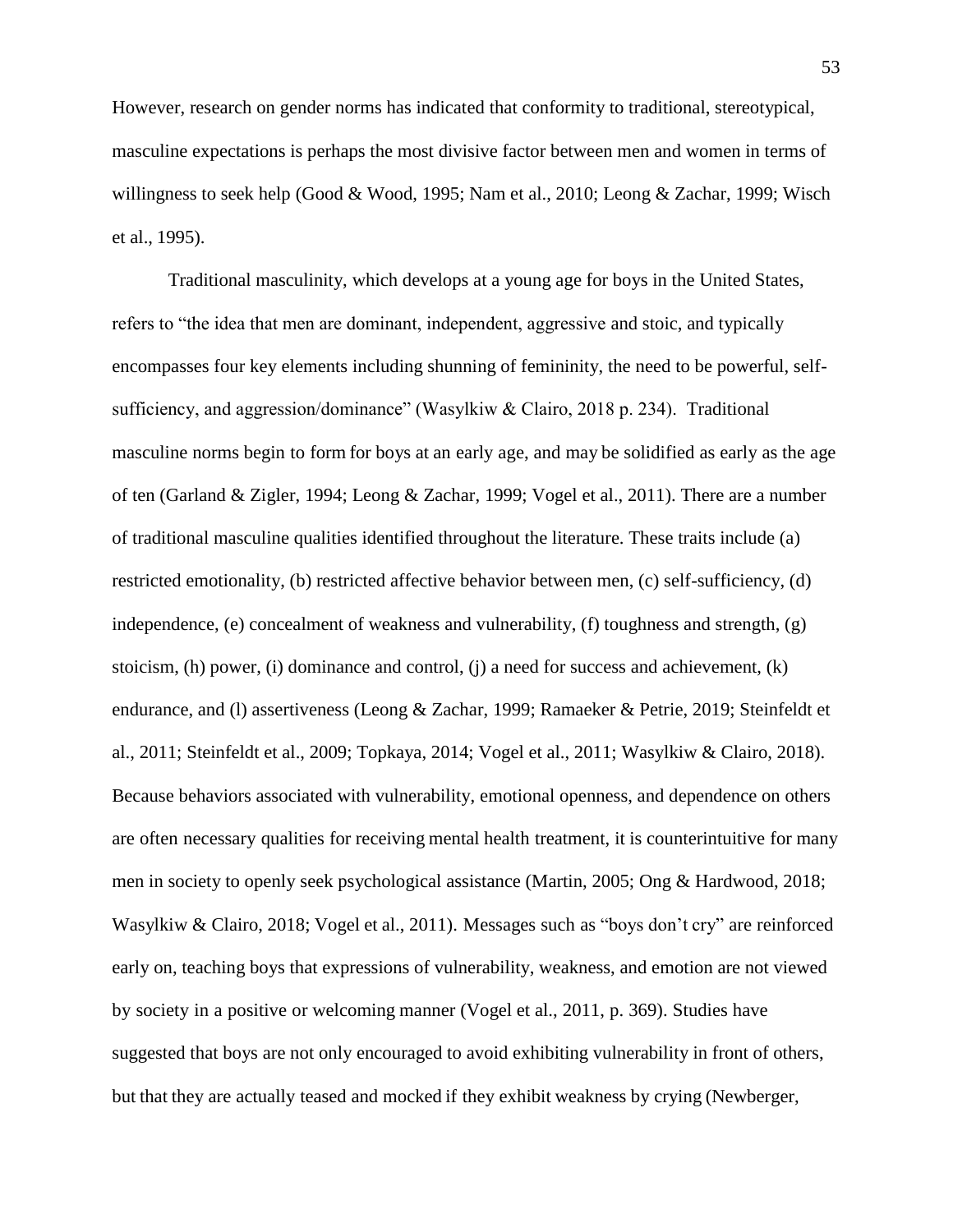1999). As a result, boys become socialized to conceal emotions and avoid showing others that they are in need of any form of emotional support.

Societal institutions such as school and sports influence male socialization, and contribute to the foundation of masculine gender norms in young children (Steinfeldt et al., 2009; Whannel, 2007). Although men learn about gender norms and expectations through general socialization processes, there are certain contexts, cultures and specific environments that emphasize particular traits more fervently than others (Ramaeker  $\&$  Petrie, 2019). For example, sports have a significant impact upon the construction of gender identity and hyper-masculine expectations of aggression and competition in young boys (Schrack-Walters et al., 2009; Steinfeldt et al., 2009). Sport, identified as "part of the glue of masculine culture" (Messner, 1990, p. 77), intensifies typical societal expectations of masculinity, and not only deters boys and men from seeking help, but actually associates mental health counseling with traits of femininity and homosexuality (Wasylkiw & Clairo, 2018; Vogel et al., 2011; Young, 1993). Steinfeldt et al. (2011) describe sports culture as

A fertile field for examining masculine gender role expectations that result from the unique gender socialization processes operating within this domain. Sport represents an influential domain in which boys can learn the social expectations, behaviors, and standards associated with being a man (p. 217).

Sport has been labeled as a hypercompetitive social context where traits of masculinity can be readily displayed, and acts of strength, stamina, and dominance, publicly rewarded (Matos et al., 2018; Ramaeker & Petrie, 2019). Additionally, these lessons and masculine expectations learned during childhood continue into adulthood, and have been described as rigid and resistant to change (Vogel et al., 2011). Men who continue to adhere to masculine attitudes of restricted emotionality and restricted affect subsequently exhibit less positive attitudes towards seeking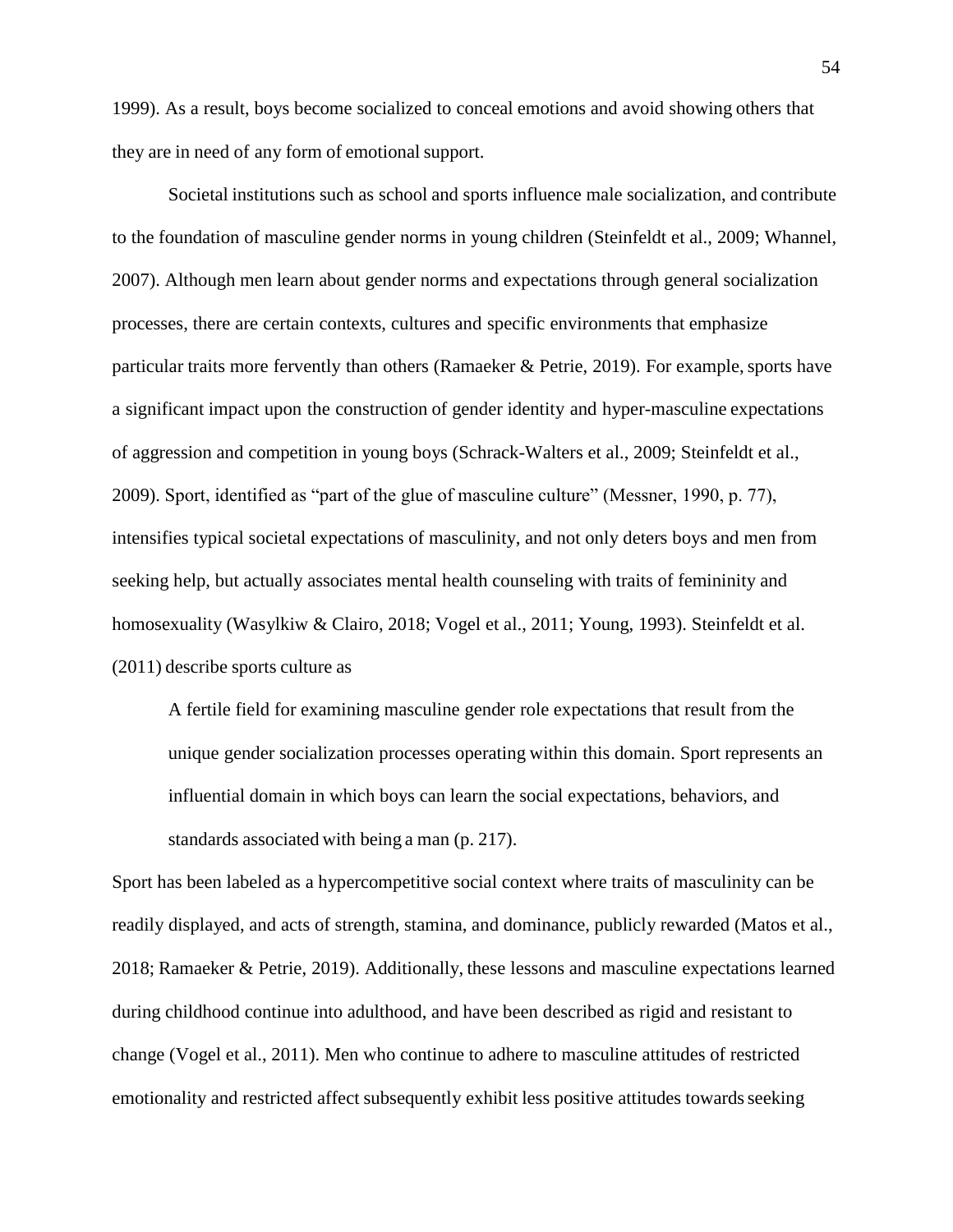help (Ramaeker & Petrie, 2019; Steinfeldt & Steinfeldt, 2012; Vogel et al., 2011). Because these norms develop at such a young age and become engrained in a male athlete's psyche, it can be hypothesized that athletes in the retirement phase, who are no longer directly immersed in sports culture, may still be susceptible to stigmatization associated with seeking mental health treatment (Schwenk et al., 2007; Vogel et al., 2011). One term used frequently throughout the literature to describe the socially dominant and idealized version of hyper-masculinity found in sports, and collision sports in particular, is labeled "hegemonic masculinity" (Steinfeldt & Steinfeldt, 2012, p.117).

Hegemonic masculinity asserts the belief that identifying as a man involves attributes of aggressiveness, heterosexuality, competitiveness, and dominance over women (Steinfeldt & Steinfeldt, 2012; Young 1993). Although masculine ideologies of competitive, goal-oriented, and aggressive mindsets are instilled in female athletes as well, research has shown that women are better able to separate gender identity from athletic identity, and do not assimilate hypermasculine traits between their identities as rigidly as men (Martin et al., 2004; Messner, 1992; Nixon, 1996). Sports such as football, wrestling, and ice hockey, of which there are very few organized women's leagues, have very high levels of traditional, hegemonic, masculine gender beliefs (Steinfeldt & Steinfeldt, 2012). Men who play these sports are taught that aggressive competition against rival males, demonstrations of physical prowess, and winning, all lead to higher social status and preferential societal treatment (Gage, 2008, Messner, 2002; Steinfeldt & Steinfeldt, 2012). In contrast, individuals who are not high in hegemonic masculinity are often labeled weak, feminine, or homosexual, and are ridiculed or marginalized in the athletic community (Matos et al., 2018; Steinfeldt & Steinfeldt, 2012; Vogel et al., 2011; Young, 1993). Empirical research examining the effects of hegemonic masculinity upon attitudes towards help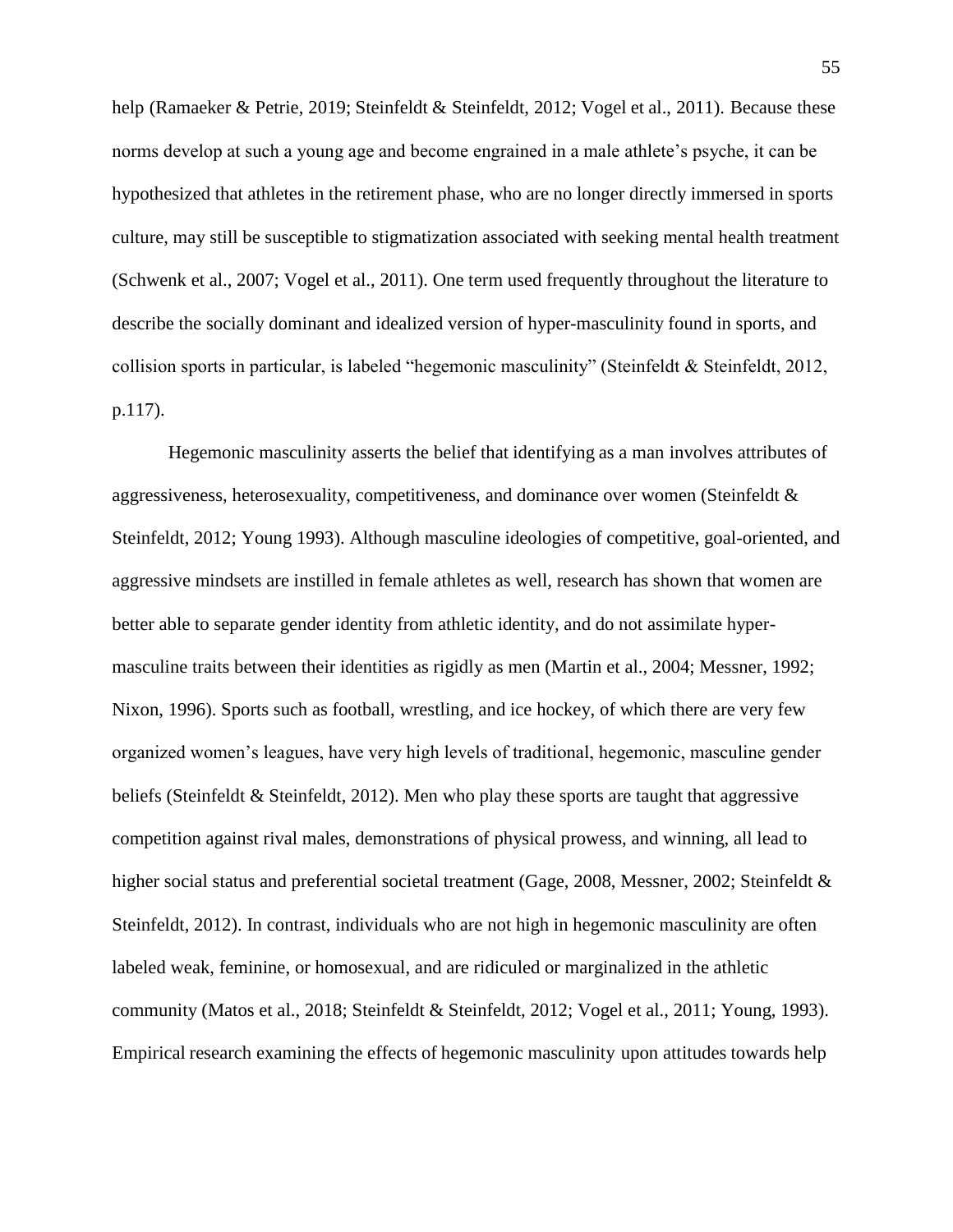seeking has depicted clear negative correlational effects between the two variables (Martin, 2005; Messner, 1992;Watson, 2005).

It is important to note that there are both positive and negative aspects of masculine ideologies found throughout sport culture that can affect the psychological development of athletes. Some of the strengths identified throughout the literature as positive facets of traditional masculinity relate to problem-solving, logical thinking, high levels of motivation, appropriate risk-taking, assertive behavior, and work ethic (Steinfeldt & Steinfeldt, 2012). Although these traits can be beneficial for athletes, particularly during competition, there are a series of negative consequences associated with high levels of masculinity as well. Studies have shown that high levels of masculinity are correlated with depression, anxiety, difficulties with interpersonal intimacy, substance abuse, sexually aggressive behavior, and fewer health promotion behaviors **(**Heird & Steinfeldt, 2013; Messner, 1990; Ramaeker & Petrie, 2019; Vogel et al., 2011; Wasylkiw & Clairo, 2018; Young, 1993). Men are also four times more likely than women to die by suicide, yet are significantly less likely to seek psychological help when experiencing distress (National Center for Injury Prevention and Control, 2015; Wasylkiw & Clairo, 2018). Despite the negative ramifications and research highlighting the dangers of hyper-masculinity in sports, there is still stigma towards mental health treatment, and encouragement of traditional masculine norms found throughout sports culture. Young (1993, p.382) describes mantras used in traditional collision sport culture by describing sports as…

an industry largely intolerant of injury. "Play hurt and show you can take the pain like a man." As we have seen this is particularly true of heavy contact sports such as hockey and football where discourse is often telling. For example, the phrase, "you play unless the bone sticks through the meat" has long been used to rationalize injury [in football]. As Messner has noted elsewhere, "To get the most out of athletes, coachestend to use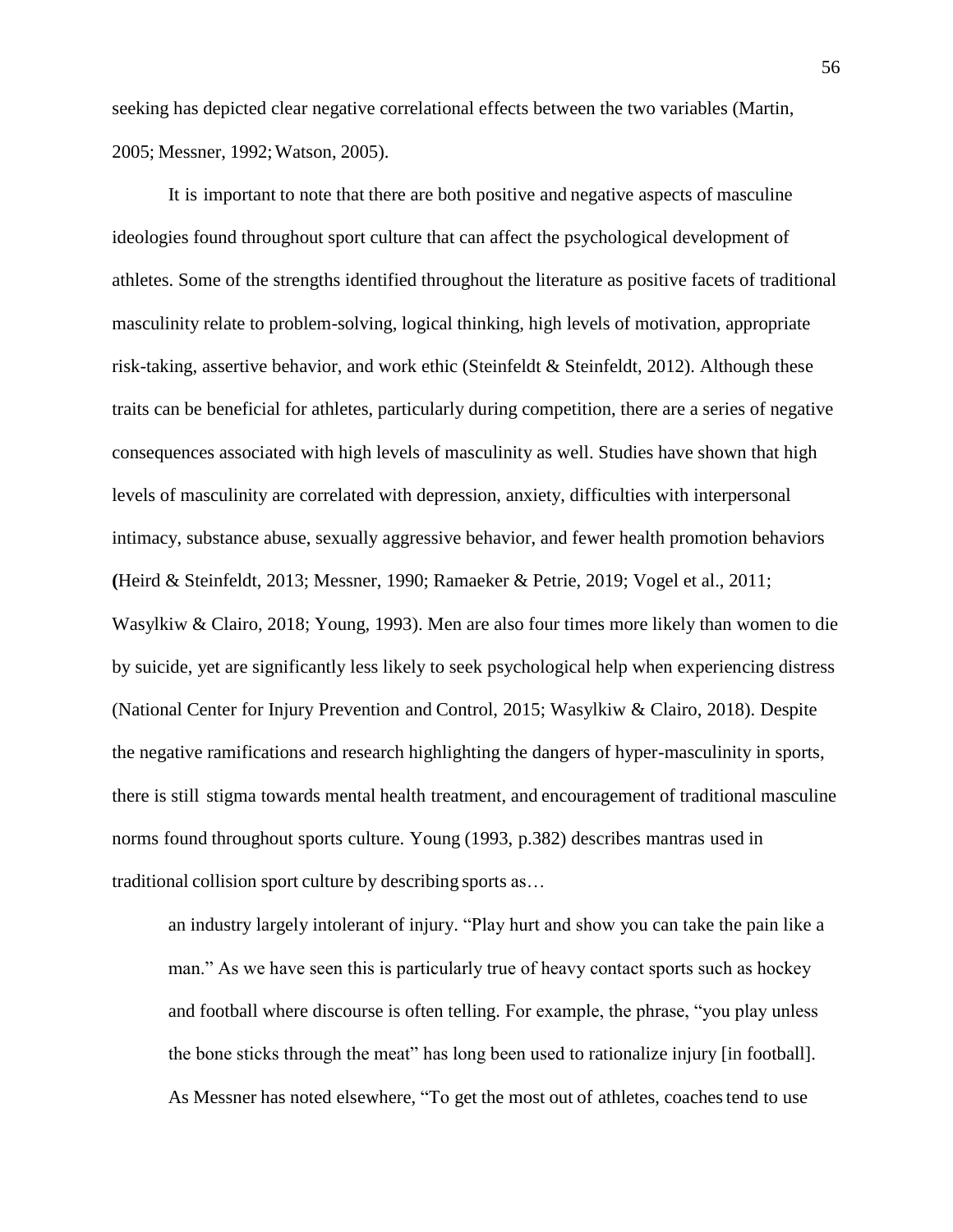what Dave Meggyesy calls 'the doomsday weapon' which is to threaten the athlete's masculinity and call him a 'sissy or a 'woman' if he doesn't play while he's hurt (1992, p. 101).

This example illustrates the messages provided to collision sport athletes of ignoring, censoring and harnessing their feelings or desires to express genuine emotion when in pain. The fact that men, and young boys in particular, are socialized in many cultures to always exhibit a sense of power and masculinity, while simultaneously neglecting emotional expression, can be detrimental to their psychological development (Messner 1990; Vogel et al., 2011). A higher level of understanding is needed in regards to how collision sport athletes are affected by masculine expectations, and how attitudes towards psychological assistance differ among subcultures in the athletic community (Ramaeker & Petrie, 2019**)**.

A study conducted by Martin, (2005) illustrated that high levels of hegemonic masculinity and participation in collision sports are positively correlated with perceived stigmatization of help seeking. However, masculinity has largely been measured in populations other than retired college athletes throughout the extant research. For example, Steinfeldt et al. (2011) examined the effects of masculinity and moral functioning in male high school football players. The results indicated that participant's identification with the athlete role significantly predicted conformity to traditional gender norms. Despite the intention of gaining more information about masculinity in collision sports, this exclusively examined young, adolescent participants, and did not examine differences between multiple sports. Similarly, Steinfeldt and Steinfeldt (2012) continued their research studying masculine norms in college football players, and discovered that high levels of athletic identity correlated with endorsement of traditional masculine norms in football players. While the results clearly contribute to a need in the research, the authors did not extend their studies to other populations such as retired college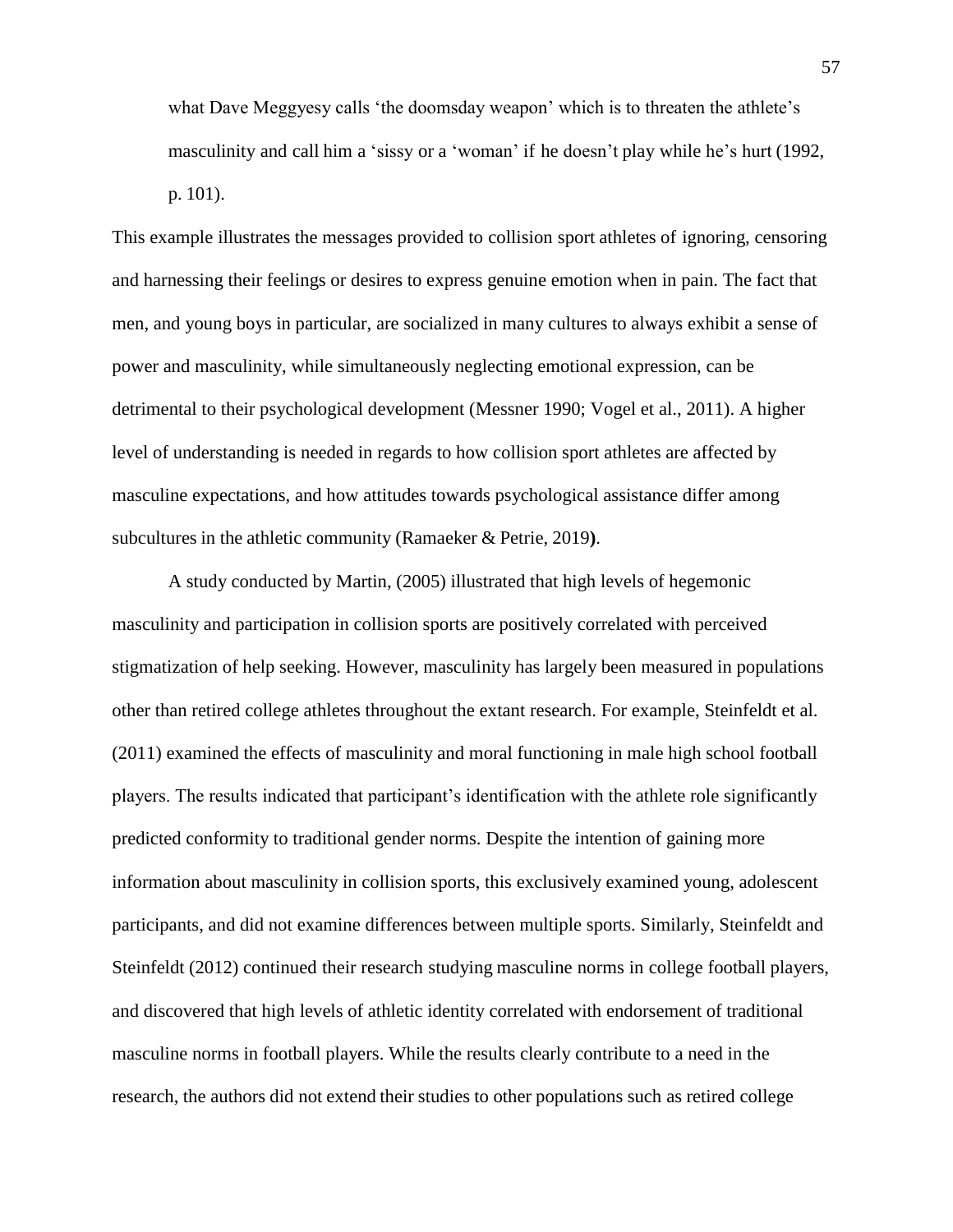football players, or other collision sport athletes who may also be at risk. These studies, in addition to Ramaeker and Petrie (2019), and Martin (2005) all solely investigated Division I college athletes as well. There is very little prioritization given to investigating male athletes across divisions of NCAA competition, and even less emphasis on retired male college athletes. Additionally, studies that have attempted to measure variables such as the impact of collision sport participation upon mental health difficulties or life satisfaction, have not controlled for the within group differences of masculinity. Perna et al. (1999) found lower levels of life satisfaction among retired African American male college athletes; however, the authors did not control for or measure the effects of masculinity in the analysis. While the authors examined psychological struggles in retired male college athletes, they did not control for hegemonic masculinity as a confounding variable, or account for the fact that men within the study may have drastically different levels of traditional gender norm endorsement. The present study attempted to improve upon the extant research by incorporating masculinity as a covariate, thus controlling for its effects on attitudes toward help seeking between participants from different sports and racial backgrounds.

# **Race**

There are very few studies examining the influence of race upon athletes' attitudes toward seeking mental health treatment. Empirical literature that has been conducted examining racial differences in help-seeking has typically focused upon members of the general population rather than athletes, and has mainly revealed that people of color view help-seeking and mental health services less favorably than White Americans (Corrigan & Watson, 2007; Nam et al., 2010; Sheu & Sedlacek, 2004; Vogel et al., 2011). Studies conducted by Nam et al. (2010), Latalova et al. (2014), Sheu and Sedlacek (2004), Odeja and Bergstresser (2008) and Vogel et al. (2011) all focused upon the effects of gender and race on attitudes toward help-seeking in adults.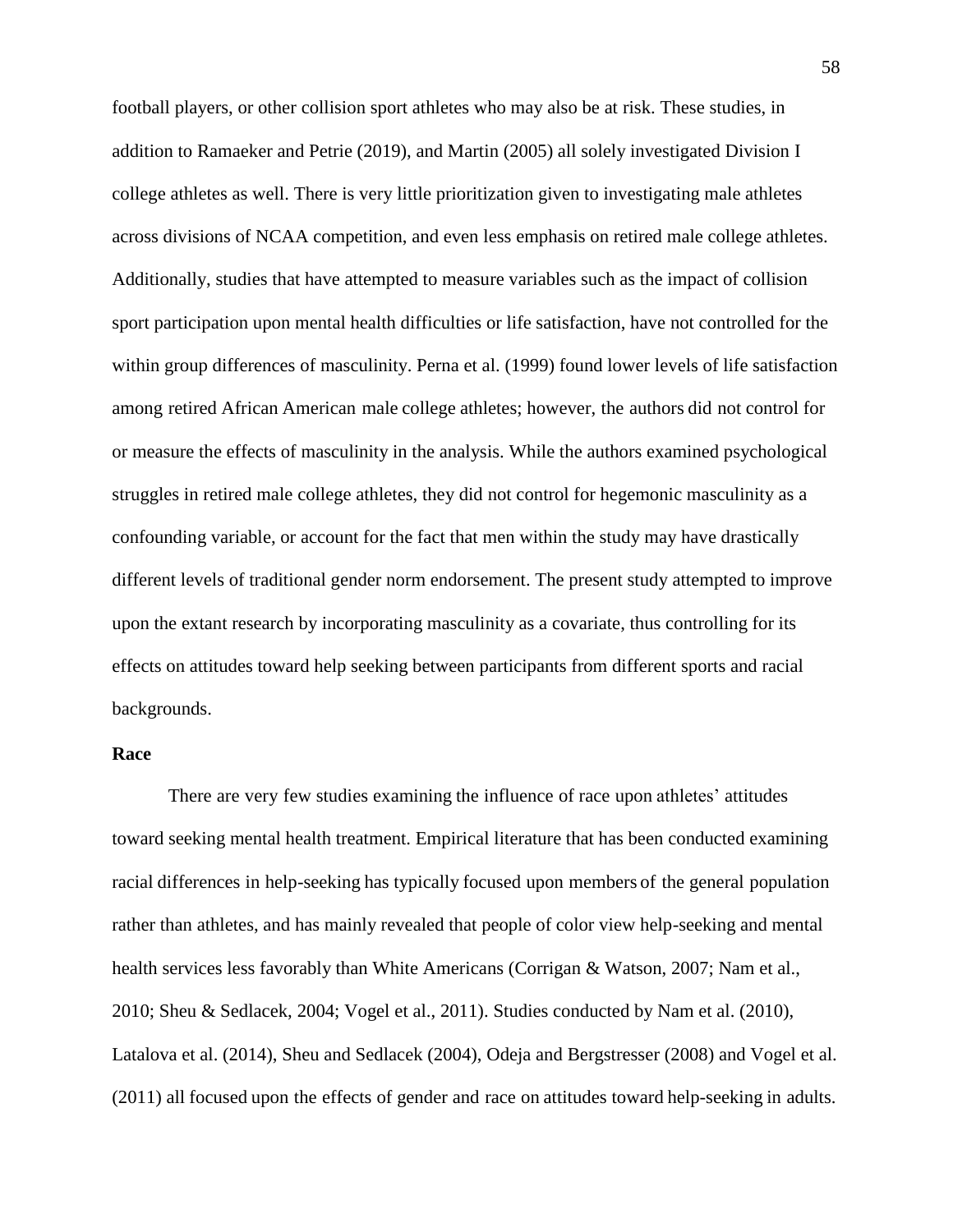The results of these studies primarily discovered connections between gender and minority status with lower levels of help-seeking, and higher mistrust in the healthcare field among people of color; however, none of these studies focused upon athletes. Research that has focused on the link between race and student athletes has also primarily examined the effects of race upon factors such as academics (Beamon & Bell, 2006), life satisfaction (Perna et al., 1999), discrimination (Fuller, 2014) and career choices (Cunningham, 2003) in college athletes of color. While all of these areas of research are crucial to understanding racial influence on college athletes, the topic of help seeking is still underrepresented in the literature. As noted in chapter I, college athletes of color are at higher risk for suicide, less likely to feel a sense of inclusiveness and acceptance on their athletic teams, have higher levels of athletic identity, lower graduation rates, and lower levels of life satisfaction than White college athletes (Beamon & Bell, 2006; NCAA, 2018; Rao & Hong, 2016; Sellers & Damas, 1996). Given these risk factors, further research is warranted to investigate mental health of athletes of color, and help-seeking behaviors exhibited by this population.

Throughout the extant literature, there are many opportunities for race to be incorporated in studies investigating variables of masculinity, collision sports, and stigma; however, many studies have not investigated the impact of an athlete's race when examining attitudes toward mental health treatment. For instance, Barnard (2016) researched the effect of student athlete's perception of mental illness on attitudes toward help seeking. The results were inconsistent with previous findings, indicating that student athletes and non-athletes exhibited the same levels of willingness to seek mental health treatment. This inconsistency may be related to the researcher not accounting for the potential impact of race upon help-seeking attitudes. Similarly, Steinfeldt et al. (2009) examined the impact of masculine gender norms on collision sport college athletes and found that high levels of traditional gender norms did correlate with lower levels of help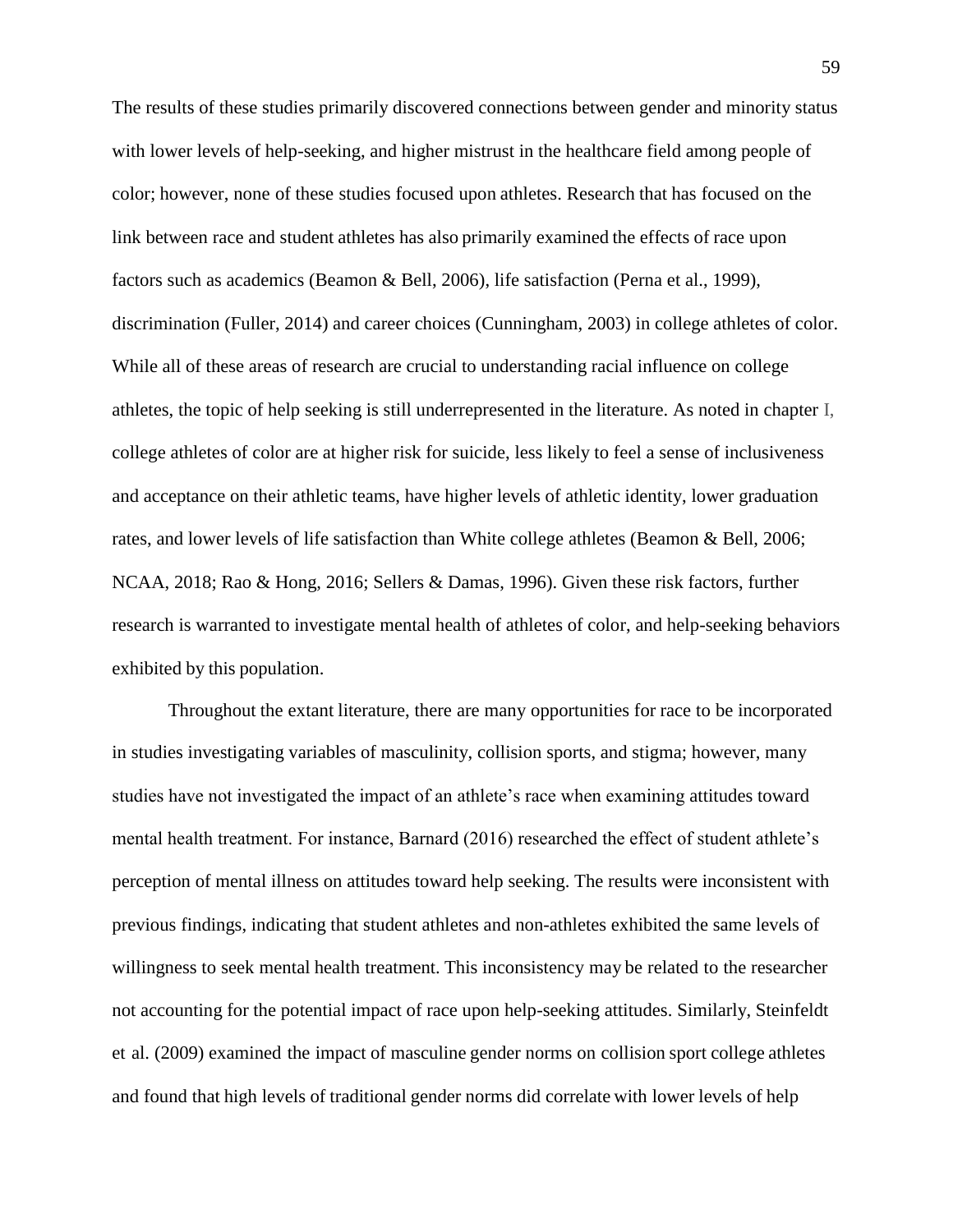seeking. Despite this important finding, the authors did not investigate or analyze the impact of racial differences in the sample. This is not an uncommon occurrence within the extant literature. Additional studies such as Gouttebarge (2018), Gliga et al. (2018), Giannone et al. (2017), Kerr et al. (2014) and Simon and Docherty (2013) all analyzed components of mental health and quality of life in retired athletes, but they did not examine differences in race. The results of these studies primarily revealed that factors such as athletic identity and adjustment to retirement predicted lower levels of life satisfaction and higher levels of mental health symptoms such as anxiety. However, the effect of race within these results is an unknown factor and a potential confounding variable. While some studies have emphasized cultural differences, and included a diverse population of athletes, they did not distinctly focus upon race. Martin et al. (2004) discussed the importance of understanding cultural differences in attitudes toward psychological consultation in athletes by examining help seeking behaviors in athletes from Germany, the United States and the United Kingdom. The authors described the differences in gender, age, country, history of mental health treatment, type of sport, and level of contact in sport played by participants, but do not once mention the racial composition of the sample. Similarly, Ong and Hardwood (2018) note the importance of culture upon attitudes toward help seeking in athletes by distinguishing between Western and Eastern ideologies and views towards counseling. The sample in this study was divided by level of contact in sport played and cultural background; however, participant selection included athletes of White (British) or Asian (Chinese/Singaporean) descent, while African American or Hispanic/Latino athletes were not included. The results indicated that White participants from Western cultures exhibited lower

levels of stigma and greater personal openness than Asian participants from Eastern cultures. The results of this study again reflected limited generalizability due to lack of diversity among the participants, specific to people of color. While the current study was limited as participants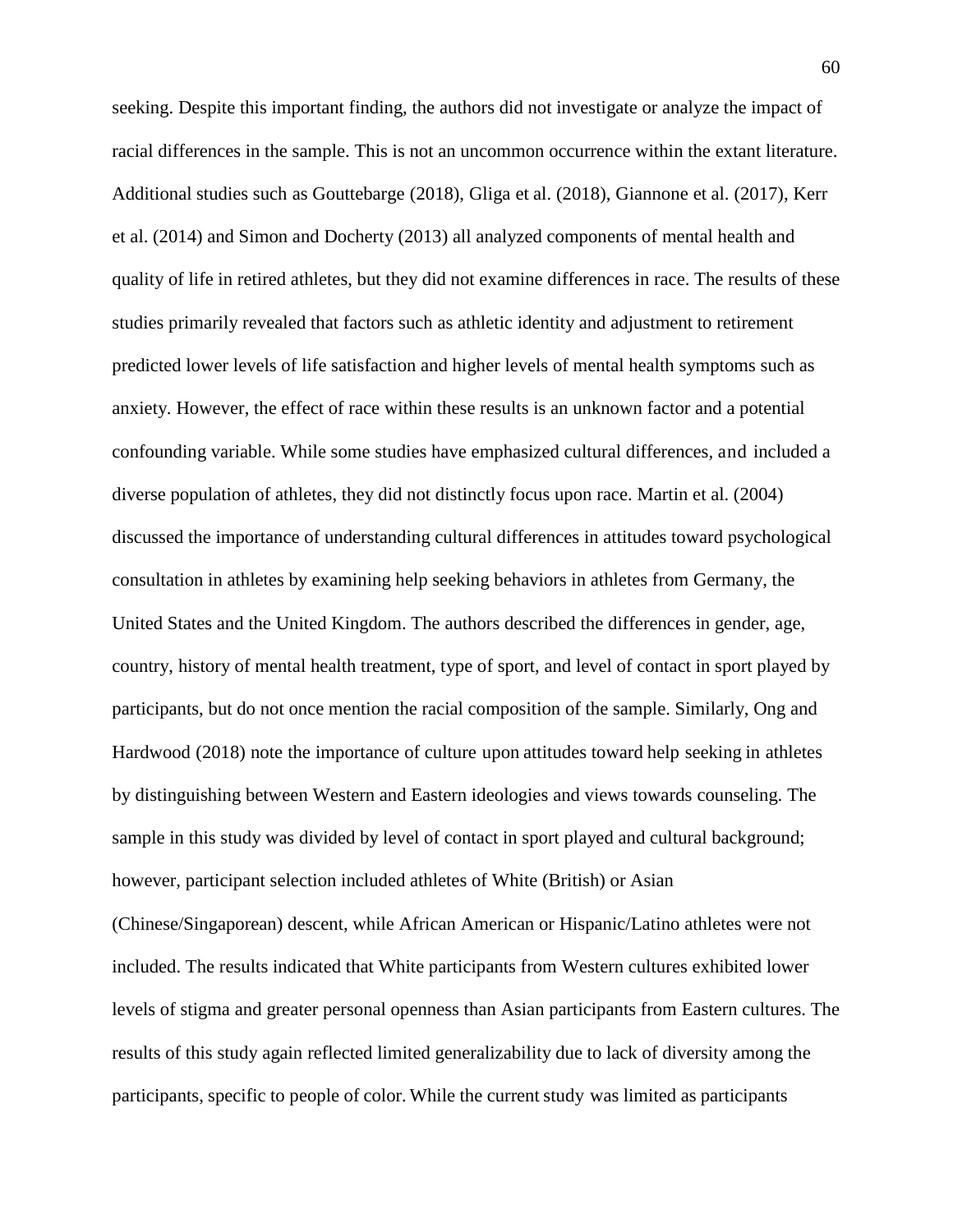included two groups, White and People of Color, it included a wide range of racial backgrounds, and included race as a significant variable affecting help-seeking attitudes. Continuing to understand if there are differences among different racial groups related to help seeking, and exploring possible reasons that differences may exist were important facets of this study. While there is a limitation in previous findings on specifically understanding why retired college athletes of color may have lower levels of help-seeking, empirical studies have suggested factors such as lack of trust, stigma, and cultural values that may account for why people of color in general, may be resistant to mental health counseling.

Studies have found that men of color are significantly less likely than both White men and women of color to receive mental health treatment, and cite higher levels of susceptibility to the shame and stigma associated with therapy as potential reasons (Andrews et al. , 2001; Gary, 2005; Latalova, 2014; Vogel et al., 2011). It has been further documented that a lack of trust in White health care providers, and the health care system in general, as possible explanations for why minority individuals demonstrate increased negative attitudes toward counseling services (Duncan, 2003; Odeja & Bergstresser, 2008; Watson & Hunter, 2015). Given that male athletes, collision sport athletes, and men high in masculinity have been cited as being resistant to mental health services, with increased susceptibility to stigma and shame, the influence of race may be an additional risk factor contributing to negative views of counseling in this already resistant population (Heird & Steinfeldt, 2013; Martin et al., 2004; Ong & Harwood, 2018; Perna et al., 1999).

Factors of stigma and shame have also been identified as major proponents that may deter people of color from seeking mental health treatment. A study conducted by Nam et al. (2010) indicated that White Americans were more likely to have positive attitudes towards seeking help than Asian Americans, citing a fear of shaming the family as a significant factor that deterred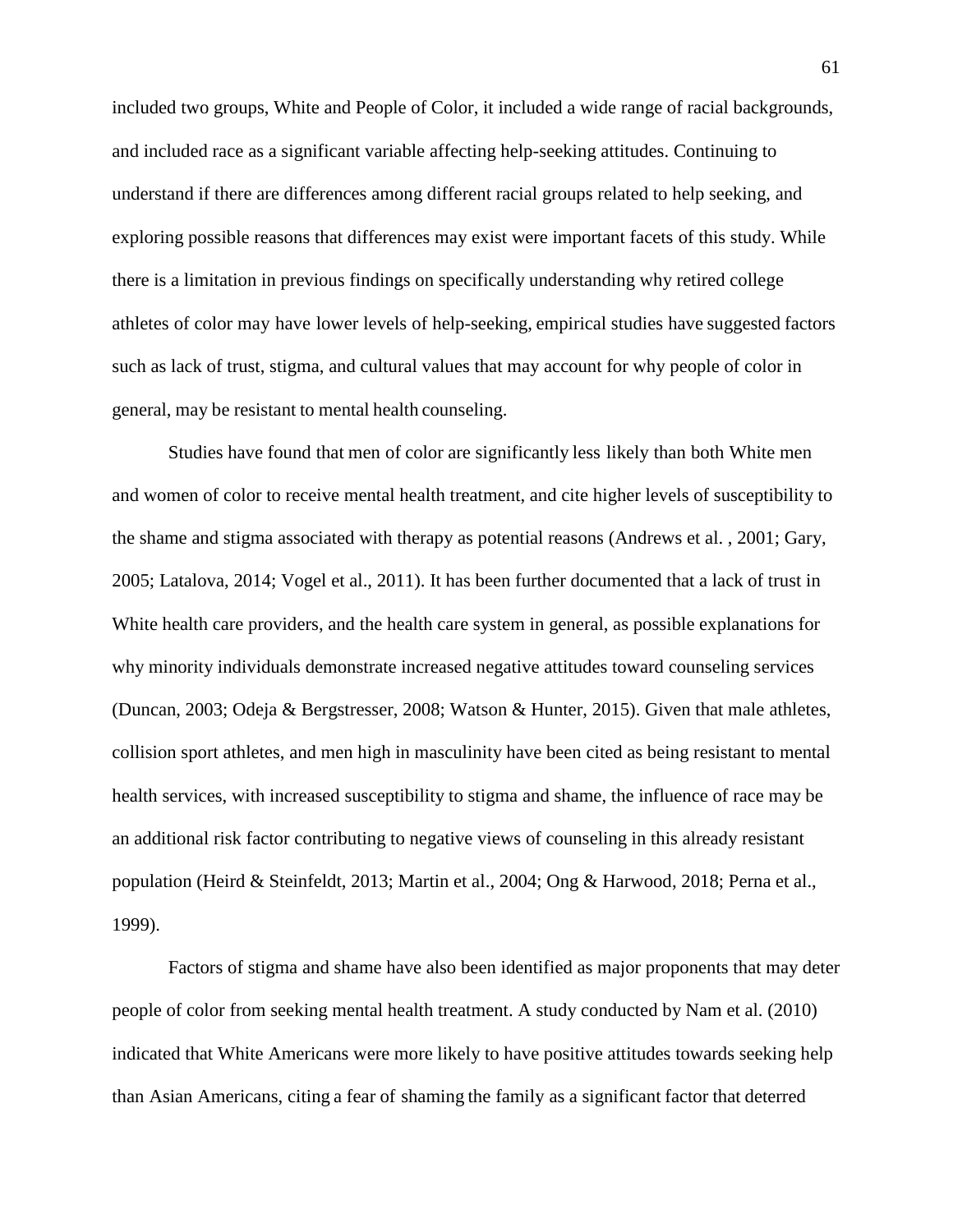this population from seeking psychological assistance Individuals of Asian descent typically adhere to the collectivistic, traditional, Eastern viewpoint, which focuses upon family values and traditions more than individual struggles (Nam et al., 2010). This collectivistic mentality may influence and guide individuals of Asian descent to avoid seeking personal help in favor of protecting family privacy, and guarding against potential judgment from outsiders (Gong et al., 2003; Nam et al., 2010; Wynaden et al., 2005). A study conducted by Sheu and Sedlacek (2004) identified Asian Americans as having the lowest admission rate to inpatient psychiatric services in the United States, noting that it is not uncommon for this population to be unwilling to use mental health services of any type. Asian culture is not alone in adhering to a collectivistic mentality that devalues seeking mental health counseling. Middle Eastern Arabic cultures, along with Orthodox Jewish cultures, also fear stigmatization and familial shame associated with mental health treatment (Soheilian & Inman 2009; Schectnam et al., 2010). Additionally, stigma has been identified as a major deterrent influencing attitudes toward help seeking in Black and Latino cultures (Corrigan and Watson, 2007; Avila & Avila, 1995). Studies have shown that African American men exhibit higher levels of self-stigma, and less positive attitudes towards mental health treatment (Latalova et al., 2014; Vogel et al., 2011). Again, while the research is inconsistent and has produced mixed results overall, stigma has been one factor consistently identified throughout the literature as a contributor to lower levels of help seeking in African American culture. The extant literature also highlights a desire for self-sufficiency and independence found in African Americans, referencing cultural elements such as the "Strong Black Woman," and high levels of masculinity in African American men, as contributing to negative views on help seeking (Vogel et al., 2011; Watson & Hunter, 2015, p. 604). Similar results have also been found in Hispanic cultures. Research suggests that Latino men greatly value traits of self-sufficiency, stoicism, and mental fortitude, as evidenced by traditional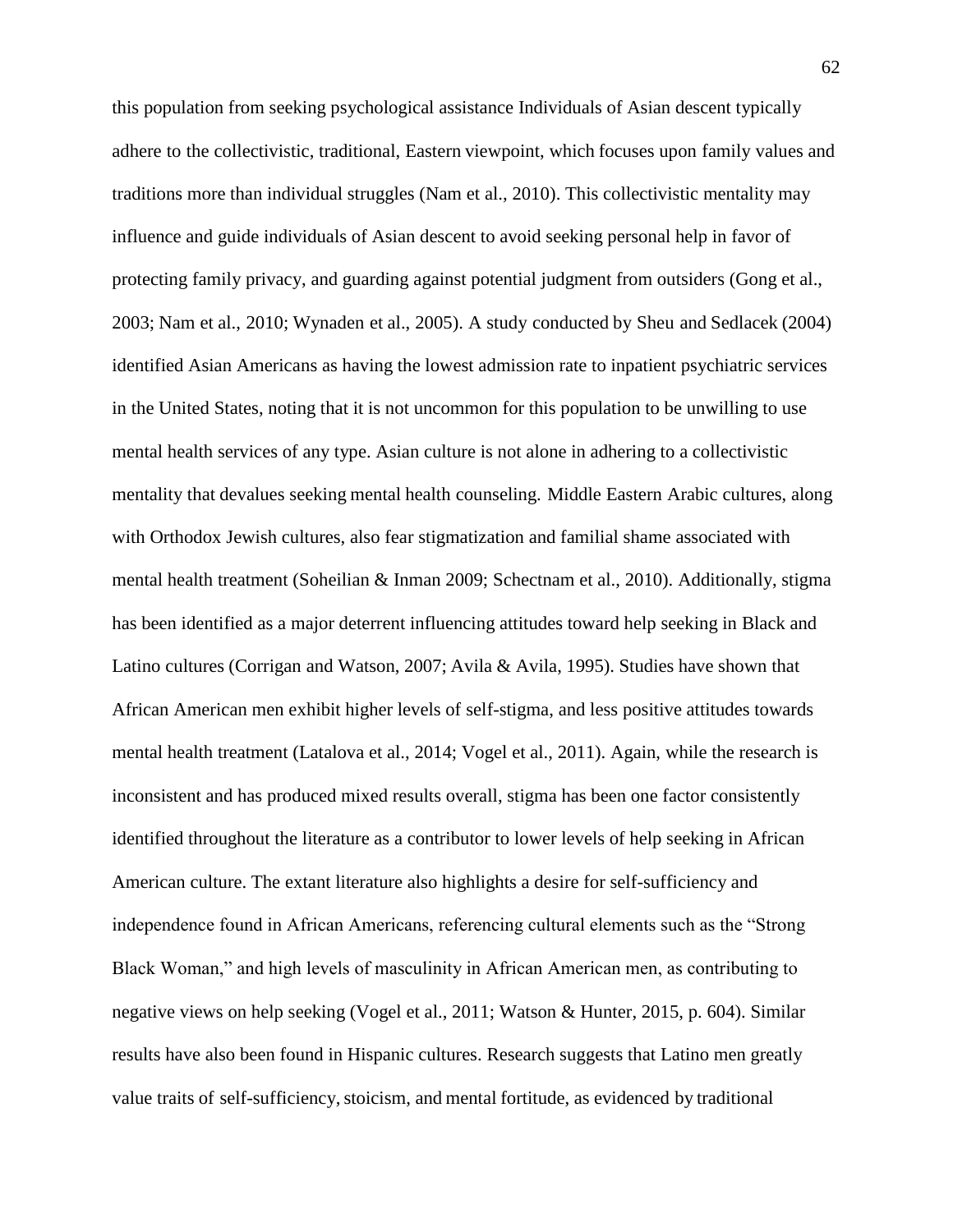machismo cultural expectations (Avila & Avila, 1995; Odeja & Bergstresser, 2008). Although stigma and shame have been cited as significant barriersto seeking help among minority groups, there are also additional factors deterring people of color, and athletes of color from seeking psychological help.

While high cultural regard for collectivism, resilience and self-sufficiency deters members of minority communities from seeking help from a mental health professional, a higher level of mistrust in the mental health field may additionally contribute to less favorable views of counseling in this population (Goldston et al., 2008; Sheu & Sedlacek, 2004; Stickney et al., 2012). Trust has been identified throughout the literature as a significant component of seeking professional help, with mistrust in the medical provider being a major barrier to patient comfort, attendance of follow-up appointments, and adherence to treatment recommendations (Ojeda & Bergstresser, 2008; Thom et al., 2002). In terms of reluctance towards seeking medical and psychological services, people of color have identified a history of racism in the United States as a significance source of mistrust (Sheu & Sedlacek, 2004; Oieda and Berastresser. 2008). This may be attributed to a number of factors involving both stigmatization and maltreatment of people of color by the medical profession. Research has suggested that people of color are "more likely to receive more complicated/severe mental diagnosis, as well as less favorable mental health prognoses" than a white person (Kessler & Neighbors, 1986; Stickney et al., 2012, p. 246; Ulbrich et al., 1989). Studies have also found that students of color in the United States tend to underutilize mental health services because of societal issues involving immigration, racism, and perceived incompatibility between Western psychotherapy and minority cultures (Sheu & Sedlacek, 2004). Financial struggles, lack of transportation, and high rates of unemployment have been additionally cited as limiting factors to help-seeking behaviors among individuals of color (Watson & Hunter, 2015).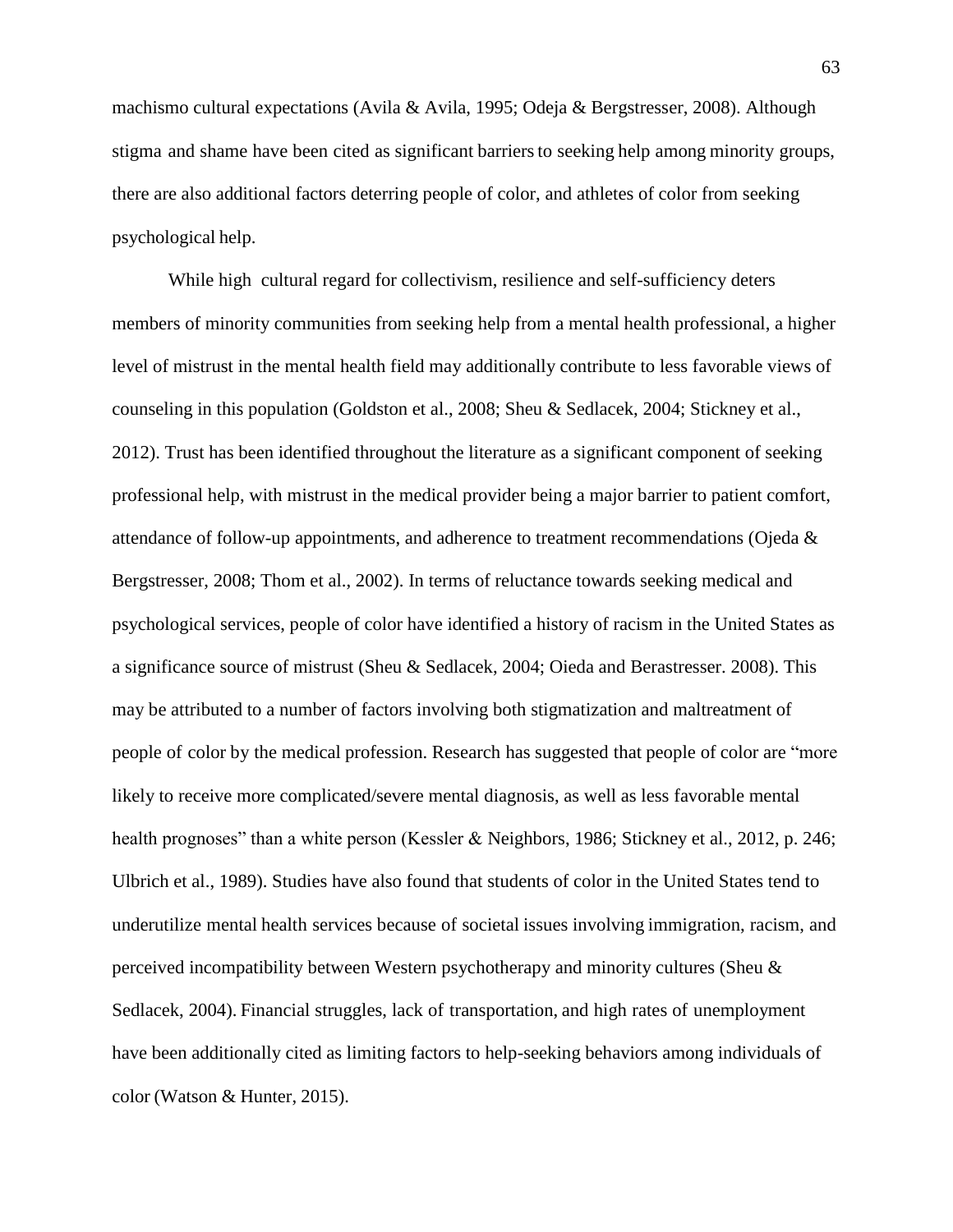Male athletes of color have exhibited similar feelings of mistrust towards mental health counselors, and have demonstrated higher levels of comfort with mental health professionals of the same race (Heird & Steinfeldt, 2013; Martin, 2005; Ong & Harwood, 2018). Heird & Steinfeldt (2013) note that recently retired black, male, college athletes are susceptible to stigmatization at higher levels than black athletes, who are just entering or well established in their active collegiate careers. The authors suggest that this population of athletes who do not become professionals in their sport may internalize a societal stereotype that depicts sports as a black male athlete's only vehicle to success. Furthermore, Steinfeldt, Reed, and Steinfeldt (2010) discovered that African American college football players "who were near the end of their athletic career reported lower levels of public regard when compared with their teammates who were at the beginning of their college career" (p. 150). This finding suggests that male athletes of color who retire without becoming professional athletes may be more susceptible to negative stereotypes from non-athletes, and may experience higher levels of distrust when seeking mental health counseling from a non-athlete provider. Although these studies continue to present possible explanations for why this population is more resistant to seeking professional help, the research literature remains limited. Factors that may deter people of color from seeking psychological help warrant further empirical investigation, particularly in high-risk populations such as retired male athletes of color.

### **Conclusion**

There are clearly numerous mental health difficulties affecting retired male college athletes, yet research has shown that approximately 90% of recently retired athletes do not seek psychological help during or shortly after career termination (Gliga et al., 2018). The lite rature has provided evidence suggesting that attitudes towards help seeking in athletes are influenced by factors such as sports culture, stigma, type of sport, hegemonic masculinity, and race.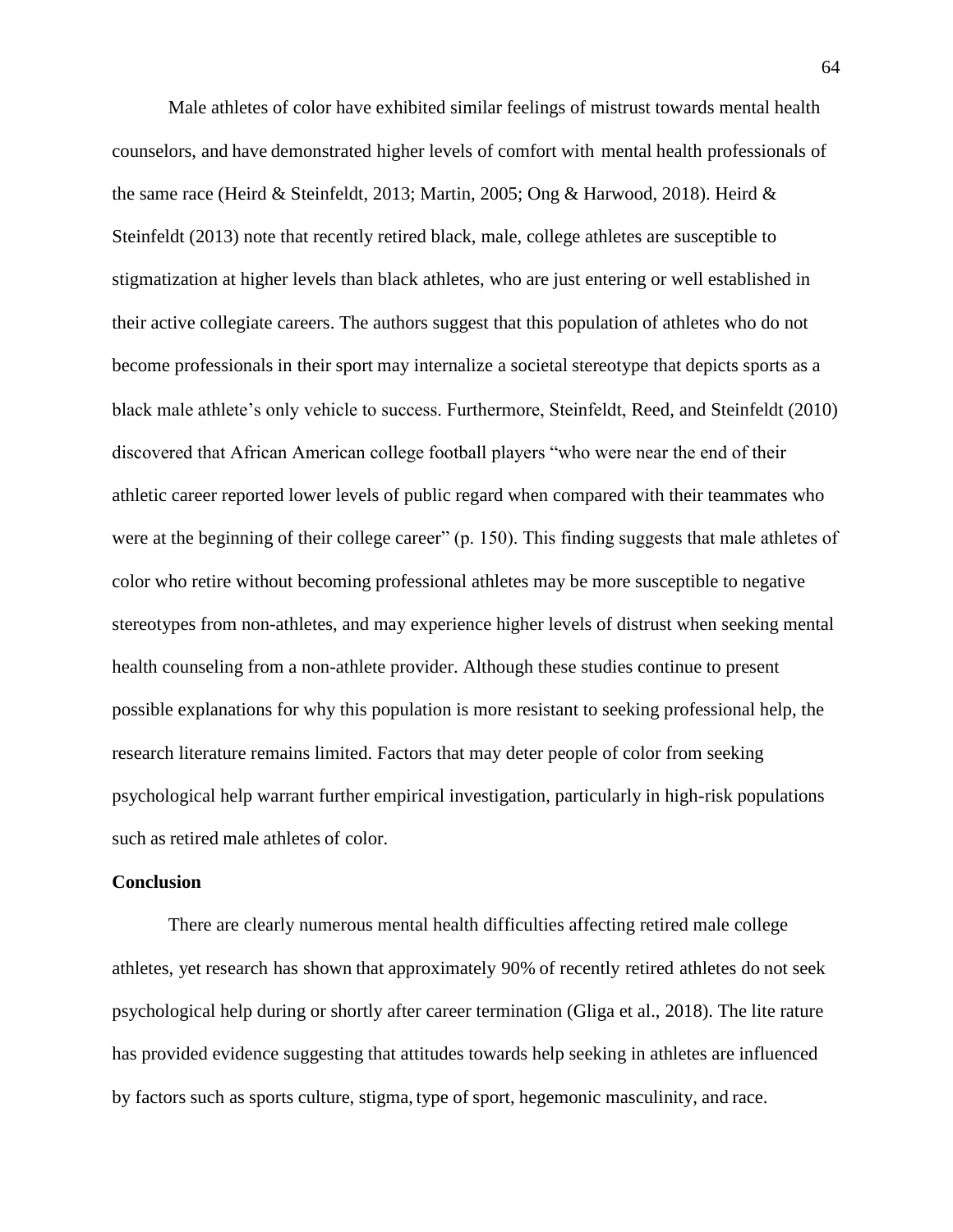However, there is a definitive gap in the literature directly examining these variables in retired male college athletes. Studies that have explored help seeking in athletes have typically focused on child and adolescent athletes, active college athletes, and professional athletes; however, retired college athletes are a population that has largely been unexamined up until this point (Miller & Buttell, 2018; Park et al., 2013; Schuring et al., 2016; Simon & Docherty, 2013). Furthermore, the limited studies that have exclusively focused on retired college athletes, hav e not examined differences in mental health stigma between collision vs. non-collision sport athletes, various racial groups, or levels of masculinity among participants. This study filled multiple gaps in the literature by exclusively focusing on the most prominent risk factors affecting a very specific, at-risk subgroup of sports culture. Understanding how factors of masculinity, racial and cultural differences, and type of sport affect attitudes towards mental health treatment allow athletic and healthcare professionals alike to better identify which athletes are most at risk for developing a mental illness. Results provide higher levels of awareness, understanding, and normalization of psychological difficulties faced by male college athletes upon retirement, and promote reflective, proactive dialog about mental health services available to current student-athletes as well.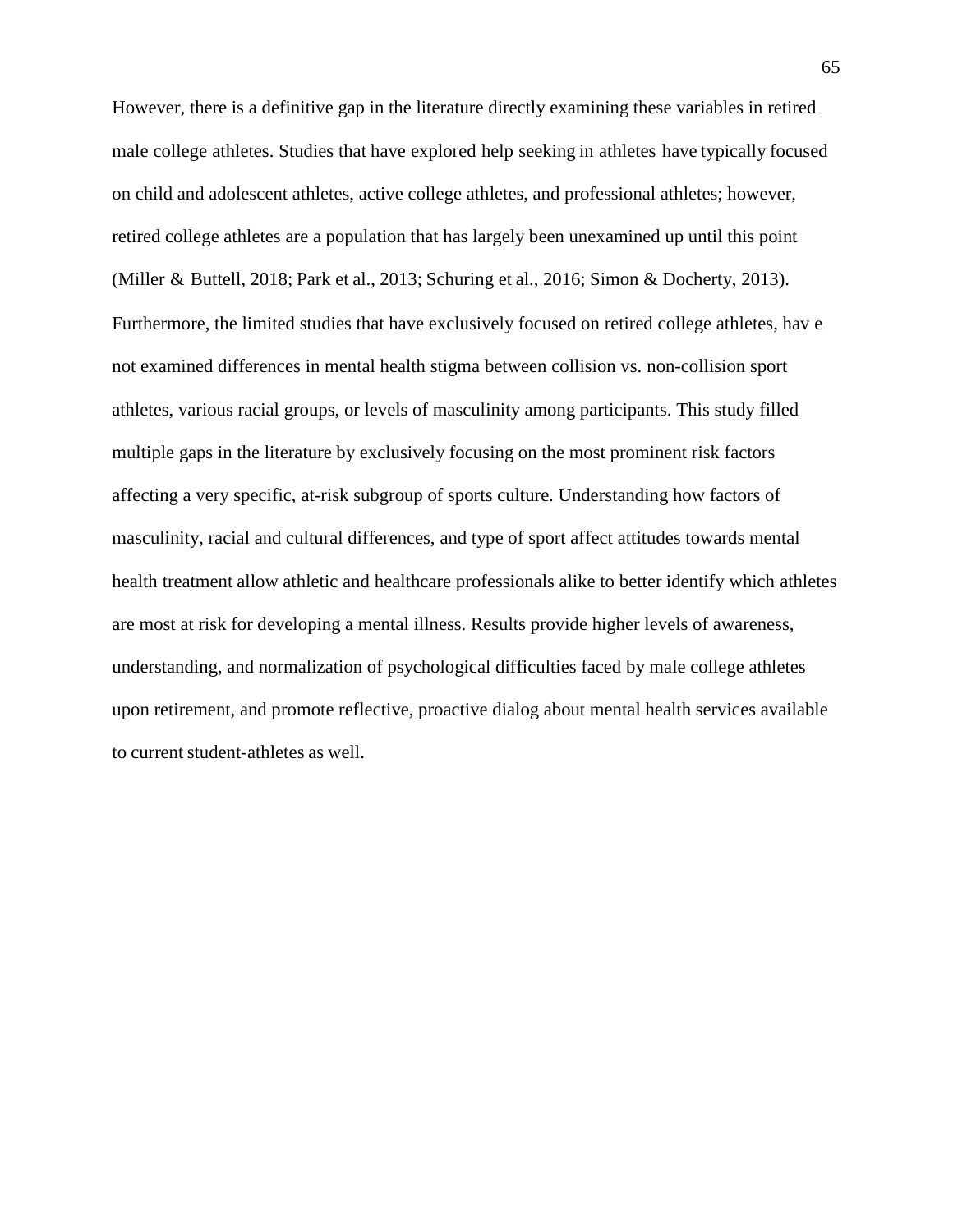### **Chapter III**

### **Methodology**

This chapter describes the methodology of the current study. It will provide an outline of the study design, research participants and group categorizations, psychometric instruments, procedures of data collection and analysis, and statistical design. Finally, the chapter will conclude with a review of the research questions and hypotheses addressed by this study.

#### **Study Design**

This study used a cross-sectional research design to collect and analyze statistical data. The study examined the relationships between the independent variables of race and type of sport, controlling for level of masculinity, on the outcome variable of attitudes towards help seeking. This was a survey-based study, with participants recruited on Amazon's Mechanical Turk (MTURK), and psychometric instruments administered to participants through Qualtrics' web-based survey platform.

# **Participants**

The aim of this study was to investigate attitudes towards help seeking in retired male college athletes. Therefore, the participants were men over the age of 18, who have played a varsity sport at the college level, and who have been retired from sport for at least three months. Retirement in this case means that athletes were not participating in competition or team practices as active members of a varsity roster. As described in Chapter I, the rationale for the three-month time period was based on studies of adjustment to retirement from college athletics, indicating that three months after retirement signifies an athlete's entrance into the "intrusion phase," of transition development (Wippert & Wippert, 2010). The intrusion phase appears to be the stage during which reality begins to set in for the athlete following the immediate distress after retirement, and prior to the athlete beginning to approach adjustment to life after sport.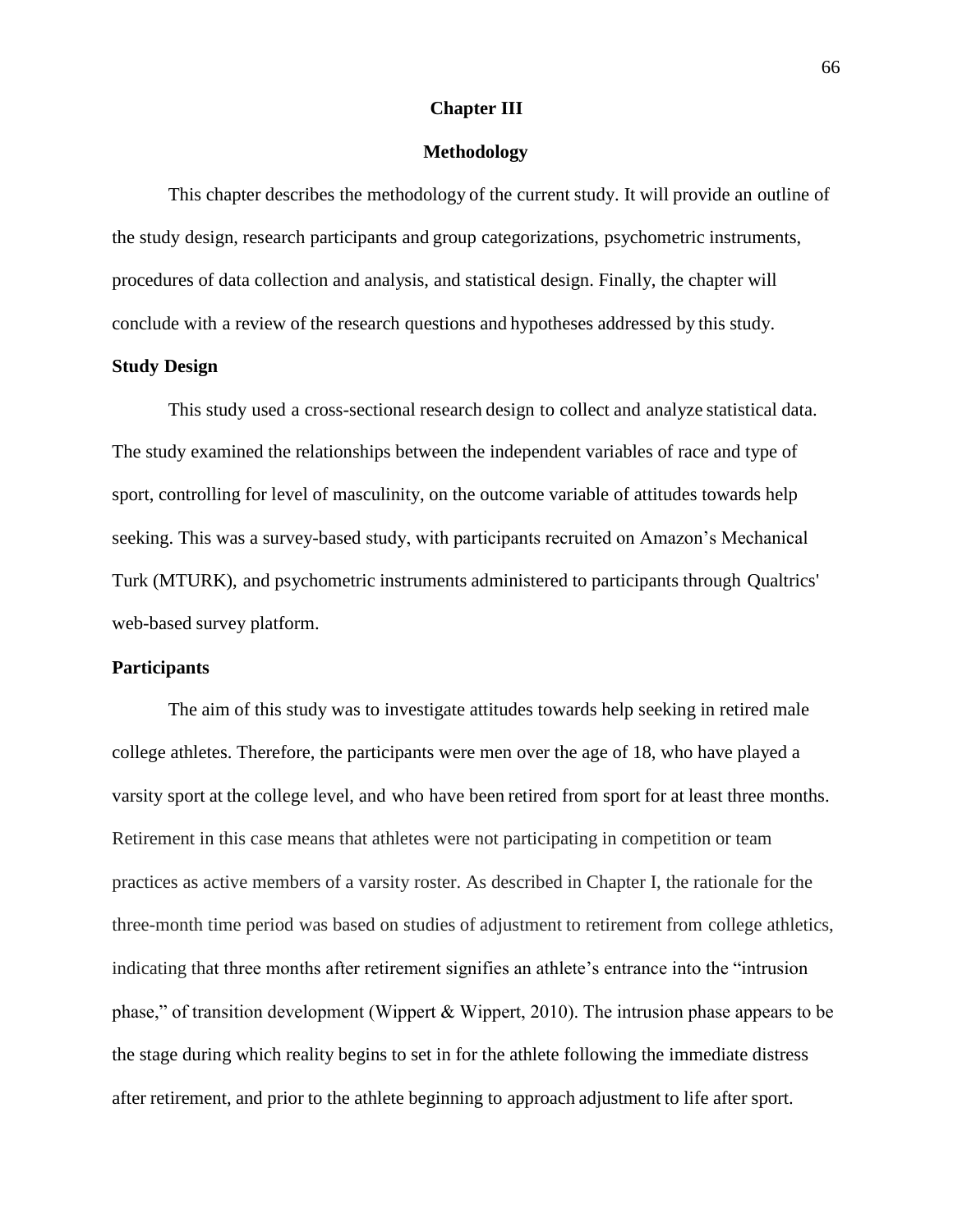Athletes typically continue to experience substantial levels of distress three months after retirement, which indicates that athletes in this phase are still at risk for psychological difficulties despite some passage of time since the onset of retirement (Wippert & Wippert, 2010). Therefore, athletes who retired as recently as three months prior to participation in this study were included in the sample.

There were no limitations associated with the age of the retired athlete in this study, for a number of reasons, discussed in greater detail in Chapter I. Retired athletes of any age may be at risk for the development of a mental health disorder. Wippert and Wippert (2004) note that difficulties faced by younger retired athletes typically pertain to the immediate grief and loss of athletic identity affiliated with retirement at a young age, while older retired athletes are at risk for conditions such as osteoarthritis and CTE (Finkbeiner et al., 2016; Maroon et al., 2015; Schuring et al., 2016). Because these mental health conditions are pervasive throughout the life span of retired male college athletes, any athlete in this population over the age of 18 was included in this study.

## **Participant Groups**

Attitudes toward help seeking were directly compared in this study based on the type of sport played by the athlete, and the athlete's race. The groups categorized by type of sport were labeled as "collision" and "non-collision," and the groups categorized by race were labeled as "White" and "People of Color" (POC), based on participant self-report as described below. No exclusion was made based on the subject's NCAA division of sport competition (Division I, II, or III), race, religion, sexual orientation, or place of residency in the United States.

### *Type of Sport Groups*

Collision sports, as defined by Meehan et al. (2016) are "those during which routine, purposeful, body-to-body collisions occur as a legal and expected part of the game" (p.255).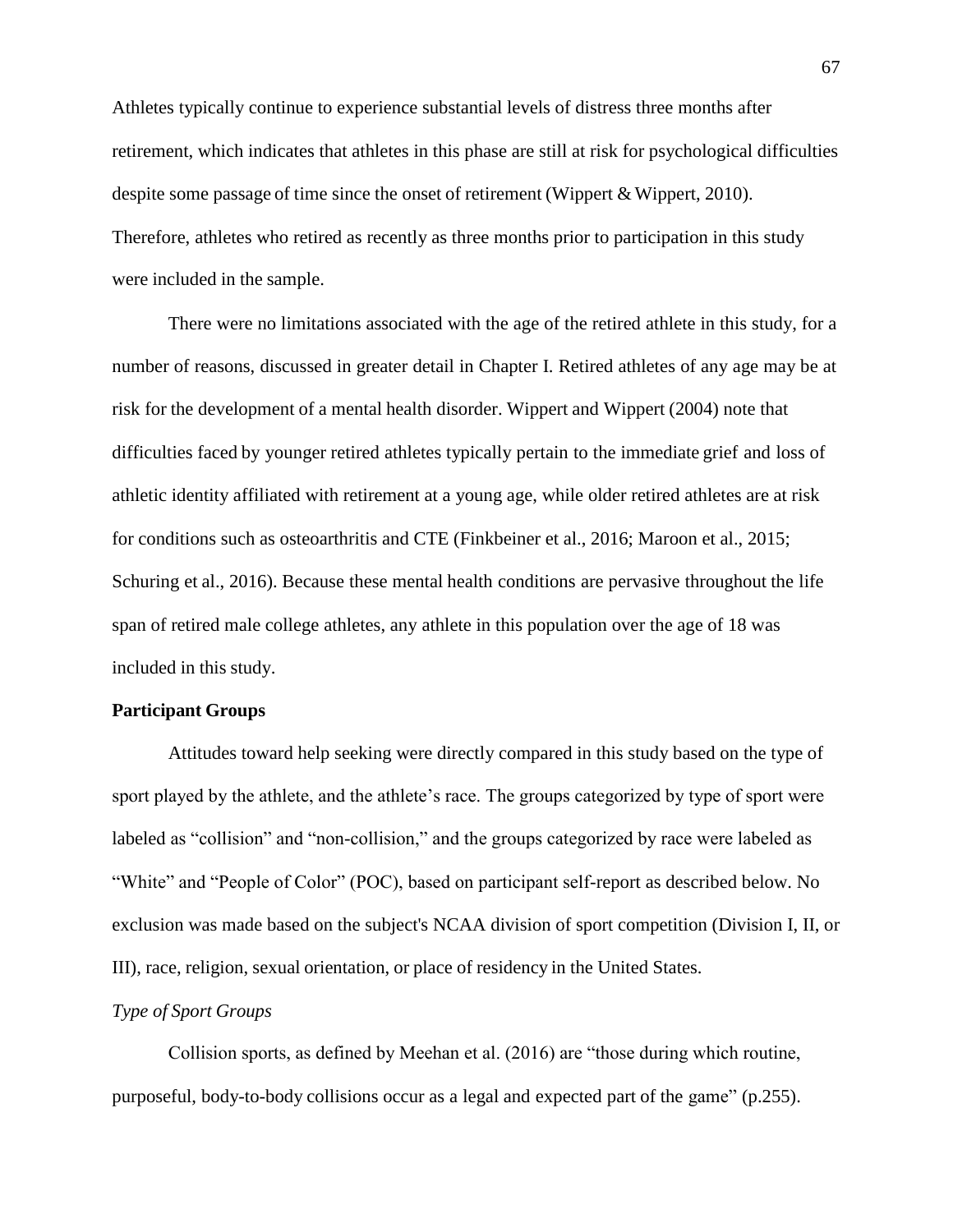Collisions and high impact physical contact in these sports are a goal and a requireme nt during competition. The collision group in this study consisted of retired male athletes who competed in football, ice hockey, wrestling, and lacrosse during their college career. Due to the consistency of these sports being labeled as the most violent, and exhibiting the highest level of physical contact, retired male collision sport athletes in this study participated in at least one of these four sports during their college careers. Boxing and rugby are also consistently categorized as collision sports; however, they are not team sports directly sanctioned as Division I, II, or III varsity sports within the National Collegiate Athletic Association (NCAA, 2019), and therefore these sports were not included.

Sports such as soccer and basketball involve a medium to high level of contact between players throughout the game; however, they do not meet criteria to be included as "collision sports" as defined by Meehan (2016), even though these collisions can cause injury. High impact collisions are not considered to be purposeful, strategic, or legal in these sports, and result in an ejection or suspension if enacted during competition. Because these sports have a level of contact that cannot be defined as "collision" and do not allow purposeful physical violence, athletes who participated in these sports during college were included in the non-collision group.

Non-collision sports are those in which purposeful body-to-body contact sporadically or never occurs as a recognized part of the game, and is not allowed in the rules of the sport. (Meehan et al., 2016). This group consisted of retired male athletes who competed in sports such as baseball, cross-country, swimming, water polo, bowling, rifle, rowing, fencing, skiing, golf, tennis, track, gymnastics, and volleyball during their college career (NCAA, 2019).

### *Racial Groups*

Attitudes toward help seeking were compared between retired athletes of different racial groups. Participants were asked to identify their racial group as White/Caucasian, Black/African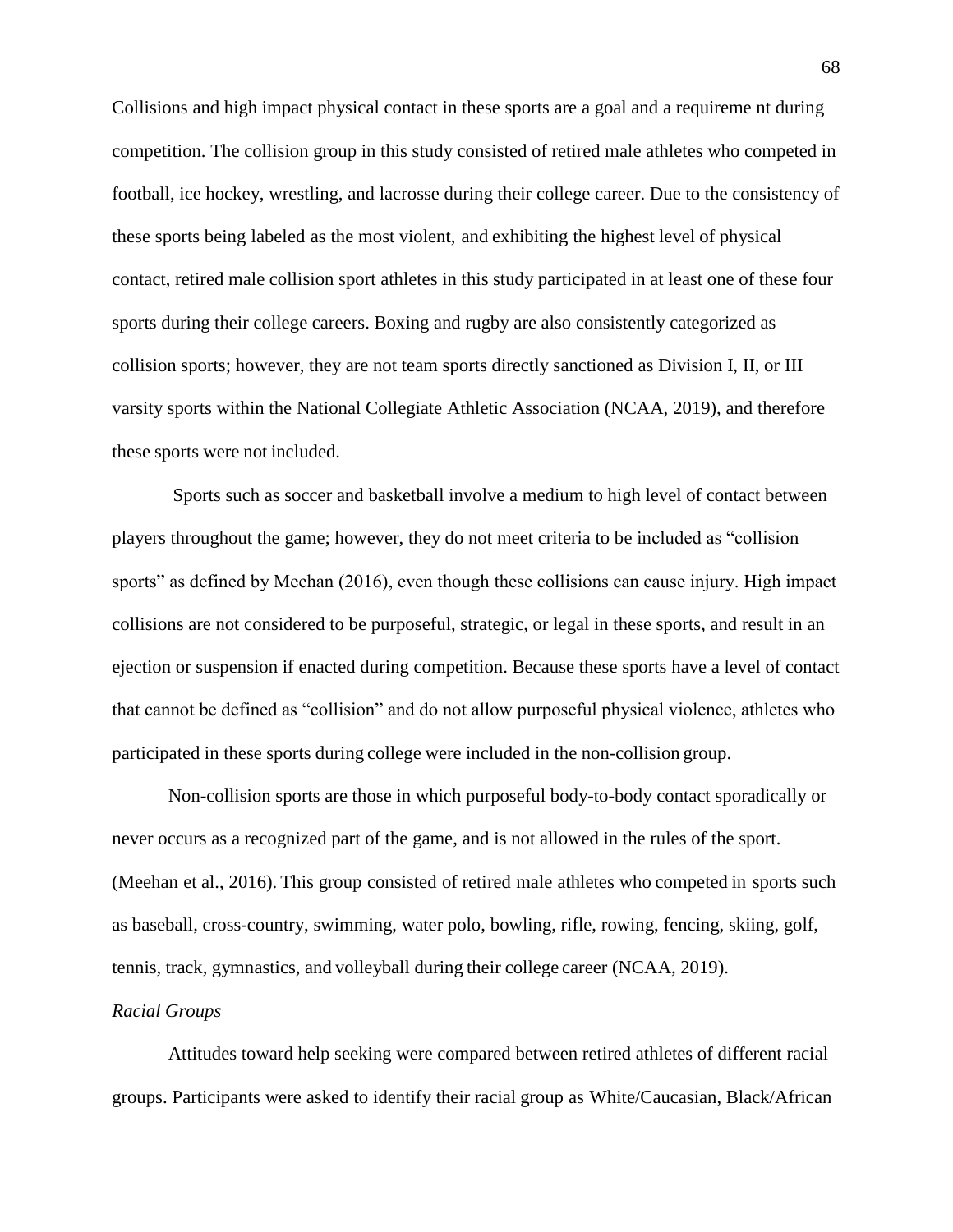American, Asian or Pacific Islander, Hispanic/Latino, Native American, or Other. Attitudes toward help seeking were then compared in groups labeled as "White" or "People of Color" (POC). The rationale for categorizing all other races besides "White" in the singular POC group was related to accessibility of participants based on NCAA (2018) demographic statistics. Statistics show that only 25% of college wrestlers, 23% of college hockey players, and 4% of college lacrosse players are male athletes of color in the NCAA. In order to ensure a sample size large enough to investigate the effects of race, all participants who identify with a race other than White/Caucasian were consolidated into the POC group. This was a limitation of the study, as there are clearly different cultural beliefs, ideologies, and customs in the POC group that may affect attitudes toward help seeking. However, due to the limited research investigating any effects of race upon help-seeking in retired male college athletes, this study still contributed to expansion in the extant research, as currently very few studies exist that investigate these specific factors that impact help-seeking among this population.

# **Instruments**

Participants were administered a demographics questionnaire, followed by the Male Role Norms Inventory-Short Form (MRNI-SF) and the Attitudes Toward Seeking Professional Psychological Help-Short Form (ATSPPH). The demographics questionnaire (Appendix A) included questions asking participants to identify their age, race (White/Caucasian, Black/African American, Asian or Pacific Islander, Hispanic/Latino, Native American, or Other), division of NCAA competition, and length of time since their retirement from sport.

### **Male Role Norms Inventory–Short Form**

The Male Role Norms Inventory-Short Form (Appendix B) developed by Levant, Hall and Rankin (2013), is a 21-item shortened and revised version of the original 57-item instrument, measuring traditional masculinity and adherence to traditional masculine role norms. This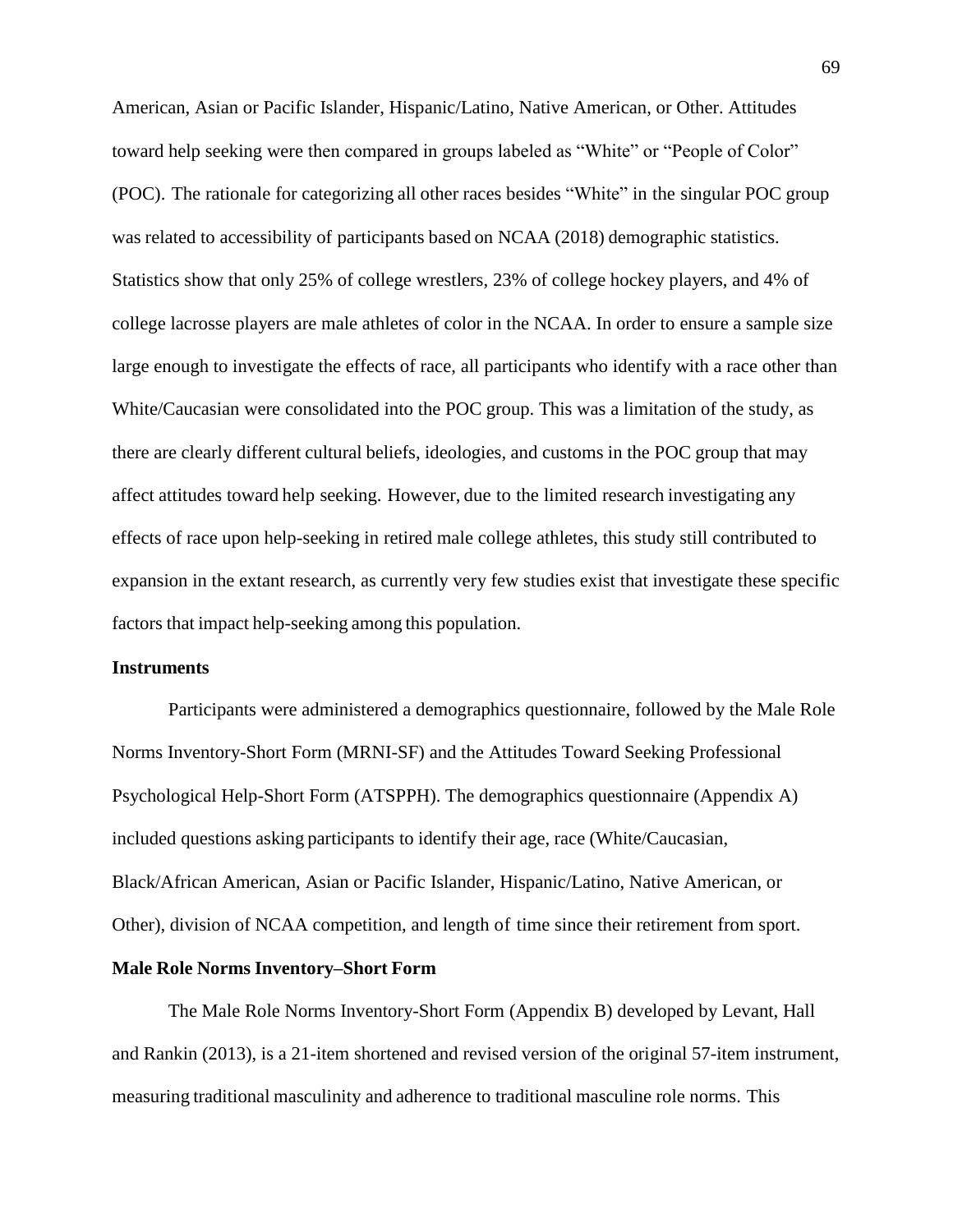measure uses a seven-point Likert scale ranging from 1 (strongly disagree) to 7 (strongly agree) and was normed on undergraduate college students. The MRNI-SF has been proven to be a valid instrument used among a diverse group of participants varying widely in age, race, sexual orientation, SES, marital status and educational background. Levant et al. (2016) identify high levels of "convergent, discriminant, and concurrent validity of the MRNI-SF general and specific factors" (p. 540). There is also evidence of high internal consistency (Chronbach's alpha = .92 for male respondents, and .94 for female respondents) for this instrument. The MRNI-SF has seven subscales measuring beliefs about traditional masculinity. The subscales include traits of (a) restrictive emotionality, (b) self-reliance through mechanical skills, (c) negativity towards sexual minorities, (d) avoidance of femininity, (e) importance of sex, (f) toughness and g (dominance). The instrument includes items such as "When the going gets tough, men should get tough," "A man should never admit when others hurt his feelings," "Men should watch football games instead of soap operas," and "It is important for a man to take risks, even if he might get hurt." Higher scores on these items, and the MRNI-SF overall, indicate high levels of endorsement of traditional masculine ideology and role norms (Levant, Hall, & Rankin, 2013)

## **Attitudes Toward Seeking Professional Psychological Help-Short Form**

The Attitudes Toward Seeking Professional Psychological Help Scale-Short Form (Appendix C) developed by Fischer and Farina (1995), is a 10-item shortened version of the original 29-item instrument. This measure uses a four-point Likert scale ranging from 0 (disagree) to 3 (agree), and has a high test-retest reliability (.80). This instrument was normed on traditional college age students and adult medical patients (Fischer & Farina, 1995). The internal consistency (Cronbach's alpha = .77) and correlation with the original instrument (.87) are also both high. The ATSPPH includes items such as "if I believed I was having a mental breakdown, my first inclination would be to get professional attention." and "I might want to have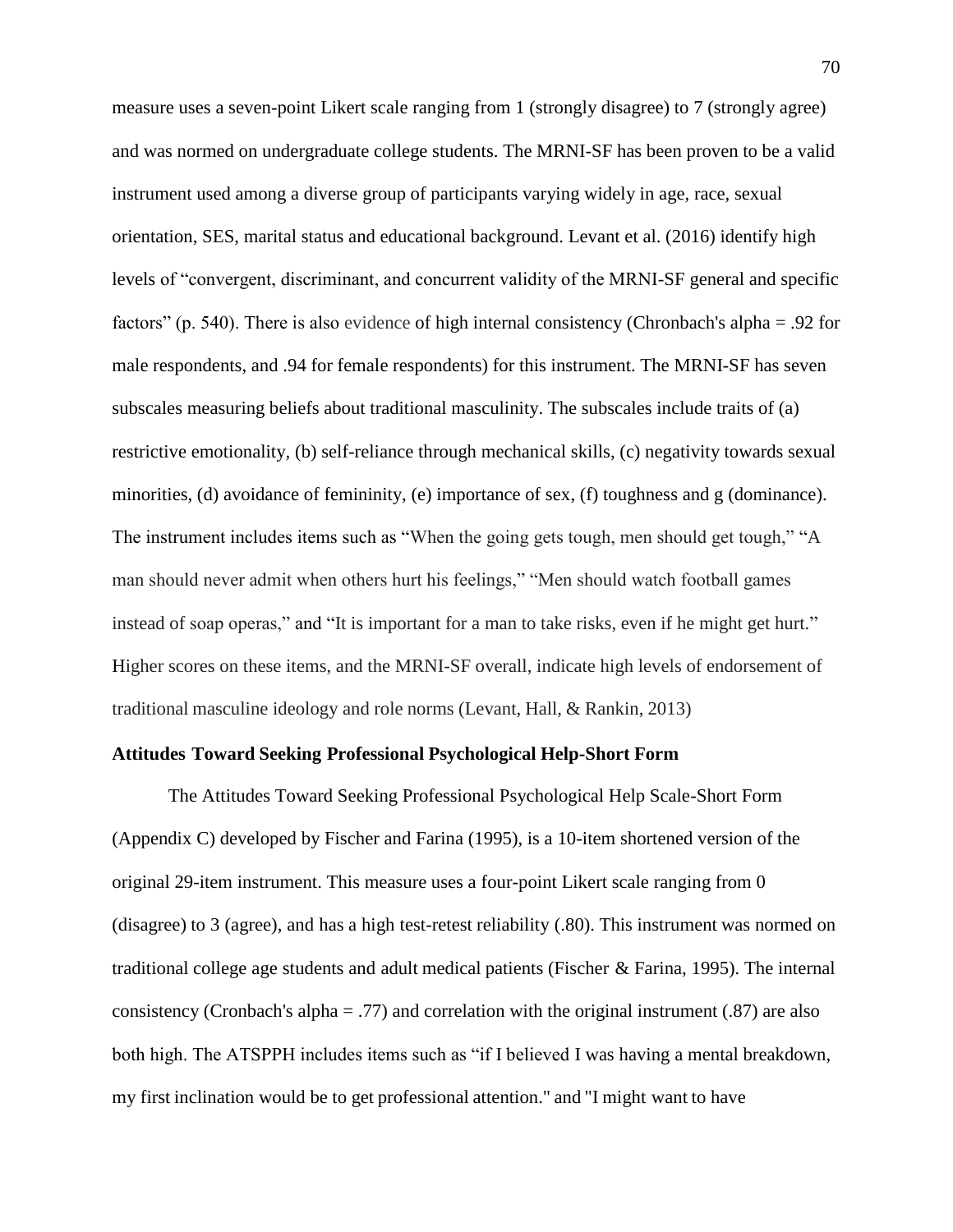psychological counseling in the future." High scores on the instrument indicate higher intentions to seek psychological help in the future as well as higher frequency of recent counseling visits.

### **Procedures**

This study was first presented to the Seton Hall Institutional Review Board for overall approval and permission to begin data collection. After approved, research participants were recruited using Amazon's Mechanical Turk (MTURK), which is an online platform for crowdsourced task completion. Mechanical Turk is a web resource that allows researchers to pay individuals for participating in various survey studies. These fees help to cover small monetary payments (e.g. this study paid the user \$1.00 for completion of the survey) that Amazon.com provides participants via their Mechanical Turk website (Berinskv, Huber, and Lenz. 2012). As per the Mechanical Turk website, this service charges the researcher one bulk advertising fee and then manages the distribution of small monetary payments to the participants, who are able to receive small payments while retaining their anonymity to the researchers. Mechanical Turk operates by posting a ''job listing" that describes the Human Intelligence Task (HIT) able to be completed by a Mechanical Turk Worker.

Berinskv et al. (2012) conducted a study examining the validity and reliability of Mechanical Turk as a research participant recruitment tool, in comparison to alterative convenience sample methodologies used in past political science studies. The study concluded that Mechanical Turk is actually more representative of the U.S population than other convenience sample recruiting techniques, and is a significantly valid, reliable and inexpensive research recruitment tool. The researcher is able to limit the number of times an MTURK worker can complete the survey, as well as specify the country of residence necessary to complete the survey. The researcher can also set "approval rating" requirements for research participants, which is an additional precautionary measure used to increase likelihood of response validity and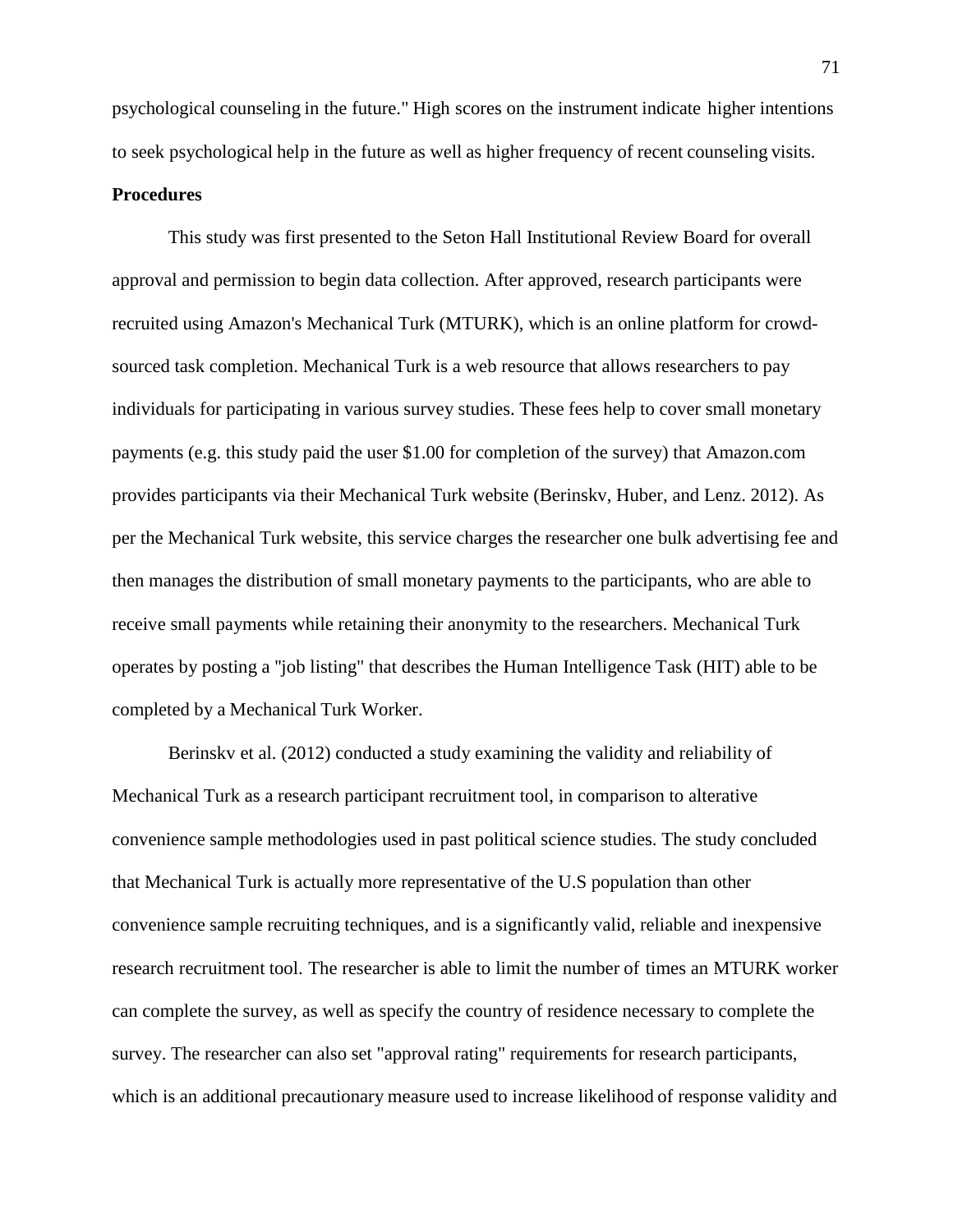reliability. This rating is based on workers' percentage of prior HIT'S that have been adequately submitted and accepted by researchers on MTURK (Berinsky, Huber, and Lenz, 2012). Further, Peer et al. (2014) found that 95% HIT approval rating from the participant, as well as a minimum of at least 500 prior HITs completed, significantly improves likelihood of receiving valid and reliable survey responses. Therefore, participants in this study had a HIT approval rate of 95% or higher, and had completed at least 500 HIT's prior to participating. This was done automatically through the MTURK website, which was programmed to automatically pre-screen potential participants to exclude anyone living outside of the United States, under the age of 18, with a HIT approval rate of less than 95%, and with less than 500 HIT's completed. MTURK's keyword function was also utilized in this study. This function allowed potential participants to enter keywords on the MTURK portal to identify tasks that are most relevant, convenient, and interesting to them. Keywords associated with this study were "retired," "college," "university," "male athletes," "masculinity," "sports," "collision sports," "contact sports," "football," "wrestling," "hockey and "lacrosse." Participants who selected to participate in this study were then presented with the letter of solicitation.

The letter of solicitation (Appendix D) included background information on the researcher, identified the survey instruments included in the study, provided an explanation of the financial incentives via Mechanical Turk, described estimated length of time to complete the study, and highlighted aspects of confidentiality associated with the study. Because payment from Mechanical Turk was linked to the user's Amazon account, a statement was included in the letter of solicitation denoting that there was not a guarantee of full anonymity while participating in this study. However, the letter of solicitation also emphasized that the information gathered in this study would not identify participants in any way to the researchers. Researchers were only shown Mechanical Turk users' assigned worker ID numbers. These numbers were not shared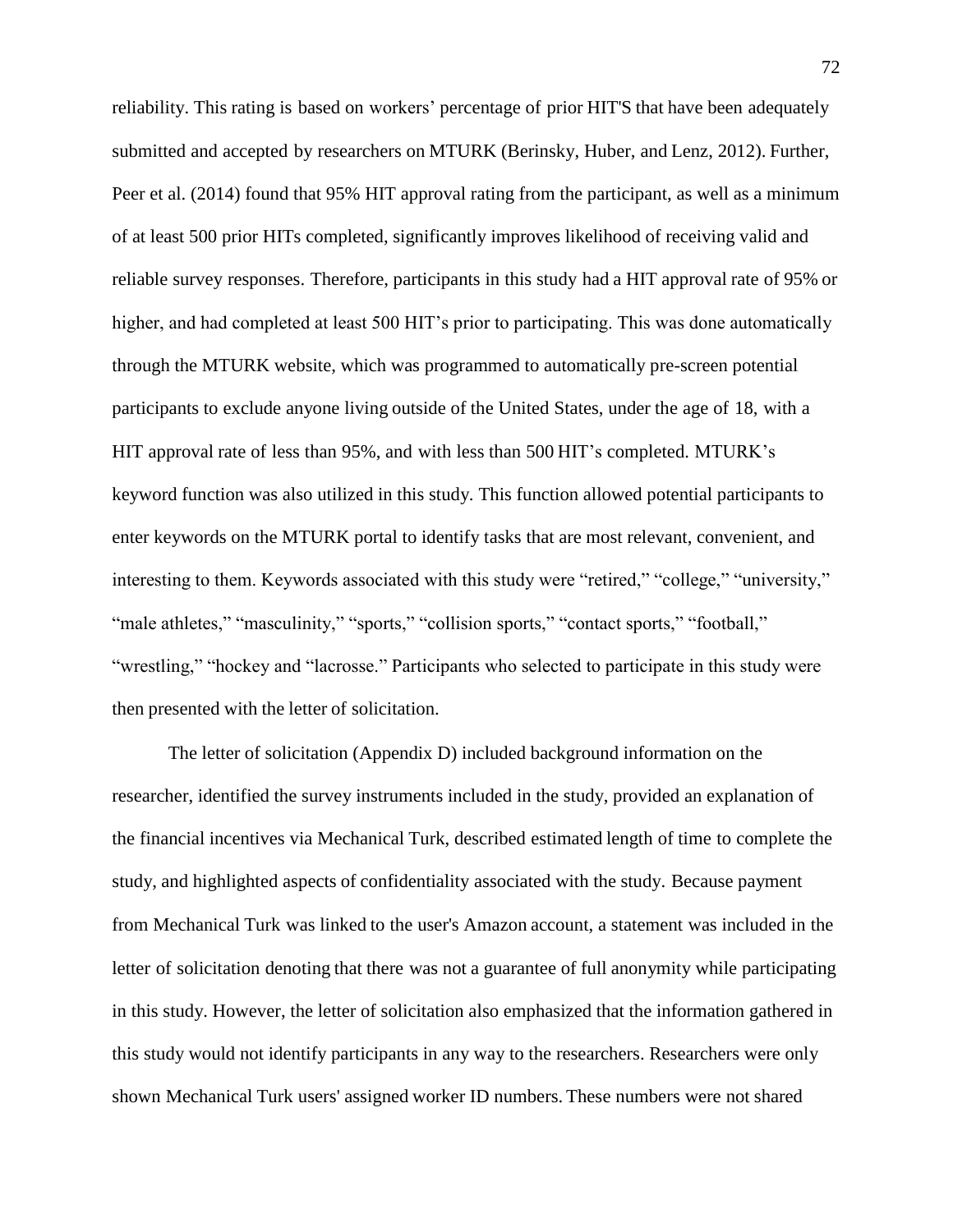with anyone. They were removed from the results of the survey, and were not linked to the survey data. The survey data was not accessed using Qualtrics, which is a web-based, third-party survey software with known policies for data security and anonymity. Participants entered Qualtrics via anonymous link, where they read the letter of solicitation and were directed to either voluntarily proceed with participating in the study or opt out. If they agreed to proceed, participants were subsequently screened for inclusion criteria.

Inclusion criteria was presented as direct questions to the participants, asking information about age, sex, participation status in college sport (retired or active), and if they had been retired for at least three months from college athletics. Participants who were not 18-years-old, did not identify as retired male college athletes, had not been retired for at least three months from sport were screened out from this study with a message of thanks for their interest in participating. If participants met inclusion criteria, they were administered a demographic questionnaire asking their age, race, division of NCAA competition (Division I, II, or III), length of time since their retirement, and if they had ever sustained a head injury during sport. Subjects then completed a survey that included the Male Role Norms Inventory-Short Form (Levant, Hall & Rankin, 2013), and the Attitudes Towards Seeking Professional Psychological Help-Short Form (Fischer & Farina, 1995). Participants were able to complete the survey on an electronic device with internet access such as a computer, phone, or tablet, at their own convenience. Participants were assigned a numeric identification code for their participation and no other identifying information was collected. Data from participants' responses was then downloaded to IBM's Statistical Package for Social Sciences (SPSS version 25) statistical software, and analyzed at Seton Hall University. At the study's conclusion, the data was retrieved from Qualtrics' server and placed on a USB memory key, which was kept locked in a secure physical site, accessible only by the primary researcher. The collected data was input and analyzed using SPSS.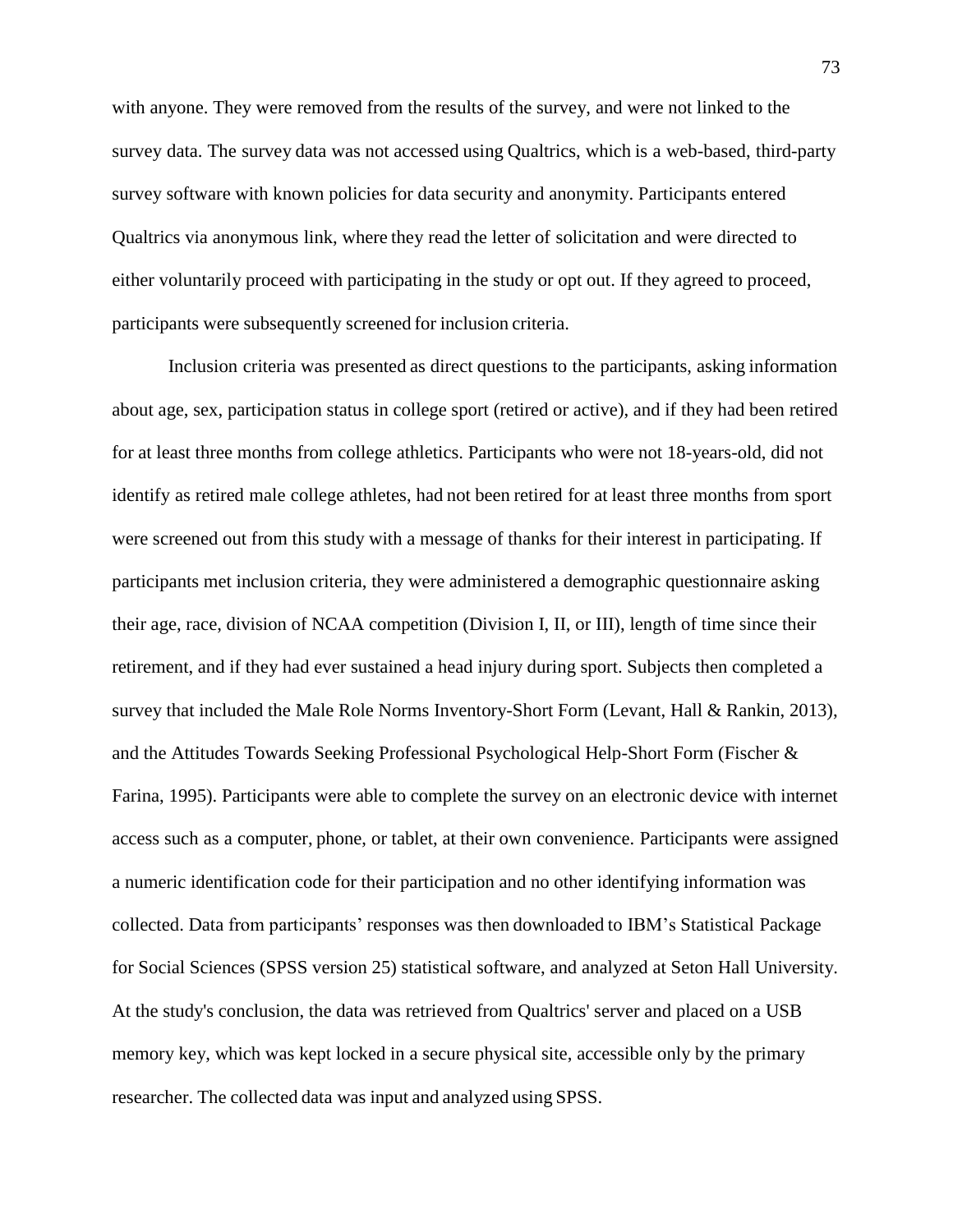### **Statistical Design**

The total number of participants needed in the sample to ensure valid statistical results was determined via a power analysis. Statistical power, according to Brownlee (2018), refers to "the probability of a hypothesis test finding an effect if there is an effect to be found. A power analysis can be used to estimate the minimum sample size required for an experiment, given a desired significance level, effect size, and statistical power" (p.1). Using the program G\*Power 3.1.9.2 (Faul et al., 2009), an *a priori* power analysis was conducted to determine the minimum number of participants needed in order to attain meaningful statistical results. Results of the power analysis stated that in order to attain a medium effect  $(f = .25)$  for the four groups associated with this study (collision vs. non-collision athletes, White vs. POC athletes) a minimum sample size of 179 participants is needed.

An analysis of covariance (ANCOVA) was performed to measure the differences in attitudes toward help seeking across race and sport type, controlling for the covariate masculinity. According to Green and Salkind (2017), an ANCOVA "evaluates the null hypothesis that population means on the dependent variable are equal across levels of a factor, adjusting for differences on the covariate, or, more simply stated, the population adjusted means are equal across groups" (p. 188). A covariate is representative of individual differences between groups that occur separately from the dependent variables (Green & Salkind, 2017). It controls for confounding variables that are present or innate in participants before the experimental variables are introduced. A covariate also increases statistical power by eliminating confounding variables (Green & Salkind, 2017). As it pertains to this study, evidence suggested that men in collision sports were higher in masculinity; however, masculinity is a continuous response variable that differs among men. Therefore, an ANCOVA used masculinity as a covariate in order to control for the effects it had on participant's attitudes. This allowed the research to be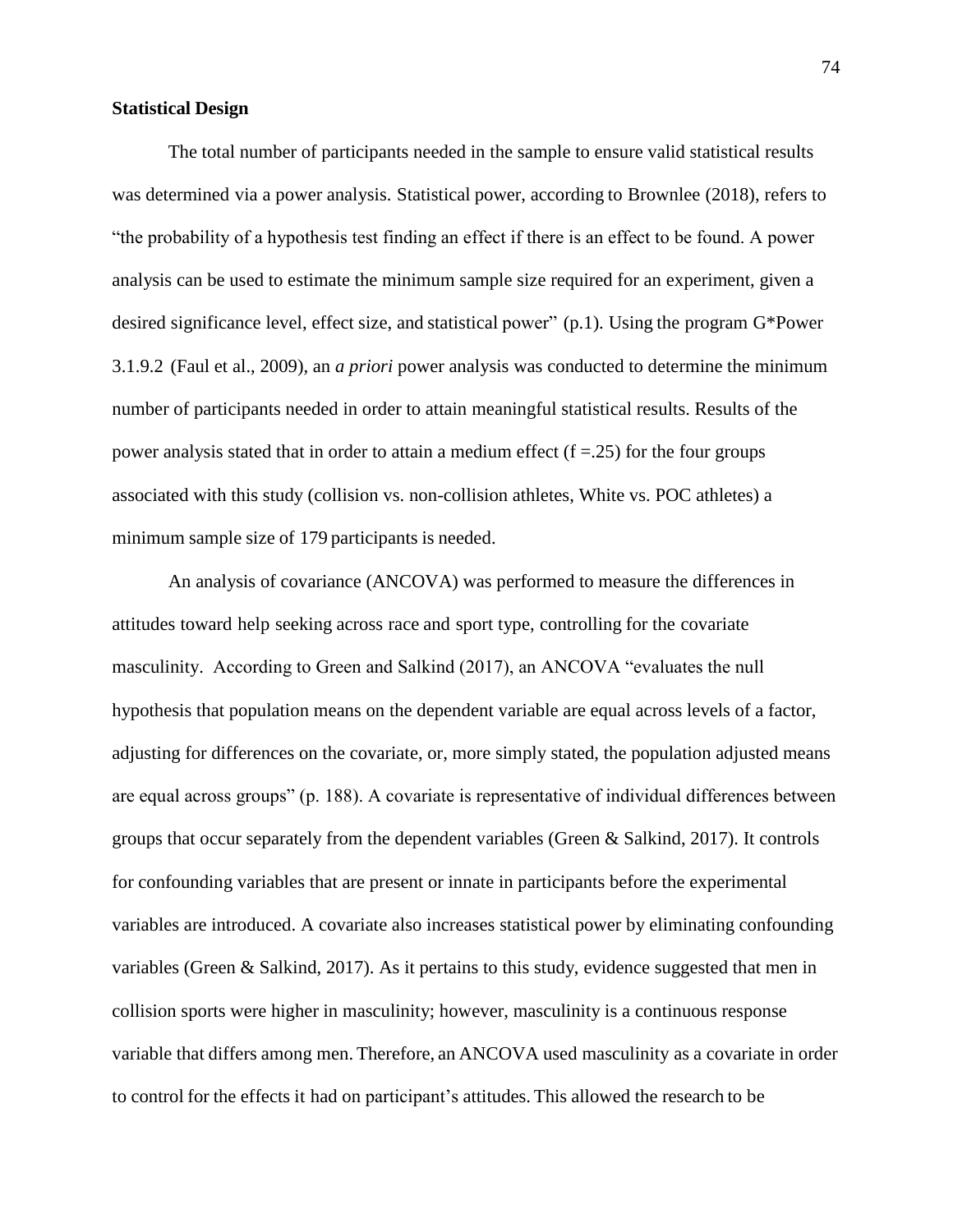specifically focused on the direct effects of the independent variables, race and type of sport. The initial priority before conducting the ANCOVA was confirming the homogeneity of slopes assumption, which supposes that the slopes relating the covariate to the dependent variable are the same for all groups (Green & Salkind, 2017). After the results supported the homogeneityof-slopes assumption, an ANCOVA was performed using SPSS.

### **Research Questions**

As noted in Chapter I, the following were the research questions addressed by this study:

- 1. Do participants who score higher in masculinity and traditional male role norms have less positive attitudes toward help seeking?
- 2. After controlling for masculinity, do retired male athletes in non-collision sports (baseball, swimming, golf, track, tennis, and volleyball) have more positive attitudes toward seeking help than those who competed in collision sports (football, ice hockey, wrestling, and lacrosse)?
- 3. After controlling for masculinity, do White retired male college athletes have more positive attitudes towards seeking help than retired male college athletes of color?

### **Hypotheses**

- 1. Participants who score higher in masculinity and traditional male role norms will have less positive attitudes toward help seeking.
- 2. After controlling for masculinity, retired male athletes in non-collision sports will have more positive attitudes toward seeking help than those who competed in collision sports.
- 3. After controlling for masculinity, White retired male college athletes will have more positive attitudes towards seeking help than retired male college athletes of color.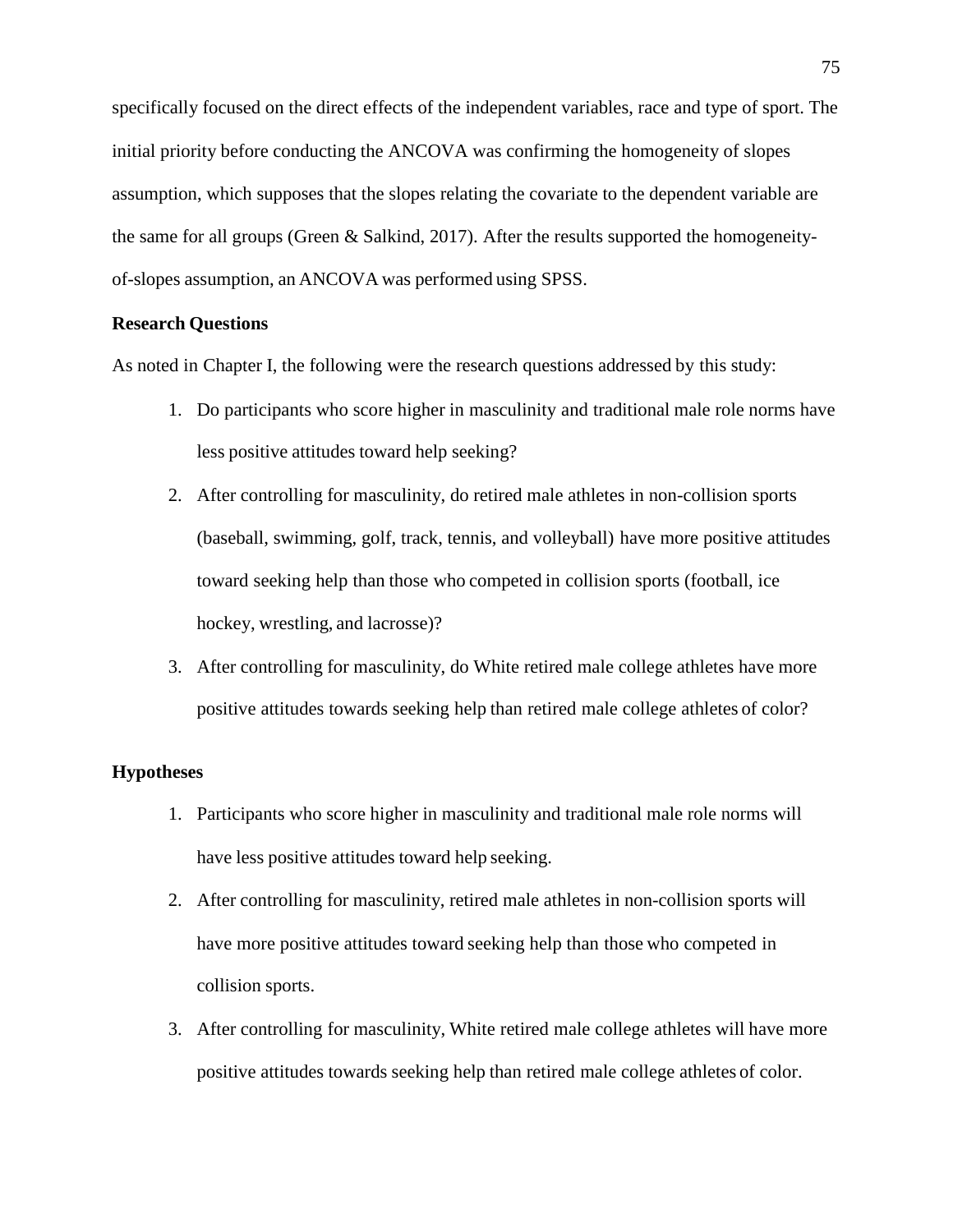### **Chapter IV**

#### **Results**

The primary purpose of this study was to examine attitudes towards help seeking in retired male college athletes, and to investigate any differences in help seeking between athletes of differing sports, racial groups, and levels of masculinity. This study focused on groups categorized by type of sport, labeled "collision" and "non-collision," and groups categorized by race, labeled "White" and "People of Color" (POC). Additional analyses were also conducted to measure differences in help seeking between and within specific racial groups categorized as "White," "Black," "Asian," "Latino," "Native American," and "Other." Athletes completed surveys that included a demographics questionnaire and psychometric instruments examining levels of masculinity and attitudes toward help seeking. The goal of this study was to understand the relationship between an athlete's sport and race on attitudes toward help seeking, after accounting for the covariate of masculinity. This chapter will focus on the statistical design of the study, the descriptive statistics of the sample, and findings from each of the analyses in relation to the original research questions and hypotheses.

### **Statement of Design**

An analysis of covariance (ANCOVA) was used for this study. The independent variables of this study were race and type of sport. The dependent variable was attitudes toward help seeking, which was measured by the Attitudes Toward Seeking Professional Psychological Help Scale-Short Form (Fischer & Farina, 1995). The covariate of this study was masculinity, which was measured by the Male Role Norms Inventory-Short Form (Levant, Hall & Rankin, 2013). This was a survey-based study, with participants recruited on Amazon's Mechanical Turk (MTURK), and psychometric instruments administered to participants through Qualtrics' webbased survey platform.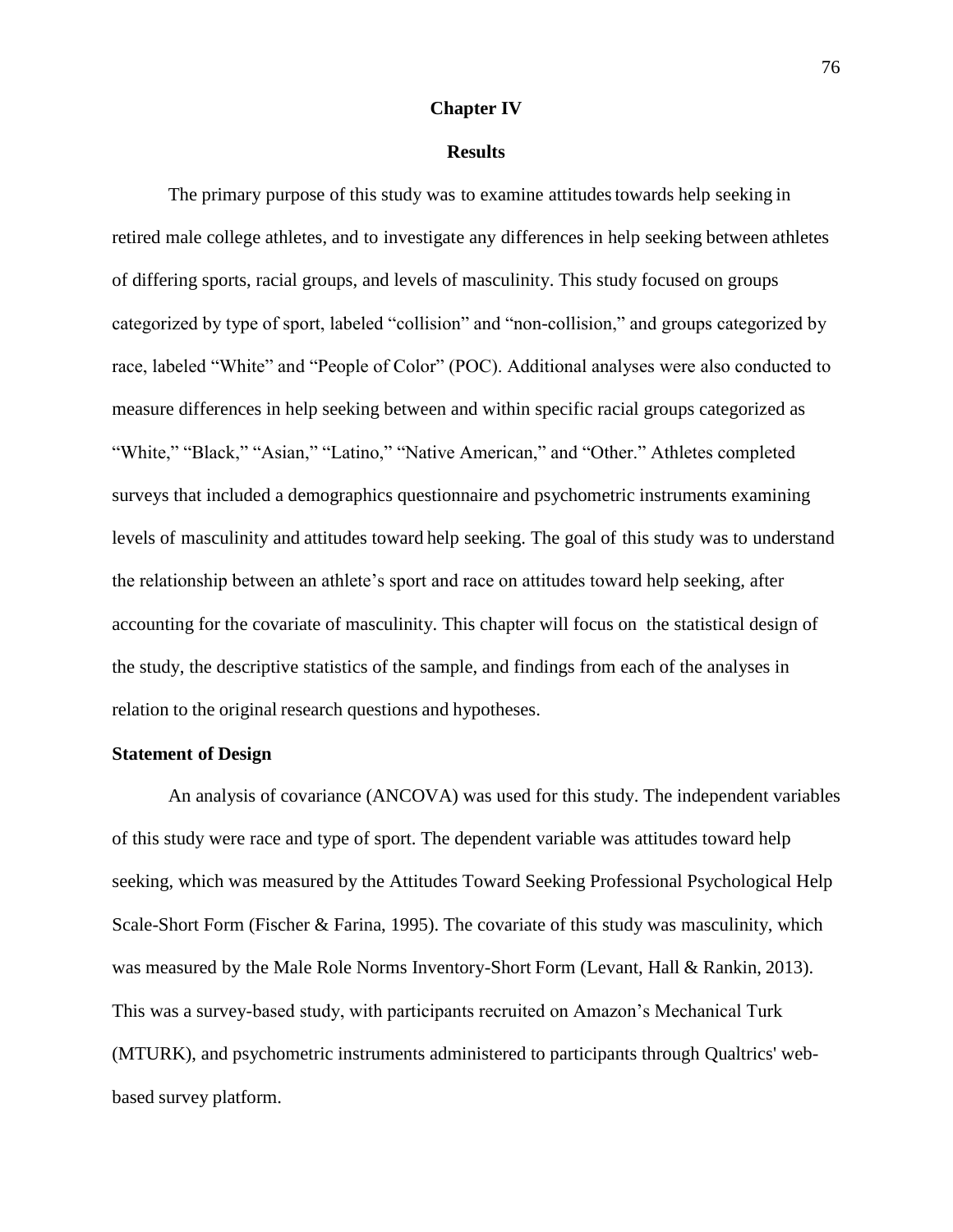### **Sample Description**

An *a priori* power analysis indicated that a minimum sample size of 179 participants was required to adequately power this study. A total of 400 participants were recruited for this study in order to ensure a wide range of diversity among participants. After excluding 46 ineligible participants who did not meet study criteria or did not complete all instruments, a final total of 354 participants were recruited for the present study. All participants had been retired from college athletics for at least three months at the time of this study. Participants were between the ages of 18 and 66 ( $M = 34.40$ ,  $SD = 9.72$ ). A summary of participant demographic information is displayed below, in Table 1. A total of 281 non-collision athletes participated in this study, comprising 79.4% of the sample population, while a total of 73 Collision sport athletes participated, comprising 20.6% of the sample. Collision athletes competed in football, wrestling, ice hockey, or lacrosse during their college career, while non-collision athletes participated in any other NCAA sanctioned sport. Broadly defined racial groups were labeled as "White" or "People of Color" (POC). The group of White participants consisted of 234 (66.1%) athletes, and the POC group consisted of 120 (33.9%) athletes, of which 78 (22.0%) self-identified as Black, 19 (5.3%) as Asian, 14 (3.9%) as Latino, and 9 (2.5%) Native American. There was a wide range of sports played by non-collision athletes in this sample, with the most prevalent being basketball  $(N = 89)$  and soccer  $(N = 43)$ . These sports accounted for 25% and 12% of the Non-collision group. Football ( $N = 57$ ) was by far the most common sport among collision sport athletes, accounting for 78% of the Collision group. Additionally, participants were also asked about their history of concussions during college athletics. A majority of athletes (N=216, 61.2%) reported experiencing at least one concussion during their college career, while 137 (38.7 %) denied ever sustaining a concussion. One participant declined to answer. Results suggest however, that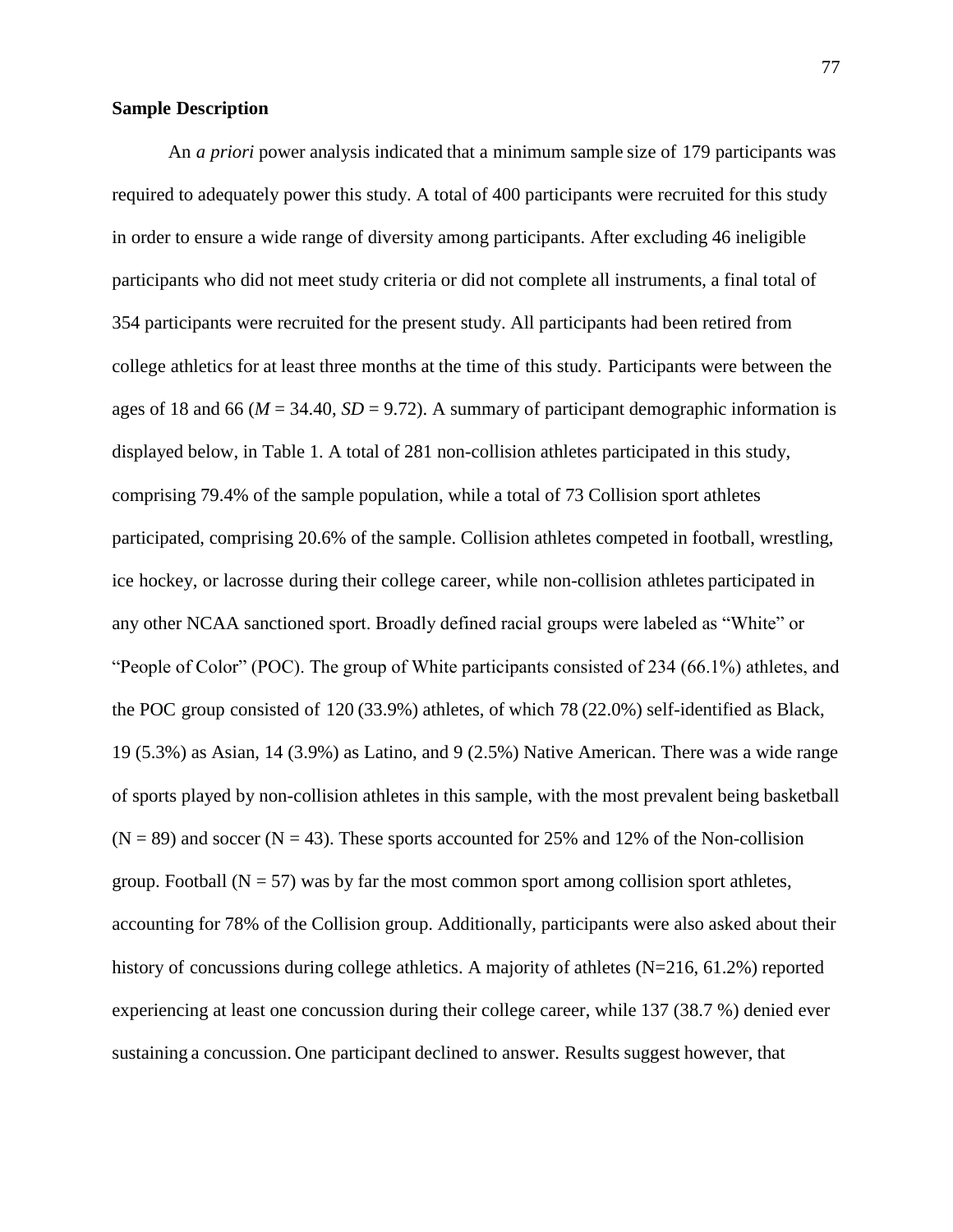concussions were not a significant predictor of either attitudes towards help seeking or

masculinity in this sample population.

# **Table 1**

|                      | Label                   | $\mathbf N$    | $\%$              |
|----------------------|-------------------------|----------------|-------------------|
|                      |                         |                |                   |
| Type of Sport        | Non-collision           | 281            | 79                |
|                      | Collision               | 73             | 20                |
| Race                 | White                   | 234            | 66                |
|                      | <b>POC</b>              | 120            | 34                |
| <b>Racial Groups</b> | White                   | 234            | 66                |
|                      | <b>Black</b>            | 78             | 22                |
|                      | Asian                   | 19             | 5                 |
|                      | Latino                  | 14             | $\overline{4}$    |
|                      | Native American         | 9              | 3                 |
| Sport                | <b>Baseball</b>         | 30             | 9                 |
|                      | <b>Basketball</b>       | 89             | 25                |
|                      | Golf                    | 7              | $\overline{2}$    |
|                      | Soccer                  | 43             | 12                |
|                      | Tennis                  | 32             | 9                 |
|                      | <b>Track</b>            | 14             | $\overline{4}$    |
|                      | Volleyball              | 26             | 7                 |
|                      | Gymnastics              | $\overline{4}$ | $\mathbf{1}$      |
|                      | Water Polo              | 5              | $\mathbf{1}$      |
|                      | Bowling                 | 8              | $\overline{c}$    |
|                      | Rowing                  | 6              | $\overline{2}$    |
|                      | Rifle                   | 5              | $\mathbf{1}$      |
|                      | Skiing                  | $\mathbf{1}$   | $\mathbf{1}$      |
|                      | Cross-Country           | $\overline{4}$ | $\mathbf{1}$      |
|                      | Swimming                | 7<br>3         | $\overline{2}$    |
|                      | Lacrosse                | 10             | $\mathbf{1}$<br>3 |
|                      | Ice Hockey<br>Wrestling | 3              | $\mathbf{1}$      |
|                      | Football                | 57             | 16                |

*Demographic Characteristics of the Sample* (N = 354)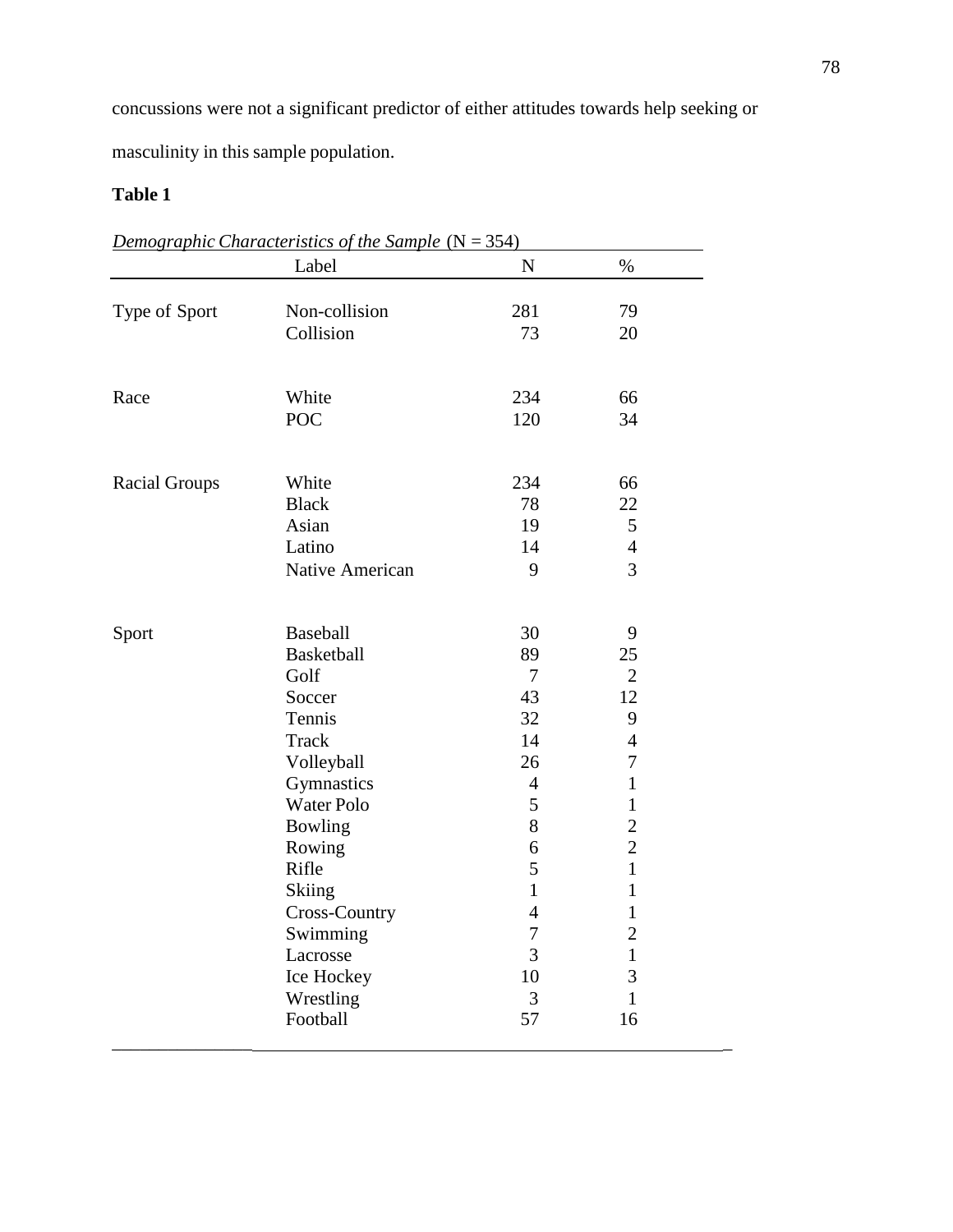# **Preliminary Analysis**

Prior to conducting the main analyses, all variables were evaluated to ensure that they met statistical assumptions of normality. Before conducting the ANCOVA, it was also necessary to ensure that the homogeneity-of-slopes assumption was not violated; analysis indicated that it was not.

# **Descriptive Statistics**

Mean scores on the Attitudes Toward Seeking Professional Psychology Help (ATSPPH) by type of sport and racial group are displayed in Tables 2 and 3, below.

# **Table 2**

| Type of Sport | Race  | M     | <b>SD</b> | N   |
|---------------|-------|-------|-----------|-----|
| Non-collision | White | 15.43 | 4.70      | 188 |
|               | POC   | 16.82 | 4.30      | 93  |
|               | Total | 15.89 | 4.60      | 281 |
| Collision     | White | 15.22 | 6.44      | 46  |
|               | POC   | 15.03 | 4.01      | 27  |
|               | Total | 15.15 | 5.63      | 73  |
| Total         | White | 15.39 | 5.07      | 234 |
|               | POC   | 16.42 | 4.29      | 120 |
|               | Total | 15.73 | 4.84      | 354 |

*Descriptive Statistics: Type of Sport*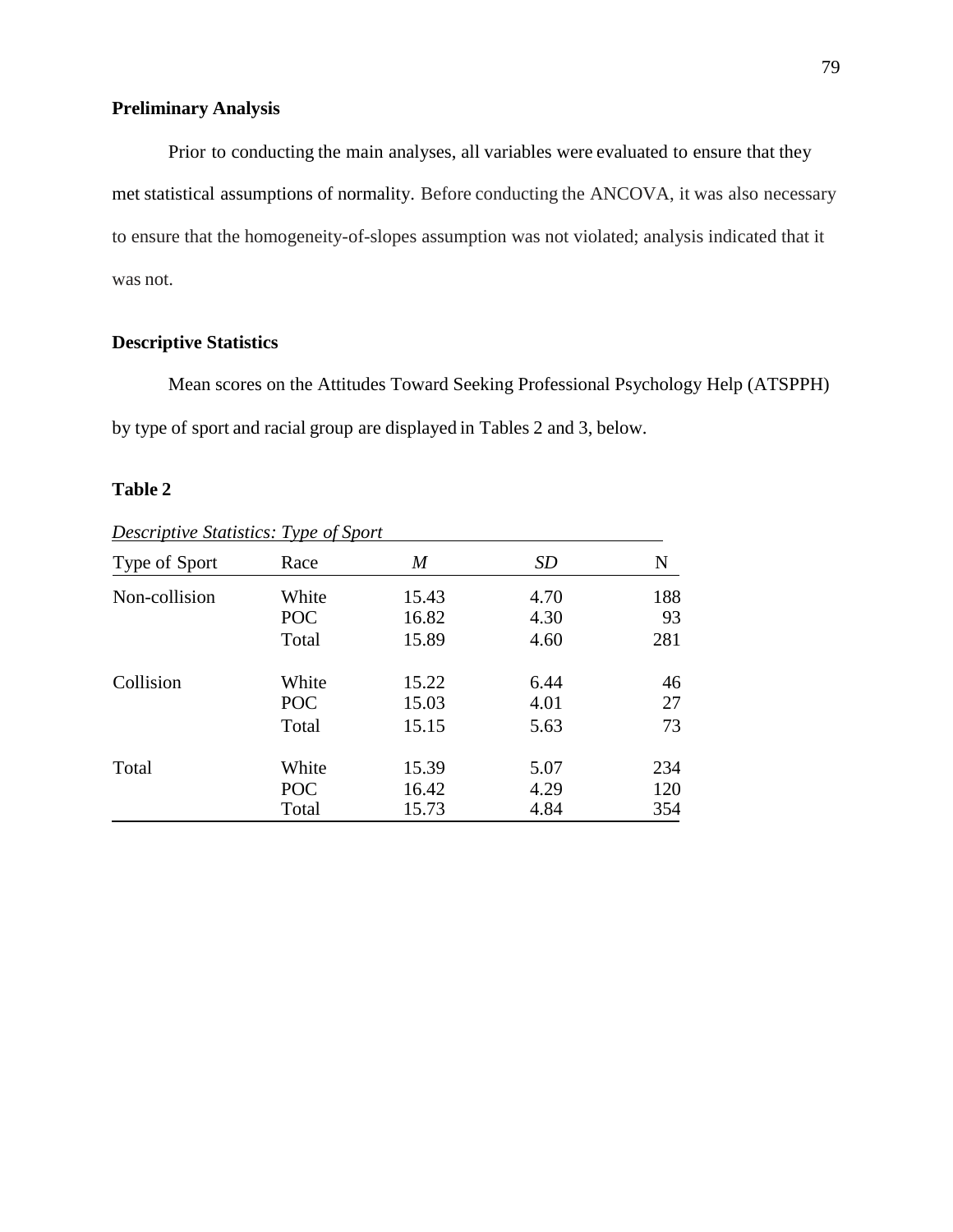# **Table 3**

*Descriptive Statistics: Racial Groups*

| Racial Group    | Type of Sport | $\boldsymbol{M}$ | SD   | N            |
|-----------------|---------------|------------------|------|--------------|
|                 |               |                  |      |              |
| White           | Non-collision | 15.43            | 4.70 | 188          |
|                 | Collision     | 15.22            | 6.44 | 46           |
|                 | Total         | 15.38            | 5.07 | 234          |
| <b>Black</b>    | Non-collision | 15.22            | 3.80 | 58           |
|                 | Collision     | 14.70            | 3.37 | 20           |
|                 | Total         | 16.41            | 3.81 | 78           |
| Asian           | Non-collision | 15.88            | 4.79 | 16           |
|                 | Collision     | 13.67            | 4.16 | 3            |
|                 | Total         | 15.52            | 4.66 | 19           |
| Latino          | Non-collision | 17.37            | 6.52 | 11           |
|                 | Collision     | 18.67            | 7.77 | 3            |
|                 | Total         | 17.64            | 6.50 | 14           |
| Native American | Non-collision | 16.63            | 3.62 | 8            |
|                 | Collision     | 15.00            |      | $\mathbf{1}$ |
|                 | Total         | 15.73            | 3.43 | 9            |
| Total           | Non-collision | 15.89            | 4.61 | 281          |
|                 | Collision     | 15.15            | 5.63 | 73           |
|                 | Total         | 15.73            | 4.84 | 354          |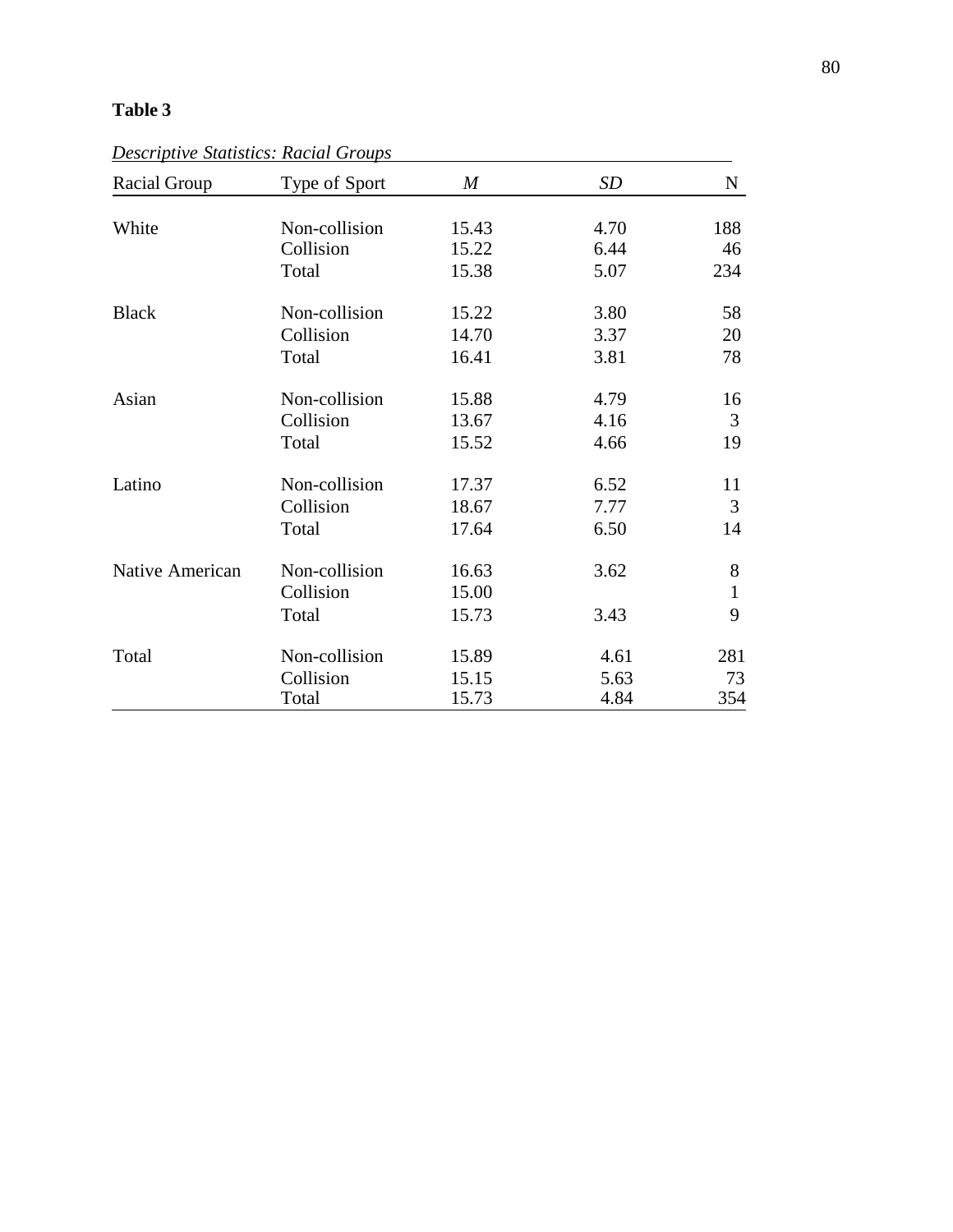# **Table 4**

|               |                            |              |              | Type of |             |
|---------------|----------------------------|--------------|--------------|---------|-------------|
|               |                            | Attitudes    | Race         | Sport   | Masculinity |
| Attitudes     | <b>Pearson Correlation</b> | $\mathbf{1}$ | .101         | $-.062$ | $-.302**$   |
|               | Sig. (2-tailed)            |              | .057         | .248    | .000        |
|               | N                          | 354          | 354          | 354     | 354         |
| Race          | <b>Pearson Correlation</b> | .101         | $\mathbf{1}$ | .033    | .085        |
|               | Sig. (2-tailed)            | .057         |              | .533    | .111        |
|               | N                          | 354          | 354          | 354     | 354         |
| Type of Sport | <b>Pearson Correlation</b> | $-.062$      | .033         | 1       | .029        |
|               | $Sig.$ (2-tailed)          | .248         | .533         |         | .590        |
|               | N                          | 354          | 354          | 354     | 354         |
| Masculinity   | <b>Pearson Correlation</b> | $-.302**$    | .085         | .029    | 1           |
|               | $Sig.$ (2-tailed)          | .000         | .111         | .590    |             |
|               | N                          | 354          | 354          | 354     | 354         |

\*\*. Correlation is significant at the 0.01 level (2-tailed).

# **Primary Analyses**

The estimated marginal means, as depicted below, are calculated as part of the ANCOVA. The resulting means are found after controlling for the covariate of masculinity. This essentially means that the effect of masculinity has been statistically removed from the above scores, and enables the new adjusted means to provide clearer illustration of the dependent variable. The adjusted means for each type of sport and racial group are displayed in Tables 5 and 6. Results of the ANCOVA, as displayed in Table 7, indicate non-significant results proposing that type of sport and race would have an effect on attitudes toward help seeking. Despite estimated marginal means suggesting higher scores for nearly all non-collision groups, type of sport did not have a significant effect on attitudes toward help seeking after controlling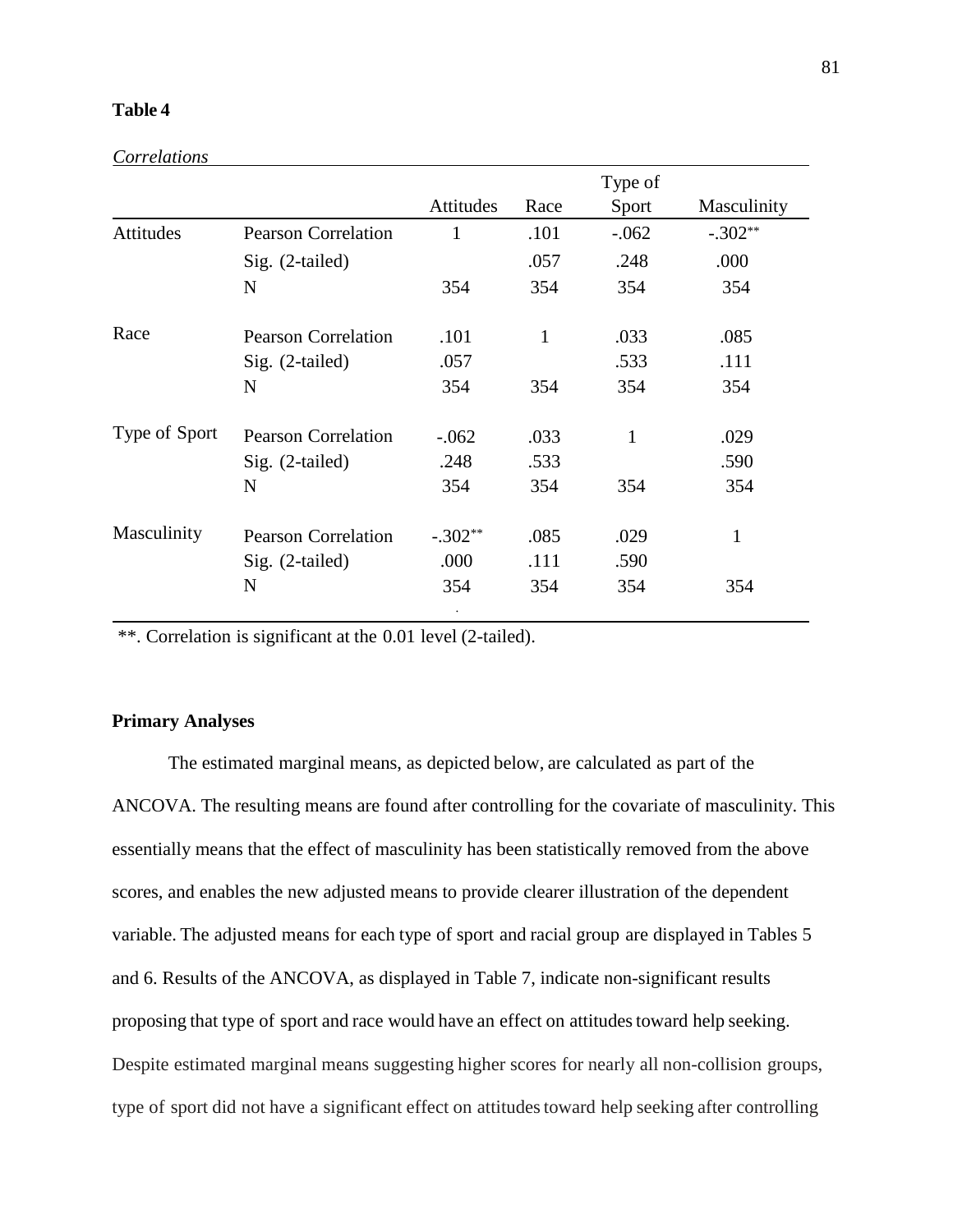for masculinity,  $F(1, 349) = 6.45$ ,  $p = 0.22$ . Additionally, the race of the participant also did not have a significant effect on attitudes toward help seeking.  $F(1, 349) = 3.24$ ,  $p = .07$ . Finally, there was not a significant interaction  $F(1, 349) = 0.24$ ,  $p = .62$  between type of sport and race on attitudes toward help seeking in this population. Results of the ANCOVA, additional exploratory analyses, and their relationship to the original research hypotheses will be further discussed in the next section of this chapter.

# **Table 5**

| <i>Estimated Marginal Means: Type of Sport</i> |              |                                |              |                  |                  |  |  |  |
|------------------------------------------------|--------------|--------------------------------|--------------|------------------|------------------|--|--|--|
| 95% Confidence Interval                        |              |                                |              |                  |                  |  |  |  |
| Type of Sport                                  | Race         | Mean                           | Std. Error   | Lower Bound      | Upper Bound      |  |  |  |
| Non Collision                                  | White        | 15.384 <sup>a</sup>            | .334         | 14.726           | 16.042           |  |  |  |
|                                                | <b>POC</b>   | 16.836a                        | .475         | 15.901           | 17.771           |  |  |  |
| Collision                                      | White<br>POC | 14.928 <sup>a</sup><br>15.757a | .678<br>.890 | 13.595<br>14.006 | 16.261<br>17.509 |  |  |  |

*Estimated Marginal Means: Type of Sport*

a. Covariates appearing in the model are evaluated at the following values: MRNIScaleScore = 4.3878.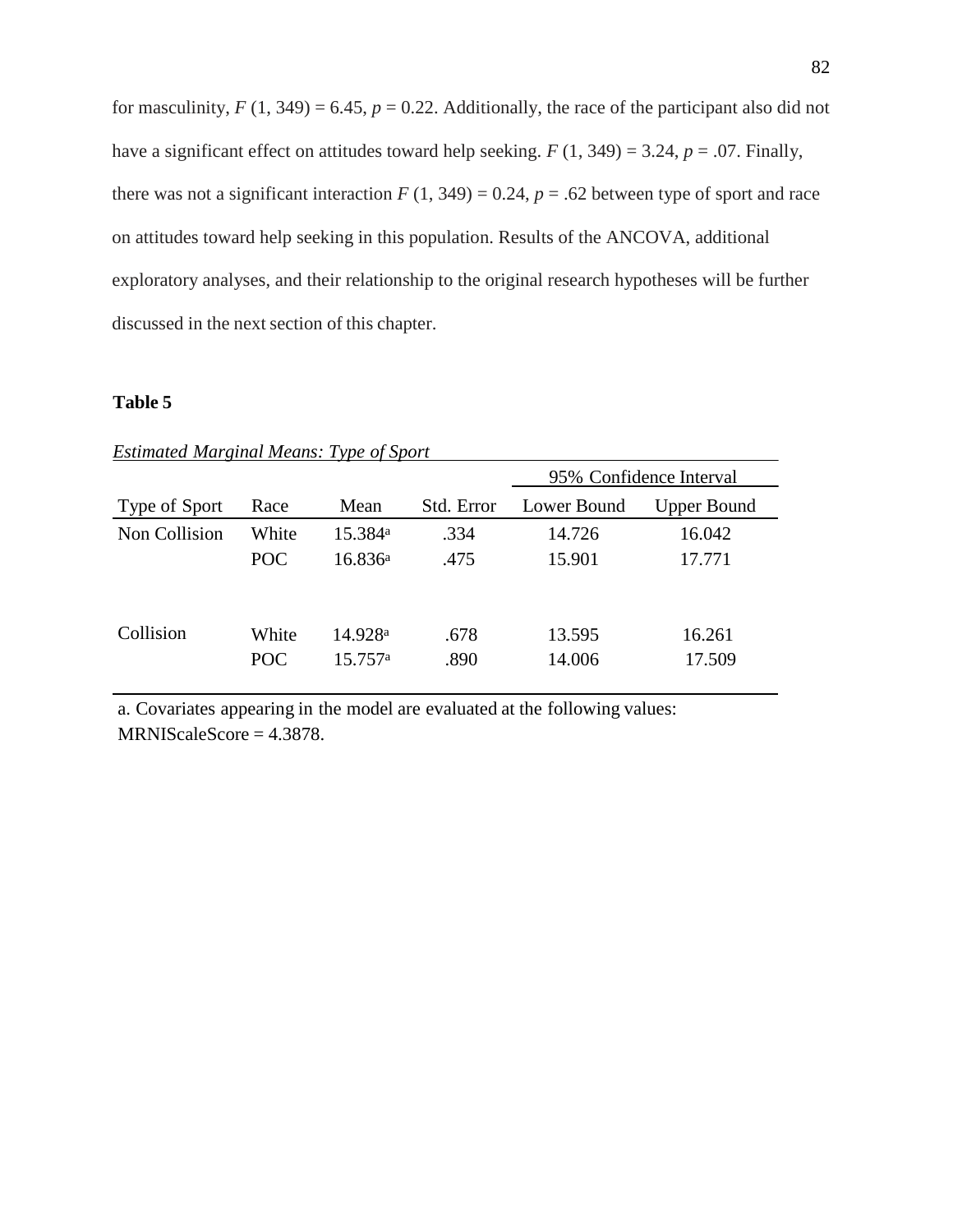# **Table 6**

|                 |               |                     |            | 95% Confidence Interval |        |
|-----------------|---------------|---------------------|------------|-------------------------|--------|
|                 |               |                     |            | Lower                   | Upper  |
| Racial Group    | Type of Sport | Mean                | Std. Error | Bound                   | Bound  |
| White           | Non-collision | 15.380 <sup>a</sup> | .335       | 14.722                  | 16.039 |
|                 | Collision     | 14.906a             | .679       | 13.570                  | 16.241 |
|                 |               |                     |            |                         |        |
| <b>Black</b>    | Non-collision | 17.323a             | .605       | 16.133                  | 18.513 |
|                 | Collision     | 16.092 <sup>a</sup> | 1.051      | 14.025                  | 18.159 |
|                 |               |                     |            |                         |        |
| Asian           | Non-collision | 15.015a             | 1.156      | 12.741                  | 17.289 |
|                 | Collision     | 12.667a             | 2.656      | 7.444                   | 17.891 |
|                 |               |                     |            |                         |        |
| Latino          | Non-collision | 16.264a             | 1.396      | 13.519                  | 19.009 |
|                 | Collision     | 16.751a             | 2.669      | 11.502                  | 22.000 |
|                 |               |                     |            |                         |        |
| Native American | Non-collision | 17.753 <sup>a</sup> | 1.633      | 14.540                  | 20.966 |
|                 | Collision     | 16.843a             | 4.601      | 7.794                   | 25.893 |
|                 |               |                     |            |                         |        |

# *Estimated Marginal Means: Racial Group*

a. Covariates appearing in the model are evaluated at the following values: MRNIScaleScore = 4.3878.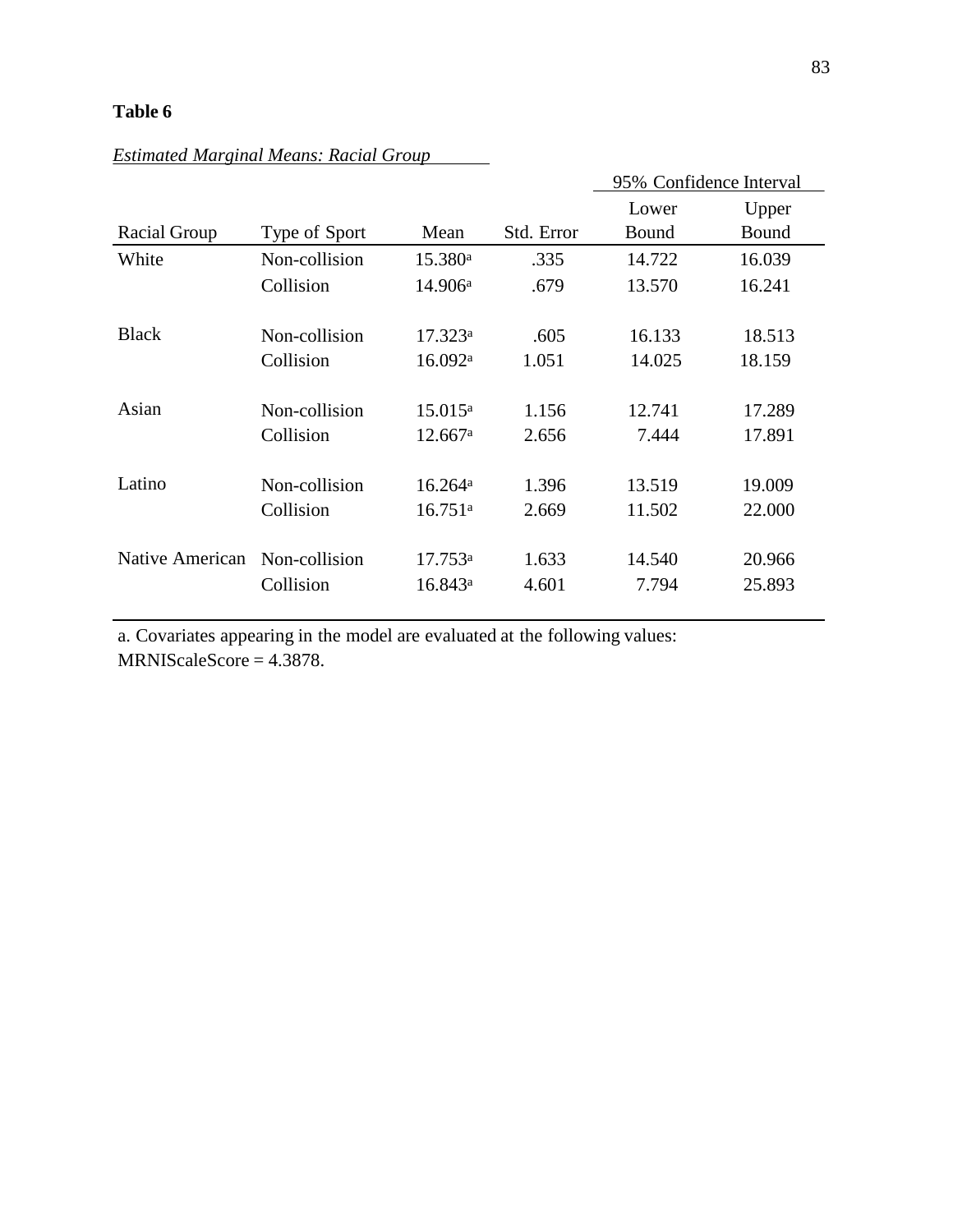## **Table 7**

| Source                 | Type III Sum<br>of Squares | df             | Mean<br>Square | F      | Sig. | Partial<br>Eta<br>Squared |
|------------------------|----------------------------|----------------|----------------|--------|------|---------------------------|
| <b>Corrected Model</b> | 919.417 <sup>a</sup>       | $\overline{4}$ | 229.854        | 10.933 | .000 | .111                      |
| Intercept              | 11693.186                  | $\mathbf{1}$   | 11693.186      | 556.16 | .000 | .614                      |
| Masculinity            | 767.016                    | $\mathbf{1}$   | 767.016        | 36.482 | .000 | .095                      |
| Type of Sport          | 31.352                     | $\mathbf{1}$   | 31.352         | 1.491  | .223 | .004                      |
| Race                   | 68.211                     | $\mathbf{1}$   | 68.211         | 3.244  | .073 | .009                      |
| Type of Sport * Race   | 5.102                      | $\mathbf{1}$   | 5.102          | .243   | .623 | .001                      |
| Error                  | 7337.623                   | 349            | 21.025         |        |      |                           |
| Total                  | 95898.000                  | 354            |                |        |      |                           |
| <b>Corrected Total</b> | 8257.040                   | 353            |                |        |      |                           |

*Analysis of Covariance for Attitudes Toward Help Seeking*

a. R Squared  $= .111$  (Adjusted R Squared  $= .101$ )

b. Computed using alpha  $= .05$ 

# **Hypothesis Testing**

*Hypothesis 1*. The first hypothesis of this study predicted that participants who score higher in masculinity would have less positive attitudes toward help seeking. Results of the ANCOVA indicate that the covariate of masculinity,  $F(1, 349) = 36.48$ ,  $p < .01$ , actually did have a significant effect on attitudes toward help seeking. The relationship between the covariate and dependent variable was relatively weak however,  $(\eta^2 = .095)$ , indicating that masculinity accounted for approximately 9.5% of the variance associated with attitudes toward help seeking in this sample. This is also supported by the bivariate correlations pictured in table 4, which were conducted to assess the strength of the relationships between each variable. There was a significant negative correlation found between masculinity and attitudes towards help seeking,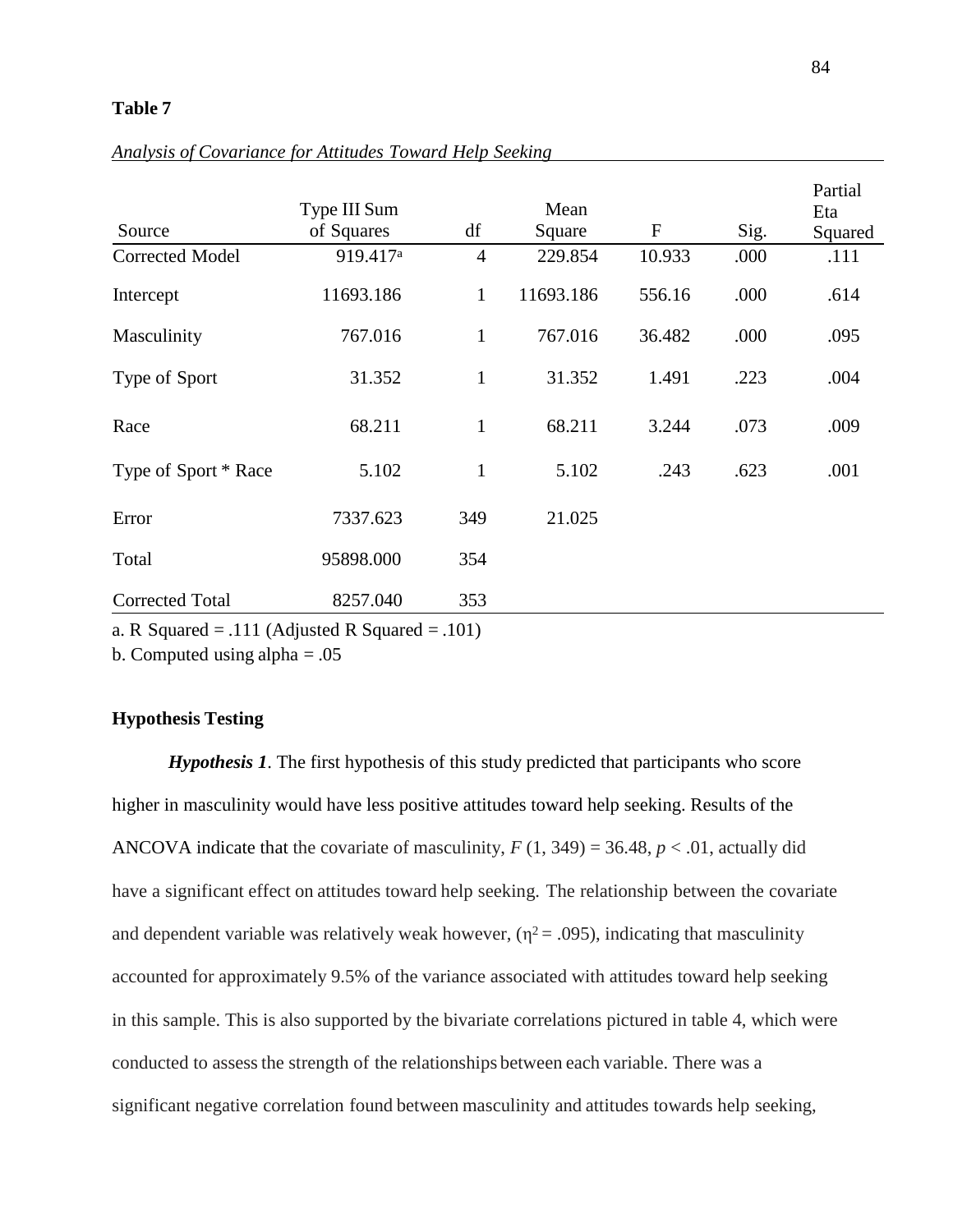$r(352) = -.30, p < .01$ , suggesting that as levels of masculinity increased, attitudes towards help seeking decreased. This is consistent with the original hypothesis suggesting that participants who score higher in masculinity with have less positive attitudes toward help seeking.

*Hypothesis 2***.** The second hypothesis of this study predicted that retired male athletes in non-collision sports would have more positive attitudes toward seeking help than those who competed in collision sports. When assessing the mean differences between non-collision and collision athletes, without incorporating race in the analysis, non-collision athletes  $(M = 15.89)$ ,  $SD = 4.60$ ) appeared to show slightly more positive attitudes towards help seeking than collision athletes ( $M = 15.15$ ,  $SD = 5.63$ ). Despite this difference however, results of the ANCOVA revealed that the difference between groups is not large enough to be considered statistically significant, thus rendering type of sport a non-significant factor overall after controlling for masculinity, and not supporting hypothesis 2.

*Hypothesis 3*: The third hypothesis of this study stated that White retired male college athletes would have more positive attitudes towards seeking help than retired male college athletes of color. When assessing the adjusted marginal means between White participants and participants of color, White athletes ( $M = 15.16$ ,  $SE = 0.38$ ) actually exhibited less positive attitudes towards help seeking than athletes of color ( $M = 16.30$ ,  $SE = 0.51$ ). The results of this analysis, which was conducted without incorporating type of sport as a factor, are displayed in table 8. Adjusted scores on the ATSPPH, after controlling for the covariate of masculinity, illustrated that both non-collision and collision White athletes actually scored very low in attitudes toward help seeking, scoring higher than only participants of Asian descent. Despite the apparent differences in adjusted scores, the results of the ANCOVA once again highlighted the lack of a statistically significant effect of race on attitudes towards help seeking, after controlling for masculinity. These results contradict the original beliefs postulated in Hypothesis 2,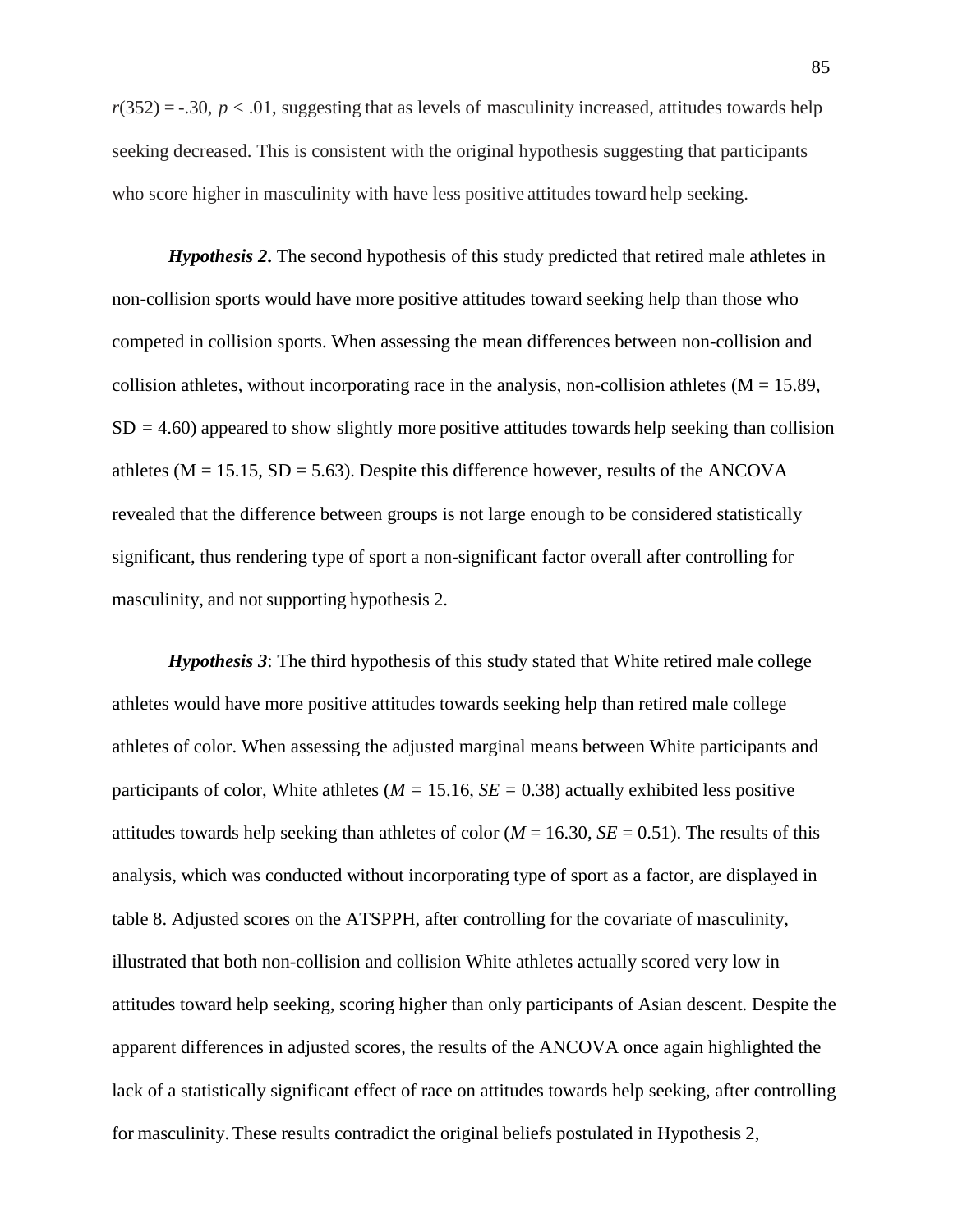theorizing that White athletes would have significantly higher positive attitudes toward seeking help than participants of color.

### **Table 8**

|            |                  |            | 95% Confidence Interval |                    |  |
|------------|------------------|------------|-------------------------|--------------------|--|
| Race       | Mean             | Std. Error | Lower Bound             | <b>Upper Bound</b> |  |
| White      | $15.156^{\rm a}$ | .378       | 14.412                  | 15.899             |  |
| <b>POC</b> | 16.297a          | .505       | 15.304                  | 17.290             |  |

*Estimated Marginal Means: Race*

a. Covariates appearing in the model are evaluated at the following values:  $MRNIScaleScore = 4.3878.$ 

## **Summary**

The purpose of this chapter was to present and summarize the statistical results depicting the relationship between sport and race on a retired athlete's attitudes toward help seeking, after accounting for masculinity. An analysis of covariance (ANCOVA) was performed to measure the impact of sport and race on the dependent variable, after controlling for the covariate. While estimated marginal means largely showed higher scores in attitudes toward help seeking in non collision athletes and athletes of color, the ANCOVA results indicated that neither sport nor race had a significant effect on the dependent variable.

The first research question and hypothesis of this study posited that participants who scored higher in masculinity would have less positive attitudes toward help seeking. Results of the ANCOVA showed that masculinity actually did have a significant effect on attitudes toward help seeking in this group. These results support the original research hypothesis, indicating that masculinity actually had a stronger effect on help seeking than race or type of sport.

The next hypothesis believed that non-collision athletes would exhibit significantly higher levels of attitudes toward help seeking than collision athletes, after controlling for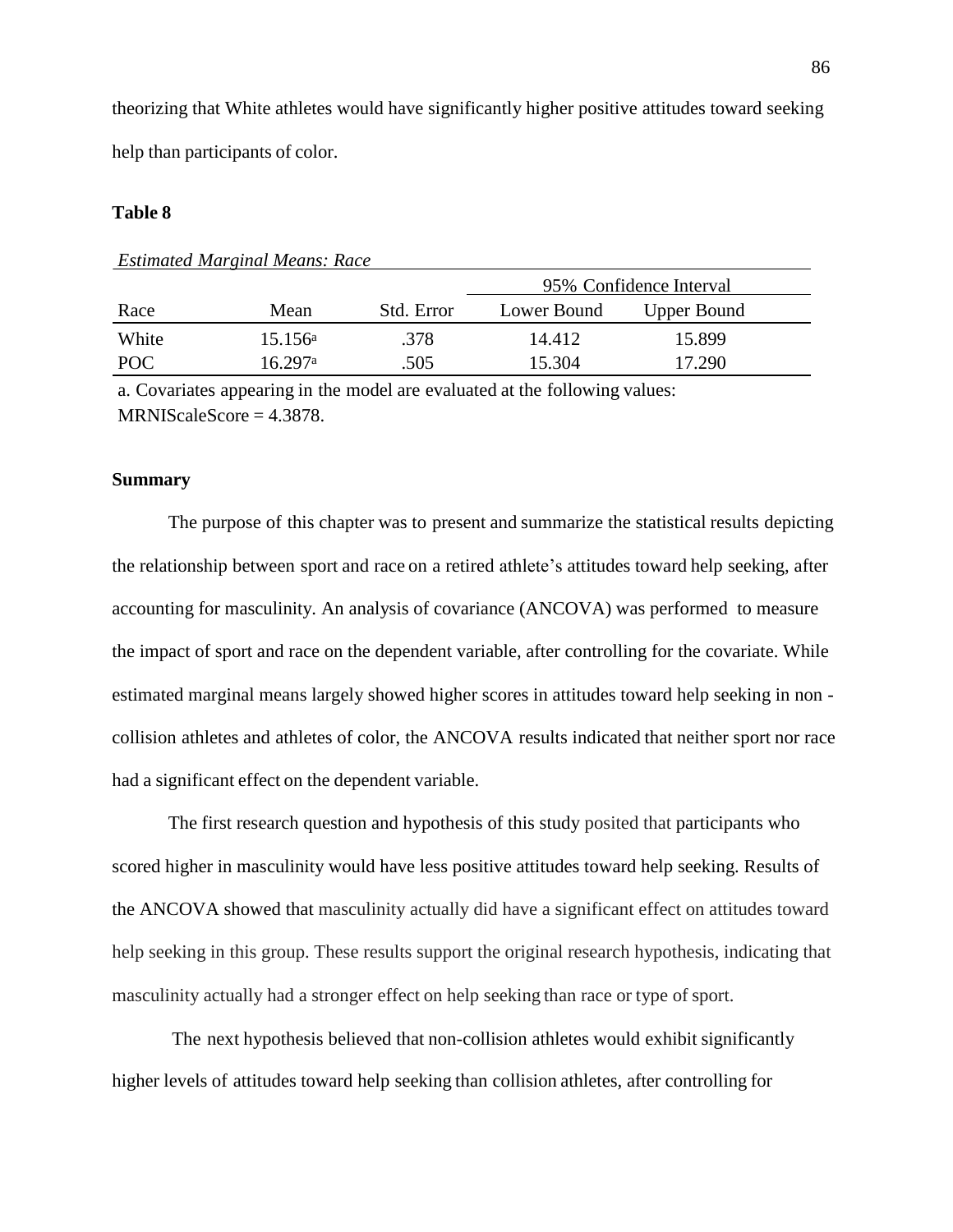masculinity. However, results of the ANCOVA revealed a non-significant relationship overall between sport and attitudes toward help seeking, thus failing to support this hypothesis.

Finally, the last hypothesis proposed thatWhite athletes would exhibit significantly higher levels of attitudes toward help seeking than athletes of color, after controlling for masculinity. The ANCOVA results, however, again showed a non-significant relationship between race and attitudes toward help seeking. The next chapter will focus on exploring various possibilities and explanations for the results of this study, and review how these findings can be expanded upon in future research studies involving athletes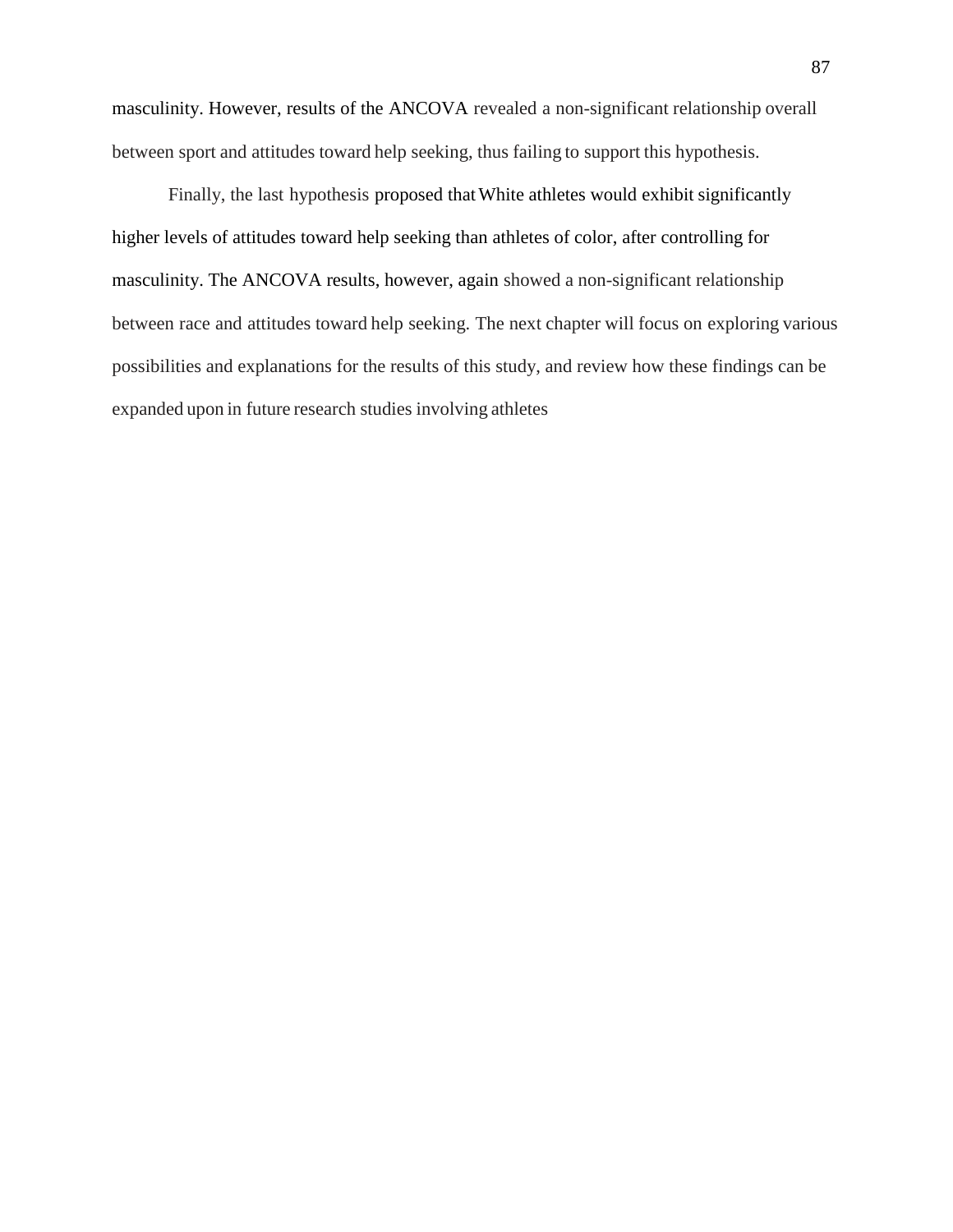### **Chapter V**

### **Discussion**

The present study examined attitudes towards help seeking in retired male college athletes. Differences in help seeking between athletes of various sports, racial groups, and levels of masculinity were assessed. Through examining these factors, the study aimed to gather evidence to increase awareness of both mental illness and maladaptive help seeking behaviors in this group. Additional goals of the study involved assisting in clinical work by providing mental health professionals with information about etiology, risk, and psychological patterns of clients in the athletic community. This chapter will review and interpret the statistical results in relation to these goals, discuss the limitations of the study, explore the clinical implications of the results, and identify recommended areas of future research.

### **Interpretation of Findings**

The first research question asked if participants who score higher in masculinity would have less positive attitudes toward help seeking than those who score lower in masculinity. Results of the ANCOVA showed that masculinity did in fact have a significant effect on attitudes toward help seeking in this group, with a significant negative correlation between the variables of masculinity and attitudes towards help seeking. These findings suggest that as levels of masculinity increased within participants, attitudes towards help seeking decreased. This is an important finding for multiple reasons. First, it further solidifies previous research findings, supplementing extant evidence showing men as less open to seeking psychological help. Next, the results illustrate the impact that masculinity and conformity to traditional male gender norms such as concealing emotion, avoiding vulnerability, and being totally self-sufficient can have on help seeking attitudes. Additionally, these findings confirm that masculinity may have altered results examining help seeking in previous studies, and needed to be controlled as a covariate in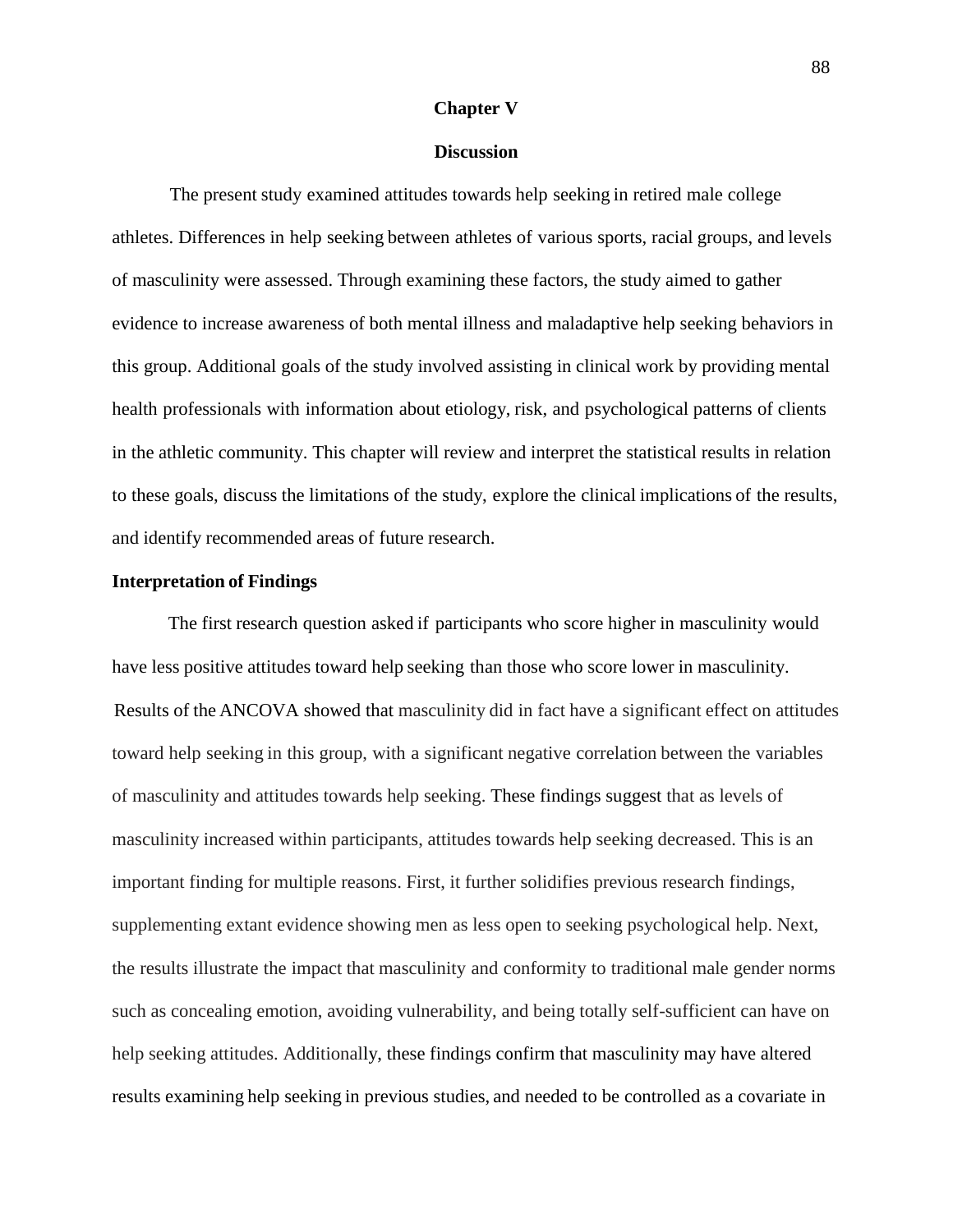order to better understand the effects of sport and race on help seeking in this population. Masculine ideologies are an extremely prominent element of sports culture in general, but are especially pervasive among collision sports such as football, wrestling, hockey and lacrosse. As a result, these athletes in particular may be at risk of having even less favorable views toward seeking psychological help.

The second research question in this study asked if retired male athletes in non-collision sports (e.g. baseball, swimming, golf, track, tennis, and volleyball) would have more positive attitudes toward seeking help than those who competed in collision sports, (football, ice hockey, wrestling, and lacrosse) after controlling for masculinity. Results of the ANCOVA revealed a non-significant relationship overall between type of sport and attitudes toward help seeking. This finding failed to support the original hypothesis ascertaining that collision sport athletes would have significantly more negative attitudes toward help seeking, and is not consistent with results from previous studies. Non-collision athletes did exhibit a slightly higher mean score (*M =* 15.89) than collision athletes (*M =* 15.15) on the Attitudes Toward Help Seeking Scale. However, results of the ANCOVA showed differences between these groups is not large enough to be considered statistically significant, after controlling for masculinity. This finding revealed that type of sport is a non-significant factor in predicting attitudes toward help seeking in this sample population, and fails to support Hypothesis 2.

There are a multitude of possible explanations as to why Hypothesis 2 was not supported, and why type of sport was not a significant factor in predicting attitudes toward help seeking. In the Non-collision group, the two most predominant sports played by participants were basketball  $(N = 89)$  and soccer  $(N = 43)$ . These two sports, which have been defined throughout the extant literature as "contact sports" in which "athletes routinely make contact with each other or inanimate objects, but usually with less force than in "collision sports" such as rugby and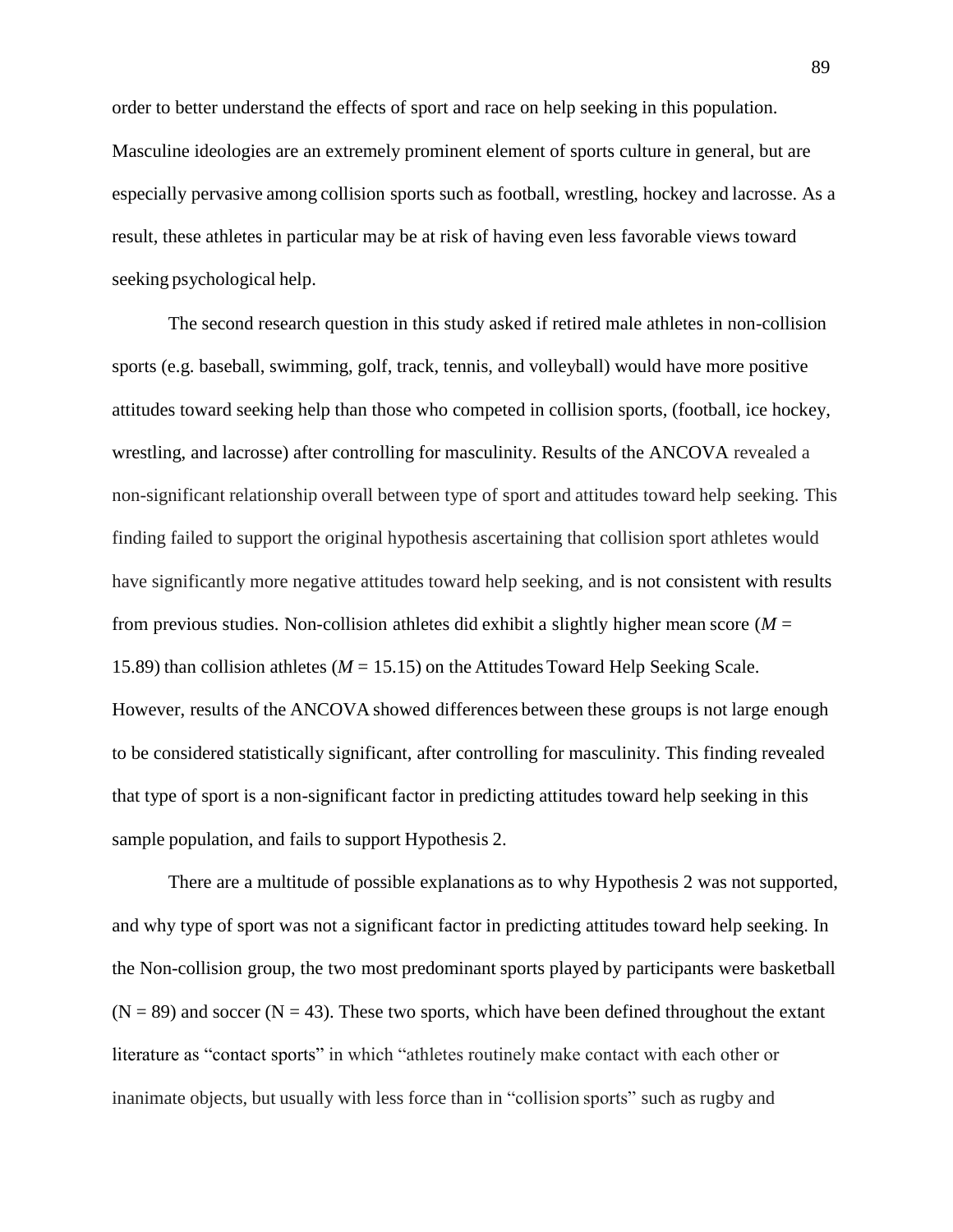American football," comprised 37% of the total number of participants in the Non-collision group (Liang et al., 2019, p. 1). While basketball and soccer do allow and include a certain level of bodily contact and collision risk throughout game play, they did not meet criteria to be considered "collision" sports; which are defined by Meehan (2016) as sports in which "purposeful, body-to-body collisions occur as an intentional goal, and a legal and expected part of the game" (p. 255). Because these sports did not meet criteria to be included in the Collision group consisting of football, wrestling, hockey, and lacrosse, they we re categorized as part of the Non-collision group, for the purposes of this study. The level of contact included in basketball and soccer however, is substantially higher than non-collision sports such as golf, tennis, or cross-country, in which no purposeful body-to-body contact is made whatsoever throughout the course of the game. The fact that two of the more contact-heavy sports in the 19-sport Noncollision group comprised 37% of the group population, suggests that findings may not have been representative of the non-collision athlete population. There was also a significantly wide range of sports  $(n = 19)$  included in the non-collision group. While this is advantageous in terms of inclusivity and diversity, it may have also provided a less accurate representation of the difference between collision sport athletes and non-collision sport athletes' views toward seeking help. The wide range of contact, game strategy, physical exertion and aggression spanning across 19 different non-collision sports, may have contributed to a smaller difference in attitudes toward help seeking between these two groups, and ultimately the rejection of the second hypothesis.

There has also been a recent emphasis placed on the importance of mental health and an increased advocacy for therapy over the past few years, in sports culture. During the past five years, famous male athletes from a wide range of both collision and non-collision sports have become much more open and outspoken about their struggles with mental illness. For example, Olympic swimmer Michael Phelps, NBA players Demar Derozan, Kevin Love, and Kyrie Irving,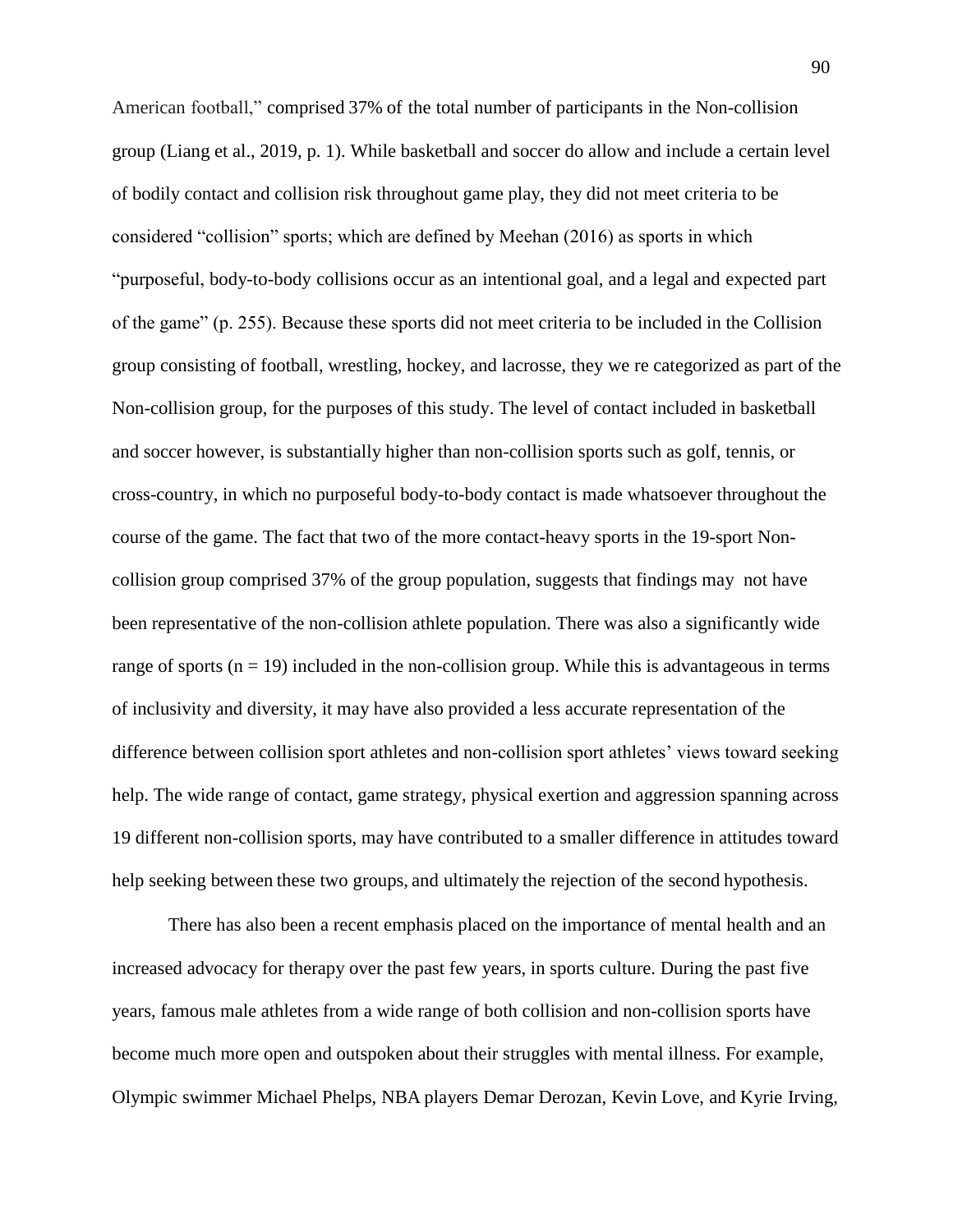baseball players Joey Votto, Zack Greinke and golfer Andrew Jensen have all been advocates for seeking psychological help, after disclosing details about their own struggles with mental illness. This is a major breakthrough in sports culture, as open discussions about anxiety, depression, suicide, and mental illness in general have long been avoided in the athletic community. In addition to these non-collision athletes recently disclosing their battles with mental health, perhaps an even more unprecedented dialog about mental illness has begun among many collision athletes. For example, current and retired football players such as Brandon Marshall, Aldon Smith, Terry Bradshaw, Chris Borland, and Andrew Luck have all openly discussed the importance of seeking mental health treatment, and the difficulties of isolation, fear, and uncertainty associated with mental illness. The NFL has also implemented multiple rule changes and equipment adaptations over the past decade with the hope of decreasing head injuries and concussions that can lead to long-term mental health difficulties. Other collision sport athletes such as NHL players Dan Carcillo and Tyler Motte, professional wrestler Dwayne "The Rock" Johnson, and former boxers Mike Tyson and Oscar De La Hoya have all spoken publicly about the difficulties of mental illness. These men, all participating in hyper-aggressive, ultramasculine, collision sports, all decided to express traits of vulnerability and empathy by disclosing their difficulties with mental illness. They modelled the importance of directly addressing the reality of mental illness and acceptance of seeking psychological help. These athletes openly discussing mental health struggles may have normalized help seeking among the sports community, and ultimately may have shrunk the differences between collision athletes and non-collision athletes in openly seeking psychological help. Thus, the finding of the present study that did not support Hypothesis 2 may be a reflection of the increased openness and normalization of seeking mental health treatment across sports culture over the past few years.

The final research question asked if White retired male college athletes would have more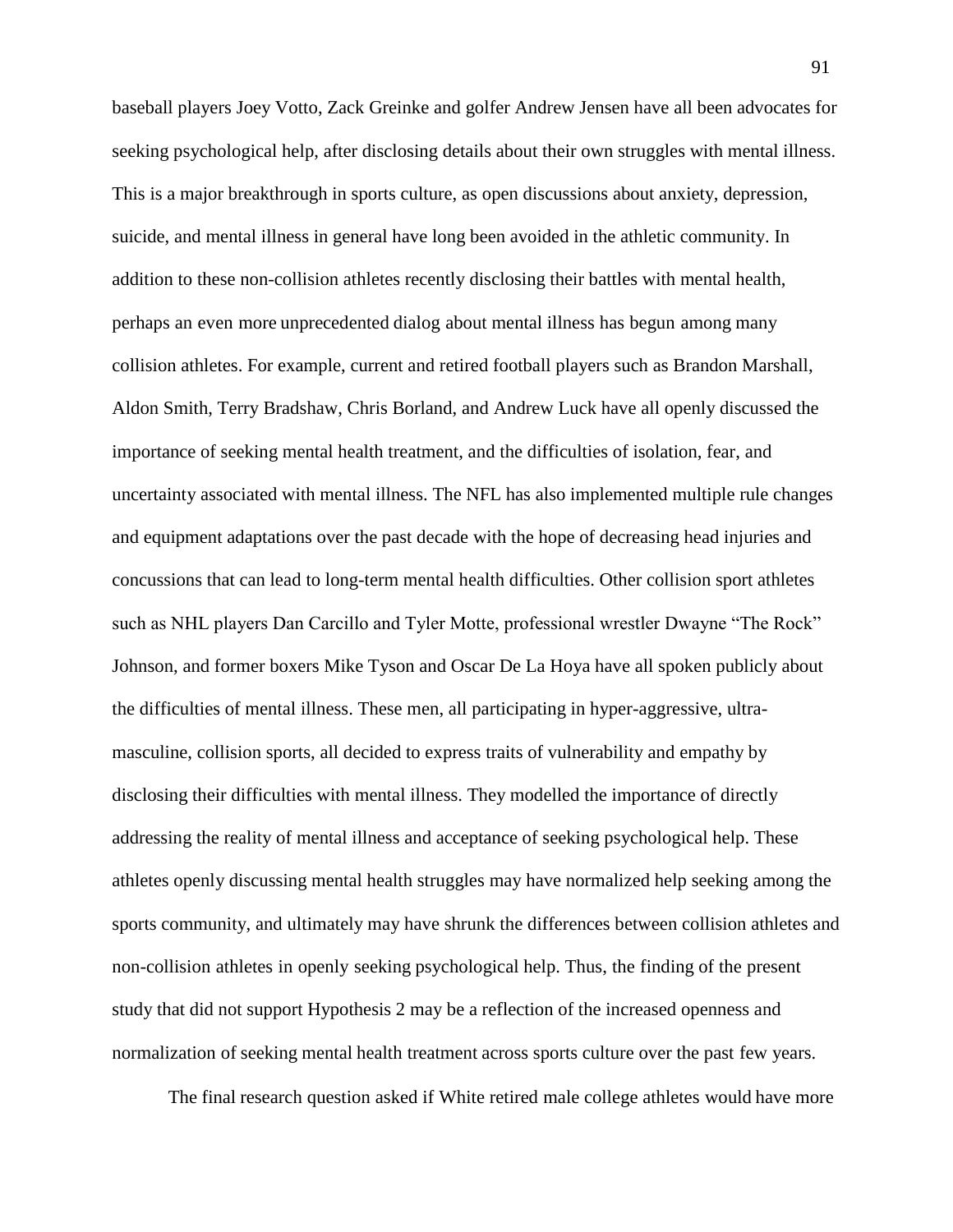positive attitudes towards help seeking than retired male college athletes of color, after controlling for masculinity. The ANCOVA results, however, showed a non-significant relationship between race and attitudes toward help seeking, after controlling for masculinity. White athletes ( $M = 15.16$ ,  $SE = 0.38$ ) actually exhibited less positive attitudes towards help seeking than did athletes of color ( $M = 16.30$ ,  $SE = 0.51$ ) in this sample. White athletes in both the collision and non-collision group only had more positive attitudes toward help seeking than one other racial group throughout this study; athletes of Asian descent. These results are contradictory to the original belief stated in Hypothesis 3, that retired White athletes would have the most positive attitudes towards help seeking.

Although race was not a significant factor in predicting attitudes toward help seeking, it is possible that the results were impacted by the demographics of this specific sample. There was a substantial disparity in the number of White participants and participants of color in this study. White participants ( $N = 234$ ) comprised 66% of the total population in this sample, while participants of color ( $N = 120$ ) comprised 34% of the total population. The fact that White participants nearly doubled the number of participants of color suggests that there may be an inaccurate representation of the findings in the POC group, as the sample size may have been too small to fully represent participants of color. There is also a within-group difference among the POC group that is not as pertinent within the White group. While there are cultural differences among White people and very different within-group beliefs, ideologies, and backgrounds, the level of privilege accompanying white skin and the macro-scale societal experiences of White people is relatively stable and uniform. As a result, there were no specific cultural differentiations made in this group, as "White" was the only racial category selected by participants in this group. Conversely, there were four different racial categories selected in the POC group, consisting of Black, Asian, Latino, and Native American, all of whom have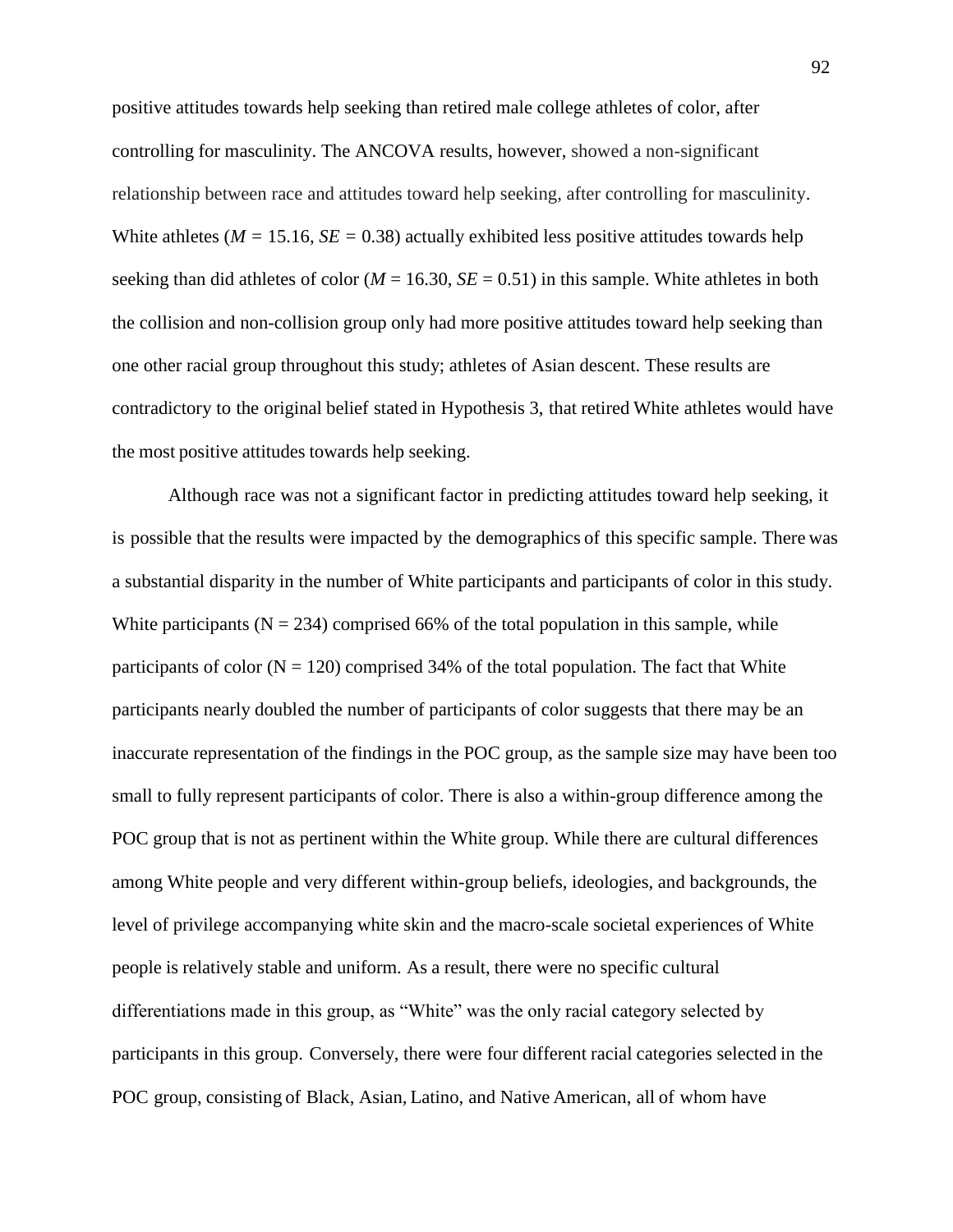significantly different cultural backgrounds, societal experiences, and belief systems. While previous research has found that people of color tend to exhibit more negative attitudes toward help seeking than White people, within-group differences in the present sample could have altered the findings in this particular study. For example, Asian participants in this study exhibited the most negative attitudes toward help seeking in both collision and non-collision groups; however, there were only a total of five Asian participants in this entire study, which was not likely to be a representative sample of this population, nor did it provide sufficient power to reach statistical significance. Native American athletes exhibited the most positive attitudes toward help seeking in this study; however, there were only three Native American participants in this entire study, although this sample was too small to draw any clear conclusions. It is nearly impossible to extrapolate meaningful data from subgroups consisting of five and three people respectively, in comparison to groups such as White athletes ( $N = 234$ ) and Black athletes ( $N =$ 77). As a result, it is reasonable to assume that there may have been a more accurate representation of help seeking attitudes among people of color had the quantity of participants in each subgroup been more consistent. Additionally, despite the relatively large number of Black athletes who participated in this study ( $N = 77$ ), the number of White participants ( $N = 234$ ) was over 300% greater. While it is absolutely encouraging that athletes of color exhibited higher levels of attitudes toward help seeking, and provided data that did not support Hypothesis 3, the unequal numbers of participants in each demographic still needs to be taken into account while assessing these findings.

Similar to collision sport athletes in Hypothesis 2, an additional contributor to the more positive attitudes towards help seeking among participants of color may be related to the zeitgeist of the past few years. Advocacy for mental health and social justice has been increasingly prominent throughout society over the past five years, and in sports culture in particular. Beyond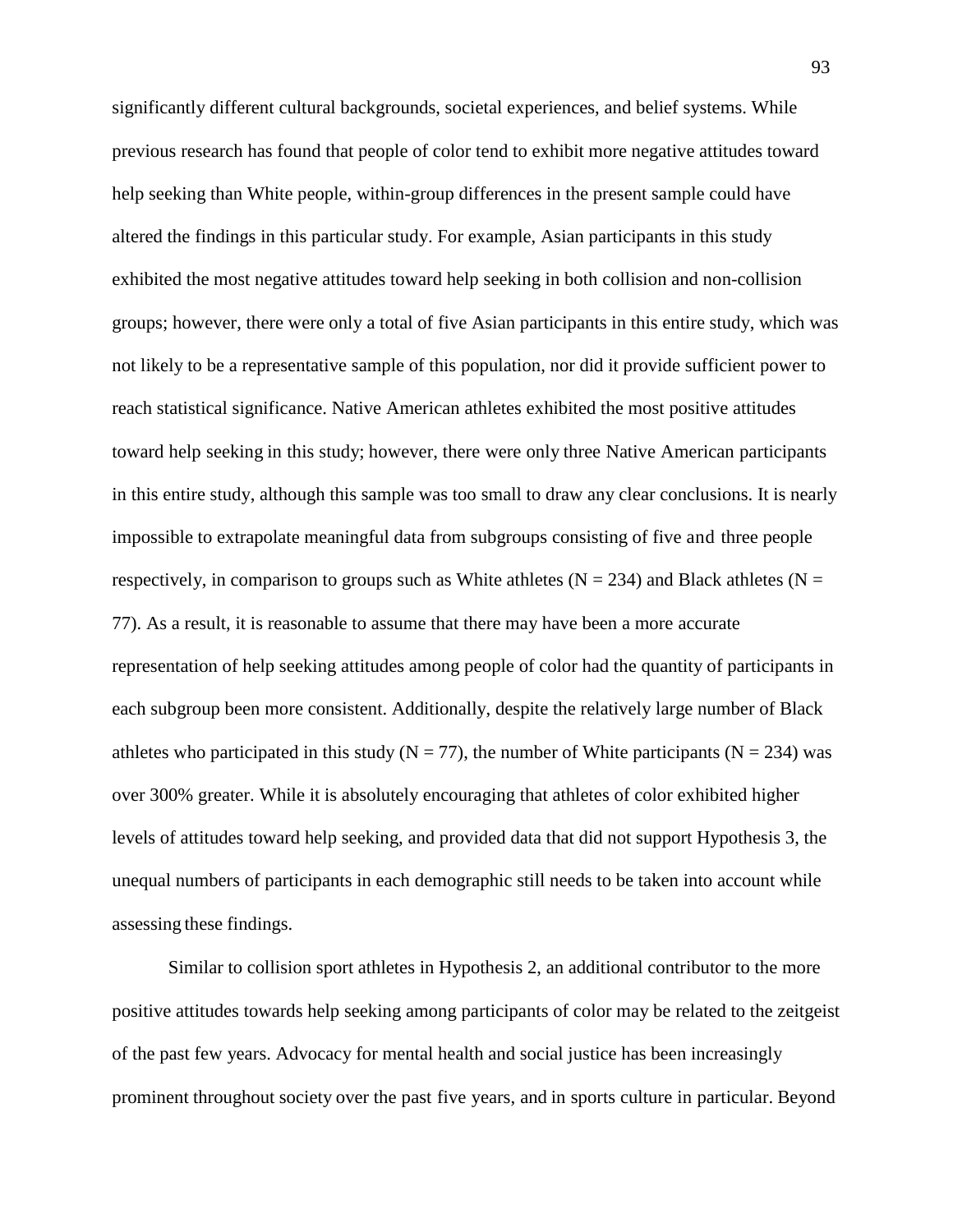the general advocacy for mental health care noted above, athletes of color in both collision and non-collision sports have used their platforms of fame and visibility to advocate for social justice reform and equality for marginalized groups. These forms of advocacy have manifested in protests both on and off the court/field and have focused on the humanity, injustice, and societal needs of athletes and people of color in this country. Proactively speaking out about mental, physical, and societal needs for marginalized groups has been modelled by famous athletes of color such as Lebron James, Colin Kaepernick, Bubba Wallace, P.K Subban, Steph Curry, and Patrick Mahomes. These athletes, and society in general, focusing on the well-being and improvement of treatment for people of color in America, may have given more confidence and agency to participants of color in this study to be more open about help seeking. This increased confidence and openness may have contributed to findings that did not support Hypothesis 3, and suggest that further research needs to be conducted in the future to expand upon both the findings and limitations of this study.

## **Limitations**

There are many limitations to recognize in the present study. First, the current study relied on self-report measures. While self-report measures are often utilized in psychological research, there is potential for misrepresentation and error to occur in survey-based responses. Participants also self-selected to participate in this study, and were not randomly selected. The only criteria necessary to participate was to be at least 18 years old, and a retired male college athlete for at least three months. Within this group, there may have been extraneous variables related to differing levels of motivation, athletic identity, athletic performance, general intelligence, exposure to previous mental health treatment, and mental/physical health of participants.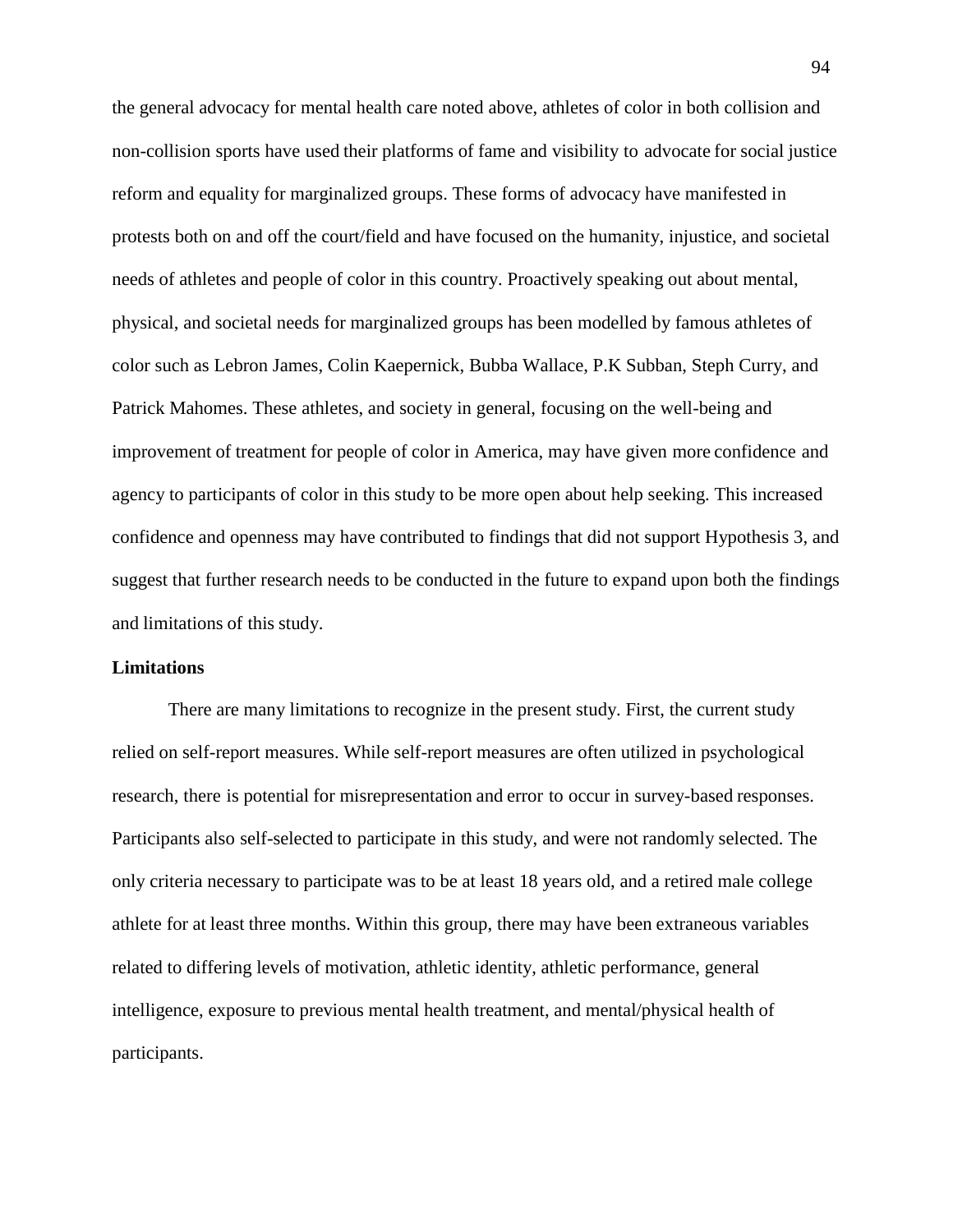An additional limitation of this study relates to the recruitment method. Participants were gathered through MTurk, which has shown to be a valid and reliable recruitment platform for empirical research (Berinksy et al., 2012). Despite substantial evidence supporting the validity and reliability of MTurk, the anonymity and self-report responses of participants in this study prevented any way of actually confirming the previous student-athlete status or retirement period of the participants. Further, MTurk workers discovered the survey through keywords associated with this study such as "retired," "college," "university," "male athletes," "masculinity," "sports," "collision sports," "contact sports," "football," "wrestling," "hockey and "lacrosse. There is a possibility that workers who chose to participate in this study were intrigued by these keywords or subjects, but were not college athletes themselves. Despite precautions taken to ensure the legitimacy of participants' MTurk qualifications, it is also possible that some participants may have responded carelessly or erroneously due to the fact that the study was an online-based survey. Measures to reduce the possibility of these errors were also taken after data collection as well, as 46 ineligible participants who did not meet study criteria or did not complete all instruments were excluded from the analysis. However, the possible risk of additional illegitimate data not found or excluded still remains a limitation.

Finally, there are also limitations to this study related to the sample of research participants. Because all participants were retired male college athletes, the results may not generalize to athletes of other genders, ages, or levels of competition. There were also discrepancies in demographic factors such as the age, race, and sport played by participants. Because any athlete over the age of 18 was included in this study, it is possible that responses were altered based on the age or developmental stage of the participants. There was a wide range of age in this sample, as participants were between the ages of 18 and 66 ( $M = 34.40$ ,  $SD = 9.72$ ). As a result, responses of an 18-year-old participant retired for three months, may have differed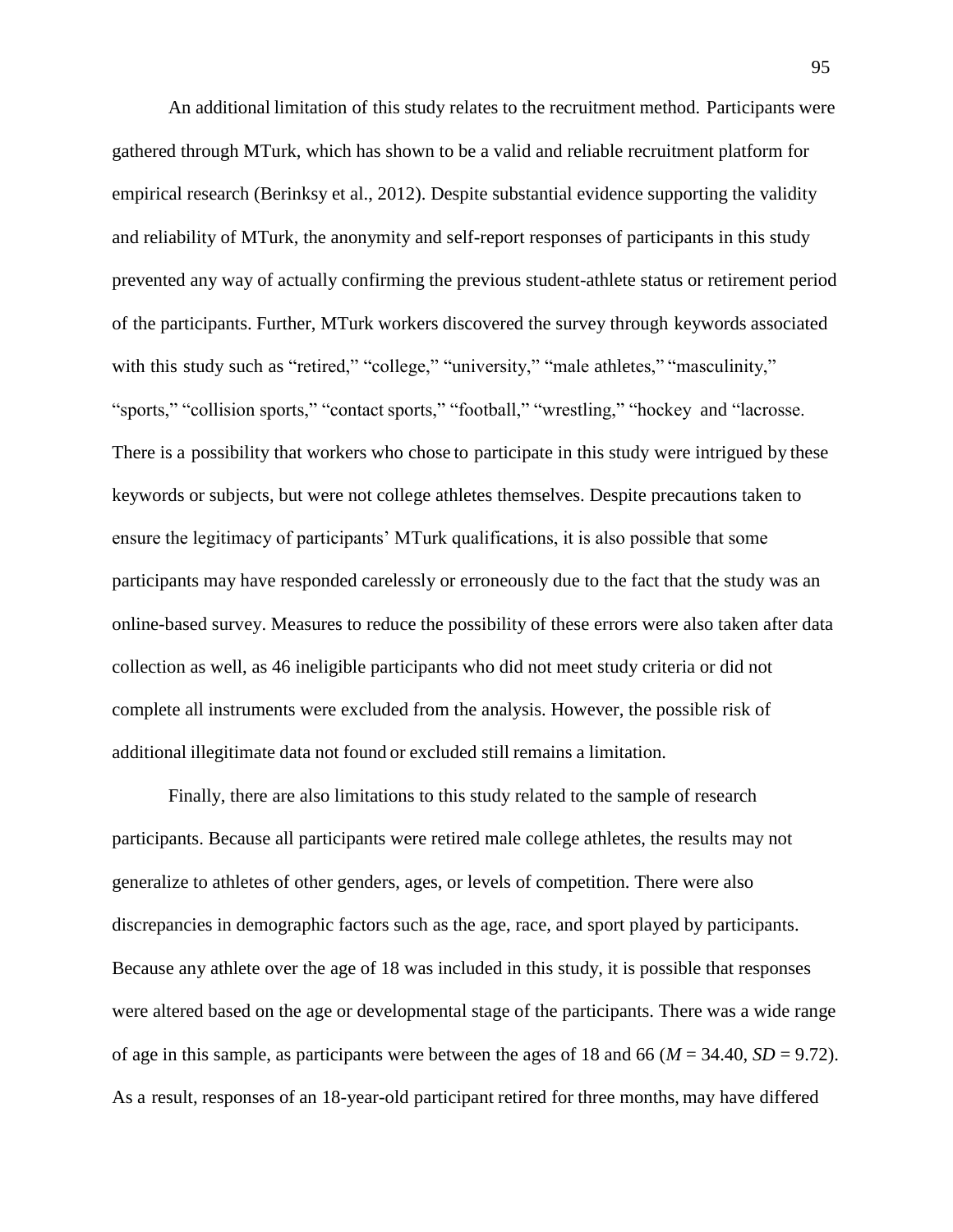from a 66-year-old participant retired for 44 years, because of age-related developmental factors, rather than masculinity, race or type of sport. The results of this study also reflect limited generalizability due to lack of racial diversity among respondents. The participants consisted of 234 White people (66%) as opposed to 120 people of color (34%). The near doubling of White participants to participants of color reflects a somewhat biased representation of attitudes toward help seeking in this sample, based on race. As mentioned before, there was also a great disparity in the diversity within the POC group as well. The number of Black participants ( $N = 78$ ) was nearly double the number of Asian, Latino and Native American participants combined ( $N = 42$ ). This disparity within the POC group may have affected the results of the overall study, and needs to be acknowledged as a potential limitation.

Lastly, the diversity of sports played by participants in the Non-collision group, the lack of diversity of sports played by participants in the Collision group , and the inclusion of soccer and basketball in the non-collision group, are potential limitations of this study. As previously discussed, There were a total of 19 different sports played by participants in the non-collision group, as opposed to four in the collision group. The wide variety of sports could have affected the resulting attitudes toward help seeking among participants within the Non-collision group. Conversely, because 78% of participants in the collision group were football players ( $N = 57$ ), this group may have been overly represented by one sport, rather than collision sport athletes in general. There was also a difference of 208 respondents between the Non-collision group ( $N =$ 281) and Collision group ( $N = 73$ ). This unequal number of participants between both groups may have altered the results, and thusshould also be recognized as a limitation of this study. Similarly, as previously mentioned, the inclusion of soccer and basketball in the non-collision group may have created an additional limitation. In order to ensure an adequate sample and diversify both groups focusing on type of sport and race, soccer and basketball needed to be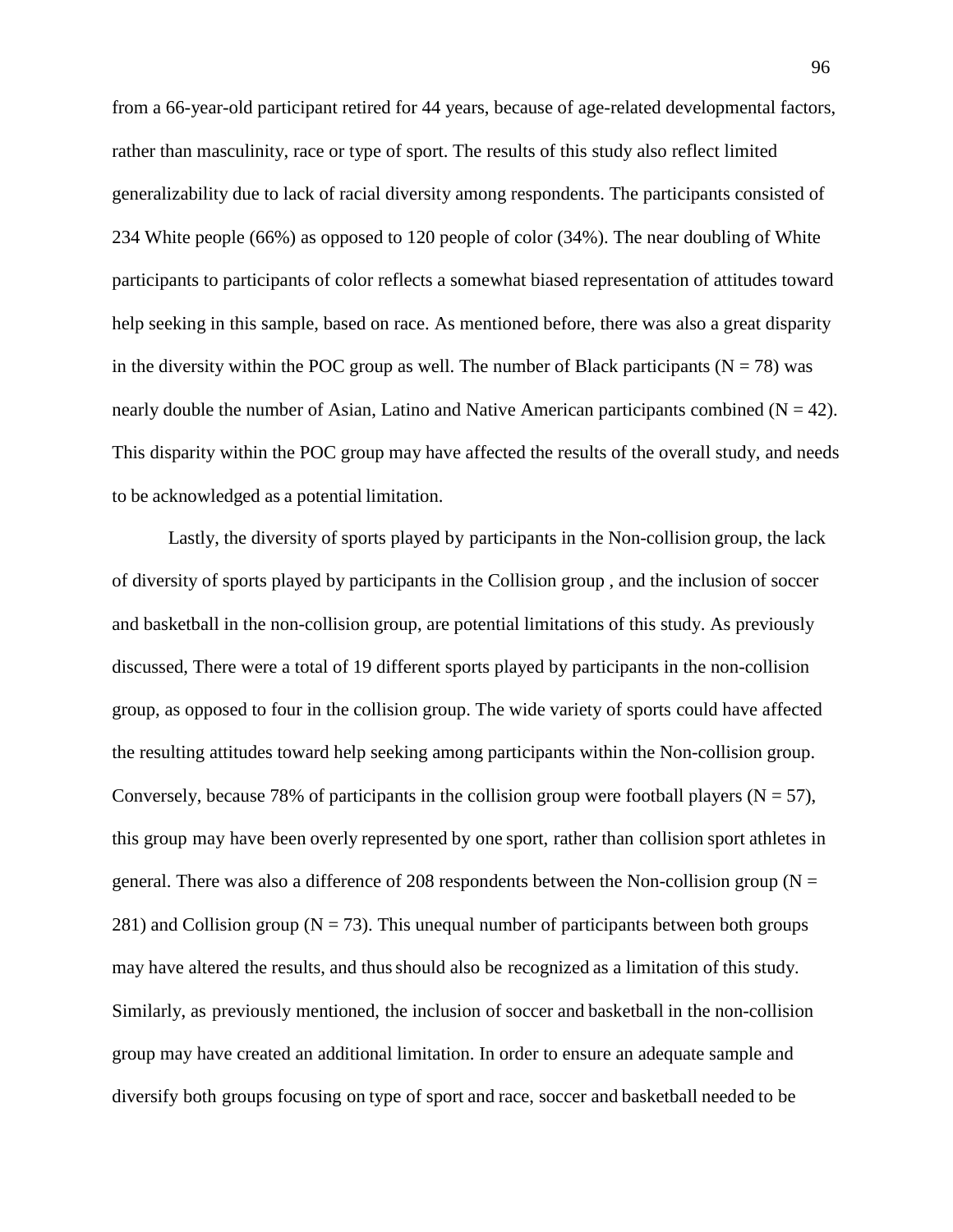included in the Non-collision group, despite being categorized throughout the literature as "contact sports" (Liang et al., 2019). Assuming an adequate sample size, soccer and basketball being included as a third "type of sport" option or group in this study may have led to different results. Being able to compare collision sports of football, wrestling, hockey and lacrosse directly to the sports in which no contact occurs whatsoever may have illustrated a more stark difference in attitudes towards help seeking between groups, and provided more evidence to support the second hypothesis.

# **Clinical Implications**

Despite the limitations, the findings of this study provide valuable information for clinicians about factors that may be detrimental to the mental health of both current and retired athletes, and some barriers they may face in seeking psychological help. Mainly, the most beneficial finding of this study relates to masculinity. The first hypothesis of this study, that participants scoring higher in masculinity would be less likely to seek psychological help, was supported. From a clinical perspective, this information is useful for many reasons. First, the results provide mental health practitioners, but perhaps more importantly, coaches, trainers, and additional support systems with an understanding of which players may be at most risk for not only developing mental health difficulties, but also neglecting to seek help when distressed. Research has shown that college athletes are more likely to confide in support systems that they personally trust such as coaches, trainers, and teammates (Ackerman, 2011;Watson & Kissinger, 2007; Worthy, 2017). Understanding masculinity risk factors, such as excessive hyperaggression, restricted emotionality, bracketed morality, and a refusal to show weakness, can better prepare these support systems and equip them as the first line of defense for identifying and intervening when a player is in distress. Identifying which players demonstrate these traits can also allow support systems to inform this population about risk factors they may not even be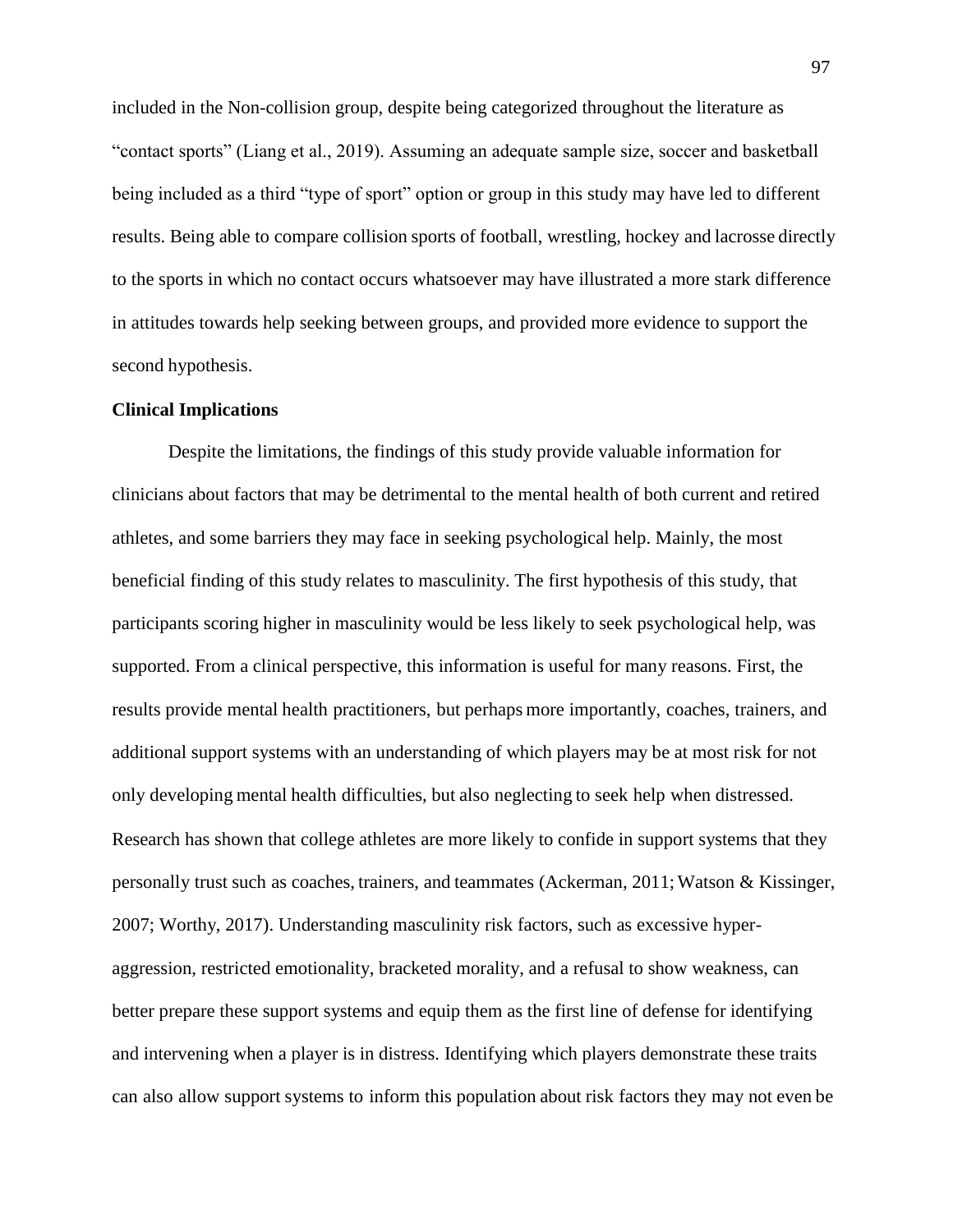aware of, and begin the process of normalizing mental health difficulties and the benefits of counseling.

Earlier intervention and more proactive discussions about masculinity risk factors, mental health struggles of athletes, and the benefits of seeking help, can contribute to lowering stigma in the sports community. The results of this study illustrated that retired male college athletes are still susceptible to the influence of masculine societal expectations, which contribute to less positive attitudes toward help seeking. Given that there are a substantial amount of mental health difficulties associated with retirement from sport, this continued perception of being averse to help seeking puts this population at risk. From a clinical perspective, incorporating psychoeducation, normalization and validation of help seeking to players before they retire is a logical step towards mitigating the risk of developing mental illness in retirement. Previous research suggests that athletes perceive counseling and seeking psychological help to be less important than physical practices such as weight training, strength and conditioning, nutrition prioritization (Kliegman, 2017). The information collected from this study should inform coaches, trainers, therapists and mentors to begin educating athletes, particularly male athletes featuring traits of hegemonic masculinity, as early as possible about the need for mental health maintenance as well. If an emphasis on mental health is incorporated when these athletes begin college athletics as underclassmen, they will hopefully be less affected by stigma, and more open to the idea of seeking help upon retirement from sport. Similarly, when athletes do enter the stage of their career in which retirement is on the horizon, help with the transition from college athletics to retirement would be beneficial. Incorporating a "case management" perspective in which athletes are introduced and connected to community resources such as mental health services, student-athlete workshops, local competitive and recreation sports leagues and centers, and personal training programs, could help the athlete maintain a sense of athletic continuity and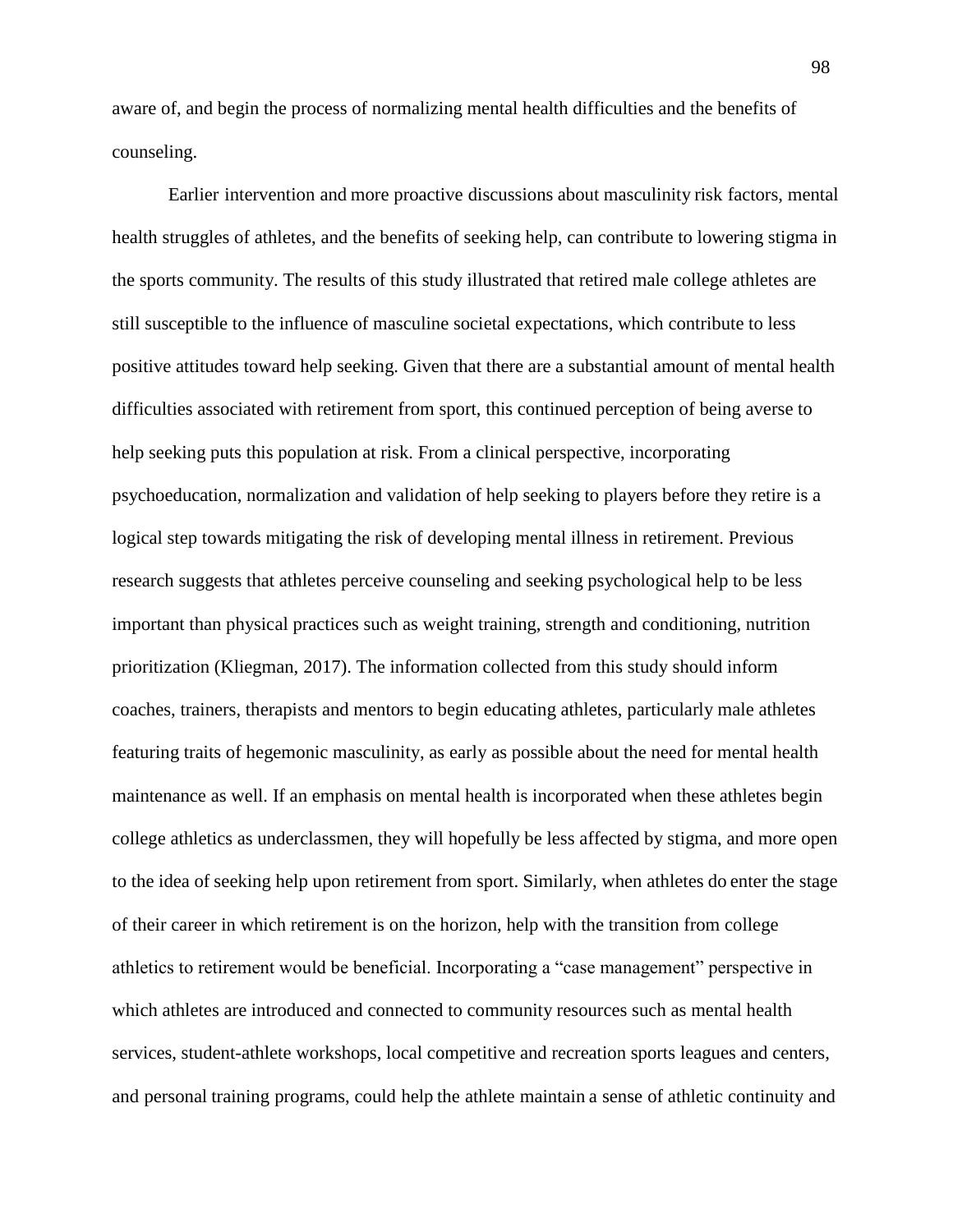a regimented workout schedule following the absence of sport. Providing athletes with psychoeducation on the impact of retirement of mental health is another important intervention that can help during transition to retirement. Previous research conducted by Ackerm an (2011) discovered that providing athletes with a psycho-education workshop about the connectivity between mental illness and athletics actually increased attitudes toward help seeking in this group. Involving psychologists from college counseling centers to conduct workshops, particularly psychologists who are retired athletes themselves, may be beneficial to normalizing the transition process from sport to retirement for college athletes at the end of their careers.

Lastly, the results of this study suggest that there may be a more complex connection between race, and type of sport on attitudes toward help seeking than previous research has shown. Results illustrated a non-significant relationship between race and type of sport on attitudes toward help seeking in retired male athletes. While there are many limitations to this study that may have contributed to these findings, the results also could be related to a changing perception in sports culture related to help seeking. Many of the empirical studies on these topics were conducted prior to a recent advocacy effort by athletes, and athletes of color in particular, speaking out and advocating for mental health and social justice. If the recent advocacy efforts have in fact begun to shift attitudes toward help seeking among collision sport athletes and athletes of color, then perhaps masculinity may be the most pertinent risk factor to focus on as a deterrent of mental health treatment. Further research will be needed to continue deciphering which of these factors places athletes and retired male college athletes in particular at risk for mental illness, and specifically which traits related to masculinity may be the most indicative of resistance to help seeking.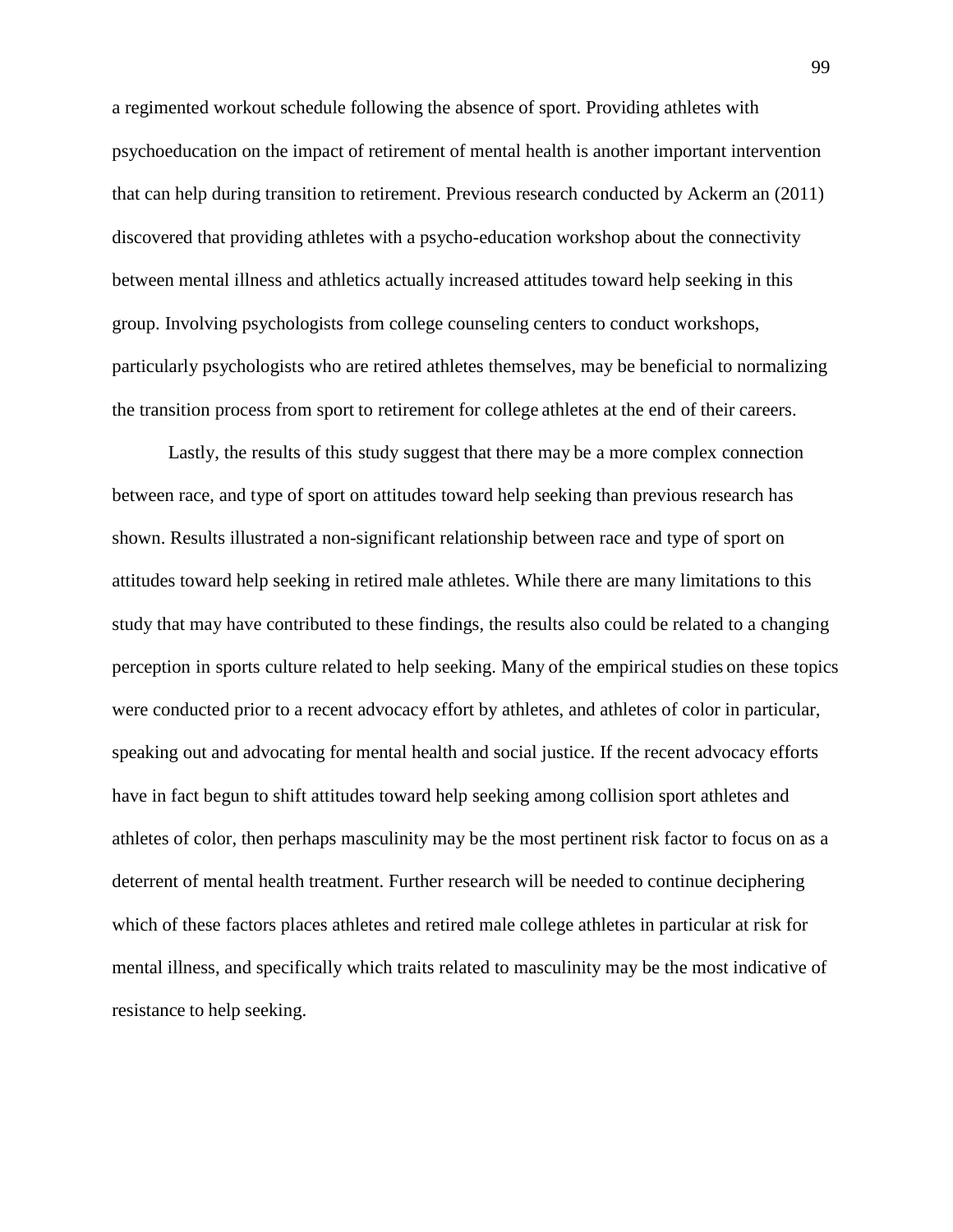#### **Recommendations for Future Research**

Overall, the findings and limitations of this study suggest that more research is needed to better understand attitudes toward help seeking in retired male college athletes. Based on the results of this study, masculinity is the featured trait that should be investigated in future research to better understand resistance to help seeking in sports culture. More specifically, studies should investigate various aspects of the concept of masculinity, searching for which aspects of masculinity specifically trigger an aversion to help seeking. This can be done by utilizing empirical scales other than the MRNI-SF, or by using the MRNI-SF and examining which specific items of the instrument are most highly connected to negative help seeking attitudes. Breaking down the concept of masculinity as a whole and understanding various elements that are most prominent in sports culture would be an important step to further identifying at-risk athletes and reducing stigmatization in the athletic community.

Future research should also build upon the limitations of this study. First, expanding upon the sample and incorporating an equal number of participants in both collision and non-collision groups would be helpful to better understand true differences between these two groups of athletes. Shortening the list of non-collision sports, and incorporating only sports that have zero body-to-body contact such as golf, tennis, track and swimming, would provide a more clearly defined contrast to the collision sport group as well. This would allow the study to reveal a clearer depiction of any differences between true non-collision and collision groups. It would also be advantageous for future studies to recruit an equal number of participants from the sports of football, wrestling, ice hockey, and lacrosse. The Collision group in this study was dominated by football players, and results may have been more reflective of attitudes toward help seeking of retired football players, than retired collision sport athletes in general. There were also inequalities among the number of participants in each racial group in this study. Although it is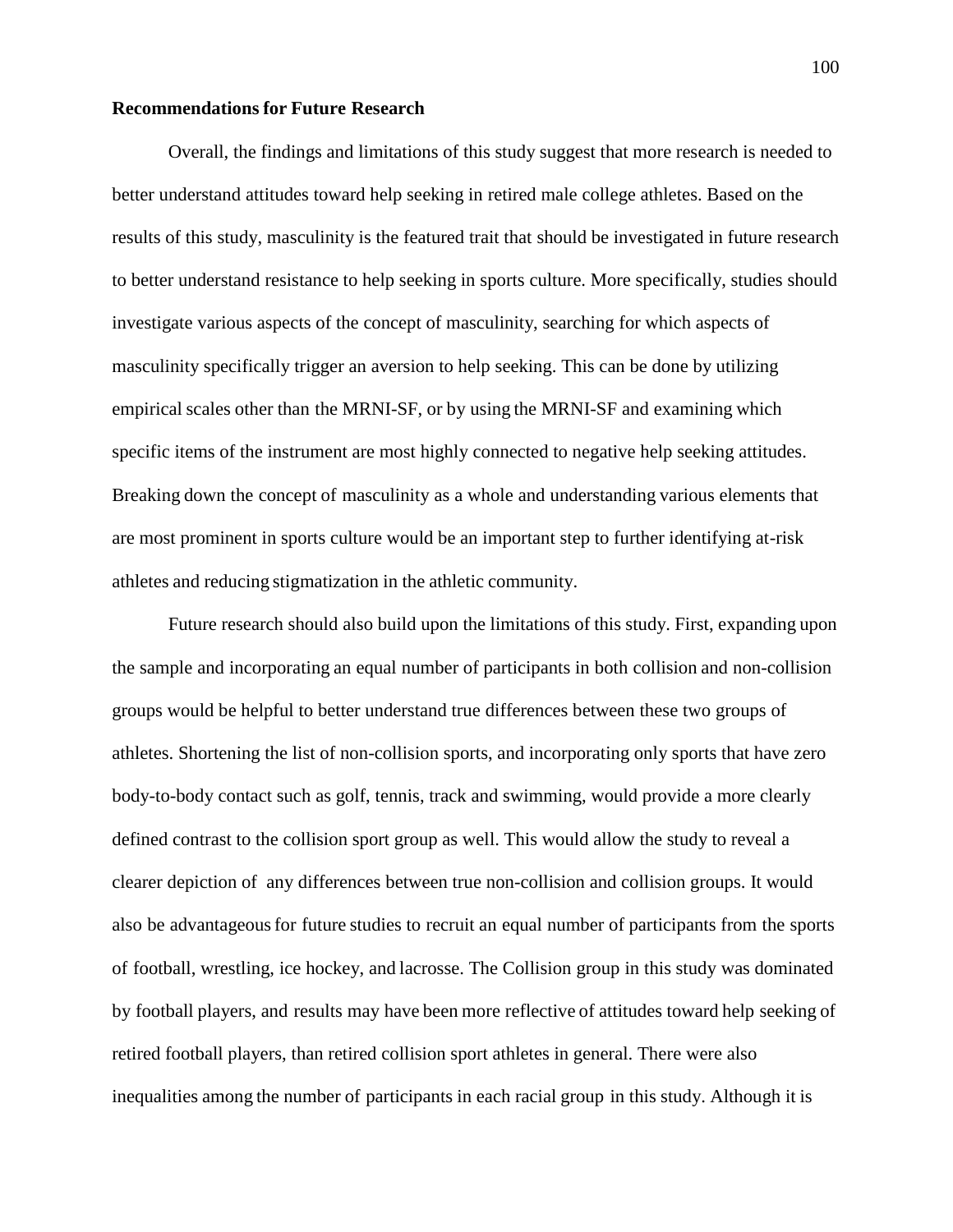unclear if a more equal division of race across the sample would have provided different results, reducing this disparity would provide a clearer illustration of the effect of the dependent variable on the two groups. Incorporating more participants from Latino, Asian, and Native American cultures to equal the number of Black participants would also elicit a more accurate representation of attitudes toward help seeking by people of color in general. Additionally, limiting the age range of participants would be a direction for future studies to consider as well. Participants in this study were between the ages of 18 and 66 years old. While it is unclear if age or developmental stage was an extraneous variable influencing the results, solely examining athletes who have either recently retired in the past year, or have been retired from sport for a number of decades, would be an informative addition to the extant literature.

Finally, because there is a pre-existing gap in the literature for this population in general, it is important to note that future research continuing to examine the struggles of retired male athletes in general is essential. Retired athletes are a population that has been scarcely studied in the extant literature, despite being at risk for a multitude of mental health difficulties. Retired male college athletes in particular are a population that has been even further neglected in previous research, and are an at-risk population for not only developing mental health difficulties, but for rejecting the idea of seeking psychological help. Athletes exhibiting hypermasculine tendencies may be at further risk for having negative attitudes toward seeking psychological help, as they attempt to maintain ideologies of emotional constriction and avoidance of vulnerability taught to them in sports culture. Retirement can be a stressful time for many athletes as they cope with the loss of sport. If they are attempting to cope with additional life stressors in conjunction with retirement, and are unable to articulate their feelings or seek appropriate psychological help, they may be at risk for developing a more serious form of mental illness. Future research should continue to focus on this at-risk population, and prioritize a more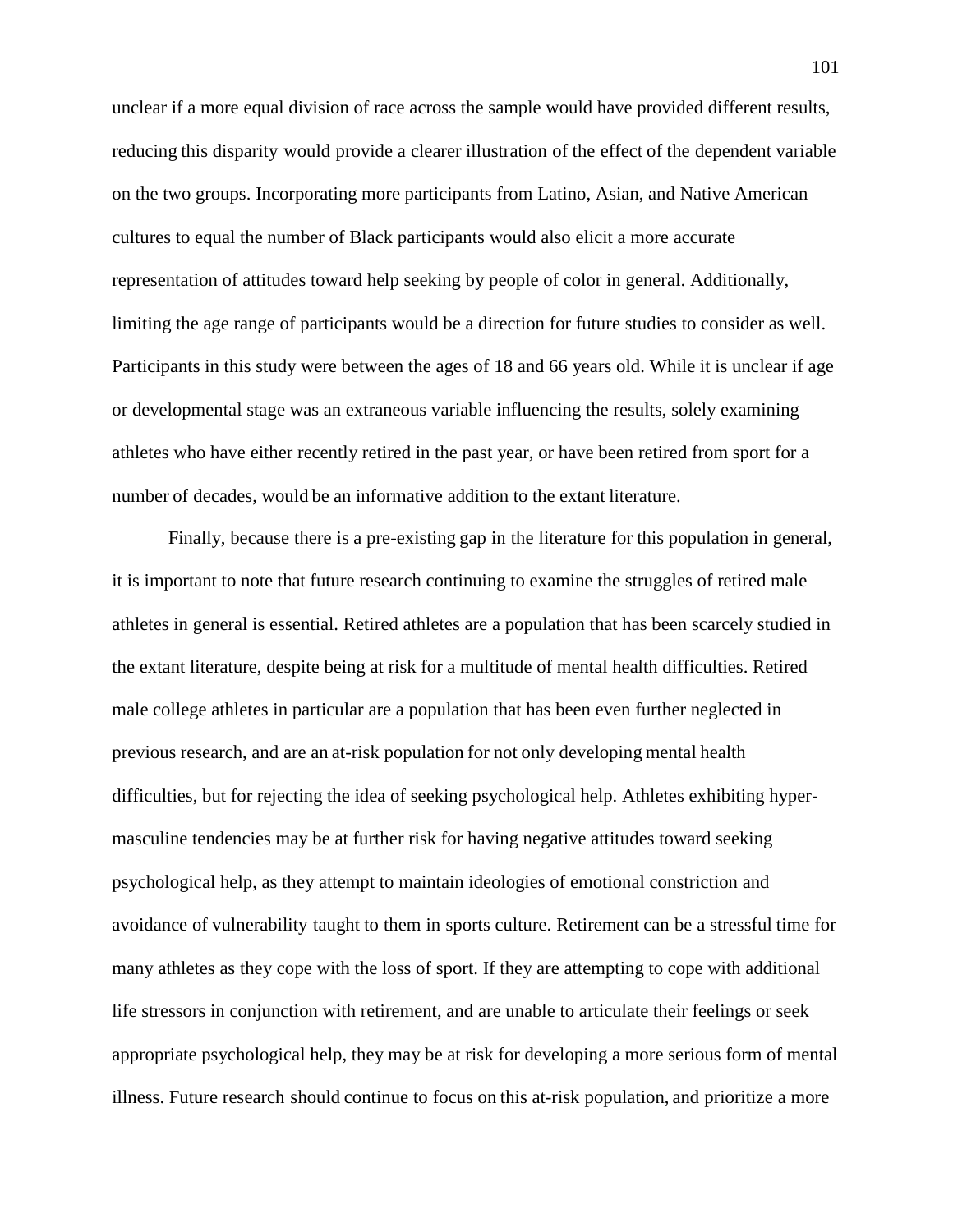in-depth understanding of the risk factors and areas of resistance that prevent retired male college athletes from seeking professional psychological help.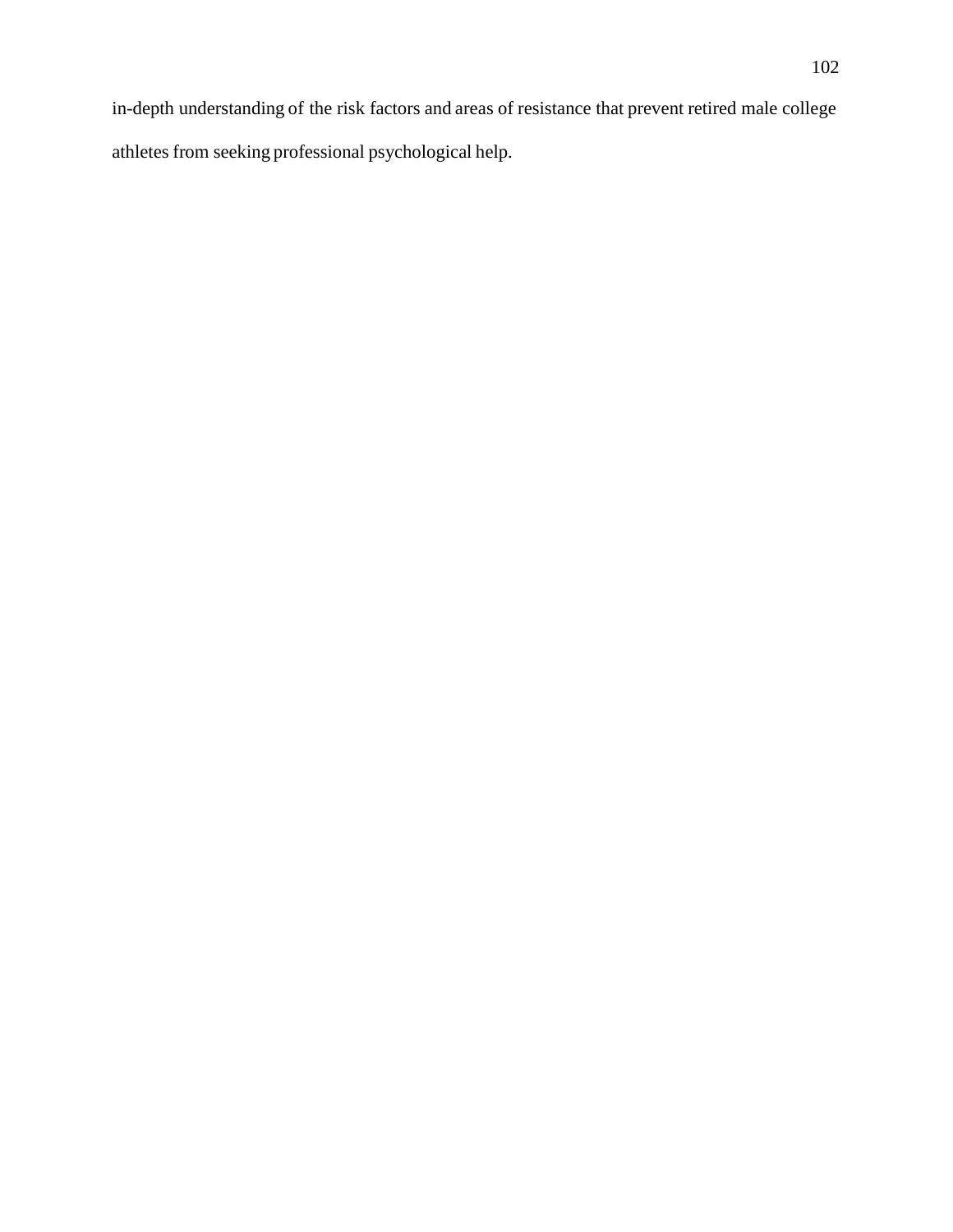#### References

- Ackerman, S. R. (2011). Attitudes Toward Help-Seeking and Mental Health Among College Athletes: Impact of a Psycho-Educational Workshop. Seton Hall University Dissertations and Theses (ETDs). 37.https://scholarship.shu.edu/dissertations/37
- Adler, P. A., & Adler, P. (1989). The gloried self: The aggrandisement and the constriction of self. Social Psychology Quarterly, 52(4), 299-310.
- Alfermann, D., Stambulova, N., & Zemaityte, A. (2004). Reactions to sport career termination: A cross-national comparison of German, Lithuanian, and Russian athletes. Psychology of Sport and Exercise, 5, 61–75. doi:10.1016/S1469-0292(02)00050-X
- Álvarez, M. T., Boixadós, M., Valiente, L., & Feliu, J. C. (2004). Elite athletes'image of retirement. Psychology of Sport and Exercise, 5, 35–43
- Andrews, G., Issakidis, C., & Carter, G. (2001). Shortfall in mental health service utilisation. British Journal of Psychiatry, 179, 417– 425. doi: 10.1192/bjp.179.5.417
- Arden, N. K., Crozier, S., Smith, H., Anderson, F., Edwards, C., Raphael, H., & Cooper, C. (2006). Knee pain, knee osteoarthritis, and the risk of fracture. *Arthritis & Rheumatism, 55*(4), 610-615. doi:10.1002/art.22088
- Avila, D. L., & Avila, A. L. (1995). Mexican-Americans. In N. A. Vacc, S. B. DeVaney, & J. Wittmer (Eds.), Experiencing and counseling multicultural and diverse populations (3rd ed., pp. 119 –146). Philadelphia, PA:Accelerated Development
- Baillie, P. H. (1993). Understanding Retirement from Sports: Therapeutic Ideas for Helping Athletes in Transition. *The Counseling Psychologist, 21*(3), 399-410. doi:10.1177/0011000093213004
- Bahrke, M. S., Yesalis, C. E., 3rd, & Wright, J. E. (1996). Psychological and behavioural effects of endogenous testosterone and anabolic-androgenic steroids. An update. *Sports medicine (Auckland, N.Z.)*, *22*(6), 367–390. https://doi.org/10.2165/00007256- 199622060-00005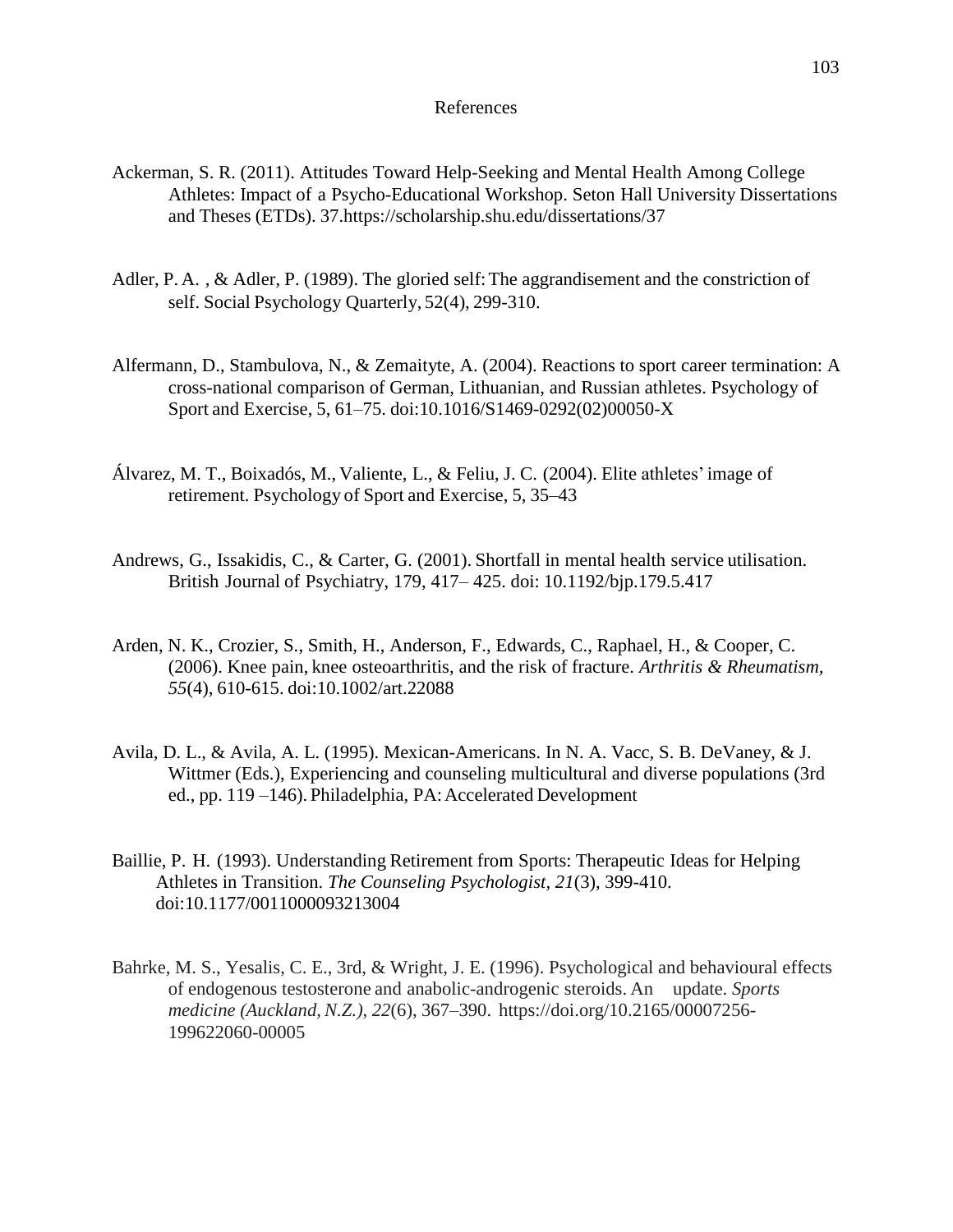- Barnard, J. (2016). Student-Athletes' Perceptions of Mental Illness and Attitudes Toward Help-Seeking, Journal of College Student Psychotherapy, 30:3, 161- 175, DOI: [10.1080/87568225.2016.1177421](https://doi.org/10.1080/87568225.2016.1177421)
- Bauman, N. J. (2015). The stigma of mental health in athletes: are mental toughness and mental health seen as contradictory in elite sport? British Journal of Sports Medicine, 50(3), 135–136. doi: 10.1136/bjsports-2015-095570
- Beamon, K., & Bell, P. A. (2006). Academics versus athletics: An examination of the effects of background and socialization on African American male student athletes. *The Social Science Journal, 43*(3), 393-403. doi:10.1016/j.soscij.2006.04.009
- Beauchemin, J. (2014). College Student-Athlete Wellness: An Integrative Outreach Model. College Student Journal, 2, 268- 280
- Berinsky, A. J., Huber, G. A., & Lenz, G. S. (2012). Evaluating Online Labor Markets for Experimental Research: Amazon.coms Mechanical Turk. Political Analysis, 20(03), 351-368. doi:10.1093/pan/mpr057
- Bloom, G. A. (2004). Sport psychology and concussion: New impacts to explore. *British Journal of Sports Medicine, 38*(5), 519-521. doi:10.1136/bjsm.2004.011999
- Brett, B. L., & Solomon, G. S. (2017). Comparison of Neurocognitive Performance in Contact and Noncontact Nonconcussed High School Athletes Across a Two-Year Interval. Developmental Neuropsychology, 42(2), 70–82. doi: 10.1080/87565641.2016.1243114
- Brewer, B. W., & Petitpas, A. J. (2017). Athletic identity foreclosure. Current opinion in psychology, 16, 118–122. https://doi.org/10.1016/j.copsyc.2017.05.004
- Brewer, B. W., Van Raalte, J. L., & Linder, D. E. (1993). Athletic Identity Measurement Scale (AIMS) [Database record]. APA PsycTests
- Brock, S. C., & Kleiber, D. A. (1994). Narrative in Medicine: The Stories of Elite College Athletes' Career-Ending Injuries. *Qualitative Health Research, 4*(4), 411-430. doi:10.1177/104973239400400405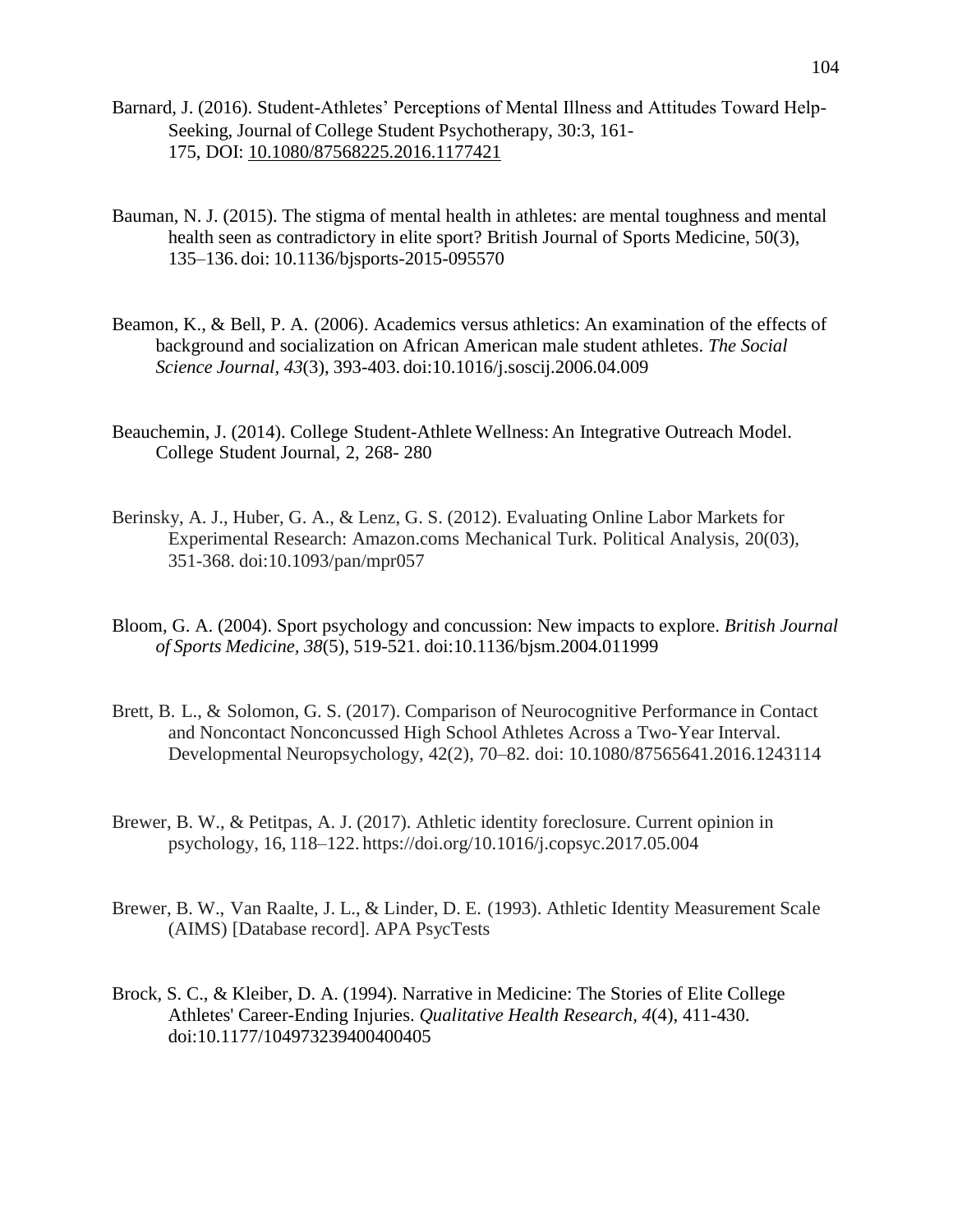- Brown, G. T. (2014). G.T. Brown, B. Hailine, E. Kroshus, M. Wilfert (Eds.), Mind, body and sport: Understanding and supporting student-athlete mental wellness, National Collegiate Athletic Association, Indianapolis, IN (2014). Indianapolis, IN: National Collegiate Athletic Associtation.
- Brownlee, J. (2018). Statistical Methods for Machine Learning: Discover how to Transform Data into Knowledge with Python. Machine Learning Mastery Pty. Ltd., Vermont, Victoria, Australia.
- Cieslak, T. (2004). Describing and measuring the athletic identity construct: Scale development and validation. (Electronic Thesis or Dissertation). Retrieved from https://etd.ohiolink.edu/
- Clarke, K. S. (1966). Calculated Risk of Sports Fatalities. *JAMA: The Journal of the American Medical Association, 197*(11), 894. doi:10.1001/jama.1966.03110110118027

Coakley, J. J. (1983). Leaving competitive sport: Retirement or rebirth? Quest, 35, 1, 1-11

- Cooper-Patrick, L., Powe, N. R., Jenckes, M. W., Gonzales, J. J., Levine, D. M., & Ford, D. E. (1997). Identification of patient attitudes and preferences regarding treatment of depression. *Journal of General Internal Medicine, 12*(7), 431-438. doi:10.1046/j.1525- 1497.1997.00075.x
- Correia, M. E., & Rosado, A. (2018). Fear of failure and anxiety in sport. *Análise Psicológica, 36*(1), 75–86. [https://doi.org/10.14417/ap.1193](https://psycnet.apa.org/doi/10.14417/ap.1193)
- Corrigan, P. W., & Penn, D. L. (1999). Lessons from social psychology on discrediting psychiatric stigma. *American Psychologist, 54*(9), 765-776. doi:10.1037/0003- 066x.54.9.765
- Corrigan, P. W., & Watson, A. C. (2007). The stigma of psychiatric disorders and the gender, ethnicity, and education of the perceiver. *Community mental health journal*, *43*(5), 439– 458. https://doi.org/10.1007/s10597-007-9084-9
- Cottler, L. B., Abdallah, A. B., Cummings, S. M., Barr, J., Banks, R., & Forchheimer, R. (2011). Injury, pain, and prescription opioid use among former National Football League (NFL) players. *Drug and Alcohol Dependence, 116*(1-3), 188-194. doi:10.1016/j.drugalcdep.2010.12.003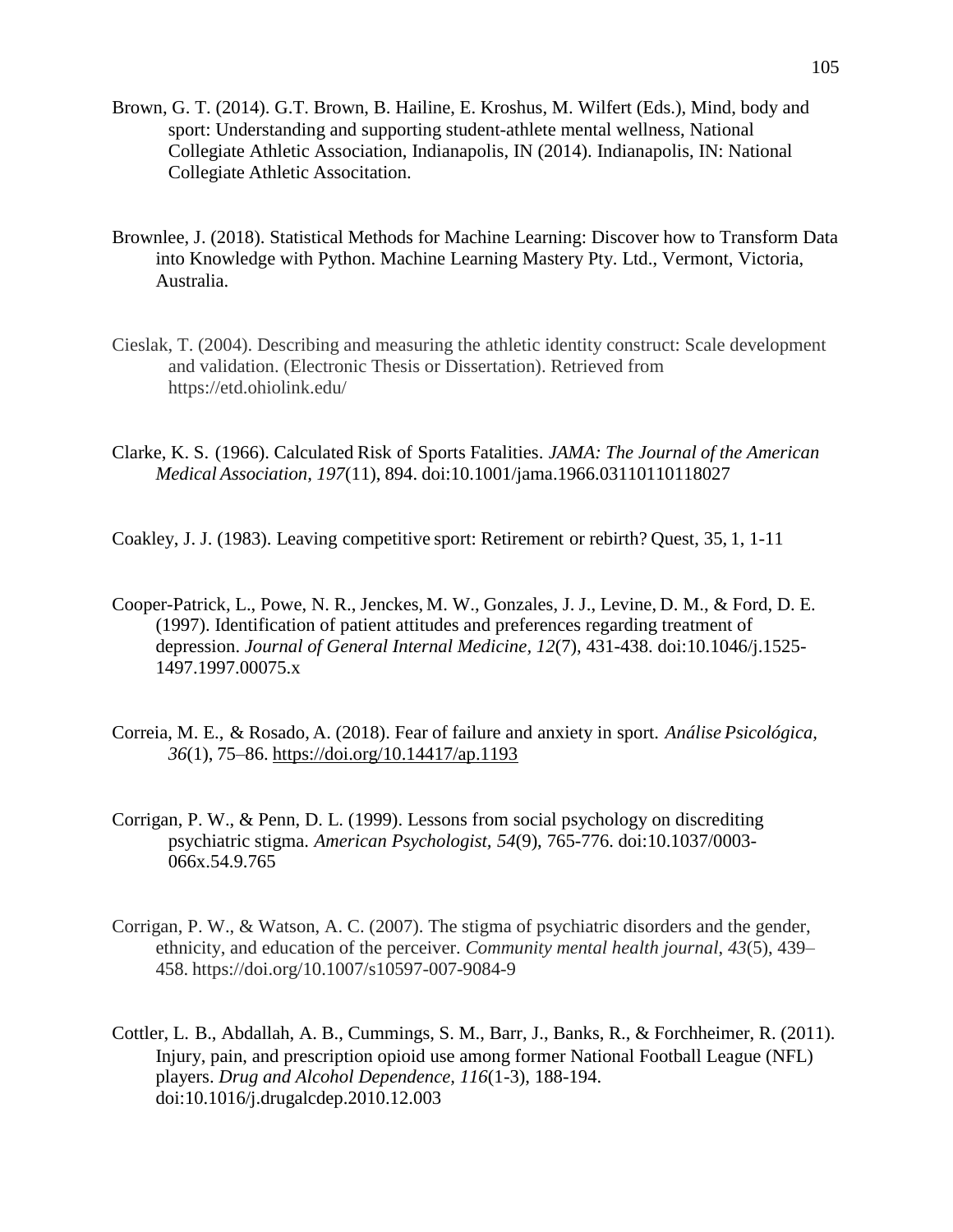- Coulomb-Cabagno, G., & Rascle, O. (2006). Team Sports Players' Observed Aggresion as a Function of Gender, Competitive Level, and Sport Type. *Journal of Applied Social Psychology, 36*(8), 1980–2000. [https://doi.org/10.1111/j.0021-9029.2006.00090.x](https://psycnet.apa.org/doi/10.1111/j.0021-9029.2006.00090.x)
- Crighton, B., Close, G. L., & Morton, J. P. (2016). Alarming weight cutting behaviours in mixed martial arts: A cause for concern and a call for action. *British Journal of Sports Medicine, 50*(8), 446-447. doi:10.1136/bjsports-2015-094732
- Cunningham, G. B. (2003). Already aware of the glass ceiling: Race-related effects of perceived opportunity on the career choices of college athletes. Journal of African American Studies, 7, 57–71.
- Curry, L., Rehm, M., & Bernuth, C. (1997). Participation in NCAA Division I athletics: Selfperception differencesin athletes and nonathletes. College Student Journal, 31, 96-103.
- Dean, N. A. (2019). "Just Act Normal": Concussion and the (Re)negotiation of Athletic Identity. Sociology of Sport Journal, 36(1), 22–31. doi: 10.1123/ssj.2018-0033
- Didehbani, N., Cullum, C. M., Mansinghani, S., Conover, H., & Hart, J. (2013). Depressive Symptoms and Concussions in Aging Retired NFL Players. *Archives of Clinical Neuropsychology, 28*(5), 418-424. doi:10.1093/arclin/act028
- Di Lorenzo, R., Galliani, A., Guicciardi, A., Landi, G., & Ferri, P. (2014). A retrospective analysis focusing on a group of patients with dual diagnosis treated by both mental health and substance use services. *Neuropsychiatric disease and treatment*, *10*, 1479–1488. https://doi.org/10.2147/NDT.S65896
- Duncan, L. E. (2003). Black Male College Students' Attitudes Toward Seeking Psychological Help. Journal of Black Psychology, 29(1), 68–86. https://doi.org/10.1177/0095798402239229
- Etzel, E. F., & Watson, J. C. (2007). Ethical Challenges for Psychological Consultations in Intercollegiate Athletics. *Journal of Clinical Sport Psychology, 1*(3), 304-317. doi:10.1123/jcsp.1.3.304
- Fallon, B. J., & Bowles, T. V. (2001). Family Functioning and Adolescent Help-Seeking Behavior\*. *Family Relations, 50*(3), 239-245. doi:10.1111/j.1741-3729.2001.00239.x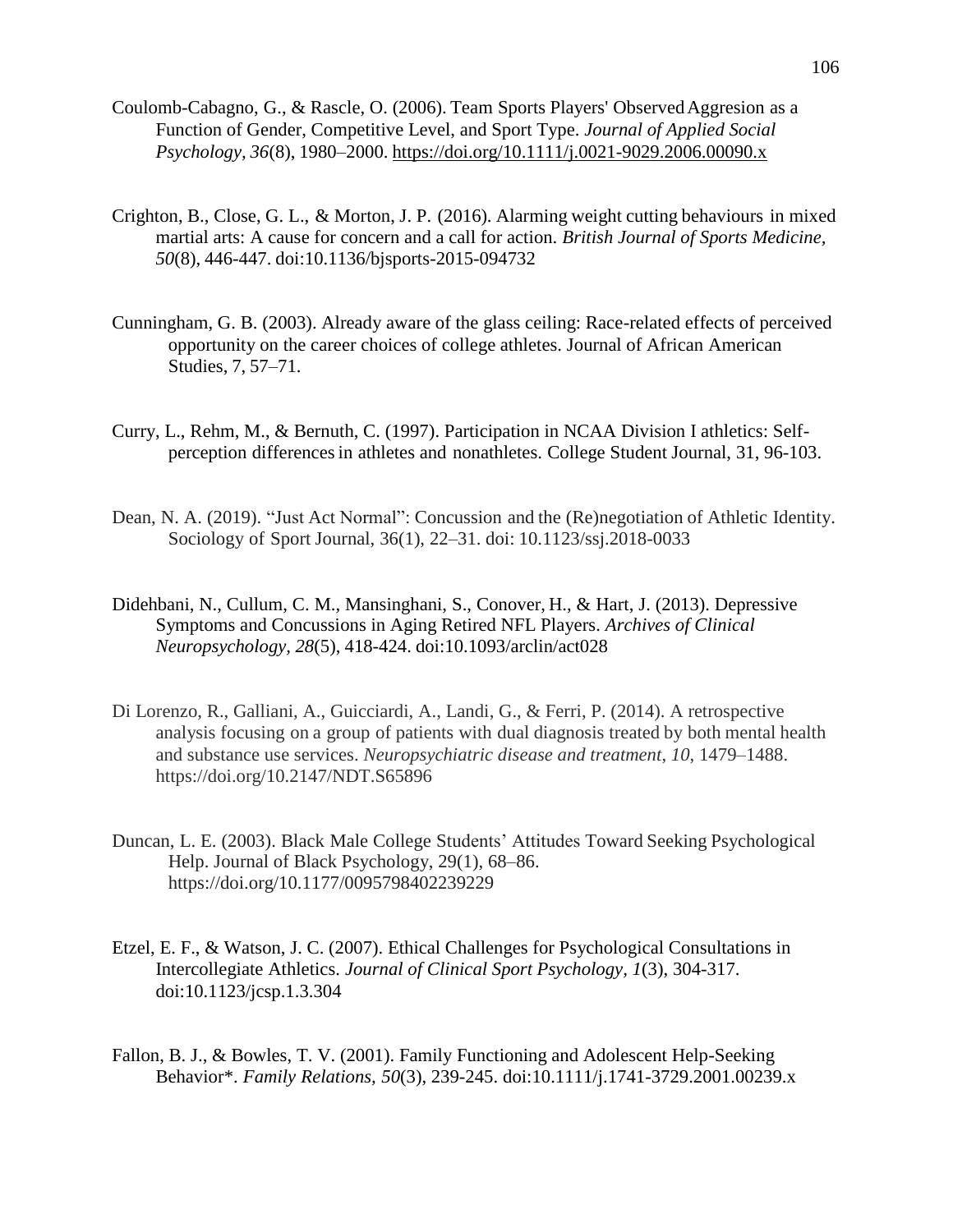- Faul, F., Erdfelder, E., Buchner, A., & Lang, A.-G. (2009). Statistical power analyses using G\*Power 3.1: Tests for correlation and regression analyses. Behavior Research Methods, 41, 1149-1160.
- Ferrante, A. P., Etzel, E., & Lantz, C. (1996). Counseling college student-athletes:The problem, the need. In E. Etzel, A. P. Ferrante, & J. W. Pinkney (Eds.), Counseling college student-athletes: Issues and interventions.
- Filiaci, M. P., & Foley, P. F. (2018). The Relationship Between Athletic Identity and Attitudes Towards Help Seeking in College Students
- Finkbeiner, N. W. B., Max, J. E., Longman, S., & Debert, C. (2016). Knowing What We Don't Know: Long-Term Psychiatric Outcomes following Adult Concussion in Sports. The Canadian Journal of Psychiatry, 61(5), 270–276. doi: 10.1177/0706743716644953
- Fischer, E. H., & Farina, A. (1995). Attitudes Toward Seeking Professional Psychological Help Scale-- Short Form. PsycTESTS Dataset. doi:10.1037/t05375-000
- Fuller, R. D. (2014). Transition Experiences out of intercollegiate athletes: a meta-synthesis. The Qualitative Report, 19(91), 1–15
- Gabbett, T. J. (2010). The Development and Application of an Injury Prediction Model for Noncontact, Soft-Tissue Injuries in Elite Collision Sport Athletes. Journal of Strength and Conditioning Research, 24(10), 2593–2603. doi: 10.1519/jsc.0b013e3181f19da4
- Gage, E. A. (2008). Gender Attitudes and Sexual Behaviors: Comparing Center and Marginal Athletes and Nonathletes in a Collegiate Setting. *Violence Against Women*, *14*(9), 1014– 1032. <https://doi.org/10.1177/1077801208321987>
- Garland, A. F., & Zigler, E. F. (1994). Psychological correlates of help-seeking attitudes among children and adolescents. *American Journal of Orthopsychiatry, 64*(4), 586– 593. [https://doi.org/10.1037/h0079573](https://psycnet.apa.org/doi/10.1037/h0079573)
- Gary, F. A. (2005). Stigma: Barrier to mental health care among ethnic minorities *. Issues in Mental Health Nursing, 26*, 979-999. <http://dx.doi.org/10.1080/01612840500280638>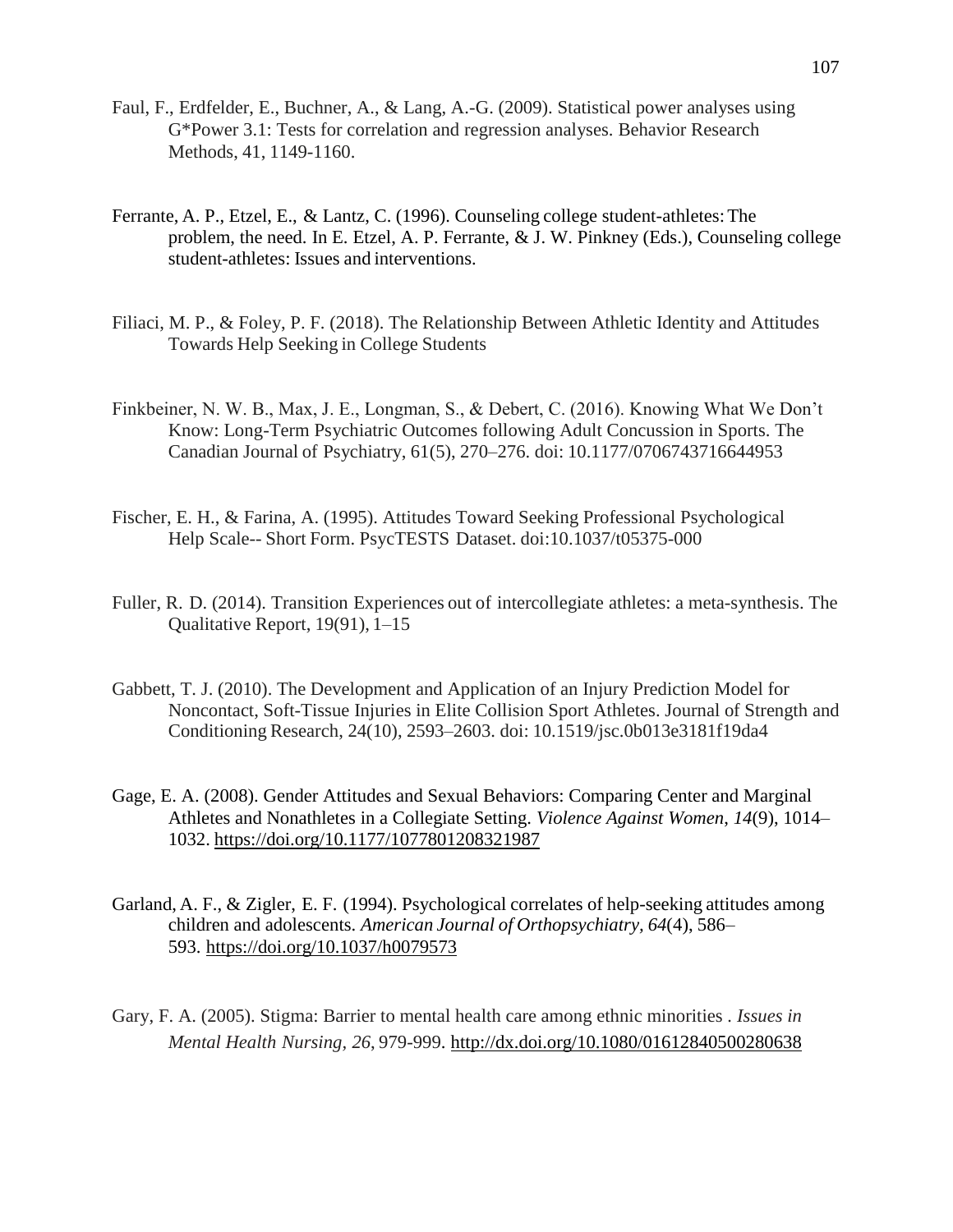- Gavrilova, Y., & Donohue, B. (2018). Sport-specific mental health interventions in athletes: A call for optimization models sensitive to sport culture. Journal of Sport Behavior, 41(3), 283-304.
- Gessel, L. M., Fields, S. K., Collins, C. L., Dick, R. W., & Comstock, D. R. (2007). Concussions Among United States High School and Collegiate Athletes. *Journal of Athletic Training, 42*(4), 495-503.
- Giannone, Z. A., Haney, C. J., Kealy, D., & Ogrodniczuk, J. S. (2017). Athletic identity and psychiatric symptoms following retirement from varsity sports. International Journal of Social Psychiatry, 63(7), 598–601. doi: 10.1177/0020764017724184
- Gliga, A.-C., Neagu, N., & Băţagă, T. (2018). Multifactorial introspective analysis of the individual impact at the end of an athlete's performance sports career. Palestrica Of The Third Millennium - Civilization And Sport, 19(4), 217–223. doi: 10.26659/pm3.2018.19.4.21
- Goldston, D. B., Molock, S. D., Whitbeck, L. B., Murakami, J. L., Zayas, L. H., & Hall, G. C. N. (2008). Cultural considerations in adolescent suicide prevention and psychosocial treatment
- Good, G. E., & Wood, P. K. (1995). Male Gender Role Conflict, Depression, and Help Seeking: Do College Men Face Double Jeopardy? *Journal of Counseling & Development, 74*(1), 70- 75. doi:10.1002/j.1556-6676.1995.tb01825.x
- Gong, F., Gage, S.-J. L., & Tacata, L. A., Jr. (2003). Helpseeking Behavior Among Filipino Americans: A Cultural Analysis of Face and Language. *Journal of Community Psychology, 31*(5), 469–488. [https://doi.org/10.1002/jcop.10063](https://psycnet.apa.org/doi/10.1002/jcop.10063)
- Gould, D., Horn, T. S., & Spreeman, J, (1983). Sources of stress in junior elite wrestlers. *Journal of Sport Psychology* 5: 159-171.
- Gouttebarge, V., Aoki, H., Lambert, M., Stewart, W., & Kerkhoffs, G. (2017). A history of concussions is associated with symptoms of common mental disorders in former male professional athletes across a range of sports. The Physician and Sportsmedicine, 45(4), 443–449. doi: 10.1080/00913847.2017.1376572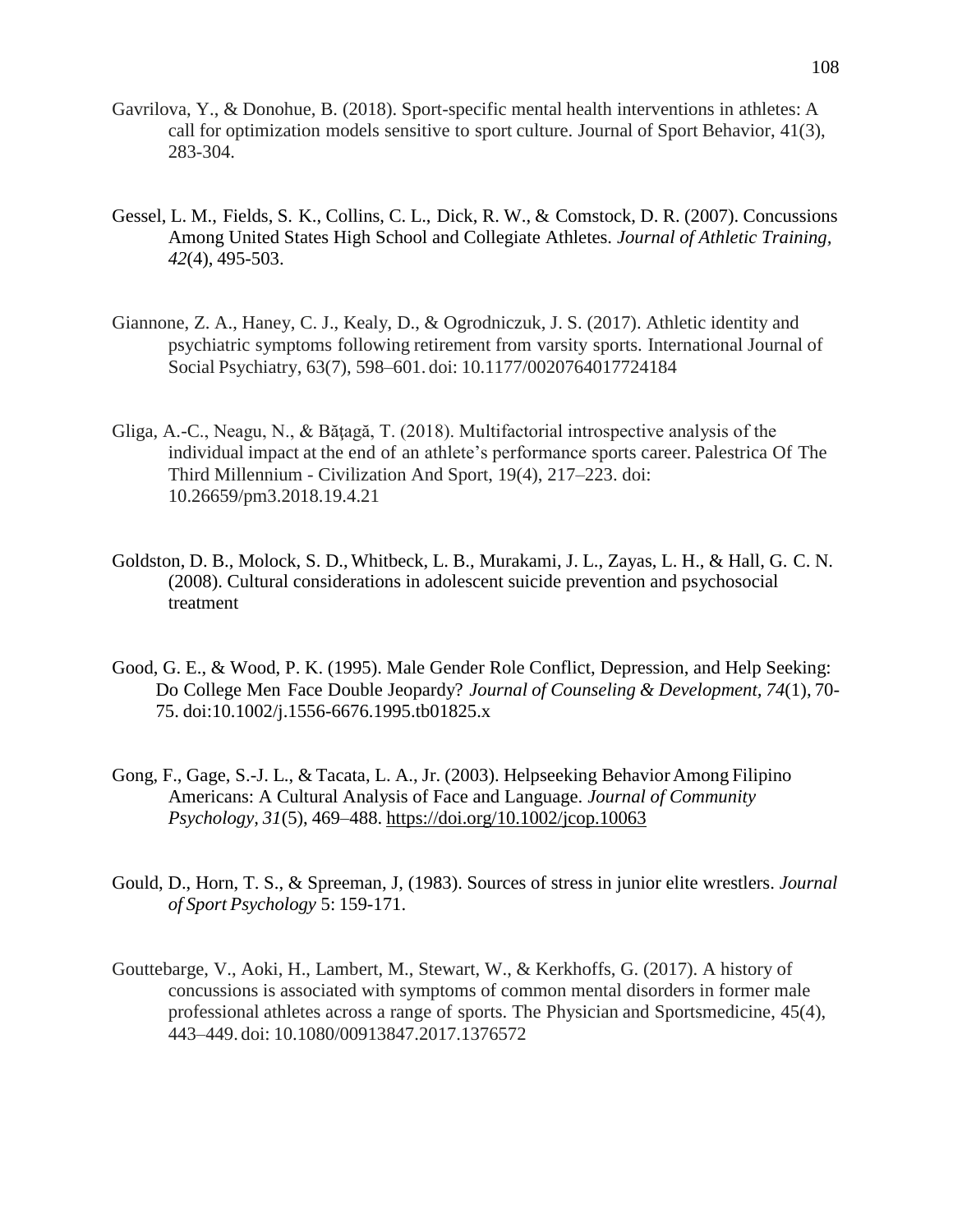- Gouttebarge, V., Frings-Dresen, M. H. W., & Sluiter, J. K. (2015). Mental and psychosocial health among current and former professional footballers. Occupational Medicine, 65(3), 190–196. doi: 10.1093/occmed/kqu20
- Green, S. B., & Salkind, N. (2017). Using Spss for Windows and Macintosh: analyzing and understanding data. Hoboken: Pearson
- Harmon, K. G., Drezner, J., Gammons, M., Guskiewicz, K., Halstead, M., Herring, S., Kutcher, J., Pana, A., Putukian, M., Roberts, W. (2013). American Medical Society for Sports Medicine Position Statement: Concussion in Sport. *Clinical Journal of Sports Medicine, 23*(1), 1-18. doi:10.1097/JSM.0b013e31827f5f93
- Hatton, R. (2013). *War and peace: My story*. London: Pan Books.
- Heird, E. B., & Steinfeldt, J. A. (2013). An Interpersonal Psychotherapy Approach to Counseling Student Athletes: Clinical Implications of Athletic Identity. Journal of College Counseling, 16(2), 143–157. doi: 10.1002/j.2161-1882.2013.00033.x
- Hoyert, D., & Xu, J. (2011). Deaths: Preliminary Data for 2011. *National Vital Statistics Reports from the Centers for Disease Control and Prevention, National Center for Health Statistics, National Vital Statistics System*
- Hunter, D. J., Mcdougall, J. J., & Keefe, F. J. (2008). The Symptoms of Osteoarthritis and the Genesis of Pain. *Rheumatic Disease Clinics of North America, 34*(3), 623-643. doi:10.1016/j.rdc.2008.05.004
- Iverson, G. L. (2014). Chronic traumatic encephalopathy and risk of suicide in former athletes. British Journal of Sports Medicine, 48(2), 162–164. doi: 10.1136/bjsports-2013-092935
- Kavussanu, M., & Ring, C. (2016). Moral Thought and Action in Sport and Student Life: A Study of Bracketed Morality. *Ethics & Behavior, 26*(4), 267-276. doi:10.1080/10508422.2015.1012764
- Kerr, Z. Y., Defreese, J., & Marshall, S. W. (2014). Current Physical and Mental Health of Former Collegiate Athletes. Orthopaedic Journal of Sports Medicine, 2(8), 232596711454410. doi: 10.1177/2325967114544107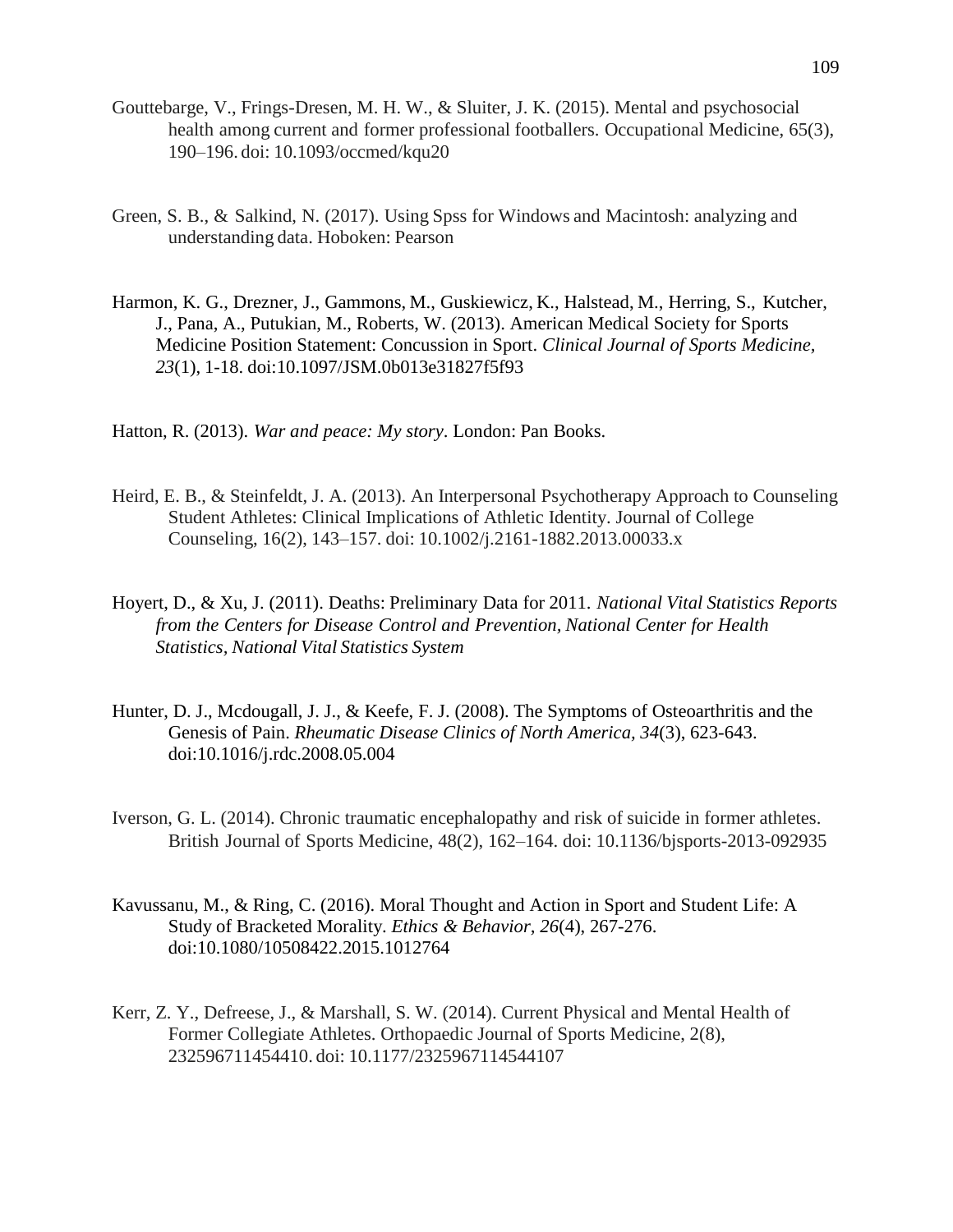- Kessler, R. C., & Neighbors, H. W. (1986). A new perspective on the relationships among race, social class, and psychological distress. *Journal of Health and Social Behavior, 27*(2), 107–115. [https://doi.org/10.2307/2136310](https://psycnet.apa.org/doi/10.2307/2136310)
- Kissinger, D. B., Newman, R., Miller, M. T., & Nadler, D. P. (2011). Athletic Identity of Community College Student Athletes: Issues for Counseling. Community College Journal of Research and Practice, 35(7), 574–589. doi: 10.1080/10668920801897886
- Kissinger, D. B., Newman, R., Miller, M. T., & Nadler, D. P. (2011). Athletic Identity of Community College Student Athletes: Issues for Counseling. *Community College Journal of Research and Practice*, 35(7), 574–589. doi: 10.1080/10668920801897886
- Kliegman, J. (2017). College Athletes Are Only Starting to Get Access to the Mental Health Care They Need. Retrieved from [https://www.theringer.com/2017/10/26/16535274/ncaa](https://www.theringer.com/2017/10/26/16535274/ncaa-%09student-athletes-mental-health-care-)[student-athletes-mental-health-care-i](https://www.theringer.com/2017/10/26/16535274/ncaa-%09student-athletes-mental-health-care-)nitiatives
- Knights, S., Sherry, E., & Ruddock-Hudson, M. (2016). Investigating elite end-of-athletic-career transition: A systematic review. *Journal of Applied Sport Psychology*, 28, 291–308. doi:10.1080/ 10413200.2015.1128992
- Knollman-Porter, K., Brown, J., & Flynn, M. (2018). A Preliminary Examination of Concussion Knowledge by Collegiate Athletes and Non-Athletes*. American Journal of Speech-Language Pathology*, 27(2), 778
- Kroshus, E., Baugh, C. M., Daneshvar, D. H., & Viswanath, K. (2014). Understanding Concussion Reporting Using a Model Based on the Theory of Planned Behavior. *Journal of Adolescent Health, 54*(3). doi:10.1016/j.jadohealth.2013.11.011
- Kroshus, E., Garnett, B. R., Baugh, C. M., & Calzo, J. P. (2015). Social norms theory and concussion education. Health Education Research. doi: 10.1093/her/cyv047

Kucera M (1994) Osteoporosis and former athletes. *Sbornik lekarsky* 95, 105-109

Kujala, U. M., Orava, S., Parkkari, J., Kaprio, J., & Sarna, S. (2003). Sports Career-Related Musculoskeletal Injuries. Sports Medicine, 33(12), 869–875. doi: 10.2165/00007256- 200333120-00001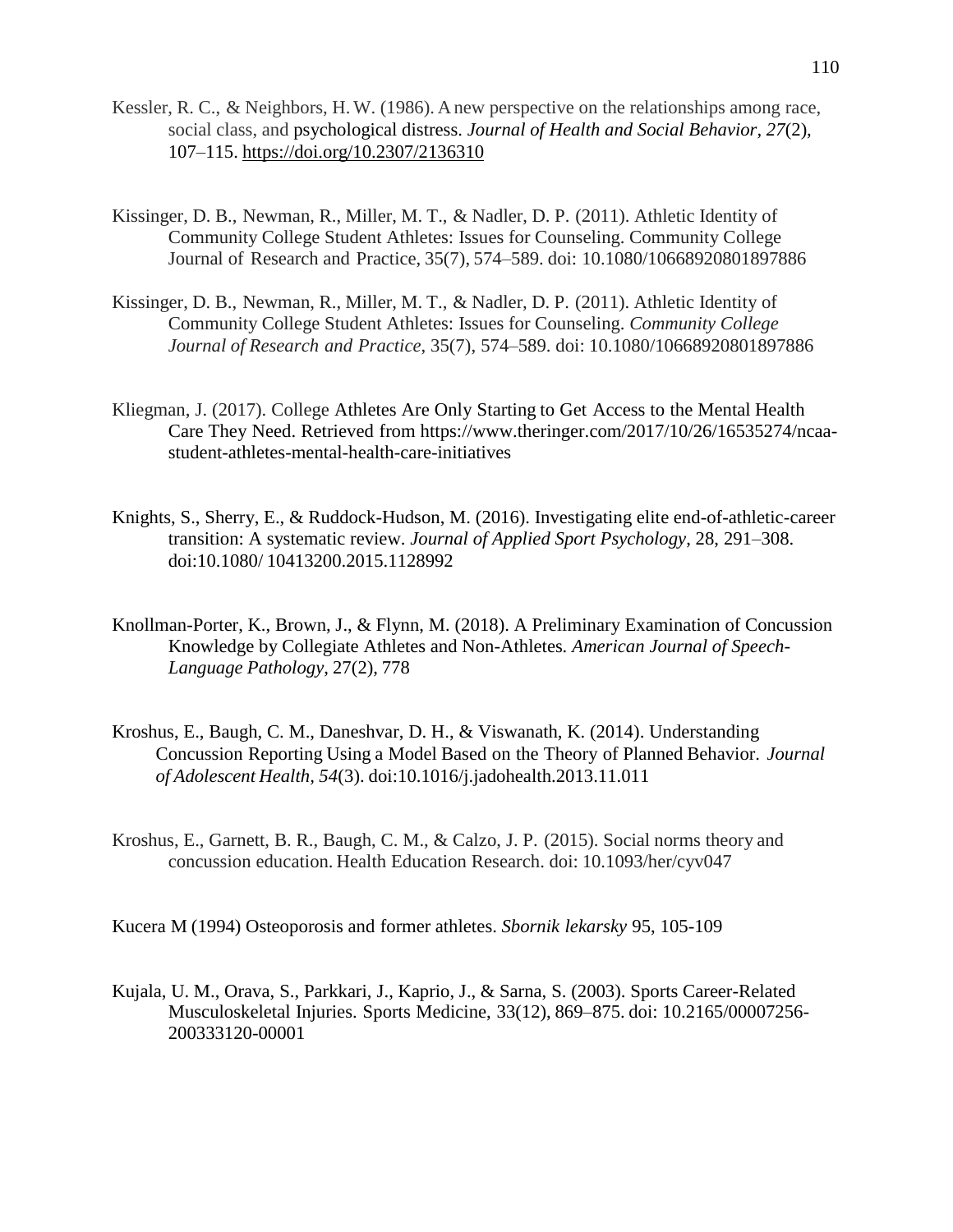- Lally, P. (2007). Identity and athletic retirement: A prospective study. Psychology of Sport and Exercise, 8(1), 85–99. doi: 10.1016/j.psychsport.2006.03.003
- Latalova, K., Kamaradova, D., & Prasko, J. (2014). Perspectives on perceived stigma and selfstigma in adult male patients with depression. Neuropsychiatric Disease and Treatment, 1399. doi: 10.2147/ndt.s54081
- Lavalle, D., Gordon, S., & Grove, J. R. (1997). Coping with retirement from sport: The influence of athletic identity. Journal of Applied Sport Psychology, 9(2), 191–203. doi: 10.1080/10413209708406481
- Lavalle, D., & Robinson, H. K. (2007). In pursuit of an identity: A qualitative exploration of retirement from womens artistic gymnastics. Psychology of Sport and Exercise, 8(1), 119–141. doi: 10.1016/j.psychsport.2006.05.003
- Leong, F. T. L., & Zachar, P. (1999). Gender and opinions about mental illness as predictors of attitudes toward seeking professional psychological help. British Journal of Guidance & Counselling, 27(1), 123–132. doi: 10.1080/03069889908259720
- Levant, R. F., Hall, R. J., & Rankin, T. J. (2013). Male Role Norms Inventory–Short Form (MRNI-SF): Development, confirmatory factor analytic investigation of structure, and measurement invariance across gender. Journal of Counseling Psychology, 60(2), 228– 238. doi: 10.1037/a0031545
- Levant, R. F., Hall, R. J., Weigold, I. K., & Mccurdy, E. R. (2016). Construct validity evidence for the Male Role Norms Inventory-Short Form: A structural equation modeling approach using the bifactor model. *Journal of Counseling Psychology, 63*(5), 534-542. doi:10.1037/cou0000171
- Liang Y., Hiley M., Kanosue K. (2019) The effect of contact sport performance level on postural control. PLOS ONE. doi: 10.1371/journal.pone.0212334.
- Lisha, N. E., & Sussman, S. (2010). Relationship of high school and college sports participation with alcohol, tobacco, and illicit drug use: A review. *Addictive Behaviors, 35*(5), 399-407.
- Mahalik, J. R., Locke, B. D., Ludlow, L. H., Diemer, M. A., Scott, R. P. J., Gottfried, M., & Freitas, G. (2003). Development of the Conformity to Masculine Norms Inventory. *Psychology of Men & Masculinity, 4*(1), 3–25.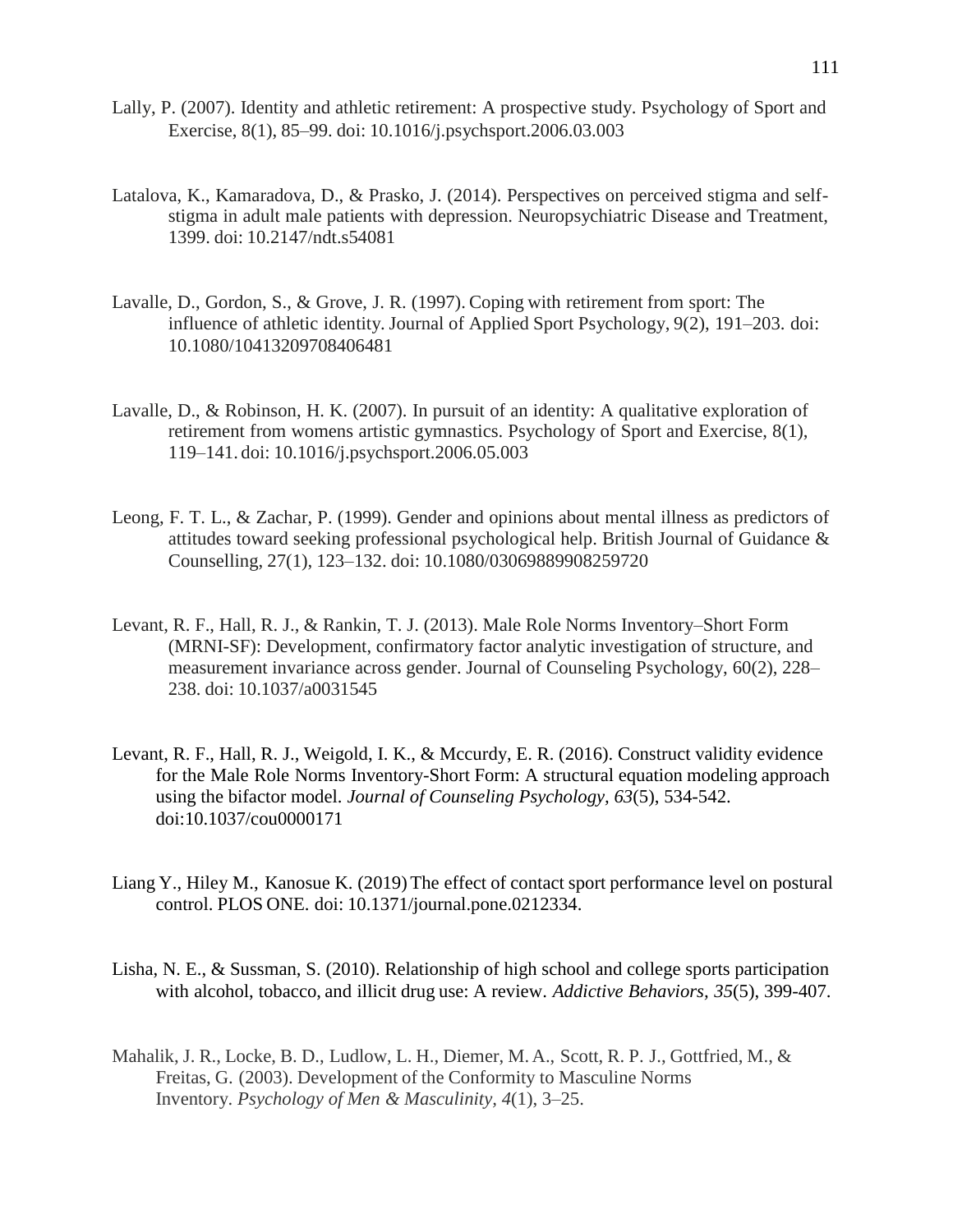- Martin, S. B. (2005). High School and College Athletes Attitudes Toward Sport Psychology Consulting. Journal of Applied Sport Psychology, 17(2), 127-139. doi:10.1080/10413200590932434
- Martin, L. A., Fogarty, G. J., & Albion, M. J. (2014). Changes in Athletic Identity and Life Satisfaction of Elite Athletes as a Function of Retirement Status. Journal of Applied Sport Psychology, 26(1), 96–110. doi: 10.1080/10413200.2013.798371
- Martin, S. B., Lavallee, D., Kellmann, M., & Page, S. J. (2004). Attitudes toward sport psychology consulting of adult athletes from the United States, United Kingdom, and Germany. International Journal of Sport and Exercise Psychology, 2(2), 146–160. doi: 10.1080/1612197x.2004.9671738
- Maroon, J. C., Winkelman, R., Bost, J., Amos, A., Mathyssek, C., & Miele, V. (2015). Chronic Traumatic Encephalopathy in Contact Sports: A Systematic Review of All Reported Pathological Cases. Plos One, 10(2). doi: 10.1371/journal.pone.0117338
- Matos, K., Oneill, O. M., & Lei, X. (2018). Toxic Leadership and the Masculinity Contest Culture: How "Win or Die" Cultures Breed Abusive Leadership. Journal of Social Issues, 74(3), 500–528. doi: 10.1111/josi.12284
- Meehan,W. P., 3rd,Taylor, A. M., Berkner, P., Sandstrom, N. J., Peluso, M.W., Kurtz, M. M., Pascual-Leone, A., & Mannix, R. (2016). Division III Collision Sports Are Not Associated with Neurobehavioral Quality of Life. *Journal of neurotrauma*, *33*(2), 254– 259. https://doi.org/10.1089/neu.2015.3930
- Melendez, M. C. (2006). The influence of athletic participation on the college adjustment of freshman and sophomore student athletes. College Student Retention, 8, 39 -55. doi:10.2190/8GLY-G974-V7FM-E1YD
- Miller, L., & Buttell, F. P. (2018). Are NCAA Division I Athletes Prepared for End-of-Athletic-Career Transition? A Literature Review. Journal of Evidence-Informed Social Work, 15(1), 52–70. doi: 10.1080/23761407.2017.1411305
- Moreland, J. J., Coxe, K. A., & Yang, J. (2018). Collegiate athletes mental health services utilization: A systematic review of conceptualizations, operationalizations, facilitators, and barriers. Journal of Sport and Health Science, 7(1), 58–69. doi: 10.1016/j.jshs.2017.04.009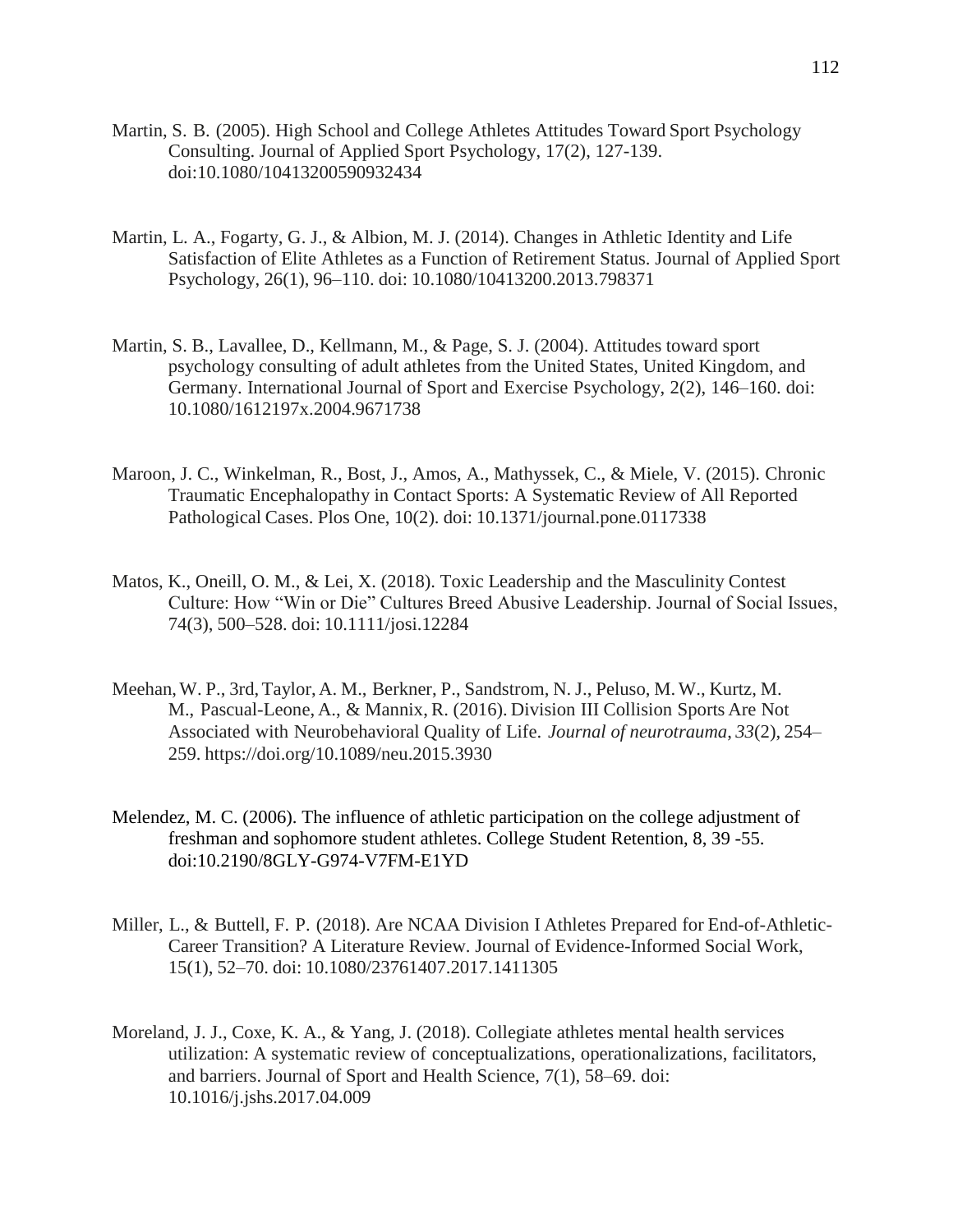- Murphy, S.M. (1995). Sport Psychology Interventions. Champaign, IL: Human Kinetics, 392 pages. ISBN 0-87322-659-3, US\$50. *International Journal of Sport Psychology*, 28 (3). 301 - 302. ISSN 0047-0767
- Murphy, M., & Goldman, S. (2018). A former NHL agitator is fighting the league over the dangers of head trauma in hockey. Retrieved from https:/[/www.sbnation.com/nhl/2018/12/21/18092086/dan-carcillo-nhl-concussions-cte](http://www.sbnation.com/nhl/2018/12/21/18092086/dan-carcillo-nhl-concussions-cte-)interview
- Nam, S. K., Chu, H. J., Lee, M. K., Lee, J. H., Kim, N., & Lee, S. M. (2010). A Meta-analysis of Gender Differences in Attitudes Toward Seeking Professional Psychological Help. Journal of American College Health, 59(2), 110–116. doi: 10.1080/07448481.2010.483714
- NCAA. (2016). Results from the 2015 Goals Study of the Student-Athlete Experience. [https://www.ncaa.org/sites/default/files/GOALS\\_convention\\_slidebank\\_jan2016\\_public.pd](https://www.ncaa.org/sites/default/files/GOALS_convention_slidebank_jan2016_public.pd)
- NCAA. (2018). NCAA Demographics Database. Retrieved from <http://www.ncaa.org/about/resources/research/ncaa-demographics-database>
- NCAA (2019) Statistics. Retrieved 2019, from <http://www.ncaa.org/championships/statistics>
- Newberger, E. H. (1999). *The men they will become: The nature and nurture of male character*. Scranton, PA: HarperCollins.
- Noren, N. (2014). Taking notice of the hidden injury. Retrieved October 25, 2018, from https:/[/www.espn.com/espn/otl/story/\\_/id/10335925/awareness-better-treatment-college](http://www.espn.com/espn/otl/story/_/id/10335925/awareness-better-treatment-college-)athletes-mental-health-begins-take-shape
- Ojeda, V. D., & Bergstresser, S. M. (2008). Gender, Race-Ethnicity, and Psychosocial Barriers to Mental Health Care: An Examination of Perceptions and Attitudes among Adults Reporting Unmet Need. Journal of Health and Social Behavior, 49(3), 317–334. doi: 10.1177/002214650804900306
- Ong, N. C. H., & Harwood, C. (2018). Attitudes toward sport psychology consulting in athletes: Understanding the role of culture and personality. Sport, Exercise, and Performance Psychology, 7(1), 46–59. doi: 10.1037/spy0000103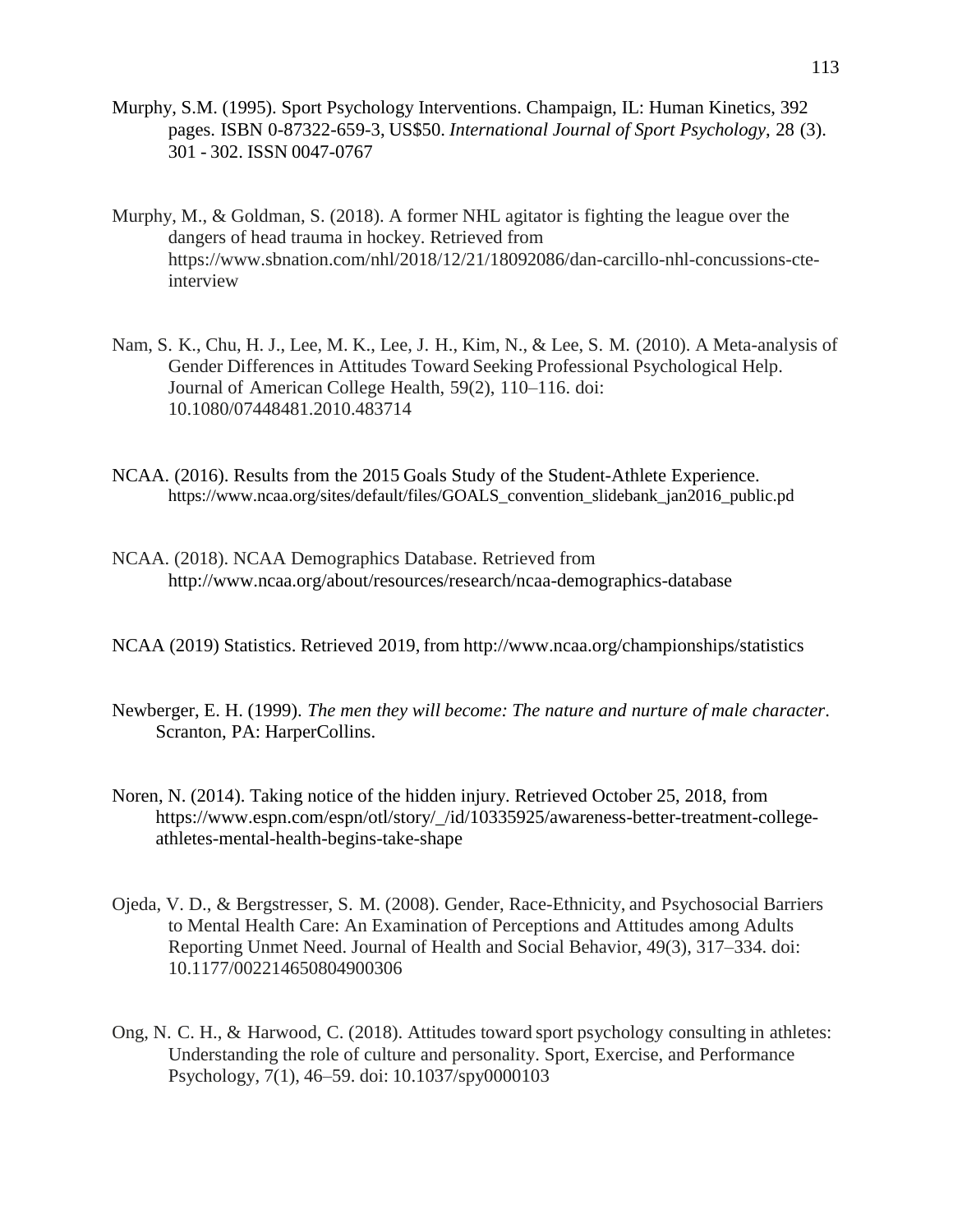- Oregon, E. (2010). An Examination of Athletic Identity and Identity Foreclosure among Male Collegiate Student-Athletes. Chapel Hill, NC: University of North Carolina at Chapel Hill. https://doi.org/10.17615/xadh-8a55
- Park, S., Lavalle, D., & Tod, D. (2013). Athletes career transition out of sport: a systematic review. International Review of Sport and Exercise Psychology, 6(1), 22–53. doi: 10.1080/1750984x.2012.687053
- Parkes, C. M. (1988). Bereavement as a psychosocial transition: Processes of adaptation to change. Journal of Social Issues, 44 (3), 53-66.
- Parssinen, M., & Seppala, T. (2002). Steroid Use and Long-Term Health Risks in Former Athletes. Sports Medicine, 32(2), 83–94. doi: 10.2165/00007256-200232020-00001
- Pearson, R., & Petitpas, A. (1990). Transitions of athletes: Developmental and preventive perspectives. Journal of Counseling and Development, 69, 7-10.
- Peer, E., Vosgerau, J., & Acquisti, A. (2014). Reputation as a sufficient condition for data quality on Amazon Mechanical Turk. Behavior Research Methods, 46(4), 1023–1031. doi: 10.3758/s13428-013-0434-y
- Perna, F. M., Ahlgren, R. L., & Zaichkowsky, L. (1999). The Influence of Career Planning, Race, and Athletic Injury on Life Satisfaction among Recently Retired Collegiate Male Athletes. *The Sport Psychologist, 13*(2), 144-156. doi:10.1123/tsp.13.2.144
- Pihl, E., & Jürimäe, T. (2001). Relationships between body weight change and cardiovascular disease risk factors in male former athletes. International Journal of Obesity, 25(7), 1057–1062. doi: 10.1038/sj.ijo.0801642
- Ramaeker, J., & Petrie, T. A. (2019). "Man up!": Exploring intersections of sport participation, masculinity, psychological distress, and help-seeking attitudes and intentions. Psychology of Men & Masculinities, 20(4), 515–527. https://doi.org/10.1037/men0000198
- Rao, A. L., & Hong, E. S. (2016). Understanding depression and suicide in college athletes: emerging concepts and future directions. British Journal of Sports Medicine, 50(3), 136– 137. doi: 10.1136/bjsports-2015-095658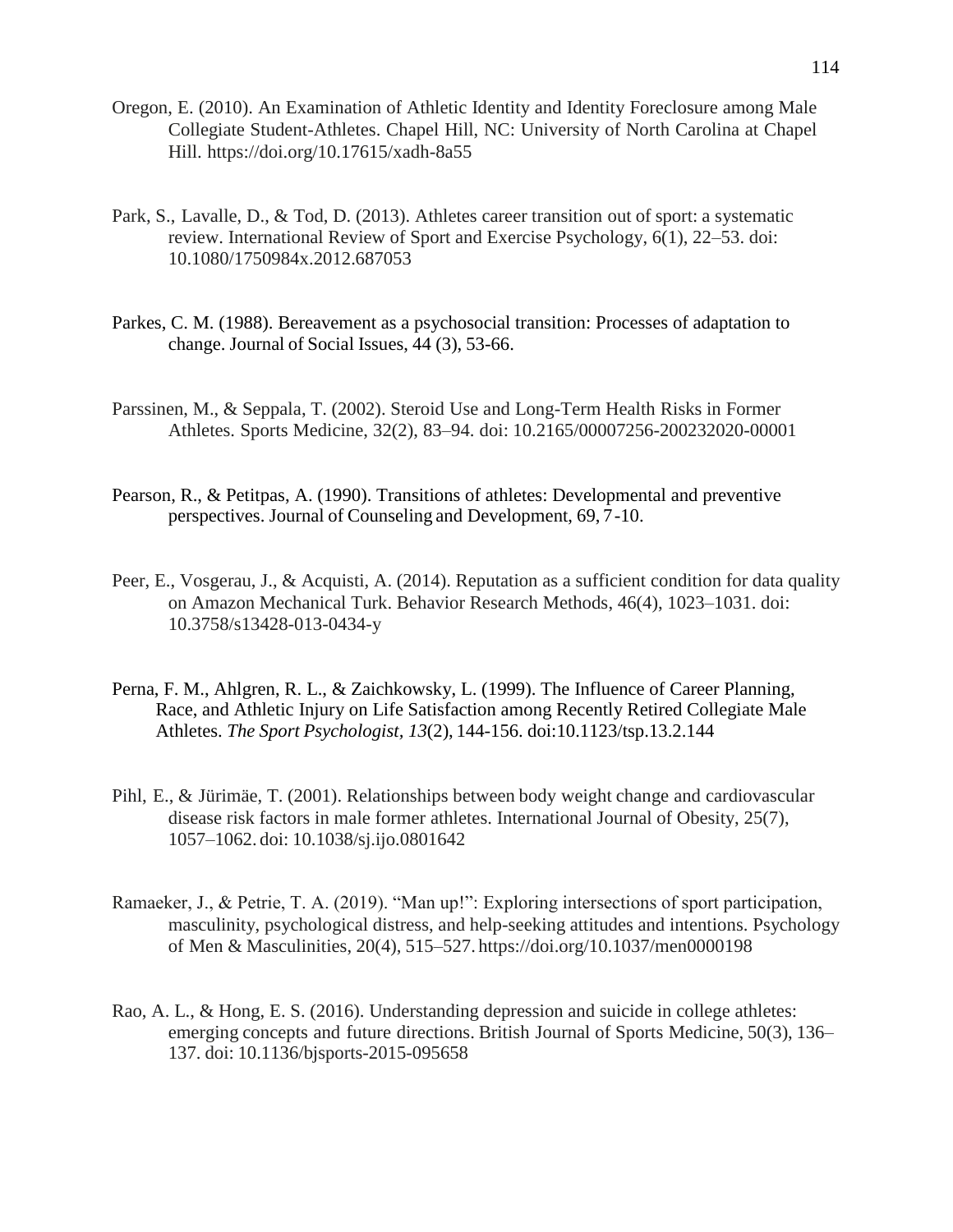- Rice, S. M., Parker, A. G., Rosenbaum, S., Bailey, A., Mawren, D., & Purcell, R. (2017). Sport-Related Concussion and Mental Health Outcomes in Elite Athletes: A Systematic Review. Sports Medicine, 48(2), 447–465. doi: 10.1007/s40279-017-0810-3
- Rosenberg, A., Gates, A., Richmond, K., & Sinno, S. (2017). It's not a joke: Masculinity ideology and homophobic language. *Psychology of Men & Masculinity, 18*(4), 293–300
- Rouveix, M., Bouget, M., Pannafieux, C., Champely, S., & Filaire, E. (2007). Eating attitudes, body esteem, perfectionism and anxiety of judo athletes and nonathletes. *International journal of sports medicine*, *28*(4), 340–345. https://doi.org/10.1055/s-2006-924334
- Saarni, S. E., Rissanen, A., Sarna, S., Koskenvuo, M., & Kaprio, J. (2006). Weight cycling of athletes and subsequent weight gain in middleage. *International journal of obesity (2005)*, *30*(11), 1639–1644. https://doi.org/10.1038/sj.ijo.0803325
- Sanders, G., & Stevinson, C. (2017). Associations between retirement reasons, chronic pain, athletic identity, and depressive symptoms among former professional footballers. European Journal of Sport Science, 17(10), 1311–1318. doi: 10.1080/17461391.2017.1371795
- Shechtman, Z., Vogel, D., & Maman, N. (2010). Seeking psychological help: A comparison of individual and group treatment. *Psychotherapy Research, 20*(1), 30-36. doi:10.1080/10503300903307648
- Schrack-Walters, A., O'Donnell, K. A., & Wardlow, D. L. (2009). Deconstructing the Myth of the Monolithic Male Athlete: A Qualitative Study of Men's Participation in Athletics. *Sex Roles, 60*(1-2), 81-99. doi:10.1007/s11199-008-9499-y
- Schuring, N., Aoki, H., Gray, J., Kerkhoffs, G. M. M. J., Lambert, M., & Gouttebarge, V. (2016). Osteoarthritis is associated with symptoms of common mental disorders among former elite athletes. Knee Surgery, Sports Traumatology, Arthroscopy, 25(10), 3179– 3185. doi: 10.1007/s00167-016-4255-2
- Schwenk, T. L., Gorenflo, D. W., Dopp, R. R., & Hipple, E. (2007). Depression and Pain in Retired Professional Football Players. Medicine & Science in Sports & Exercise, 39(4), 599–605. doi: 10.1249/mss.0b013e31802fa679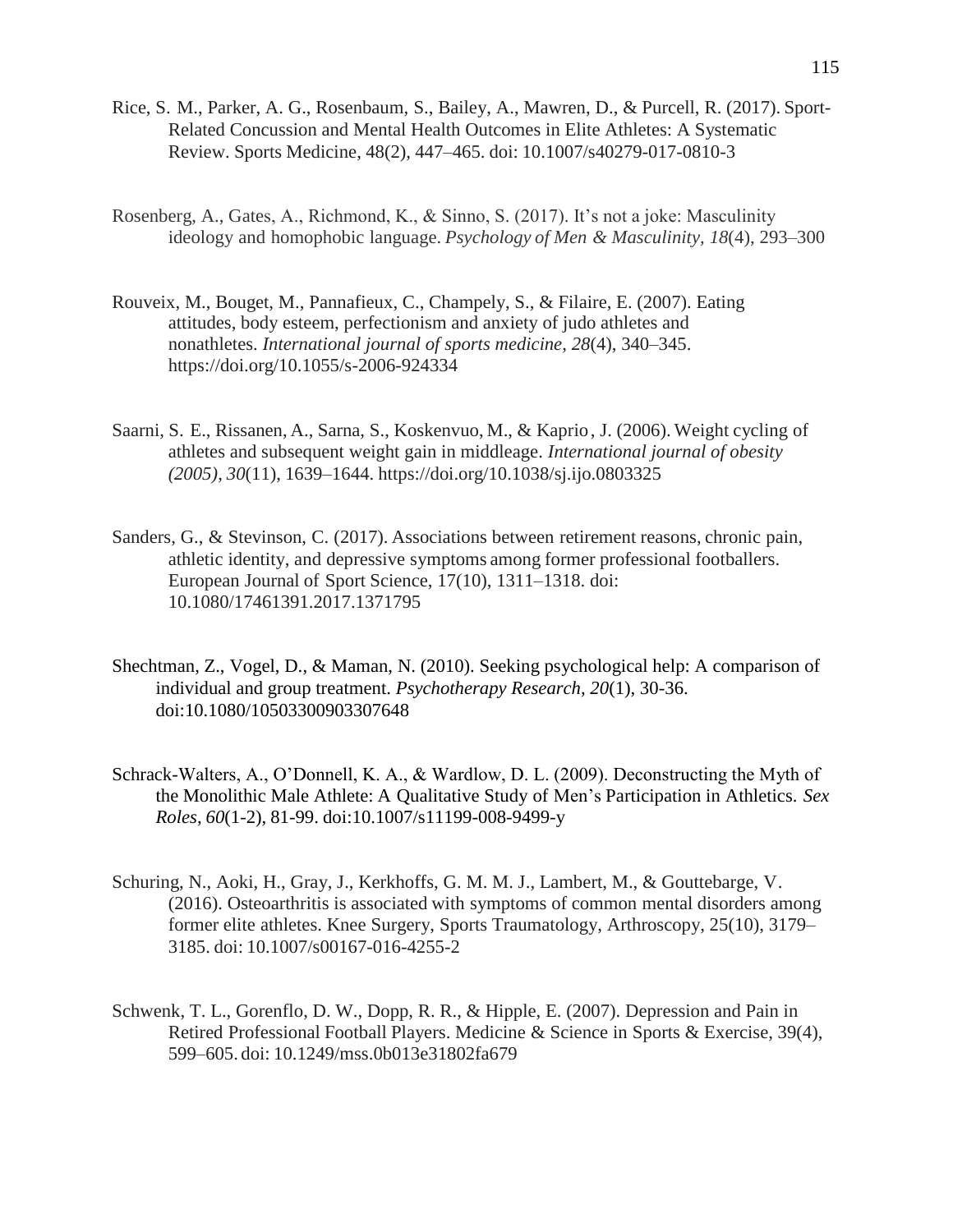- Sellars, R. & Damas, A. (1996). The African-American student-athlete experience. In Etzel, E. F., Ferrante, A. P. & Pinkney, J. W. (Eds.), Counseling college student-athletes: Issues and interventions (2nd ed.) (pp. 1146–1154). Morgantown, WV: Fitness Information Technology.
- Sheu, H.-B., & Sedlacek, W. H. (2004). An Exploratory Study of Help-Seeking Attitudes and Coping Strategies Among College Students by Race and Gender. Measurement and Evaluation in Counseling and Development, 37(3), 130–143. doi: 10.1080/07481756.2004.11909755
- Shields, D. L., & Bredemeier, B. L. (2007). *Advances in sport morality research.* In G. Tenenbaum & R. C. Eklund (Eds.), *Handbook of sport psychology* (p. 662–684). John Wiley & Sons, Inc
- Simon, J. E., & Docherty, C. L. (2013). Current Health-Related Quality of Life Is Lower in Former Division I Collegiate Athletes Than in Non–Collegiate Athletes. The American Journal of Sports Medicine, 42(2), 423–429. doi: 10.1177/0363546513510393
- Simons, H. D., Bosworth, C., Fujita, S., & Jensen, M. (2007). The athlete stigma in higher education. *College Student Journal*, *41*(2), 251
- Soheilian, S. S., & Inman, A. G. (2009). Middle Eastern Americans: The effects of stigma on attitudes toward counseling. *Journal of Muslim Mental Health, 4*(2), 139– 158. [https://doi.org/10.1080/15564900903245766](https://psycnet.apa.org/doi/10.1080/15564900903245766)
- Sparkes, A. C. (1998). Athletic Identity: An Achilles' Heel to the Survival of Self. *Qualitative Health Research, 8*(5), 644-664. doi:10.1177/104973239800800506
- Steinfeldt, J. A., England, B., Speight, Q. L., &; Steinfeldt, M. C. (2009). Gender Role Conflict and Help-Seeking Stigma Among College Football Players. Psychology of Men & Masculinity, 10(4), 261-272. doi:10.1037/e600072009-001
- Steinfeldt, J. A., Reed, C., & Steinfeldt, M. C. (2010). Racial and Athletic Identity of African American Football Players at Historically Black Colleges and Universities and Predominantly White Institutions. *Journal of Black Psychology, 36*(1), 3-24. doi:10.1177/0095798409353894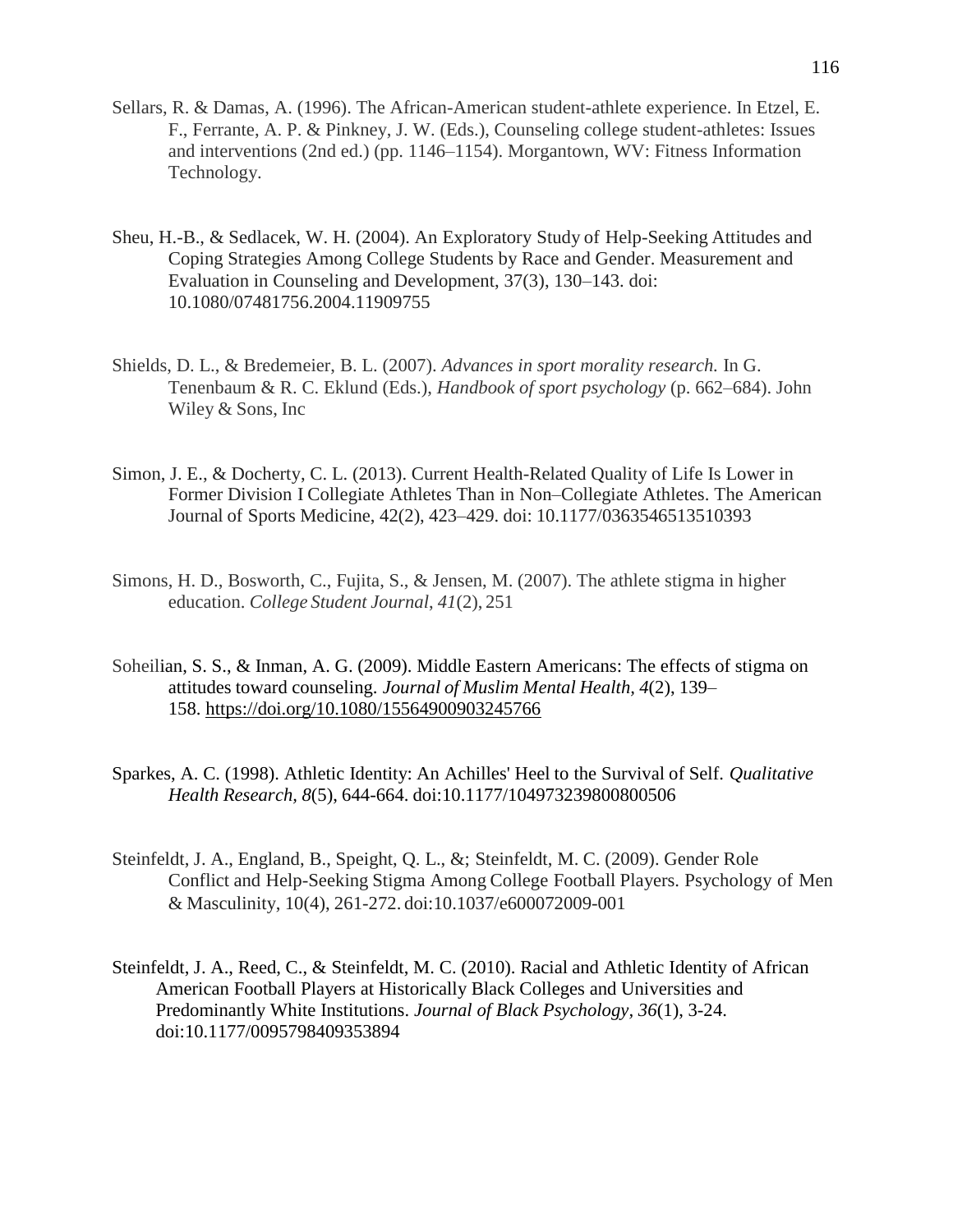- Steinfeldt, J. A., Rutkowski, L. A., Vaughan, E. L., & Steinfeldt, M. C. (2011). Masculinity, Moral Atmosphere, and Moral Functioning of High School Football Players. Journal of Sport and Exercise Psychology, 33(2), 215–234. doi: 10.1123/jsep.33.2.215
- Steinfeldt, M., & Steinfeldt, J. A. (2012). Athletic Identity and Conformity to Masculine Norms Among College Football Players. Journal of Applied Sport Psychology, 24(2), 115–128. doi: 10.1080/10413200.2011.603405
- Stern, R. A., Riley, D. O., Daneshvar, D. H., Nowinski, C. J., Cantu, R. C., & Mckee, A. C. (2011). Long-term Consequences of Repetitive Brain Trauma: Chronic Traumatic Encephalopathy. *Pm&r, 3*. doi:10.1016/j.pmrj.2011.08.008
- Stickney, S., Yanosky, D., Black, D. R., & Stickney, N. L. (2012). Socio-demographic variables and perceptual moderators related to mental health stigma. Journal of Mental Health, 21(3), 244–256. doi: 10.3109/09638237.2012.670878
- Straub, W. F., Martin, S. B., Williams, D. Z., & Ramsey, A. L. (2008). Pain Apperception Among Athletes Playing Contact and Noncontact Sports. The Sport Journal.
- Sudano, L. E., Collins, G., & Miles, C. M. (2017). Reducing barriers to mental health care for student-athletes: An integrated care model. Families, systems & health: the journal of collaborative family healthcare, 35(1), 77–84. https://doi.org/10.1037/fsh0000242
- Suicide Awareness Voices of Education. (2020). Suicide Statistics and Facts. Retrieved October 26, 2020, from https://save.org/about-suicide/suicide-facts
- Thiblin, I., Runeson, B., & Rajs, J. (1999). Anabolic androgenic steroids and suicide. *Annals of clinical psychiatry : official journal of the American Academy of Clinical Psychiatrists*, *11*(4), 223–231. https://doi.org/10.1023/a:1022313529794
- Thiblin, I., Lindquist, O., & Rajs, J. (2000). Cause and manner of death among users anabolic androgenic steroids. *Journal of forensic sciences*, *45*(1), 16–23.
- Thom, D. H., Kravitz, R. L., Bell, R. A., Krupat, E., & Azari, R. (2002). Patient trust in the physician: relationship to patient requests. *Family practice*, *19*(5), 476–483. https://doi.org/10.1093/fampra/19.5.476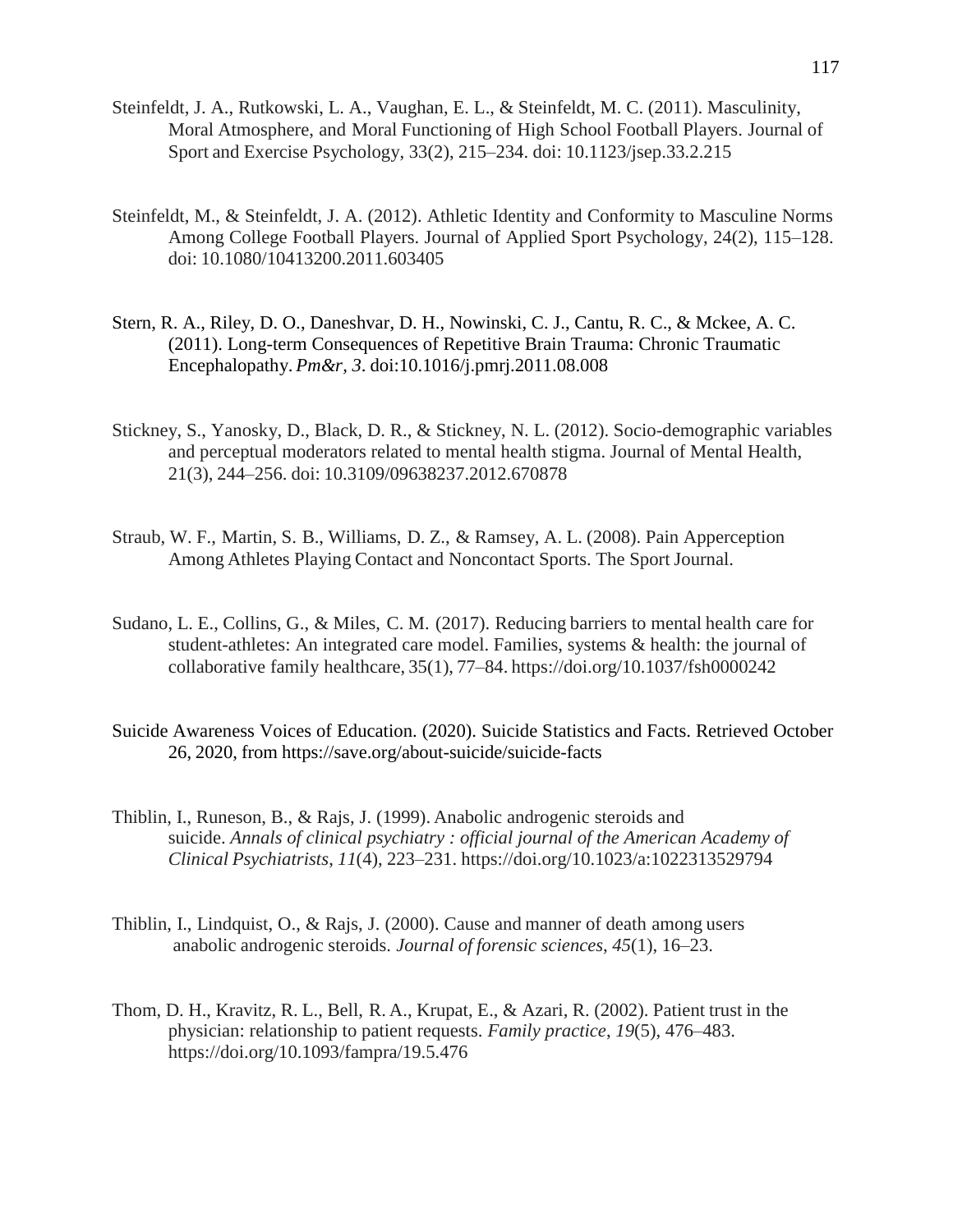- Todd, R., Bhalerao, S., Vu, M. T., Soklaridis, S., & Cusimano, M. D. (2018). Understanding the psychiatric effects of concussion on constructed identity in hockey players: Implications for health professionals. Plos One, 13(2). doi: 10.1371/journal.pone.0192125
- Torregrosa, M., Ramis, Y., Pallarés, S., Azócar, F., & Selva, C. (2015). Olympic athletes back to retirement: A qualitative longitudinal study. Psychology of Sport and Exercise, 21, 50–56.
- Topkaya, N. (2014). Gender, Self-stigma, and Public Stigma in Predicting Attitudes toward Psychological Help-seeking. Educational Sciences: Theory & Practice. doi: 10.12738/estp.2014.2.1799
- Turner, A. P., Barlow., J. H., & Heathcote-Elliott, C. (2000). Long term health impact of playing professional football in the United Kingdom. British Journal of Sports Medicine, 34(5), 332–336
- Ulbrich, P. M., Warheit, G. J., & Zimmerman, R. S. (1989). Race, Socioeconomic Status, and Psychological Distress: An Examination of Differential Vulnerability. *Journal of Health and Social Behavior, 30*(1), 131. doi:10.2307/2136918
- Unrau, Y. A., & Grinnell, R. M. (2005). Exploring Out-of-Home Placement as a Moderator of Help-Seeking Behavior Among Adolescents Who Are High Risk. *Research on Social Work Practice*, *15*(6), 516–530.
- Veliz, P. T., Boyd, C. J., & Mccabe, S. E. (2014). Competitive Sport Involvement and Substance Use among Adolescents: A Nationwide Study. Substance Use & Misuse, 50(2), 156–165. doi: 10.3109/10826084.2014.962049
- Veliz, P., Schulenberg, J., Patrick, M., Kloska, D., Mccabe, S. E., & Zarrett, N. (2017). Competitive sports participation in high school and subsequent substance use in young adulthood: Assessing differences based on level of contact. International Review for the Sociology of Sport, 52(2), 240–259. doi: 10.1177/1012690215586998
- Vickers, E. (2013). Life after sport: Depression in the retired athlete BelievePerform The UK's leading Sports Psychology Website. Retrieved from [https://believeperform.com/life](https://believeperform.com/life-)after-sport-depression-in-retired-athletes/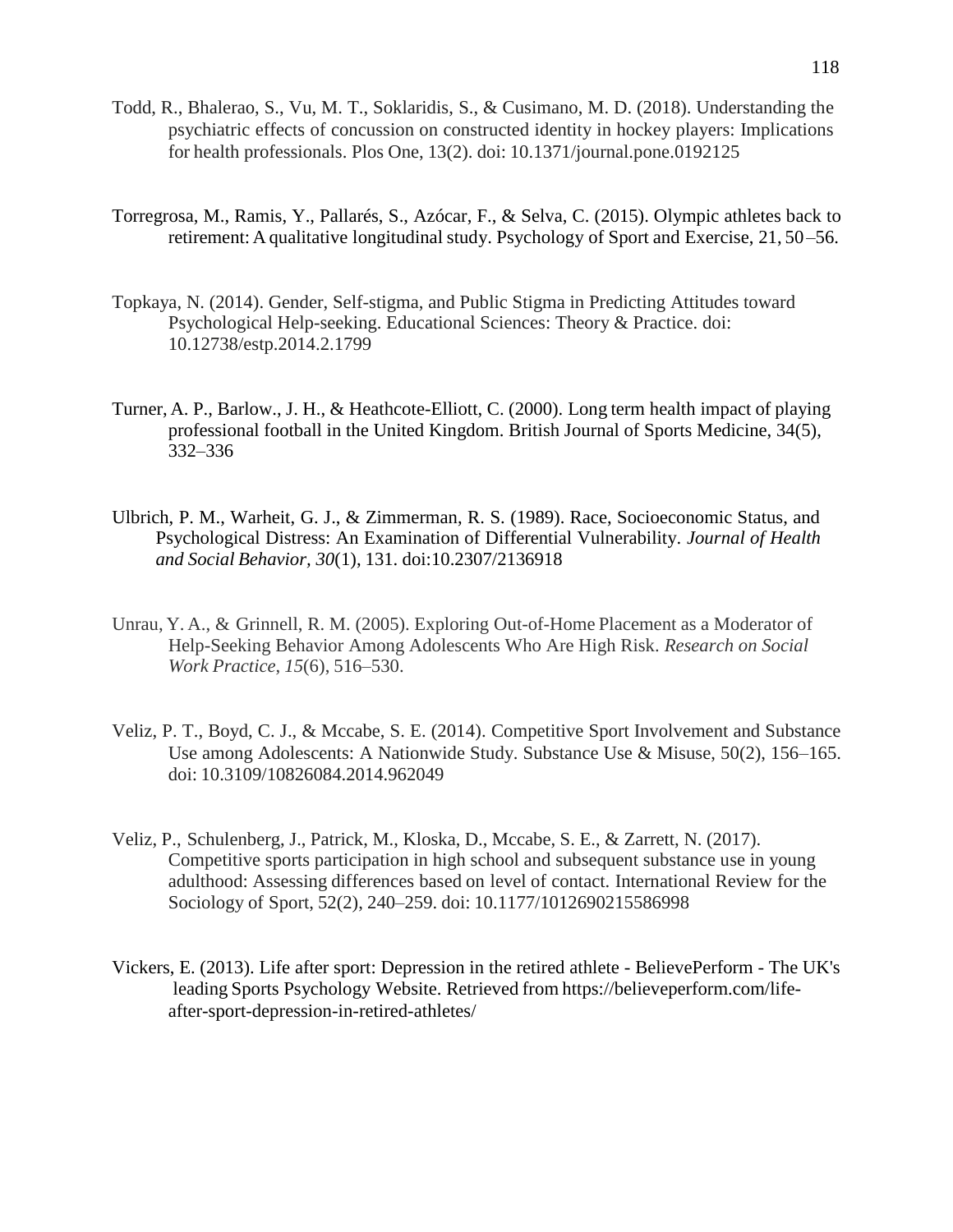- Vogel, D. L., Heimerdinger-Edwards, S. R., Hammer, J. H., & Hubbard, A. (2011). "Boys don't cry": Examination of the links between endorsement of masculine norms, self-stigma, and help-seeking attitudes for men from diverse backgrounds. Journal of Counseling Psychology, 58(3), 368–382. <https://doi.org/10.1037/a0023688>
- Vogel, D. L., Wade, N. G., & Hackler, A. H. (2007). Perceived public stigma and the willingness to seek counseling: The mediating roles of self-stigma and attitudes toward counseling. Journal of Counseling Psychology, 54(1), 40–50. doi: 10.1037/0022-0167.54.1.40
- Wasylkiw, L., & Clairo, J. (2018). Help seeking in men: When masculinity and self-compassion collide. Psychology of Men & Masculinity, 19(2), 234–242. doi: 10.1037/men0000086
- Watson, J. C. (2005). College Student-Athletes Attitudes Toward Help-Seeking Behavior and Expectations of Counseling Services. Journal of College Student Development, 46(4), 442-449. doi:10.1353/csd.2005.0044
- Watson, N. N., & Hunter, C. D. (2015). Anxiety and depression among African American women: The costs of strength and negative attitudes toward psychological helpseeking. Cultural Diversity and Ethnic Minority Psychology, 21(4), 604-612. doi:10.1037/cdp0000015
- Watson, J. C., & Kissinger, D. B. (2007). Athletic Participation and Wellness: Implications for Counseling College Student-Athletes. *Journal of College Counseling, 10*(2), 153-162. doi:10.1002/j.2161-1882.2007.tb00015.
- Weatherhead, G. V. (2015). Impact of athletic identity and emotional competence on athletes attitudes toward seeking professional psychological help.
- Weigand, S., Cohen, J., & Merenstein, D. (2013). Susceptibility for Depression in Current and Retired Student Athletes. Sports Health: A Multidisciplinary Approach, 5(3), 263–266. doi: 10.1177/1941738113480464
- Werthner, P., & Orlick, T. (1986). Retirement experiences of successful Olympic Athletes International Journal of Sport Psychology, 17(5), 337-363.
- Whannel, G. (2007). Mediating masculinities: The production of media representations in sport In C. C.Aitchison (Ed.), Sport and gender identities: Masculinities, femininities and sexualities (p. 7-21). Routledge/Taylor & Francis Group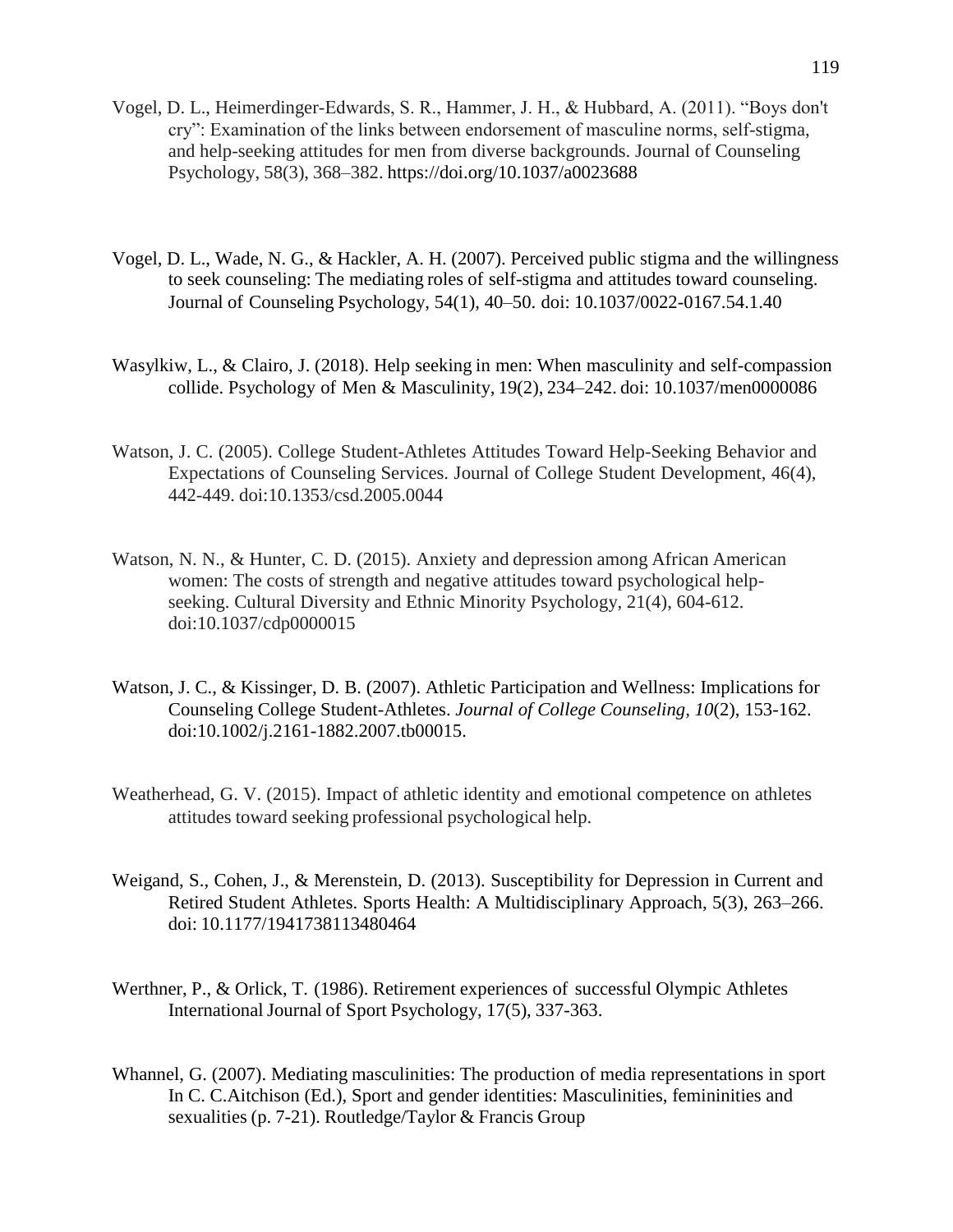- Wheeler, P. (2016). Hockey's culture is killing players. And the game refuses to care. Retrieved from https:/[/www.stanleycupofchowder.com/2016/12/7/13857402/nhl](http://www.stanleycupofchowder.com/2016/12/7/13857402/nhl-)hockeys-culture-is-killing-players-and-the-game-refuses-to-care
- Wippert, P., & Wippert, J. (2008). Perceived Stress and Prevalence of Traumatic Stress Symptoms Following Athletic Career Termination. *Journal of Clinical Sport Psychology, 2*(1), 1-16. doi:10.1123/jcsp.2.1.1
- Wippert, P.-M., & Wippert, J. (2010). The effects of involuntary athletic career termination on psychological distress. Journal of Clinical Sport Psychology, 4(2), 133–149
- Wisch, A. F., Mahalik, J. R., Hayes, J. A., & Nutt, E. A. (1995). The impact of gender role conflict and counseling technique on psychological help seeking in men. *Sex Roles: A Journal of Research, 33*(1-2), 77–89. [https://doi.org/10.1007/BF01547936](https://psycnet.apa.org/doi/10.1007/BF01547936)
- Worthy, K. (2017). "The Coach-Athlete Relationship as a Predictor of Self-Regulation, Academic Self-Efficacy, and Aggression Among Student-Athletes with Exposure to Community Violence. Seton Hall University Dissertations and Theses (ETDs). 2312. https://scholarship.shu.edu/dissertations/2312
- Young, K. (1993). Violence, Risk, and Liability in Male Sports Culture. Sociology of Sport Journal, 10(4), 373–396. doi: 10.1123/ssj.10.4.373
- Young, K. (2004). Sports related pain and injury: Sociological notes. In K. Young (Ed.), Sporting bodies, damaged selves: Sociological studies of sports-related injury (pp. 1-25). Oxford, UK: Elsevier Press.
- Wynaden, D., Chapman, R., Orb, A., Mcgowan, S., Zeeman, Z., & Yeak, S. (2005). Factors that influence Asian communities' access to mental health care. *International Journal of Mental Health Nursing, 14*(2), 88-95. doi:10.1111/j.1440-0979.2005.00364.x
- Zuckerman, S. L., Kerr, Z. Y., Yengo-Kahn, A., Wasserman, E., Covassin, T., & Solomon, G. S. (2015). Epidemiology of Sports-Related Concussion in NCAA Athletes From 2009-2010 to 2013-2014. The American Journal of Sports Medicine, 43(11), 2654 –2662. doi: 10.1177/0363546515599634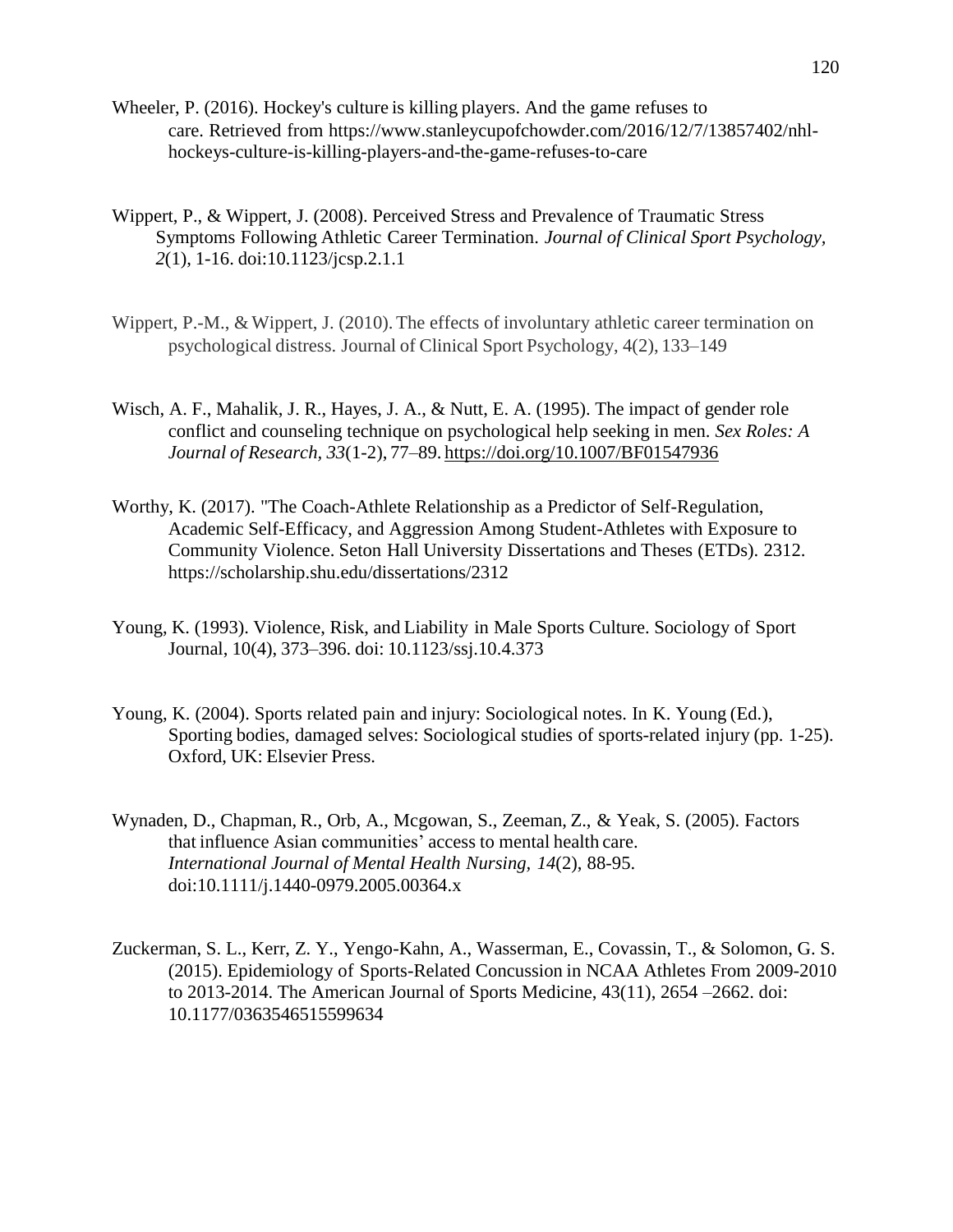### **Appendix A**

### **Demographic Questionnaire**

*Instructions:* Please provide a response for each of the following questions:

- **1. What is your age?**
- **2. With which racial or ethnic category do you most closely identify (check all that apply)?**

African American \_\_\_\_\_ Asian/Pacific Islander \_\_\_\_\_ White \_\_\_\_\_ Latino \_\_\_\_\_ Native

American Other:

#### **3. Which sport did you play during your college career?**

| Baseball______     | Golf $\_\_$       |
|--------------------|-------------------|
| Basketball_____    | Soccer $\_\_$     |
| Cross-country_____ |                   |
| Swimming           |                   |
| Water polo_____    | Volleyball _____  |
| Bowling            |                   |
|                    | Football ______   |
| Rowing             | Lacrosse          |
| Fencing_____       | Ice-Hockey ______ |
| Skiing             | Wrestling ______  |

**4. In which division did you compete during your college career?**

Division I Division II Division III

**5. When did you officially retire from college athletics (i.e., no longer were listed on the team's roster and did not play or practice with the team)?**

Month Year

**6. Have you ever sustained a concussion while participating in sport?**

Yes No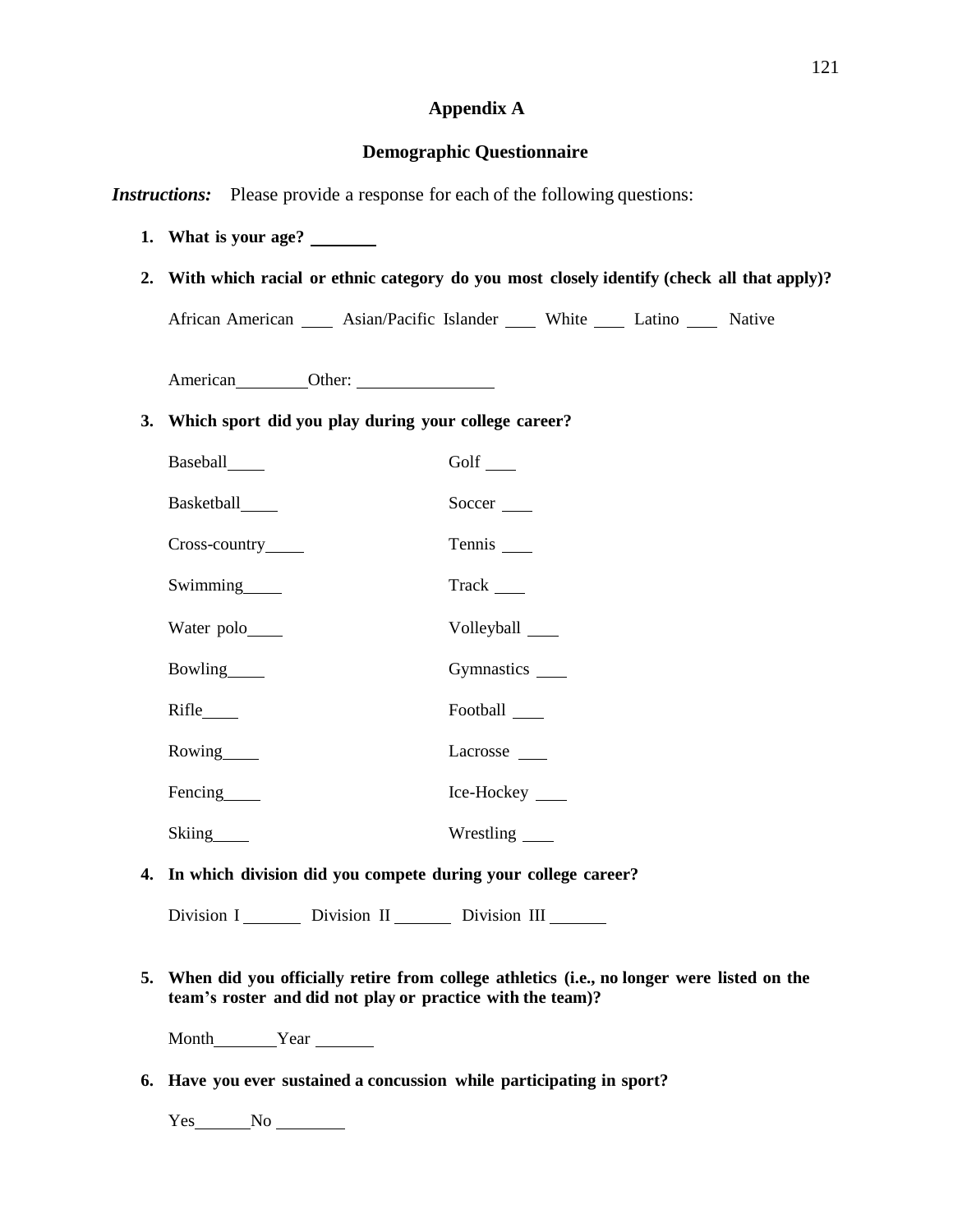# **Appendix B**

# **Male Role Norms Inventory-Short Form**

**Please complete the questionnaire by circling the number which indicates your level of agreement or disagreement with each statement. Give only one answer for each statement.**

| <b>Strongly</b><br><b>Disagree</b><br>1 |  |                                                                           | <b>Disagree</b><br>$\overline{2}$ |                         | <b>Slightly</b><br><b>Disagree</b><br>3 |                                                    | No<br>Opinion<br>4 |   | <b>Slightly</b><br>Agree<br>5                                 | Agree<br>6 | <b>Strongly</b><br>Agree<br>7 |  |  |
|-----------------------------------------|--|---------------------------------------------------------------------------|-----------------------------------|-------------------------|-----------------------------------------|----------------------------------------------------|--------------------|---|---------------------------------------------------------------|------------|-------------------------------|--|--|
| 1. Homosexuals should never marry.      |  |                                                                           |                                   |                         |                                         |                                                    |                    |   |                                                               |            |                               |  |  |
|                                         |  | 1                                                                         | $\overline{2}$                    | 3                       | $\overline{\mathbf{4}}$                 | 5                                                  | 6                  | 7 |                                                               |            |                               |  |  |
| 2.                                      |  | The President of the US should always be a man.                           |                                   |                         |                                         |                                                    |                    |   |                                                               |            |                               |  |  |
|                                         |  | 1                                                                         | $\overline{2}$                    | $\mathbf{3}$            | $\overline{\mathbf{4}}$                 | $\overline{5}$                                     | 6                  | 7 |                                                               |            |                               |  |  |
|                                         |  |                                                                           |                                   |                         |                                         | 3. Men should be the leader in any group.          |                    |   |                                                               |            |                               |  |  |
|                                         |  | 1                                                                         | 2                                 | 3                       | 4                                       | 5                                                  | 6                  | 7 |                                                               |            |                               |  |  |
|                                         |  |                                                                           |                                   |                         |                                         |                                                    |                    |   | 4. Men should watch football games instead of soap operas.    |            |                               |  |  |
|                                         |  | 1                                                                         | $\overline{2}$                    | 3                       | $\overline{\mathbf{4}}$                 | $\overline{5}$                                     | 6                  | 7 |                                                               |            |                               |  |  |
|                                         |  | 1                                                                         | $\overline{2}$                    | 3                       | $\overline{\mathbf{4}}$                 | 5. All homosexual bars should be closed down.<br>5 | 6                  | 7 |                                                               |            |                               |  |  |
|                                         |  |                                                                           |                                   |                         |                                         | 6. Men should have home improvement skills.        |                    |   |                                                               |            |                               |  |  |
|                                         |  | 1                                                                         | $\overline{2}$                    | 3                       | $\overline{\mathbf{4}}$                 | 5                                                  | 6                  | 7 |                                                               |            |                               |  |  |
|                                         |  |                                                                           |                                   |                         |                                         |                                                    |                    |   | 7. Men should be able to fix most things around the house.    |            |                               |  |  |
|                                         |  | 1                                                                         | 2                                 | $\overline{\mathbf{3}}$ | $\overline{\mathbf{4}}$                 | 5                                                  | 6                  | 7 |                                                               |            |                               |  |  |
|                                         |  | 8. A man should prefer watching action movies to reading romantic novels. |                                   |                         |                                         |                                                    |                    |   |                                                               |            |                               |  |  |
|                                         |  | 1                                                                         | $\overline{2}$                    | 3                       | $\overline{\mathbf{4}}$                 | 5                                                  | 6                  | 7 |                                                               |            |                               |  |  |
|                                         |  |                                                                           |                                   |                         |                                         | 9. Men should always like to have sex.             |                    |   |                                                               |            |                               |  |  |
|                                         |  | $\mathbf{1}$                                                              | $\overline{2}$                    | $\mathbf{3}$            | $\overline{\mathbf{4}}$                 | 5                                                  | 6                  | 7 |                                                               |            |                               |  |  |
|                                         |  |                                                                           |                                   |                         |                                         |                                                    |                    |   | 10. Boys should prefer to play with trucks rather than dolls. |            |                               |  |  |
|                                         |  | 1                                                                         | $\overline{2}$                    | $3^{\circ}$             | $\overline{4}$                          | 5                                                  | 6                  | 7 |                                                               |            |                               |  |  |
|                                         |  |                                                                           |                                   |                         | 11. A man should not turn down sex.     |                                                    |                    |   |                                                               |            |                               |  |  |
|                                         |  | 1                                                                         | $\overline{\mathbf{c}}$           | $\overline{\mathbf{3}}$ | $\overline{\mathbf{4}}$                 | 5 <sup>5</sup>                                     | 6                  | 7 |                                                               |            |                               |  |  |
|                                         |  |                                                                           |                                   |                         |                                         | 12. A man should always be the boss.               |                    |   |                                                               |            |                               |  |  |
|                                         |  | $\mathbf{1}$                                                              | $\overline{2}$                    | 3 <sup>1</sup>          | $\overline{\mathbf{4}}$                 | 5                                                  | 6                  | 7 |                                                               |            |                               |  |  |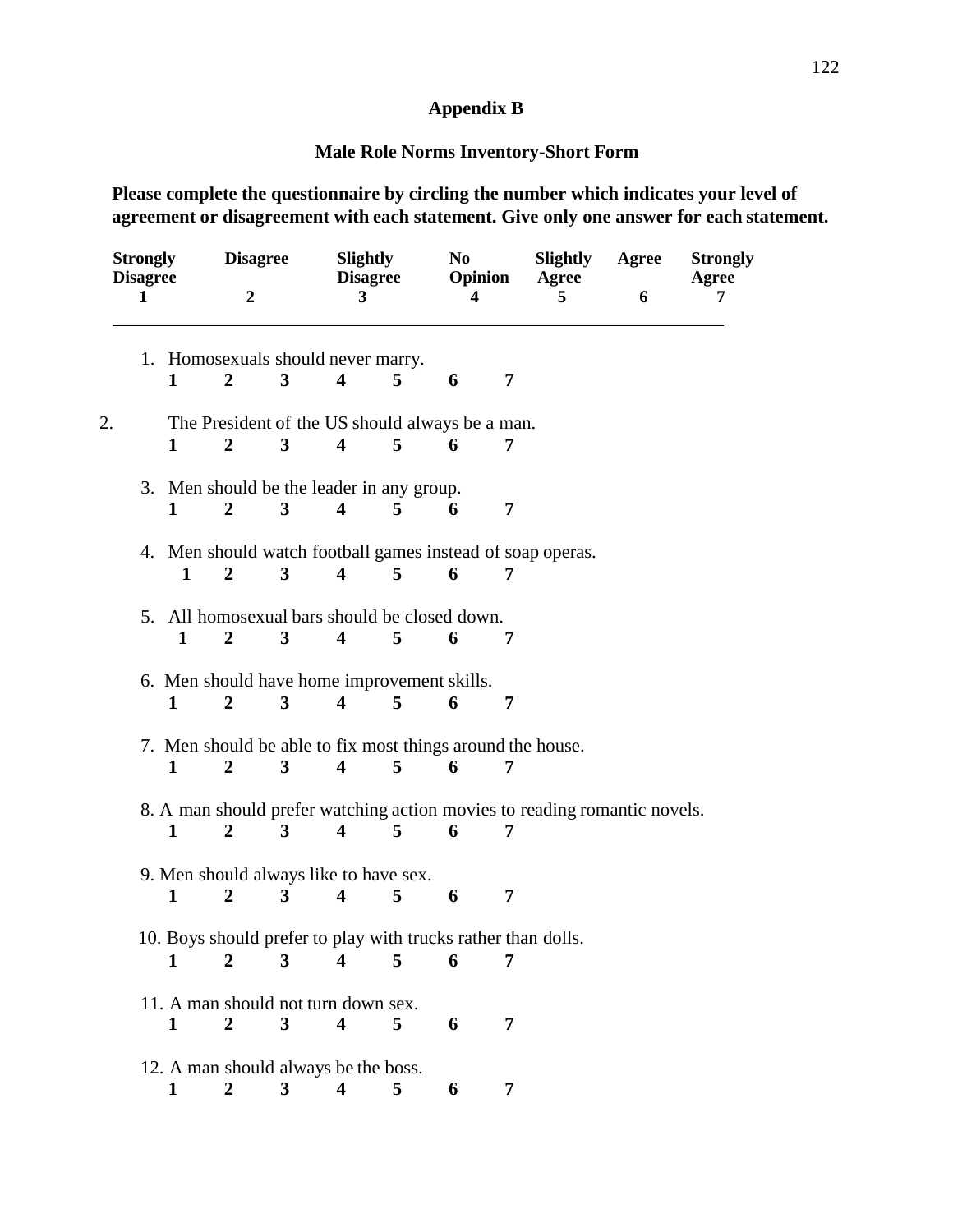|     | 13. Homosexuals should never kiss in public. |              |                |              |                                                  |                |   |                                                                                       |
|-----|----------------------------------------------|--------------|----------------|--------------|--------------------------------------------------|----------------|---|---------------------------------------------------------------------------------------|
|     |                                              | 1            | $\mathbf{2}$   | $\mathbf{3}$ | $\overline{\mathbf{4}}$                          | $5^{\circ}$    | 6 | 7                                                                                     |
|     |                                              |              |                |              |                                                  |                |   | 14. A man should know how to repair his car if it should break down.                  |
|     |                                              | 1            | 2              | 3            | $\blacktriangleleft$                             | 5              | 6 |                                                                                       |
|     |                                              |              |                |              |                                                  |                |   | 15. A man should never admit when others hurt his feelings.                           |
|     |                                              | 1            | $\mathbf{2}$   | 3            | $\overline{\mathbf{4}}$                          | 5              | 6 | 7                                                                                     |
|     |                                              |              |                |              |                                                  |                |   |                                                                                       |
|     |                                              |              |                |              |                                                  |                |   | 16. Men should be detached in emotionally charged situations.                         |
|     |                                              | 1            | 2              | 3            | $\overline{\mathbf{4}}$                          | 5              | 6 | 7                                                                                     |
|     |                                              |              |                |              |                                                  |                |   | 17. It is important for a man to take risks, even if he might get hurt.               |
|     |                                              | 1            | $\overline{2}$ | 3            | 4                                                | 5              | 6 | 7                                                                                     |
|     |                                              |              |                |              |                                                  |                |   |                                                                                       |
|     |                                              |              |                |              | 18. A man should always be ready for sex.        |                |   |                                                                                       |
|     |                                              | $\mathbf 1$  | $\mathbf{2}$   | $3 \quad 4$  |                                                  | $\sqrt{5}$     | 6 | 7                                                                                     |
|     |                                              |              |                |              |                                                  |                |   |                                                                                       |
| 19. |                                              |              |                |              | When the going gets tough, men should get tough. |                |   |                                                                                       |
|     |                                              | 1            | $\overline{2}$ | 3            | 4                                                | 5              | 6 | 7                                                                                     |
|     |                                              |              |                |              |                                                  |                |   |                                                                                       |
|     |                                              | $\mathbf{1}$ | $\mathbf{2}$   | 3            | $\overline{\mathbf{4}}$                          | $\overline{5}$ | 6 | 20. I think a young man should try to be physically tough, even if he's not big.<br>7 |
|     |                                              |              |                |              |                                                  |                |   |                                                                                       |
|     |                                              |              |                |              |                                                  |                |   | 21. Men should not be too quick to tell others that they care about them.             |
|     |                                              | 1            | 2              | 3            | 4                                                | 5              | 6 | 7                                                                                     |
|     |                                              |              |                |              |                                                  |                |   |                                                                                       |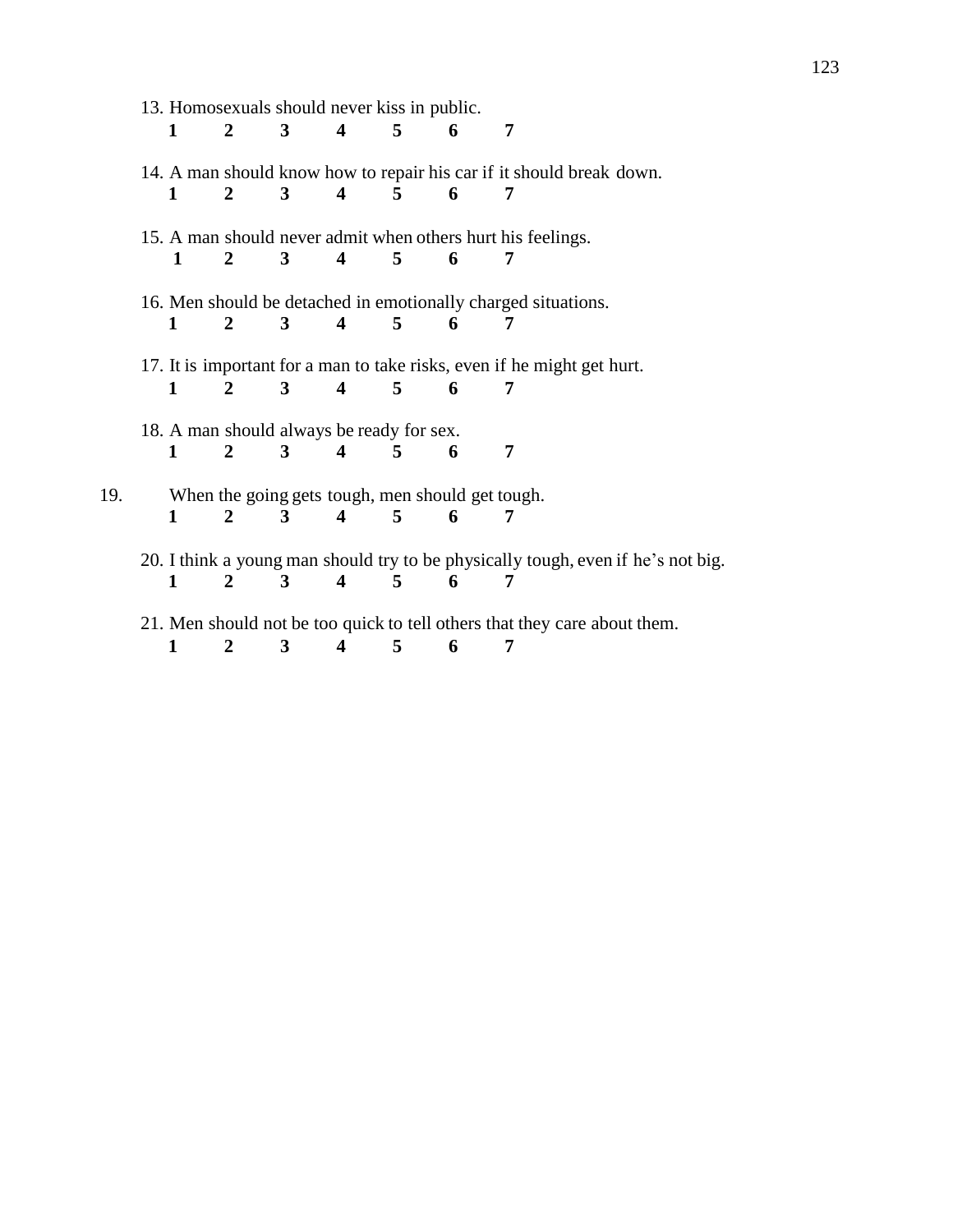### **Appendix C**

# **Attitudes Toward Seeking Professional Help**

**Instructions**

**Read each statement carefully and indicate your degree of agreement using the scale below. In responding, please be completely candid.**

## **0 = Disagree 1 = Partly disagree 2 = Partly agree 3 = Agree**

\_\_\_\_\_ 1. If I believed I was having a mental breakdown, my first inclination would be to get professional attention.

\_\_\_\_\_ 2. The idea of talking about problems with a psychologist strikes me as a poor way to get rid of emotional conflicts.

\_\_\_\_\_ 3. If I were experiencing a serious emotional crisis at this point in my life, I would be confident that I could find relief in psychotherapy.

4. There is something admirable in the attitude of a person who is willing to cope with his or her conflicts and fears without resorting to professional help.

\_\_\_\_\_ 5. I would want to get psychological help if I were worried or upset for a long period of time.

\_\_\_\_\_ 6. I might want to have psychological counseling in the future.

\_\_\_\_\_ 7. A person with an emotional problem is not likely to solve it alone; he or she is likely to solve it with professional help.

\_\_\_\_ 8. Considering the time and expense involved in psychotherapy, it would have doubtful value for a person like me.

\_\_\_\_ 9. A person should work out his or her own problems; getting psychological counseling would be a last resort.

\_\_\_\_\_10. Personal and emotional troubles, like many things, tend to work out by themselves.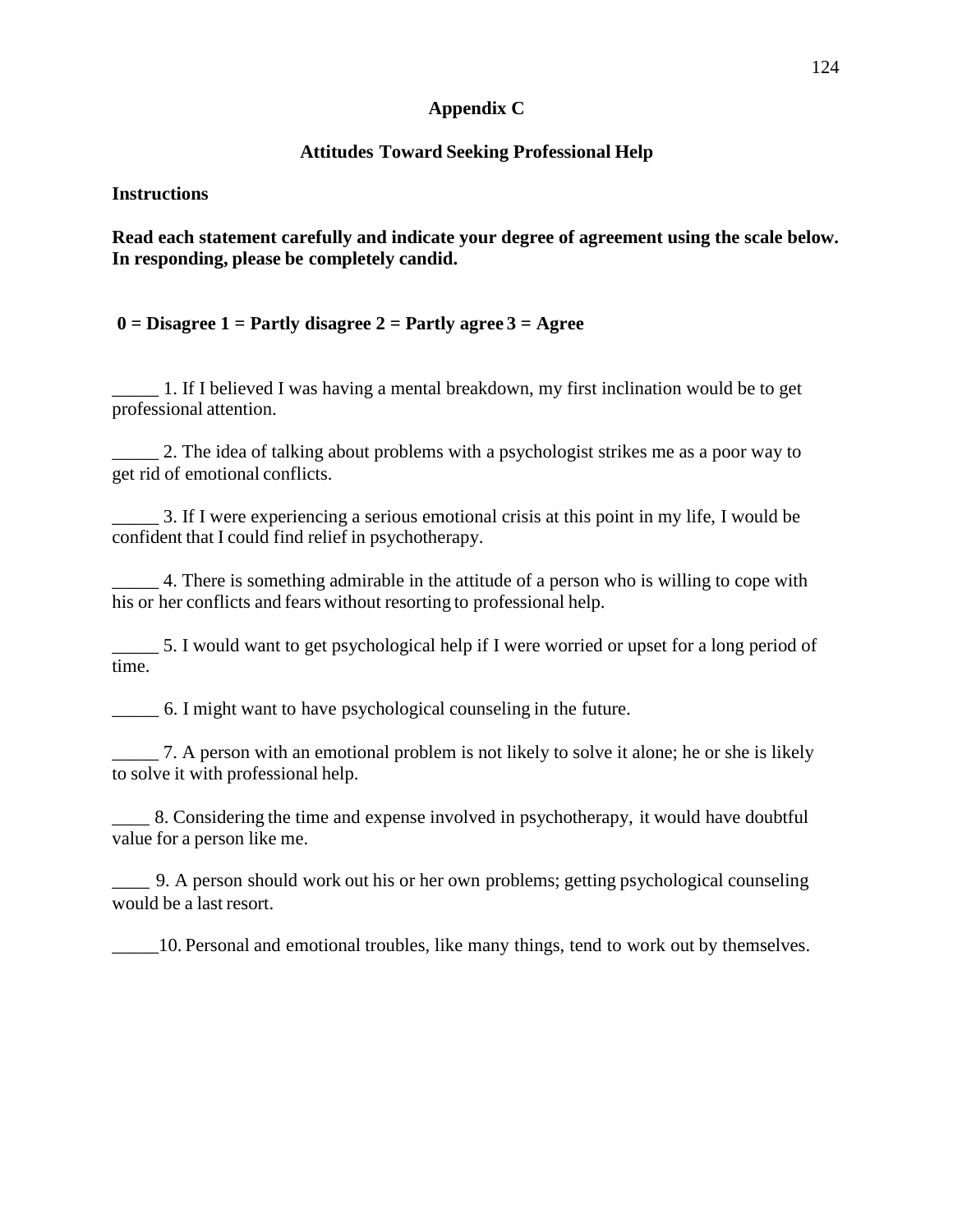# **Appendix D**

# **Letter of Solicitation**

Dear Potential Participant:

My name is Michael Filiaci, and I am a counseling psychology doctoral student at Seton Hall University. I am inviting you to join a research study investigating the relationship between masculinity, race, and type of sport on attitudes towards seeking psychological help. This letter explains the research study and what will be asked of you, should you decide to participate. Participation is completely voluntary and a participant can withdraw at any time without consequence. Please read this letter carefully, so you can decide if you would like to take part in this study.

**Study Title**: The Relationship between Masculinity, Race, and Type of Sport on Attitudes Toward Help Seeking in Retired Male College Athletes

# **Purpose of this study**

The purpose of this study is to see if there is a difference between collision and non-collision sports, and race on attitudes toward seeking help in retired male college athletes. Studies have shown that retired male college athletes are at risk for many physical and emotional difficulties such as depression, chronic pain, substance abuse, and eating disorders. Despite these risks, many retired athletes do not seek counseling. There are many reasons why they may avoid seeking help for psychological symptoms. The purpose of this study is to determine whether type of sport and race are characteristics that can affect whether a retired male college athlete will ask for help when needed.

# **What the study asks**

To be eligible for the study, you must

- Be a retired male college athlete over the age of 18
- Have played an NCAA varsity sport at a Division I, II, or III college/university in the United States.
- Have been officially retired (i.e., no longer were listed on the team's roster and did not practice with the team) for at least three months from college athletics.

Participants in this study will fill out three surveys that should take less than 10 minutes total to finish. These include the following:

- 1. Demographic questionnaire: This asks about your age, race, sport played during college, division of NCAA competition, and date of retirement from college athletics.
- 2. Male Role Norms Inventory-Short Form: This survey asks you to rate on a scale of 1 (strongly disagree) to 7 (strongly agree) statements like "Men should be detached in emotionally charged situations.…"
- 3. Attitudes Toward Seeking Professional Psychological Help Short Form: This asks you to rate on a scale of 0 (disagree) to 3 (agree) statements like "I would want to get psychological help if I were worried or upset for a long period of time."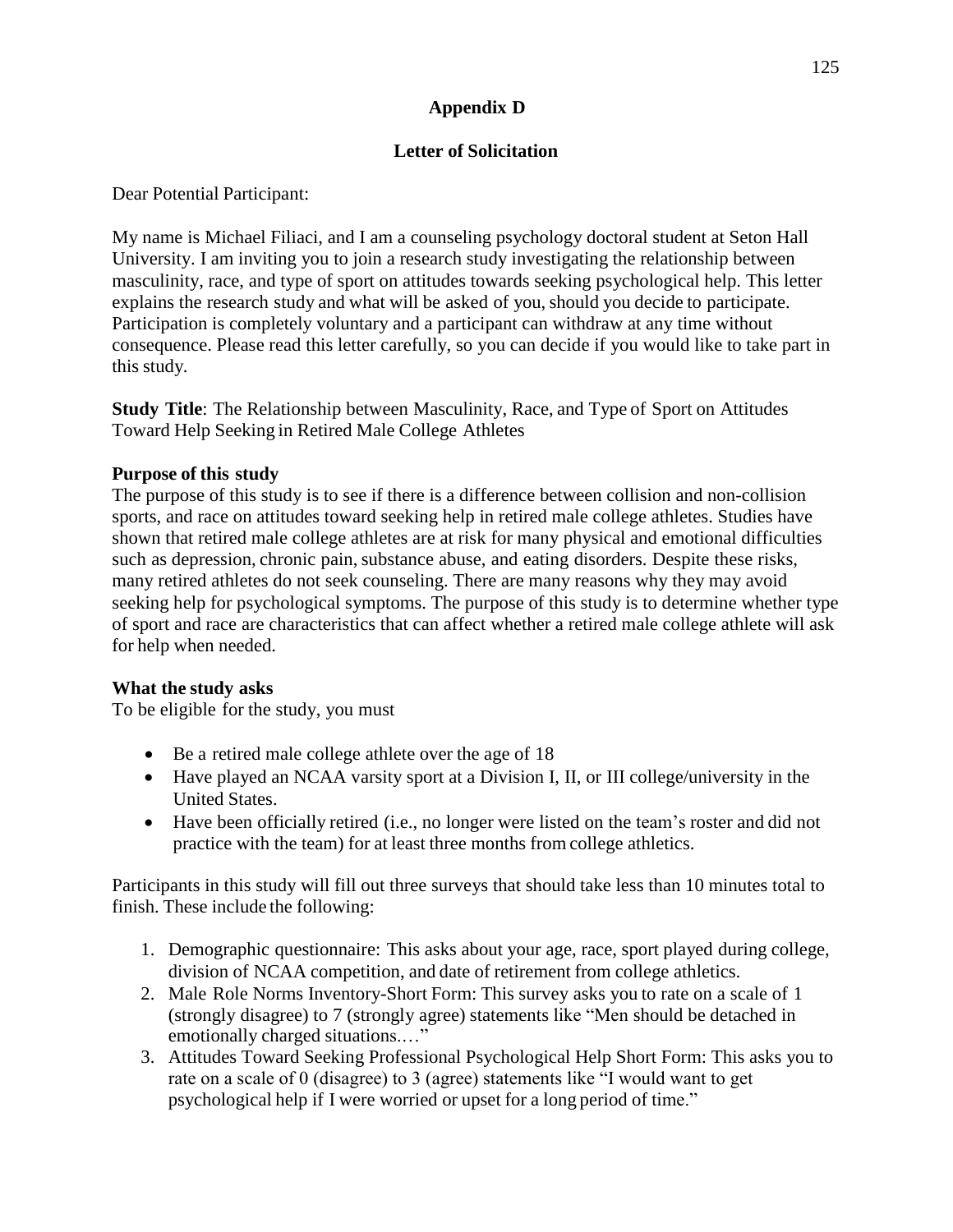### **Study Benefit**

There is no direct benefit to you. However, the results of this study may help researchers better understand how the culture of sports can affect willingness to seek help.

## **Study Risks**

The risks in this study are minimal. However, if you become upset or feel uncomfortable at any time while taking this survey you withdraw without consequence by closing the browser window. You can also speak to a counselor or psychologist immediately by contacting 1-800- 273-TALK or by using APA's psychologist locator service at:

[https://locator.apa.org/?\\_ga=2.39652515.1684085803.1519678909-1000026211.1494004804](https://locator.apa.org/?_ga=2.39652515.1684085803.1519678909-1000026211.1494004804)

### **Confidentiality**

There is no full guarantee of confidentiality or anonymity because payment for participation is linked to your Amazon account. As with any information sent through the internet, there is a risk of a data breach. However, the information gathered in this study will not identify participants in any way to the researchers. Researchers will only be shown Mechanical Turk users' assigned worker ID numbers. These numbers will not be shared with anyone. They will be removed from the results of the survey, and will not be linked to the survey data. If you decide to participate, you will be directed to an outside survey website called Qualtrics to complete the study. Completion of this survey will earn you \$1.00 via Amazon.com's Mechanical Turk. Please see Mechanical Turk's privacy policy for any additional information. [https://www.mturk.com/mturk/privacynotice.](https://www.mturk.com/mturk/privacynotice)

### **Compensation**

Completion of this survey will earn you \$1.00 via Amazon.com's Mechanical Turk.

### **Who will see your answers**

Results will be kept in a locked, secure location and will only be viewed by me (Michael Filiaci) and my research mentor Dr. Pamela Foley. Data will be retrieved from the Qualtrics server and placed on a USB memory key. The USB memory key will be kept locked in a secure physical site. Subjects will be assigned a numeric identification code and no personal identifying information whatsoever will be collected.

## **Contact Information**

If you have any questions about this study or what is expected from you, feel free to contact me at 973-761-9668 or at [michael.filiaci@student.shu.edu. Y](mailto:michael.filiaci@student.shu.edu)ou may also contact my advisor, Dr. Pamela Foley, at 973-275-2742 or [pamela.foley@shu.edu. I](mailto:pamela.foley@shu.edu)f you have questions about your rights as a research participant, you may contact the director of the Institutional Review Board at Seton Hall University, Michael LaFountaine, at (973) 313-6314.

## **Voluntary Consent to Participate**

You may withdraw from this study at any time by closing the browser window. Your consent to participate in this study is given by clicking the link below:

## **(Link Will go here)**